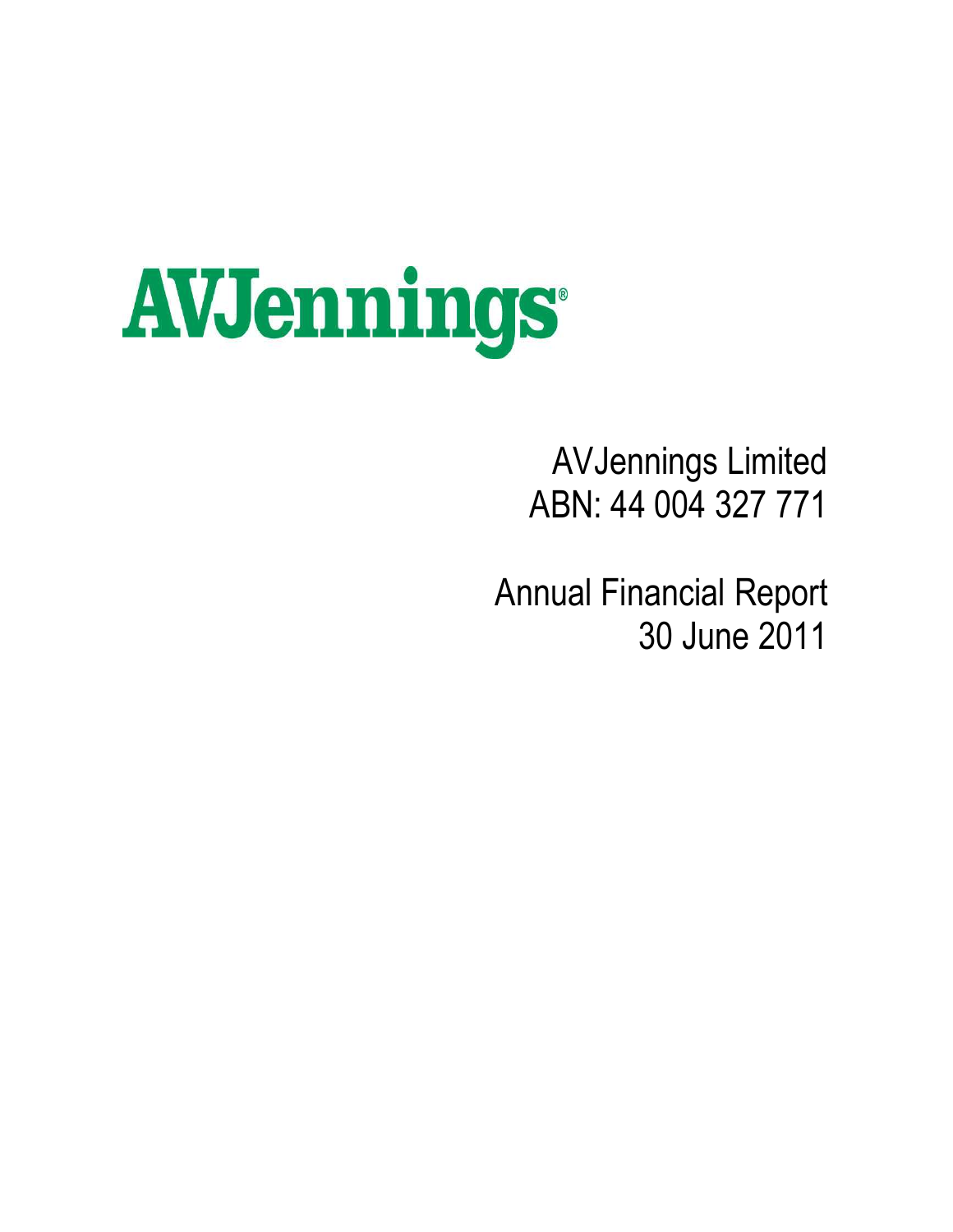# AVJennings

# **Contents**

|     |    | Page |  |  |  |  |  |  |
|-----|----|------|--|--|--|--|--|--|
|     |    | 3    |  |  |  |  |  |  |
|     |    |      |  |  |  |  |  |  |
|     | 21 |      |  |  |  |  |  |  |
|     |    | 22   |  |  |  |  |  |  |
|     |    | 23   |  |  |  |  |  |  |
|     |    | 24   |  |  |  |  |  |  |
| 1.  |    | 24   |  |  |  |  |  |  |
| 2.  |    | 24   |  |  |  |  |  |  |
| 3.  |    | 36   |  |  |  |  |  |  |
| 4.  |    | 44   |  |  |  |  |  |  |
| 5.  |    | 45   |  |  |  |  |  |  |
| 6.  |    | 46   |  |  |  |  |  |  |
| 7.  |    | 49   |  |  |  |  |  |  |
| 8.  |    | 52   |  |  |  |  |  |  |
| 9.  |    | 53   |  |  |  |  |  |  |
| 10. |    | 54   |  |  |  |  |  |  |
| 11. |    | 55   |  |  |  |  |  |  |
| 12. |    | 56   |  |  |  |  |  |  |
| 13. |    | 56   |  |  |  |  |  |  |
| 14. |    | 57   |  |  |  |  |  |  |
| 15. |    | 58   |  |  |  |  |  |  |
| 16. |    | 59   |  |  |  |  |  |  |
| 17. |    | 60   |  |  |  |  |  |  |
| 18. |    | 63   |  |  |  |  |  |  |
| 19. |    | 64   |  |  |  |  |  |  |
| 20. |    | 68   |  |  |  |  |  |  |
| 21. |    | 70   |  |  |  |  |  |  |
| 22. |    | 71   |  |  |  |  |  |  |
| 23. |    | 72   |  |  |  |  |  |  |
| 24. |    | 73   |  |  |  |  |  |  |
| 25. |    | 76   |  |  |  |  |  |  |
| 26. |    | 77   |  |  |  |  |  |  |
| 27. |    | 77   |  |  |  |  |  |  |
| 28. |    | 78   |  |  |  |  |  |  |
| 29. |    | 80   |  |  |  |  |  |  |
| 30. |    | 81   |  |  |  |  |  |  |
| 31. |    | 82   |  |  |  |  |  |  |
| 32. |    | 84   |  |  |  |  |  |  |
| 33. |    | 85   |  |  |  |  |  |  |
| 34. |    | 85   |  |  |  |  |  |  |
| 35. |    | 87   |  |  |  |  |  |  |
|     |    | 89   |  |  |  |  |  |  |
|     |    | 90   |  |  |  |  |  |  |
|     |    | 92   |  |  |  |  |  |  |
|     |    |      |  |  |  |  |  |  |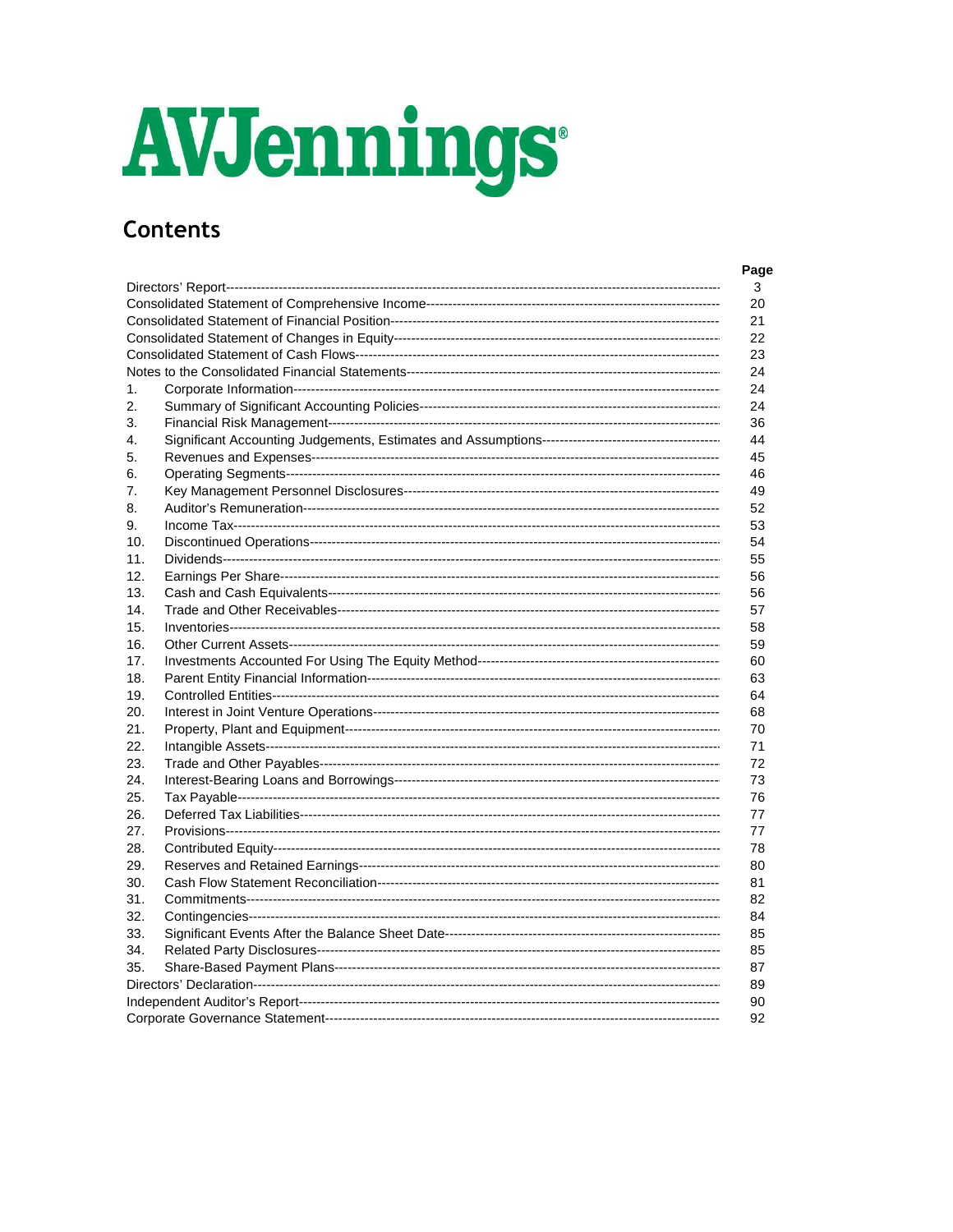For the year ended 30 June 2011

Your Directors present their Report on the Consolidated Entity (referred to hereafter as "AVJennings", "Consolidated Entity" or "Group") consisting of AVJennings Limited ("Company" or "Parent") and the entities it controlled at the end of, or during, the year ended 30 June 2011.

### **DIRECTORS**

The names and details of the Company's Directors in office during the financial year and until the date of this Report are as follows. Directors were in office for this entire period unless otherwise stated.

| S Cheong            | Chairman (Non-Executive)                      |
|---------------------|-----------------------------------------------|
| <b>RJ Rowley</b>    | Deputy Chairman (Non-Executive)               |
| <b>PK Summers</b>   | Managing Director and Chief Executive Officer |
| E Sam               | Director (Non-Executive)                      |
| <b>HR Hochstadt</b> | Director (Non-Executive)                      |
| <b>B</b> Chin       | Director (Non-Executive)                      |
| <b>BG Hayman</b>    | Director (Non-Executive)                      |

### **COMPANY SECRETARY**

The names of the Company Secretaries in office during the financial year and until the date of this Report (unless otherwise stated) are as follows:

CD Thompson PK Summers SA Vogiatzakis

### **PRINCIPAL ACTIVITY**

The principal activity of the Consolidated Entity during the year was Residential Development.

On 1 August 2010 the Company ceased Contract Building, other than in relation to a Home Improvements operation in South Australia.

### **OPERATING RESULTS**

The consolidated profit after tax for the financial year was \$12.9 million (2010: \$9.6 million).

### **DIVIDENDS**

Dividends paid to members during the financial year were as follows:

|                                                 | 2011   | 2010           |
|-------------------------------------------------|--------|----------------|
|                                                 | \$'000 | \$'000         |
| 2010 final of 1.5 cents per fully paid share.   |        |                |
| paid 30 September 2010. Fully franked @ 30% tax | 4.119  | $\blacksquare$ |
|                                                 |        |                |
| 2011 interim of 1.0 cent per fully paid share.  |        |                |
| paid 18 April 2011. Fully franked @ 30% tax     | 2.746  | $\blacksquare$ |
|                                                 |        |                |
| Total dividends paid                            | 6.865  | ٠              |

In addition to the above dividends, since the end of the financial year, the Directors have recommended a fully franked final dividend of 1.5 cents per share to be paid on 19 October 2011 (2010: 1.5 cents). The Dividend Reinvestment Plan remains suspended.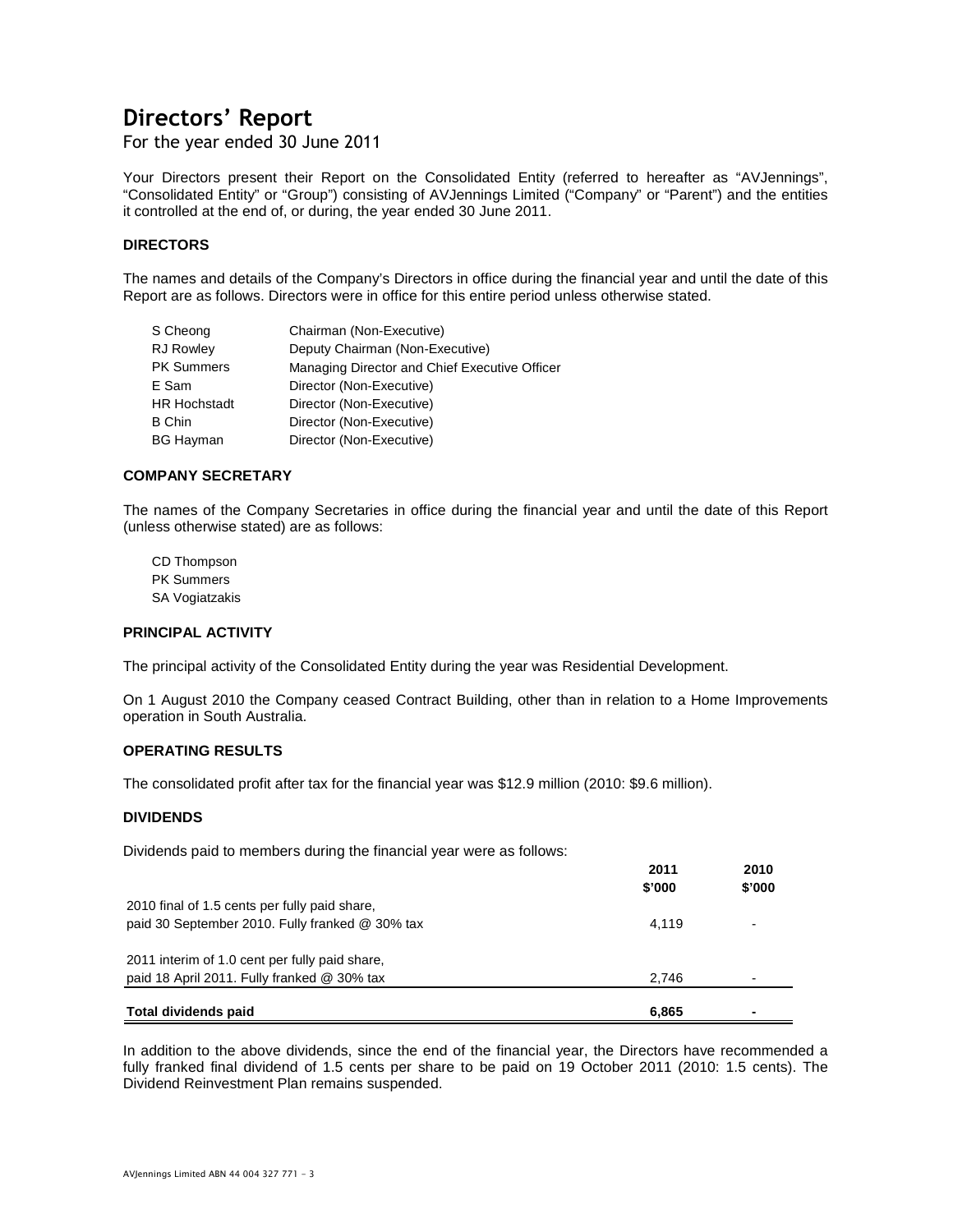For the year ended 30 June 2011

### **REVIEW OF OPERATIONS**

### **Financial Results**

The Company increased its Net Profit after Tax by 34.1% to \$12.9m for the full year to 30 June 2011. Profit from Continuing Operations was \$19.9m before tax, an increase of 5.9%, and \$14.6m after tax. Discontinued Operations, Contract Building, lost \$1.7m after tax from 1 July to 31 July 2010, being the date of its sale.

Revenue, at \$225.8m, was down from \$471.2m due primarily to the inclusion of only one month's revenue of \$15.5m from Contract Building prior to its sale. Revenue from continuing operations was also lower, however increased margins resulted in an overall improved result.

The Company has produced a solid result in what were generally difficult trading conditions. Weather remained one of the biggest hurdles to the Company reaching its internal revenue targets. The result was also affected by continuing poor market conditions in Queensland and while New South Wales has shown some improvement, it still is a market operating at levels which are very low historically.

### **Business Overview**

Overall, the year has seen an increased profit achieved in difficult market conditions, an increase in the Company's inventory levels that support a more sustainable business, continued low debt levels and a 2 year extension of the Company's main banking facilities, and the completion of the sale of its former Contract Building division.

During the financial year, the Company acquired one or more projects in each of the Australian States in which it operates. At 30 June 2011, the total number of lots under control or management was approximately 11,300 compared to some 9,500 at the start of the year. The increased inventory levels provide a more solid and longer term basis for the Company's operations. The projects acquired in South Australia and New South Wales, in particular, will underpin operations in those States for a significant period.

While market conditions remain difficult in many regions, the market for acquiring land is very healthy. The Company still believes medium to long term fundamentals are solid and is therefore still actively pursuing acquisitions.

The Company has continued to strengthen its balance sheet maintaining the emphasis of the past three years on capital management. The Company is therefore well placed to grow appropriately the number of projects under control or management.

As at 30 June 2011, Net Debt, including a proportionate share of joint venture debt, was \$82.3m, almost on par with the previous year, and a 57.6% reduction from 2008 when Net Debt was \$194.3m.

Since year end, the Company has also renewed its main banking facilities. The facilities, which were due to expire in September 2011, have been renewed for a further 2 years on generally more favourable terms.

The sale of the loss-making Contract Building operations has enabled the Company to focus more strongly on its core strengths of land development, integrated housing and low-rise apartment construction. However, the process also required considerable time and effort in restructuring, particularly in areas such as administration. This has all been completed during the year and the Company starts the new financial year better placed in this regard.

Accordingly, the Board and Management were pleased with the progress made for the year, in that the Company as a whole managed well those issues that were within its control.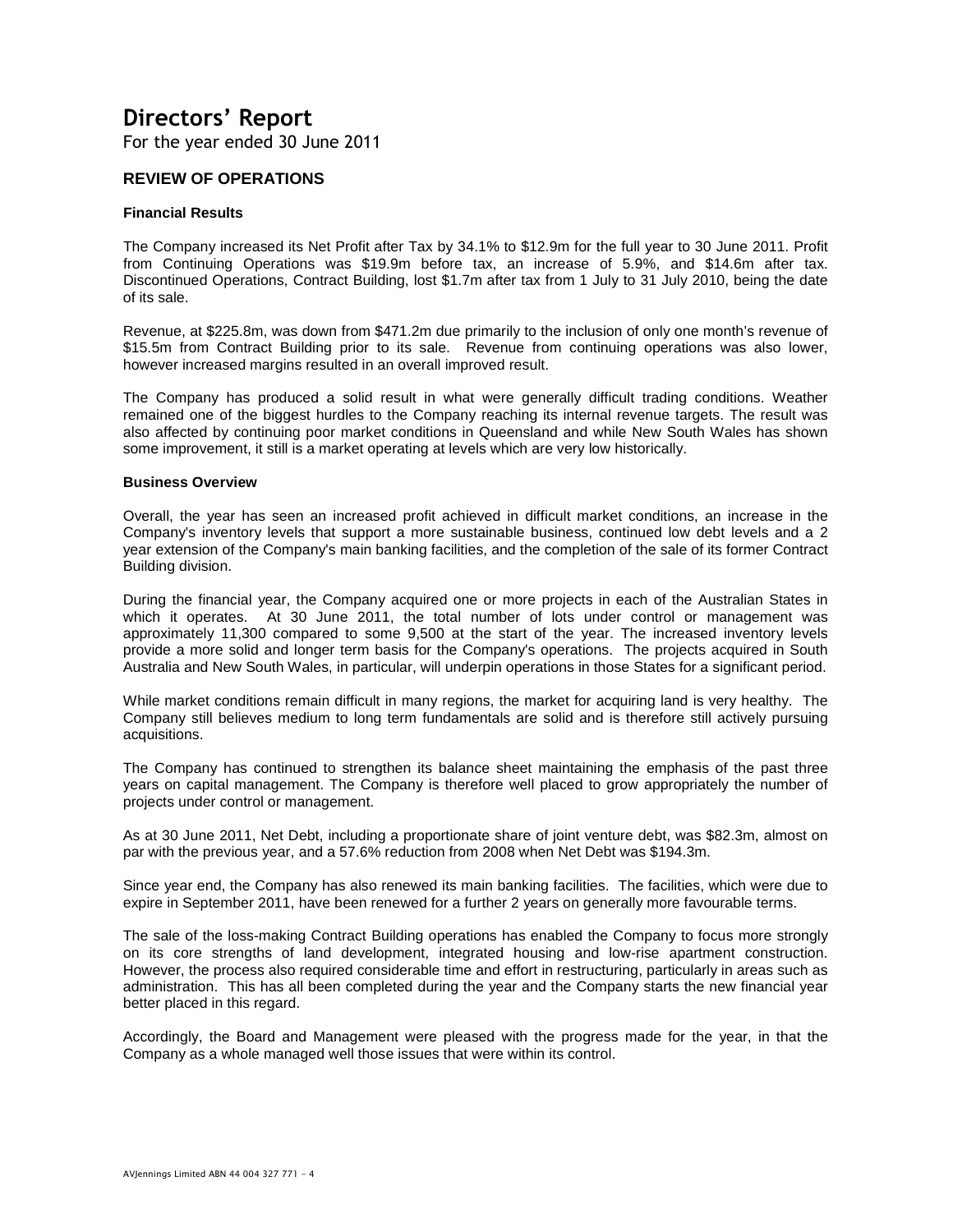For the year ended 30 June 2011

### **REVIEW OF OPERATIONS (continued)**

### **Outlook**

As the Company enters the new financial year, there are certainly challenges ahead with a softening of market conditions in most States in which the Company operates. Consumer confidence remains low and the continued focus on global economic concerns is reinforcing this.

However, there have been some signs in recent months in relation to factors that may lead to some improvement in the new residential housing sector. The significant upward pressure on interest rates that existed for much of the first 6 months of the 2011 calendar year has moderated to some extent. Furthermore, the forecast uplift in immigration levels from the previous year is expected to assist demand for housing. There have also been some more positive signs emerging in New South Wales following the recent election and change in government although any improvements are coming off a very low base.

The introduction of the carbon tax, whilst increasing the cost of housing post introduction of the tax, will provide an incentive for purchasers in the short term. The Company is well placed to capitalise on any such activity.

The recently announced \$10,000 grant for new residential housing in Queensland, which commenced on 1 August 2011, will hopefully also improve activity. The Queensland market has suffered from a number of setbacks in recent times. However, it remains a traditionally strong market and is expected to return to more normal levels at some point.

Affordability remains a factor in potential purchasers' ability to transact, despite the chronic shortage of housing in many areas. AVJennings has been a market leader in meeting the challenges of delivering high quality, affordable land and housing and will continue to focus on this area.

### **SIGNIFICANT CHANGES IN THE STATE OF AFFAIRS**

The Consolidated Entity's main banking facilities mature on 30 September 2011. As a result, the borrowings under these facilities are shown as a current liability on the Consolidated Statement of Financial Position at 30 June 2011.

As mentioned in the Review of Operations, subsequent to the end of the financial year, the Company has renewed its main banking facilities for a further 2 years to 30 September 2013.

Ownership of the Contract Building Division was transferred to Sekisui House Limited effective 1 August 2010. Results for the year ended 30 June 2011 include the result of the Contract Building Division, as a discontinued operation for the month of July 2010.

### **SIGNIFICANT EVENTS AFTER THE BALANCE SHEET DATE**

Other than matters relating to the renewal of the Consolidated Entity's main banking facilities detailed in note 24(a), no matter or circumstance has arisen since 30 June 2011 that has significantly affected, or may significantly affect:

- a) the Consolidated Entity's operations in future financial years; or
- b) the results of those operations in future financial years; or
- c) the Consolidated Entity's state of affairs in future financial years.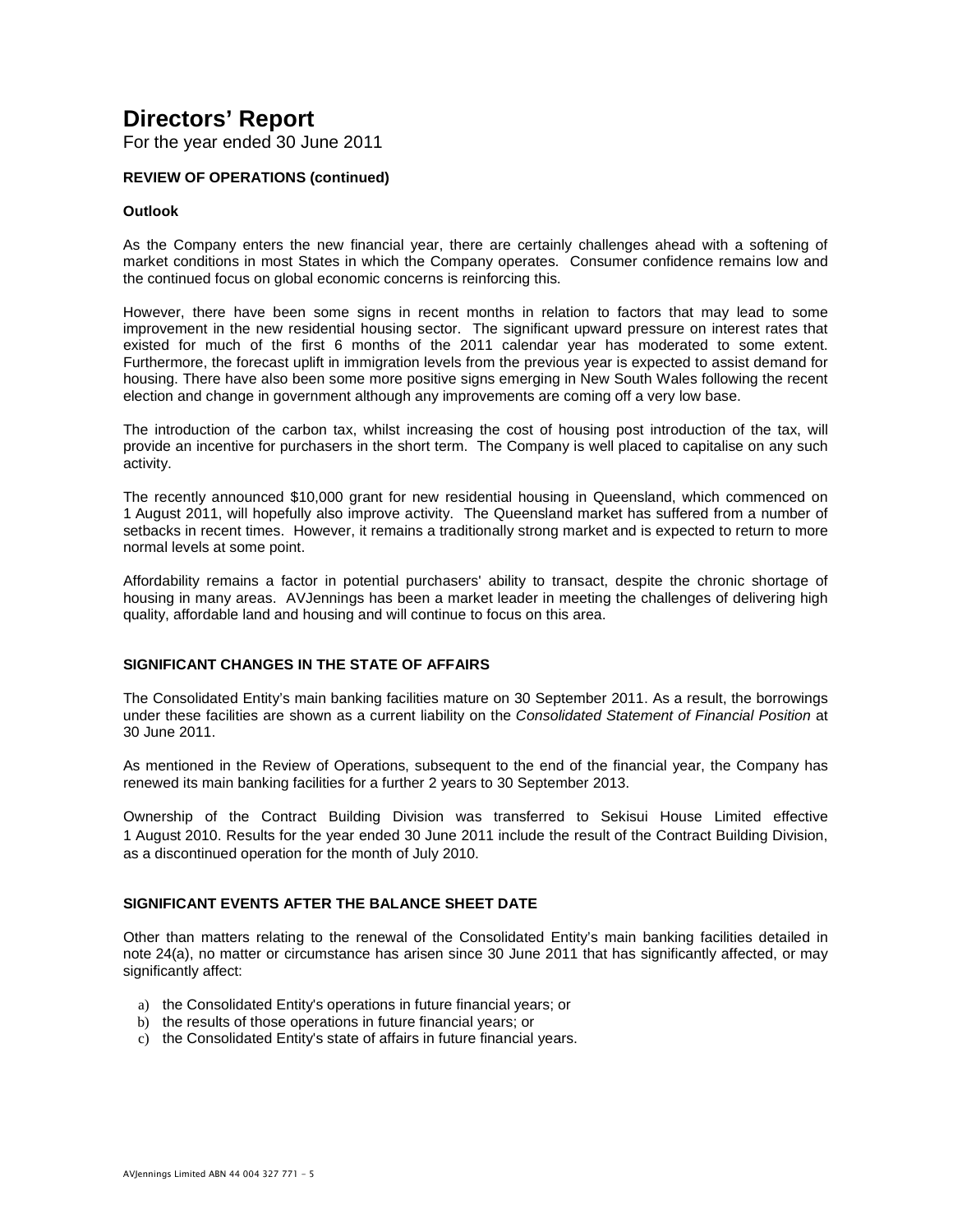For the year ended 30 June 2011

### **FUTURE DEVELOPMENTS, PROSPECTS AND BUSINESS STRATEGIES**

Future developments in the operations of the Consolidated Entity and the expected results of those operations have not been included in this Report as the Directors believe that the inclusion of such information would be likely to result in unreasonable prejudice to the Consolidated Entity.

The prospects and business strategies of the Consolidated Entity are discussed on pages 4 to 5 of this Report.

### **ENVIRONMENTAL REGULATION**

The Consolidated Entity's operations are subject to various environmental regulations under both Commonwealth and State legislation, particularly in relation to its property development activities. The Consolidated Entity's practice is to ensure that where operations are subject to environmental regulations, those obligations are identified and appropriately addressed. This includes the obtaining of approvals, consents and requisite licences from the relevant authorities and complying with their conditions.

There have been no significant known breaches of environmental regulations to which the Consolidated Entity is subject.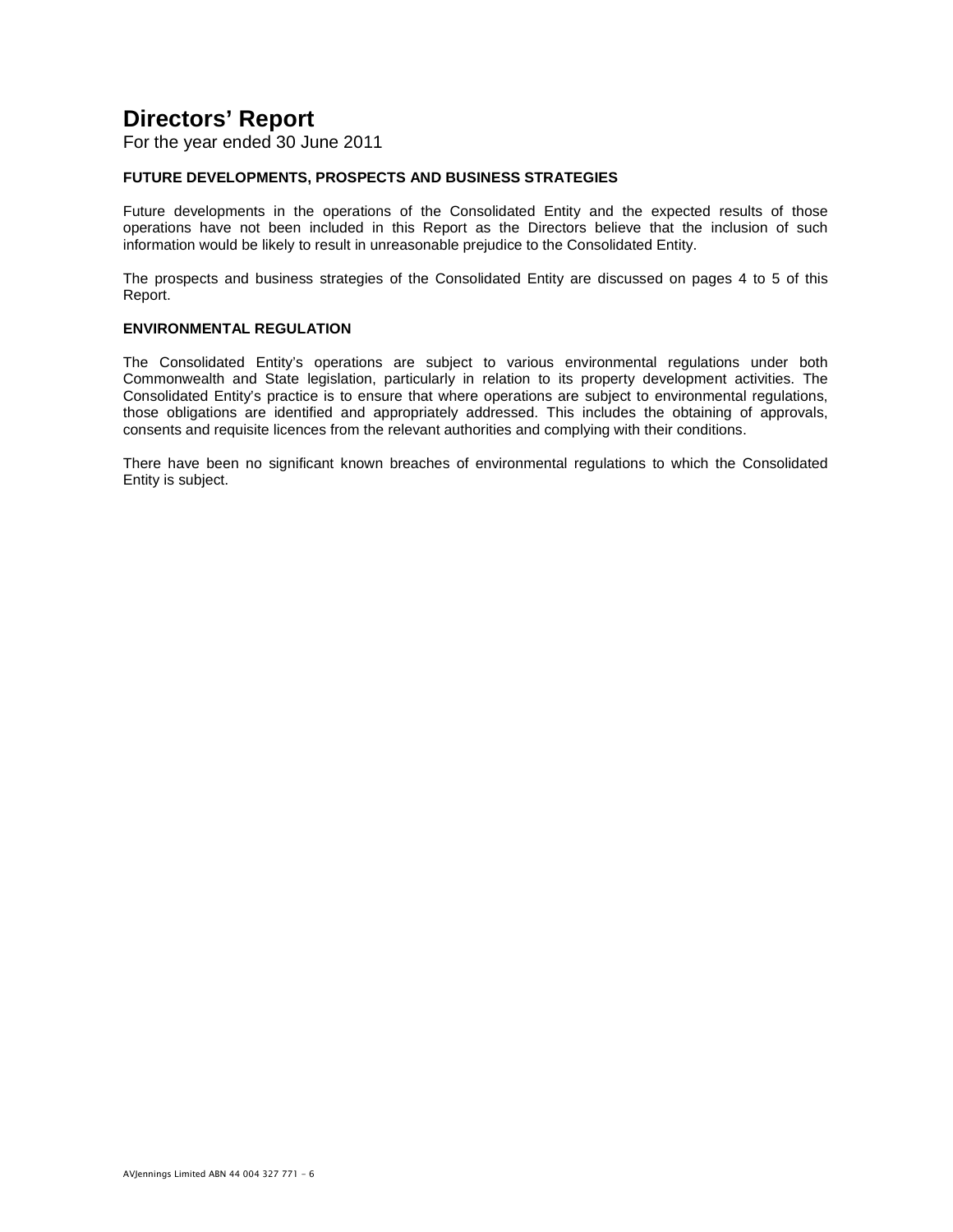For the year ended 30 June 2011

### **INFORMATION ON THE DIRECTORS**

### **Simon Cheong** B.Civ.Eng. MBA

Director since 20 September 2001. Mr Cheong has over 30 years experience in real estate, banking and international finance. He currently serves as Chairman and Chief Executive Officer of SC Global Developments Limited. Mr Cheong has formerly held positions with Citibank (Singapore) as their Head of Real Estate Finance for Singapore as well as with Credit Suisse First Boston as a Director and Regional Real Estate Head for Asia (excluding Japan). In 1996, Mr Cheong established his own firm, SC Global Pte Limited, a real estate and hotel advisory and direct investment group specialising in structuring large and complex transactions worldwide. He was elected President of the prestigious Real Estate Developers' Association of Singapore (REDAS) for 2 terms from 2007 until 2010. In April 2008, he was supported to serve on the Board of the Institute of Real Estate Studies, National University of Singapore. In August 2008, he was appointed to the Republic Polytechnic Board of Governors. He was also a Council Member of the Singapore Business Federation, a position he held from 2007 to 2010. Resident of Singapore.

### Responsibilities:

Chairman of the Board, Non-Executive Director, Chairman of Investments Committee, Member of Remuneration Committee, Member of Nominations Committee.

Directorships held in other listed entities:

SC Global Developments Limited, Chairman and Chief Executive Officer, since 14 March 2000.

### **Jerome Rowley** SF Fin, FAICD

Director since 22 March 2007. Mr Rowley has been a career banker since the early 1970s with Citigroup, Morgan Grenfell and ABN Amro. From 1992 until 2002, he served as Managing Director and CEO of ABN Amro Australia and Head of Relationship Management and Structured Finance for ABN Amro, Asia Pacific. He has been active in both wholesale and investment banking domestically and internationally. During his career, Mr Rowley devoted considerable effort towards the recognition, understanding and management of risk as a means of profit optimization. Of particular significance was his involvement in advising and funding including debt, equity and hybrids, of infrastructure projects in both Australia and Asia Pacific. Resident of Sydney.

### Responsibilities:

Deputy Chairman of the Board, Non-Executive Director, Chairman of Risk Management Committee, Member of Audit Committee, Member of Investments Committee, Member of Nominations Committee.

### Directorships held in other listed entities:

Anaeco Limited, from 15 August 2005 to 30 April 2009.

### **Peter K Summers** B.Ec. CA

Director since 27 August 1998. Mr Summers is a Chartered Accountant and has been employed with the Company and its related corporations since 1984, when he joined the Jack Chia Australia Limited Group from Price Waterhouse (now PricewaterhouseCoopers). During Mr Summers' early period with the group, he held various management and directorship roles within the group. Following the acquisition of the AVJennings residential business in September 1995, Mr Summers was appointed Chief Financial Officer, becoming Finance Director of AVJennings in August 1998. He was appointed Managing Director and Chief Executive Officer of the Company on 19 February 2009. Mr Summers has extensive experience in general and financial management as well as mergers and acquisitions. Resident of Melbourne.

### Responsibilities:

Managing Director and Chief Executive Officer.

Directorships held in other listed entities: None.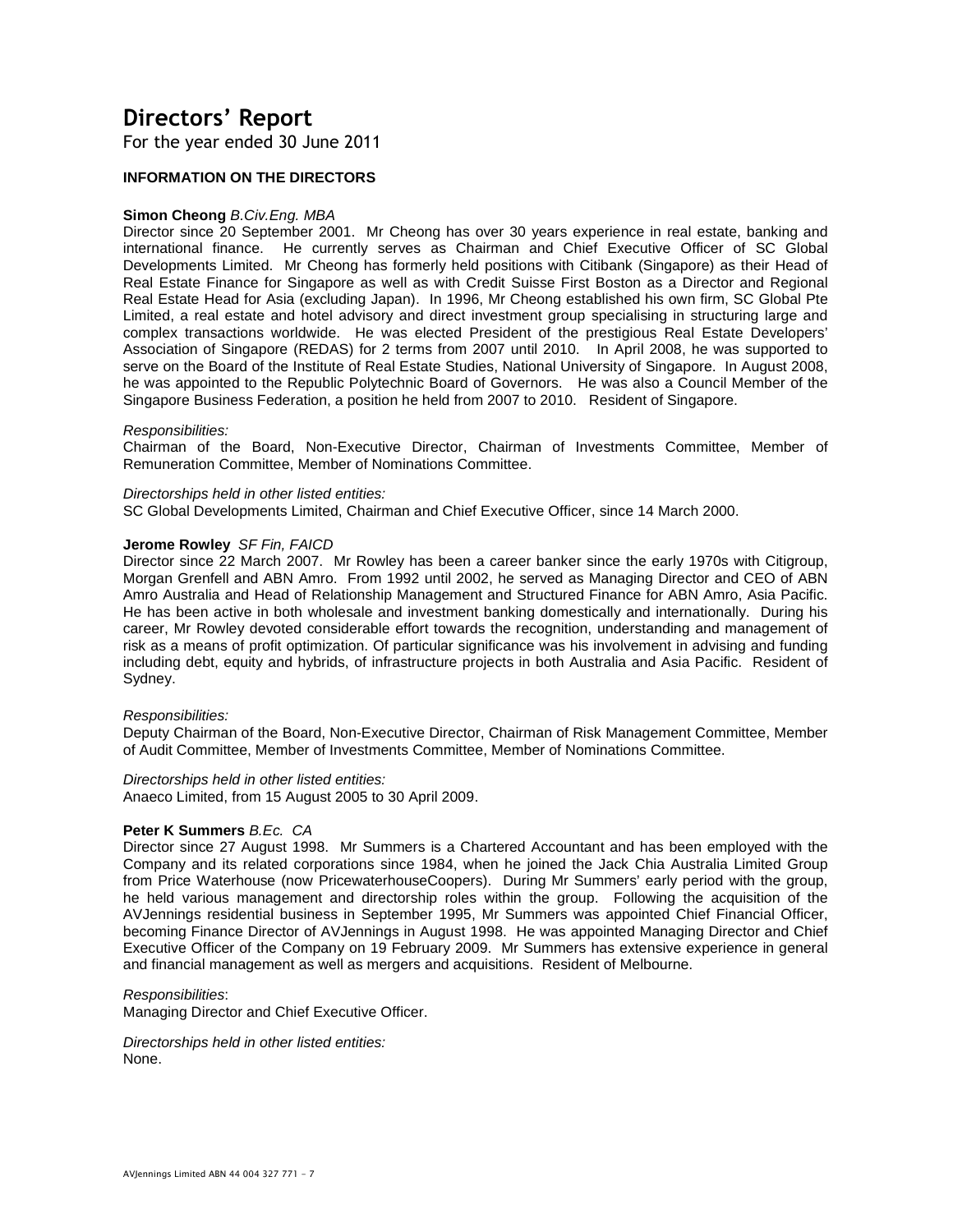For the year ended 30 June 2011

### **INFORMATION ON THE DIRECTORS (continued)**

### **Elizabeth Sam** B.A. Hons (Econ)

Director since 20 September 2001. Mrs Sam has over 40 years experience in international banking and finance. She has served on numerous high level Singaporean government financial and banking review committees and was the Chairman of the Singapore International Monetary Exchange from 1987 to1990 and 1993 to1996. Resident of Singapore.

### Responsibilities:

Non-Executive Director, Chairman of Nominations Committee, Chairman of Remuneration Committee, Member of Audit Committee.

Directorships held in other listed entities: Boardroom Limited, since 15 August 2000. Kasikorn Bank Plc, Thailand, since 29 March 2001. SC Global Developments Limited, since 23 July 2002. Banyan Tree Holdings Limited, since 23 March 2004. The Straits Trading Company Limited, since 30 April 2008.

### **Herman R Hochstadt** B.A. (Hons), AMP (Stanford-Insead)

Director since 30 June 2004. Mr Hochstadt has over 40 years experience in public administration in several Singaporean government departments, including over 10 years in the Ministry of Finance and Monetary Authority of Singapore, and in business, including as Chairman of Export Credit Insurance Corporation of Singapore, the Neptune Orient Lines and APL and as a Board Director of Singapore Airlines. He was Chairman of the Singapore Turf Club and a member of the Economic Development Board, Inland Revenue Authority of Singapore, Mass Rapid Transit Corporation, Port of Singapore Authority and National Productivity Board; and served as Special Advisor to the Port & Maritime Authority of Singapore and as High Commissioner for Singapore to Botswana, Mauritius, Namibia, South Africa, Swaziland and Tanzania. Mr Hochstadt is currently Pro-Chancellor of the Nanyang Technological University. Resident of Singapore.

### Responsibilities:

Non-Executive Director, Member of Nominations Committee, Member of Remuneration Committee.

Directorships held in other listed entities: None.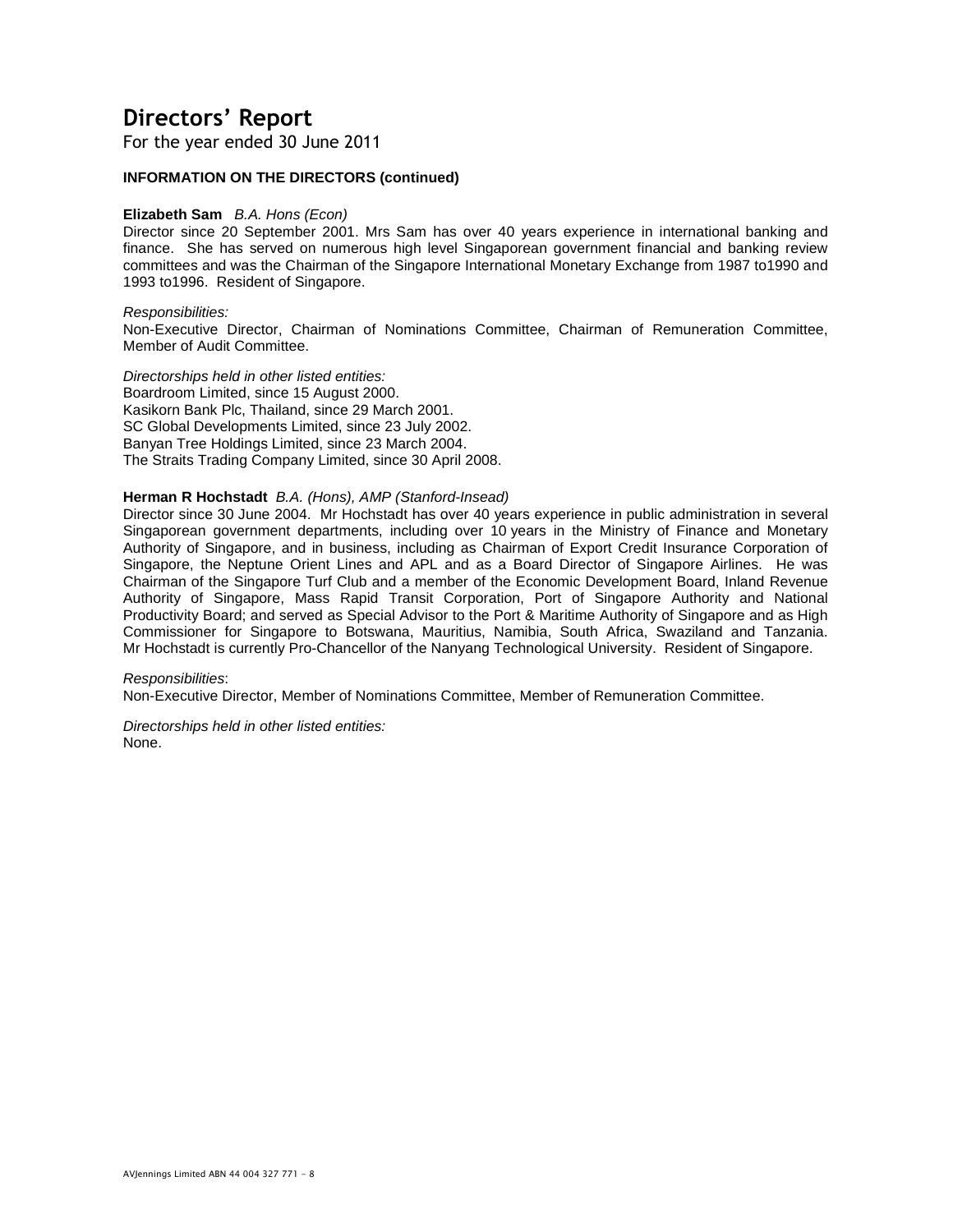For the year ended 30 June 2011

### **INFORMATION ON THE DIRECTORS (continued)**

### **Bobby Chin** CA (ICAEW) B.Acc.

Director since 18 October 2005. Mr Chin is the Chairman of Singapore Totalisator Board and serves on the Boards of Competition Commission of Singapore and Singapore Labour Foundation. He is also a member of the Singapore Council of Presidential Advisers. Mr Chin served 31 years with KPMG Singapore and was its Managing Partner from 1992 until September 2005. He is a Fellow of the Institute of Certified Public Accountants in Singapore, and an Associate Member of the Institute of Chartered Accountants in England and Wales. Resident of Singapore.

### Responsibilities:

Non-Executive Director, Chairman of Audit Committee.

Directorships held in other listed entities: Oversea-Chinese Banking Corporation Limited, since 1 October 2005. Yeo Hiap Seng Limited, since 15 May 2006. Ho Bee Investment Limited, since 29 November 2006. Neptune Orient Lines Limited, since 26 December 2006. Sembcorp Industries Limited, since 1 December 2008.

### **Bruce G Hayman**

Director since 18 October 2005. Mr Hayman has over 42 years commercial management experience with 20 of those at operational Chief Executive or General Manager Level. He is currently Chairman of Chartwell Management Services where he brings his very wide business experience to clients by way of the leadership, marketing, business performance and coaching programs he offers. He has fulfilled senior management roles both in Australia and overseas for companies such as Nicholas Pharmaceutical Group, Dairy Farm Group, Hong Kong Land and Seagram Corporation. During his time in Singapore, he held the position of Foundation President of the Singapore Australia Business Council. He has also served as CEO of the Australian Rugby Union. For his contribution to tourism in Australia, he has been recognised by Tourism Training Australia with a Platinum award. He is Chairman of the Board of The Rugby Club Ltd and is the Deputy Chairman and a Director of the Australian Diabetes Council – NSW. Resident of Sydney.

### Responsibilities:

Non-Executive Director, Member of Remuneration Committee, Member of Nominations Committee, Member of Investments Committee, Member of Risk Management Committee.

Directorships held in other listed entities: None.

### **INFORMATION ON COMPANY SECRETARIES**

### **Carl D Thompson** LLB B. Comm.

Company Secretary since 12 January 2009. Mr Thompson previously held the company secretary and general counsel role at Downer EDI Limited. Prior to that he was a partner at national law firm Corrs Chambers Westgarth, practising in corporate and commercial work. Resident of Melbourne.

### **Sandra A Vogiatzakis** B.A.

Company Secretary since 9 November 2004. Mrs Vogiatzakis has been with the Company and its related corporations since 1990 and was appointed Executive Officer in April 2006. Resident of Melbourne.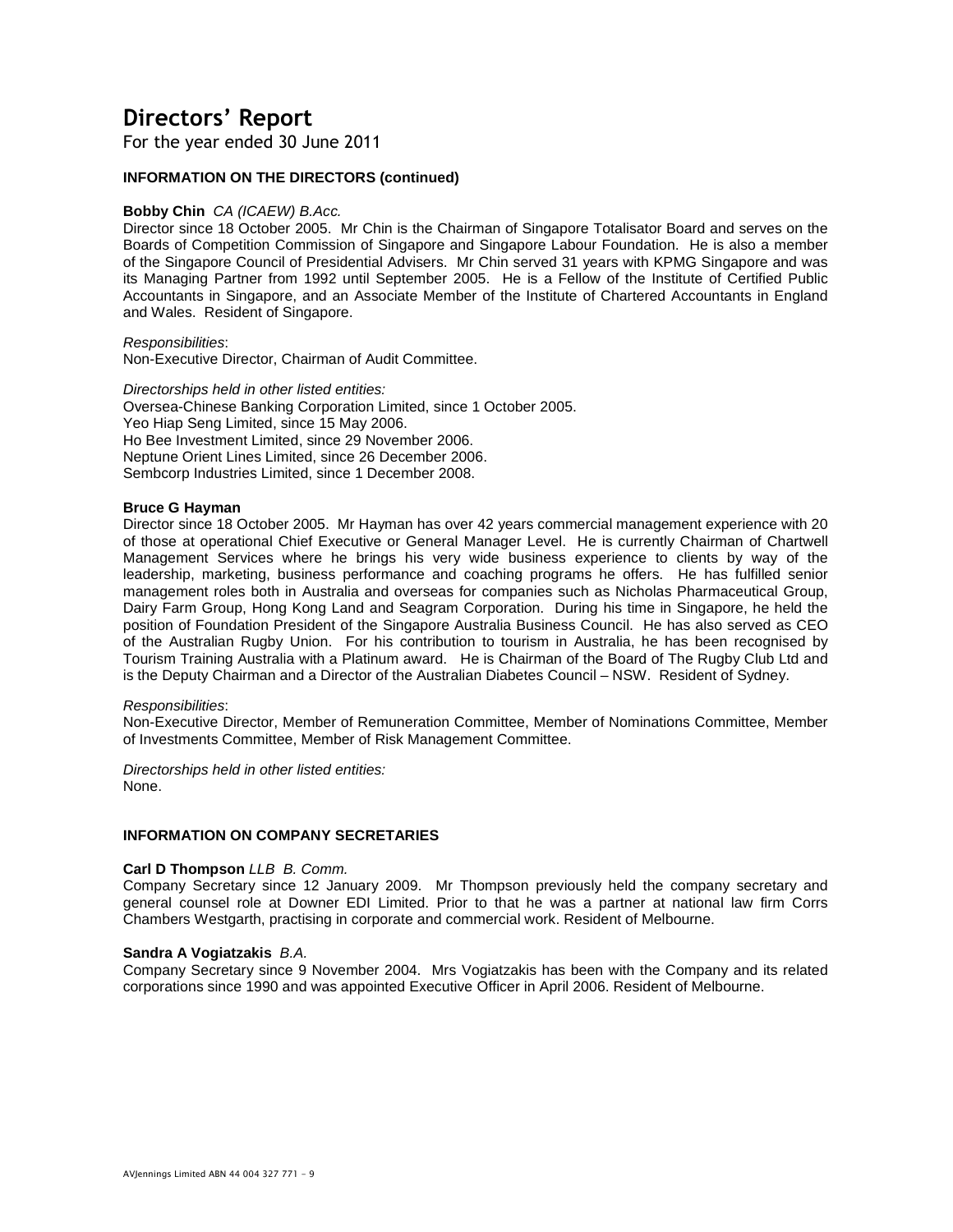For the year ended 30 June 2011

### **REMUNERATION REPORT (Audited)**

This Remuneration Report outlines the remuneration arrangements of the Company and its controlled entities in accordance with the requirements of the Corporations Act 2001 (the Act) and its regulations. This information has been audited as required by section 308(3C) of the Act.

The Remuneration Report details the remuneration arrangements of Key Management Personnel (KMP) who are defined as those persons having authority and responsibility for planning, directing and controlling the major activities of the Company and its controlled entities, directly or indirectly, including any Director (whether executive or otherwise) of the Parent Entity and certain of the Executive Committee members. In addition, information relating to the five executives receiving the highest remuneration is provided.

The Remuneration Report is presented under the following sections:

### **1. Individual Key Management Personnel disclosures**

Details of KMP including the top five remunerated executives are set out below:

| (i) | <b>Directors</b>    |                                               |
|-----|---------------------|-----------------------------------------------|
|     | S Cheong            | Chairman (Non-Executive)                      |
|     | <b>RJ Rowley</b>    | Deputy Chairman (Non-Executive)               |
|     | <b>PK Summers</b>   | Managing Director and Chief Executive Officer |
|     | E Sam               | Director (Non-Executive)                      |
|     | <b>HR Hochstadt</b> | Director (Non-Executive)                      |
|     | <b>B</b> Chin       | Director (Non-Executive)                      |
|     | <b>BG Hayman</b>    | Director (Non-Executive)                      |

(ii) Executives

| Executive Committee Members (KMP) |                                   |  |  |  |  |  |
|-----------------------------------|-----------------------------------|--|--|--|--|--|
| M Henesey-Smith                   | <b>Chief Operating Officer</b>    |  |  |  |  |  |
| <b>SC Orlandi</b>                 | <b>Chief Financial Officer</b>    |  |  |  |  |  |
| CD Thompson                       | Company Secretary/General Counsel |  |  |  |  |  |
| L Hunt                            | General Manager, Human Resources  |  |  |  |  |  |

|                   | Other Executives (not KMP but in top five remunerated) |
|-------------------|--------------------------------------------------------|
| P Vlitas          | State Manager (Victoria)                               |
| <b>G</b> Marshall | State Manager (Queensland)                             |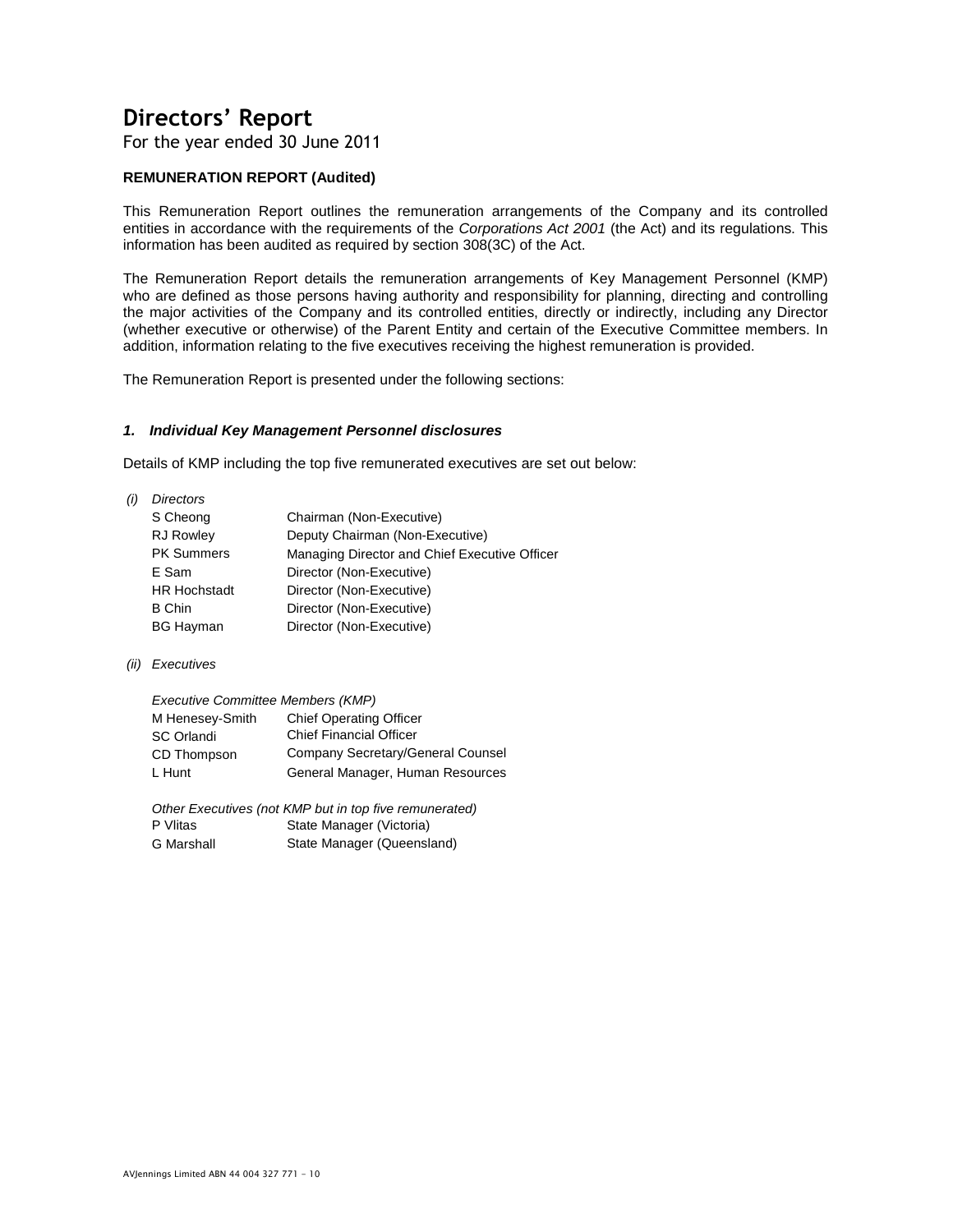For the year ended 30 June 2011

### **REMUNERATION REPORT (Audited) (continued)**

### **2. Principles Used to Determine the Nature and Amount of Remuneration**

### **2.1 The Remuneration Committee**

The Remuneration Committee is responsible for making recommendations to the Board on the remuneration arrangements for Directors and Executives.

The Remuneration Committee assesses the appropriateness of the nature and amount of remuneration of Directors and Executives on a periodic basis by reference to relevant employment market conditions, with the overall objective of ensuring maximum stakeholder benefit from the retention of a high performing Board and Executive team. The Remuneration Committee comprises four Non-Executive Directors.

The Chief Executive Officer attends Remuneration Committee Meetings at the invitation of the Committee's Chairman.

### **2.2 Remuneration Strategy**

AVJennings' remuneration strategy is designed to attract, motivate and retain employees and Directors by identifying and rewarding high performers and recognising the contribution of each employee to the continued growth and success of the Consolidated Entity.

### **2.3 Remuneration Structure**

In accordance with best practice corporate governance, the structure of Non-Executive Director and Executive remuneration is separate and distinct.

### **2.4 Non-Executive Director Remuneration**

The Board seeks to set aggregate remuneration at a level that provides the Consolidated Entity with the ability to attract and retain Directors of the highest calibre, whilst incurring a cost that is acceptable to Shareholders.

The amount of aggregate remuneration sought to be approved by Shareholders and the fee structure is reviewed periodically against fees paid to Non-Executive Directors of comparable companies.

Two Non-Executive Directors, Mr S Cheong and Mrs E Sam, do not receive fees, however AVJennings pays a consulting fee to the Ultimate Parent Entity, SC Global Developments Limited.

Non-Executive Directors do not participate in any incentive programs.

The remuneration of Non-Executive Directors for the years ended 30 June 2011 and 30 June 2010 is detailed on page 16 of this Report.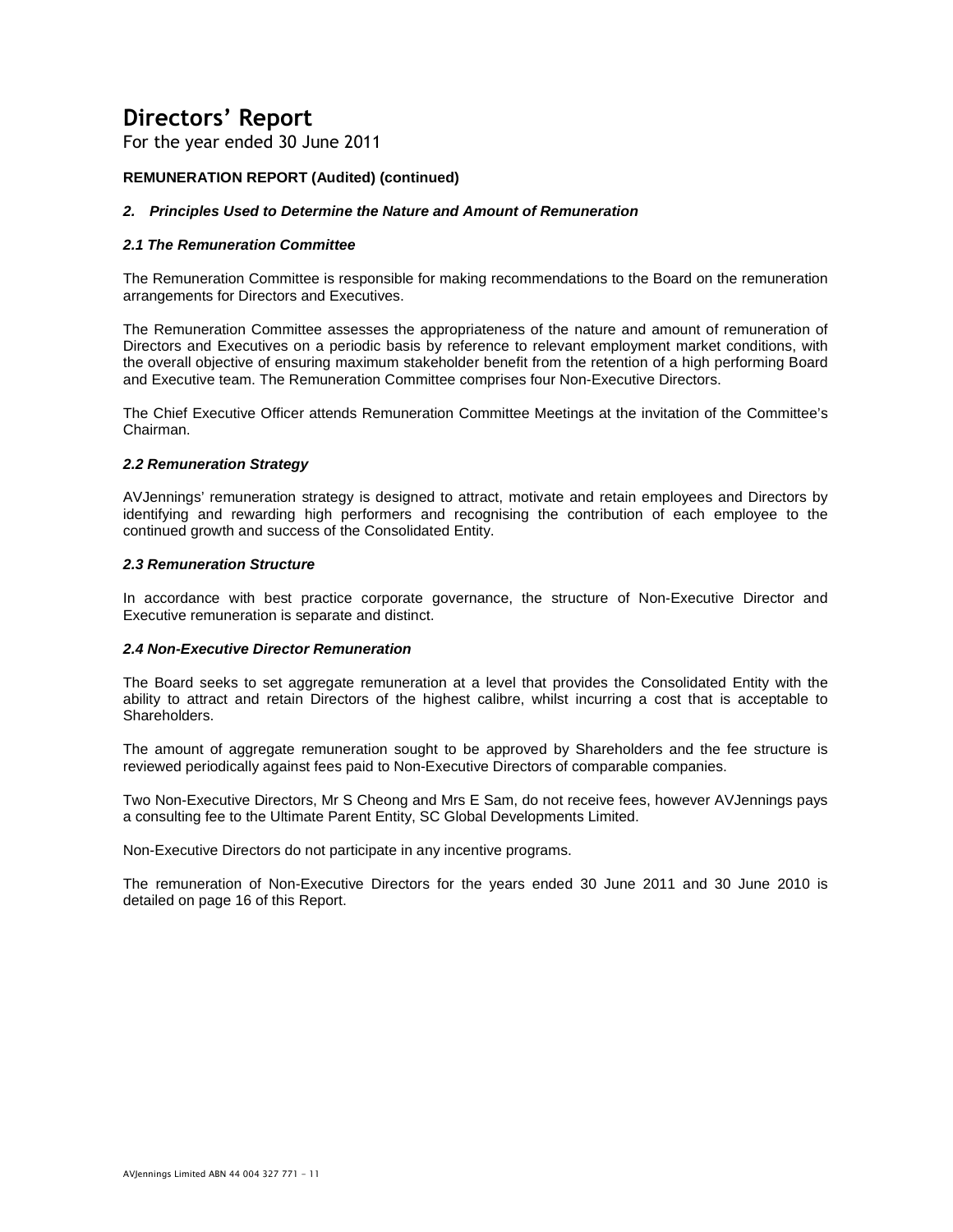For the year ended 30 June 2011

### **REMUNERATION REPORT (Audited) (continued)**

### **2.5. Executive Remuneration**

AVJennings aims to reward Executives with a level and mix of remuneration commensurate with their position and responsibilities and aligned with market practice. Targets are set for the Consolidated Entity, each business unit and individual performance, and Executives are rewarded against these.

The Chief Executive, members of the Executive Committee and other senior executives receive a mix of fixed and variable remuneration. The proportion of fixed and variable remuneration varies for different levels within the organisation based on the capacity of managers to influence the overall outcome of the Consolidated Entity's operations and returns to Shareholders.

In addition, AVJennings has in place a Long Term Incentive (LTI) scheme. The scheme structure was approved by the Board in April 2010 and allocations were made to executives in September 2010.

### **i) Fixed Remuneration**

Fixed Remuneration is represented by Total Employment Cost (TEC) which comprises base salary, superannuation contributions and other benefits.

Executive contracts of employment do not include any guaranteed base pay increases. TEC is reviewed annually by the Remuneration Committee. The process consists of a review of the Consolidated Entity, business unit and individual performance, and relevant comparative remuneration internally and externally.

The fixed component of executive remuneration is detailed in the tables on page 17.

### **ii) Variable Remuneration – Short Term Incentive (STI)**

A formal STI program has been developed for senior executives. The objective of the STI program is to link executive remuneration with appropriate performance targets. STI's for corporate executives are linked to corporate results as well as individual performance targets, whereas STI's for state executives are linked to business unit results as well as individual performance targets.

An STI program exists for operational management. The objective of the STI program is to link the achievement of the Consolidated Entity's operational targets with the remuneration received by the Executives charged with meeting those targets. The potential STI available is set at a level so as to provide sufficient incentive to the Executive to achieve the operational targets and such that the cost to AVJennings is reasonable in the circumstances.

Actual STI payments awarded depend on the extent to which specific targets set at the beginning of the financial year are met. The targets consist of a number of Key Performance Indicators (KPIs) relating to financial outcomes (such as contribution to net profit before tax for the business unit or the business segment); business outcomes (such as efficient and effective performance of functions); and cultural factors (such as improved safety performance and leadership). These measures were chosen because they represent the key drivers for the short-term success of the business and provide a framework for delivering long-term value.

On an annual basis, after consideration of the performance against the KPIs, the Remuneration Committee determines the amount, if any, of the short-term incentive to be paid to each Executive. This usually occurs within two months of the reporting date. Amounts payable are delivered as a cash bonus in the following reporting period.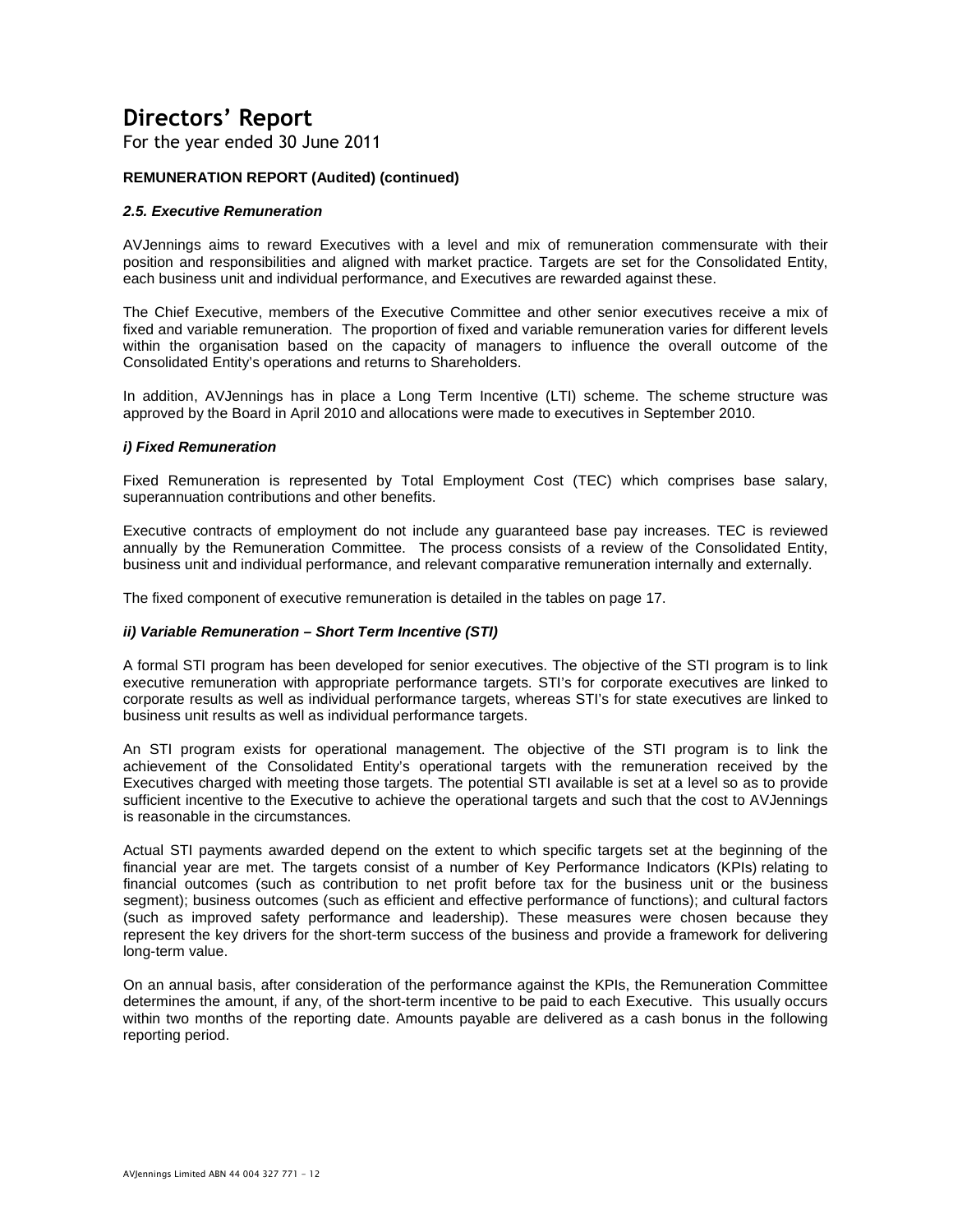For the year ended 30 June 2011

### **REMUNERATION REPORT (Audited) (continued)**

### **2.5. Executive Remuneration (continued)**

### **iii) Variable Remuneration – Long Term Incentive (LTI)**

### Share-based compensation

The AVJ Deferred Employee Share Plan (the Plan) was formed to administer the employee share scheme. The Plan operates schemes under which shares may be acquired by the Plan Trustee on behalf of employees for no cash consideration subject to certain vesting conditions being satisfied. Shares acquired under the Plan for employees are acquired on-market. Employees may elect not to participate in the scheme. Shares held by the Plan's trust and not yet allocated to employees at the end of the reporting period are shown as treasury shares in the financial statements.

Share-based compensation benefits are provided to Executives via the Plan. These equity-settled transactions are measured at fair value at the grant date. The original cost of the shares is treated as a reduction in share capital and the underlying shares identified separately as treasury shares. The fair value determined at the grant date of the equity-settled share-based payments is expensed on a straight-line basis over the vesting period and the credit taken to share-based payment reserve in equity.

### Vesting subject to service condition only

The Chief Executive Officer was granted 1,000,000 shares on 7 March 2009 which vest in equal proportions on the first, second and third anniversary of his appointment. The vesting dates are 19 February 2010, 19 February 2011 and 19 February 2012. The market value of the shares at the grant date is taken to be the fair value. The service condition is the continuity of employment over the 3 years. The unvested shares are held by the AVJ Deferred Employee Share Plan Trust.

### Vesting subject to both service and performance conditions

A total of 1,375,452 shares were granted on 28 September 2010 to certain executives. As detailed in the table on page 14, these include 1,136,816 shares for KMP and 97,800 shares for executives who are amongst the five highest remunerated. The remaining shares were granted to executives who were neither KMP nor amongst the five highest remunerated.

These shares are subject to both service and performance conditions and will vest to the extent that each of these conditions is satisfied.

The service vesting condition is that the employee must still be employed by AVJennings at 30 September 2013, except in the event of death or permanent disablement in which case the shares will vest to the estate. In the event that the employee is retrenched, the shares may vest subject to certain conditions.

The performance vesting conditions are:

- Total Shareholder Return (TSR) performance measured against the ASX Small Industrials Index; and
- Earnings Per Share (EPS) growth. AVJennings' EPS growth for the performance period must meet or exceed the target set. The EPS hurdle for total vesting of this grant is 10% p.a. growth for the three financial years to 30 September 2013.

Half of the allocation is assessed against each performance condition. The vesting schedule for the TSR performance condition is set out in the table on page 14. The holder of the shares is entitled to receive all dividends paid between grant and vesting date.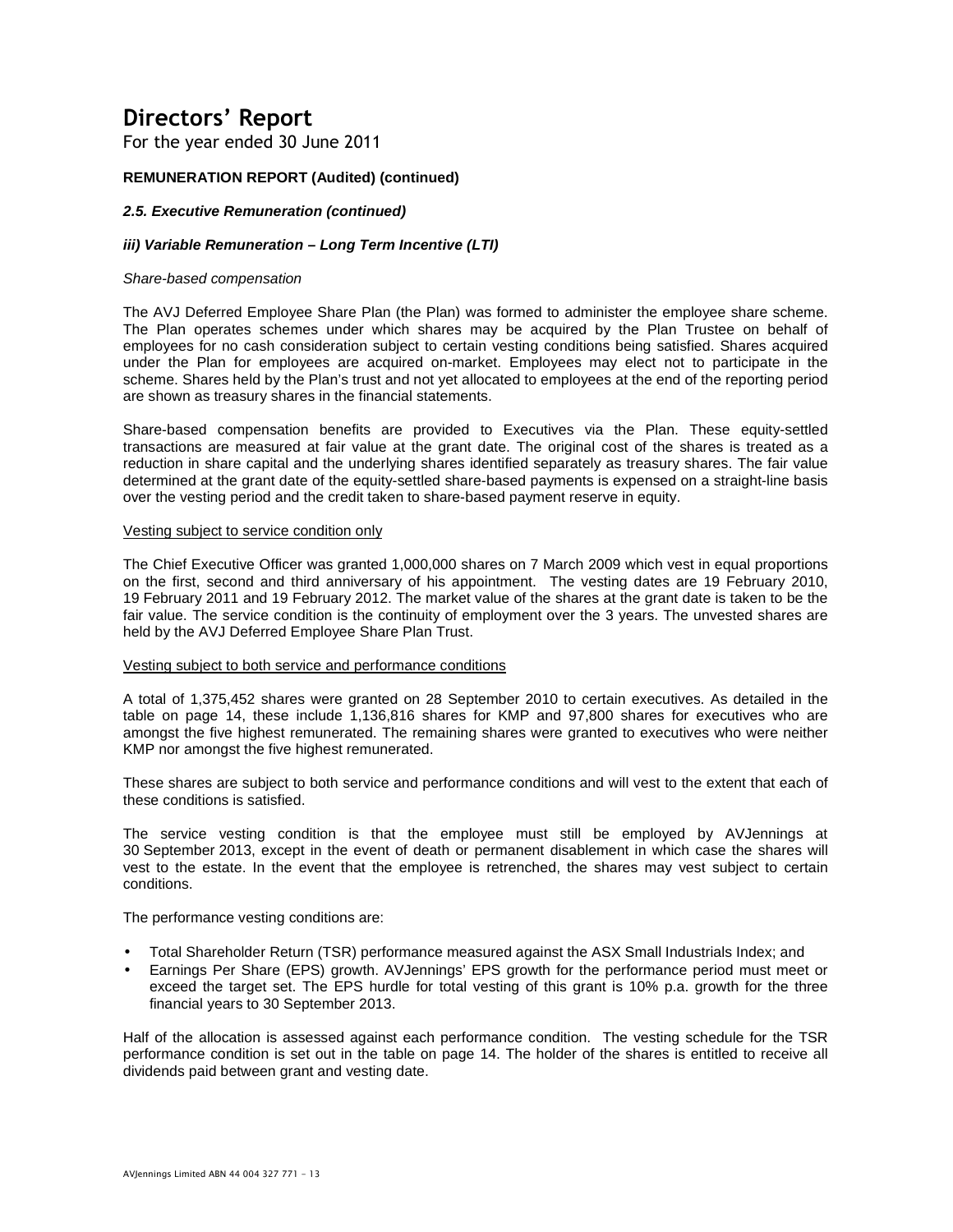For the year ended 30 June 2011

### **REMUNERATION REPORT (Audited) (continued)**

### **2.5. Executive Remuneration (continued)**

### **iii) Variable Remuneration – Long Term Incentive (LTI) (continued)**

| <b>AVJennings' TSR rank against</b><br>companies in the Index | Percentage vesting                             |
|---------------------------------------------------------------|------------------------------------------------|
| <b>I</b> < median                                             | Nil                                            |
| At the median                                                 | 50%                                            |
| $>$ median but $<$ 75 <sup>th</sup> percentile                | Pro-rata between $50th$ and $75th$ percentiles |
| $\left  \right $ >=75 <sup>th</sup> percentile                | 100%                                           |

The fair value of the EPS element of the shares is the market value at grant date. The Monte Carlo Model is used to fair value the TSR element. The Model simulates AVJennings' TSR and compares it against the ASX Small Industrials Retail Index. The Model takes into account historic dividends, share price volatilities and the risk-free yield on an Australian Government Bond at the grant date matching the remaining effective life of 3 years.

L.

|                                                           |                 | <b>Shares Granted</b> |     |                   |                                      | <b>Number of Shares Vested</b>      |                                       |  |  |
|-----------------------------------------------------------|-----------------|-----------------------|-----|-------------------|--------------------------------------|-------------------------------------|---------------------------------------|--|--|
| <b>Name</b>                                               | Year<br>Granted | <b>Number</b>         |     | <b>Fair Value</b> | <b>Unvested</b><br>at 1 July<br>2010 | <b>Vested</b><br>during the<br>year | <b>Unvested</b><br>at 30 June<br>2011 |  |  |
| <b>Executive Committee Members</b><br>(KMP)               |                 |                       |     |                   |                                      |                                     |                                       |  |  |
| <b>PK Summers</b>                                         | 2009            | 1,000,000             |     | \$180,000         | 666,667                              | 333,333                             | 333,334                               |  |  |
| <b>PK Summers</b>                                         | 2011            | 691,591               |     | \$312,945         | 691,591                              |                                     | 691,591                               |  |  |
| M Henesey-Smith                                           | 2011            | 158,344               | S   | 71,651            | 158,344                              |                                     | 158,344                               |  |  |
| CD Thompson                                               | 2011            | 106,183               | \$  | 48,048            | 106,183                              |                                     | 106,183                               |  |  |
| <b>SC Orlandi</b>                                         | 2011            | 102,458               | \$  | 46,362            | 102,458                              |                                     | 102,458                               |  |  |
| L Hunt                                                    | 2011            | 78.240                | \$  | 35.404            | 78,240                               |                                     | 78,240                                |  |  |
| Other Executives (not KMP but in<br>top five remunerated) |                 |                       |     |                   |                                      |                                     |                                       |  |  |
| P Vlitas                                                  | 2011            | 51,229                | \$  | 23,181            | 51,229                               |                                     | 51,229                                |  |  |
| <b>G</b> Marshall                                         | 2011            | 46,571                | \$. | 21,074            | 46,571                               |                                     | 46,571                                |  |  |
| Total                                                     |                 | 2,234,616             |     | \$738,665         | 1,901,283                            | 333,333                             | 1,567,950                             |  |  |

AVJennings prohibits Executives from entering into arrangements to protect the value of unvested LTI awards. This prohibition includes entering into hedging arrangements in relation to AVJennings shares.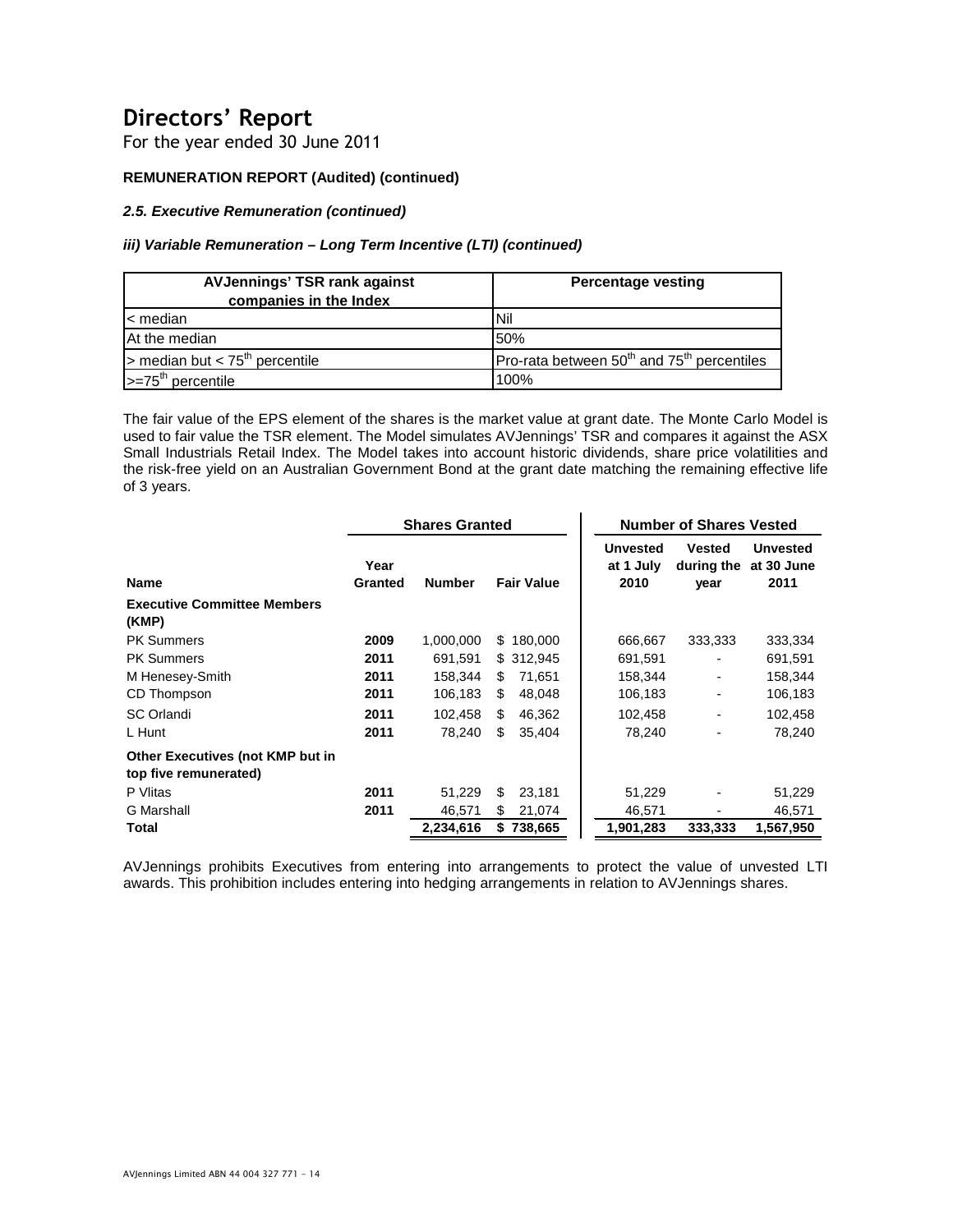For the year ended 30 June 2011

### **REMUNERATION REPORT (Audited) (continued)**

### **3. Group Performance**

The table below shows the Consolidated Entity's earnings performance as well as the movement in the Consolidated Entity's Earnings Per Share (EPS) and Total Shareholder Return (TSR) over the current and previous 4 years.

| <b>Financial</b> |                        | Profit / (Loss)  | <b>Basic</b> |              |  |
|------------------|------------------------|------------------|--------------|--------------|--|
| Report           | <b>Financial</b>       | <b>After Tax</b> | <b>EPS</b>   | <b>TSR</b>   |  |
| Date             | <b>Period</b>          | \$'000           | <b>Cents</b> | <b>Cents</b> |  |
| 30 June 2007     | 15 months              | 12.164           | 5.50         | (0.02)       |  |
| 30 June 2007     | 12 months annualised * | 9,731            | 4.40         | (0.02)       |  |
| 30 June 2008     | 12 months              | 11.231           | 4.87         | (0.67)       |  |
| 30 June 2009     | 12 months              | (12, 724)        | (4.68)       | (0.34)       |  |
| 30 June 2010     | 12 months              | 9.616            | 3.51         | 0.21         |  |
| 30 June 2011     | 12 months              | 12.893           | 4.72         | 0.05         |  |

\* Pro-rata for 12 months.

### **4. Employment Contracts**

### **i) Chief Executive Officer**

Mr Summers' contract of employment does not have a termination date and does not stipulate a termination payment. However, it specifies a six month notice period. Details regarding the remuneration paid to Mr Summers are contained in the table on page 16.

During the year no options were either granted to, or exercised by, Mr Summers. There are currently no unexercised or outstanding options.

### **ii) Other Executives**

The remaining AVJennings Executives are full time permanent employees with executive employment contracts. The employment contracts do not have termination dates or termination payments. However, they specify a notice period of three months. There are no other terms or conditions that differ significantly from the standard employment contracts applicable to other AVJennings employees. During the year, no options were granted to, or exercised by, the Executives. There are currently no unexercised or outstanding options.

### **5. Remuneration of Key Management Personnel and the five highest paid Executives of the Company and the Consolidated Entity**

Details of the nature and amount of each element of remuneration of Directors and Executives are set out in the tables on pages 16 and 17. The Directors are the same as those identified in the Directors' Report and Executives include the five highest paid Executives.

### **6. Remuneration Options: Granted and Vested During the Year**

No options were either granted or exercised during the year. There are currently no unexercised or outstanding options. None of the Directors or Executives hold any options.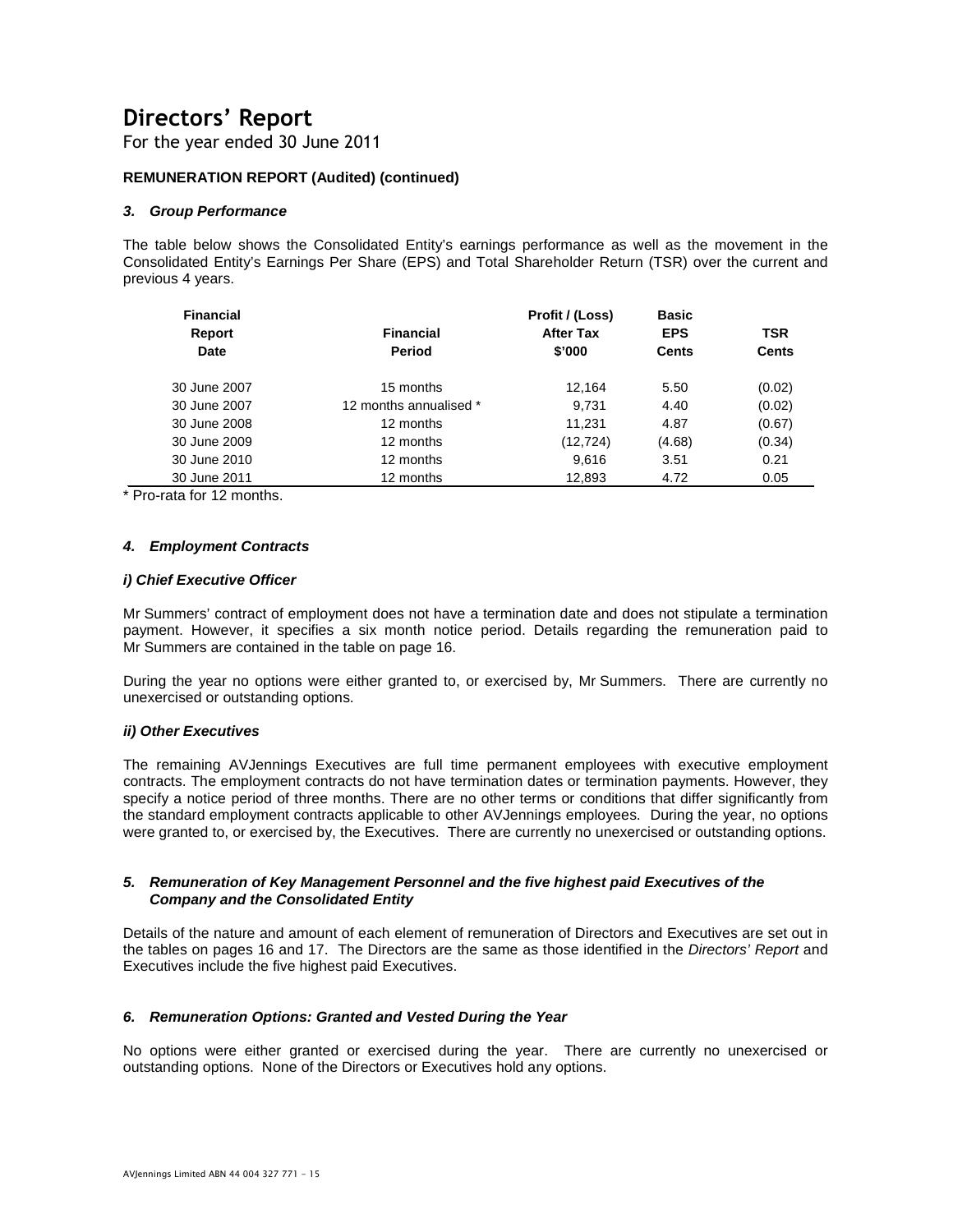For the year ended 30 June 2011

### **REMUNERATION REPORT (Audited) (continued)**

| <b>Directors</b>          | Short-Term |              |         | <b>Post Employment</b>        | Long-Term           | Share-based payment | <b>Total</b> | <b>Performance Related</b> |
|---------------------------|------------|--------------|---------|-------------------------------|---------------------|---------------------|--------------|----------------------------|
|                           | Salary/    | Cash         |         |                               | <b>Long Service</b> |                     |              |                            |
|                           | Fees       | <b>Bonus</b> | Other   | Superannuation <sup>(3)</sup> | Leave               | <b>Shares</b>       |              |                            |
|                           | P          |              | S       |                               |                     | \$                  |              | $\frac{0}{6}$              |
| 30 June 2011              |            |              |         |                               |                     |                     |              |                            |
| S Cheong <sup>(1)</sup>   |            |              |         |                               |                     |                     |              |                            |
| <b>RJ Rowley</b>          | 77,982     |              |         | 7,018                         |                     |                     | 85,000       |                            |
| PK Summers <sup>(2)</sup> | 424,847    | 123,750      | 63,200  | 46,543                        | 38,192              | 163,989             | 860,521      | 23.47                      |
| E Sam <sup>(1)</sup>      |            |              |         |                               |                     |                     |              |                            |
| HR Hochstadt              | 50,000     |              |         |                               |                     |                     | 50,000       |                            |
| <b>B</b> Chin             | 60,000     |              |         |                               |                     |                     | 60,000       |                            |
| <b>BG Hayman</b>          | 45,872     |              |         | 4,128                         |                     |                     | 50,000       |                            |
|                           | 658,701    | 123,750      | 63,200  | 57,689                        | 38,192              | 163,989             | 1,105,521    |                            |
| 30 June 2010              |            |              |         |                               |                     |                     |              |                            |
| S Cheong $(1)$            |            |              |         |                               |                     |                     |              |                            |
| RJ Rowley                 | 82,482     |              |         | 50,585                        |                     |                     | 133,067      |                            |
| PK Summers <sup>(4)</sup> | 453,254    | 87,500       | 262,500 | 25,000                        | 12,508              | 60,000              | 900,762      | 38.86                      |
| E Sam <sup>(1)</sup>      |            |              |         |                               |                     |                     |              |                            |
| <b>HR Hochstadt</b>       | 50,000     |              |         |                               |                     |                     | 50,000       |                            |
| <b>B</b> Chin             | 60,000     |              |         |                               |                     |                     | 60,000       |                            |
| <b>BG Hayman</b>          | 60,872     |              |         | 5,478                         |                     |                     | 66,350       |                            |
|                           | 706,608    | 87,500       | 262,500 | 81,063                        | 12,508              | 60,000              | 1,210,179    |                            |

(1) These Directors were not paid fees. A consulting fee of \$50,000 per month was paid to the ultimate parent entity SC Global Developments Limited which covers the services of these Directors. International airfares to attend meetings are paid for by a related entity.

(2) 'Other' relates to the value of motor vehicle benefits.

 (3) Payments to Defined Contribution Plans. Consists of Superannuation Guarantee Contribution payments as well as employee voluntary contributions. The Consolidated Entity does not contribute to any Defined Benefit Plans.

 (4) 'Other' relates to a non-cash bonus. The post-tax amount of the bonus was allocated to the existing Employee Share Plan to purchase AVJennings shares which vested immediately. The shares cannot be sold or transferred until 8 September 2013.

(a) Directors are also reimbursed for airfares (other than the international airfares for those Directors referred to in (1) above), and other expenses relating to the provision of their services. (b) With the exception of share-based compensation for the Chief Executive referred to in 2.5(iii), there were no other share-based payments made to Directors in the year under review.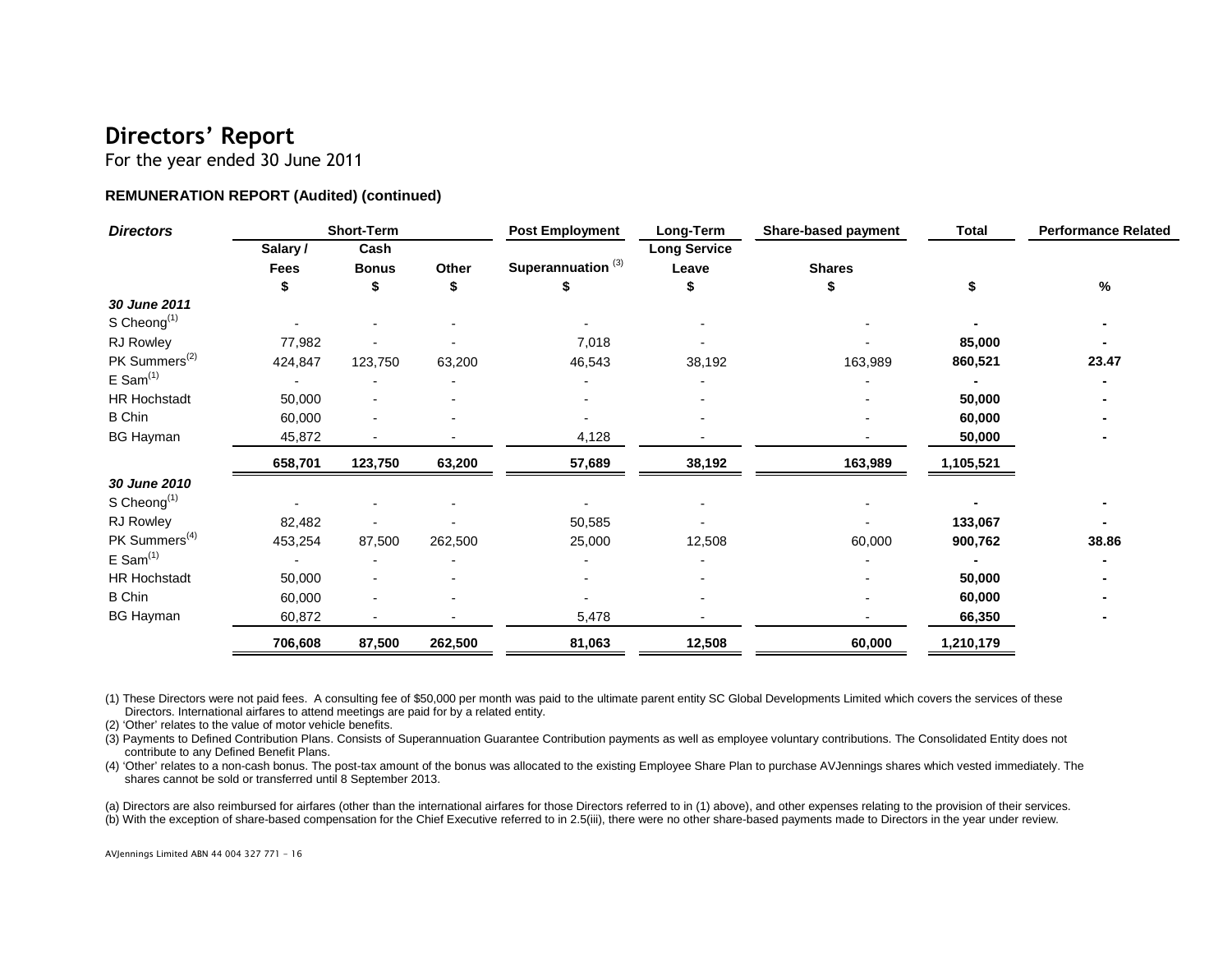For the year ended 30 June 2011

### **REMUNERATION REPORT (Audited) (continued)**

| <b>Executives</b>       | Short-Term |                |                      | <b>Post Employment</b>        | Long-Term           | <b>Share-Based Payment</b> | <b>Total</b> | <b>Performance Related</b> |
|-------------------------|------------|----------------|----------------------|-------------------------------|---------------------|----------------------------|--------------|----------------------------|
|                         | Salary/    | Cash           |                      |                               | <b>Long Service</b> |                            |              |                            |
|                         | Fees       | <b>Bonus</b>   | Other <sup>(1)</sup> | Superannuation <sup>(2)</sup> | Leave               | <b>Shares</b>              |              |                            |
|                         | S          | ъ              | S                    | S                             | \$                  |                            | \$           | $\%$                       |
| 30 June 2011            |            |                |                      |                               |                     |                            |              |                            |
| M Henesey-Smith         | 285,828    | 42,500         | 15,000               | 52,128                        | 18,074              | 17,913                     | 431,443      | 14.00                      |
| SC Orlandi              | 282,216    | 8,250          |                      | 15,199                        | 9,490               | 11,591                     | 326,746      | 6.07                       |
| CD Thompson             | 222,227    | 21,375         |                      | 56,599                        | 3,067               | 12,012                     | 315,280      | 10.59                      |
| L Hunt                  | 196,615    | 10,500         |                      | 15,199                        | 1,758               | 8,851                      | 232,923      | 8.31                       |
| <b>Other Executives</b> |            |                |                      |                               |                     |                            |              |                            |
| P Vlitas                | 266,584    | $\blacksquare$ | 17,951               | 20,575                        | 15,441              | 5,795                      | 326,346      | 1.78                       |
| G Marshall              | 222,127    | 30,000         | 9,489                | 23,989                        | 9,826               | 5,268                      | 300,699      | 11.73                      |
|                         | 1,475,597  | 112,625        | 42,440               | 183,689                       | 57,656              | 61,430                     | 1,933,437    |                            |
| 30 June 2010            |            |                |                      |                               |                     |                            |              |                            |
| M Henesey-Smith         | 265,051    | 80,000         | 15,577               | 49,812                        | 11,409              |                            | 421,849      | 18.96                      |
| A Soutar <sup>(3)</sup> | 272,370    |                |                      | 49,708                        | 1,768               |                            | 323,846      |                            |
| SC Orlandi              | 260,517    | 20,000         | 20,025               | 13,747                        | 7,403               |                            | 321,692      | 6.22                       |
| CD Thompson             | 249,347    | 25,000         |                      | 37,135                        | 1,624               |                            | 313,106      | 7.98                       |
| L Hunt                  | 197,441    | 15,000         |                      | 13,966                        | 807                 |                            | 227,214      | 6.60                       |
| <b>Other Executives</b> |            |                |                      |                               |                     |                            |              |                            |
| P Vlitas                | 249,435    | 40,000         | 18,641               | 18,692                        | 9,766               |                            | 336,534      | 11.89                      |
|                         | 1,494,161  | 180,000        | 54,243               | 183,060                       | 32,777              |                            | 1,944,241    |                            |

(1) Represents the value of motor vehicle benefits.<br>(2) Payments to Defined Contribution Plans. Consists of Superannuation Guarantee Contribution payments as well as employee voluntary contributions. The Consolidated Entit contribute to any Defined Benefit Plans.

(3) Transferred with the discontinued Contract Building division.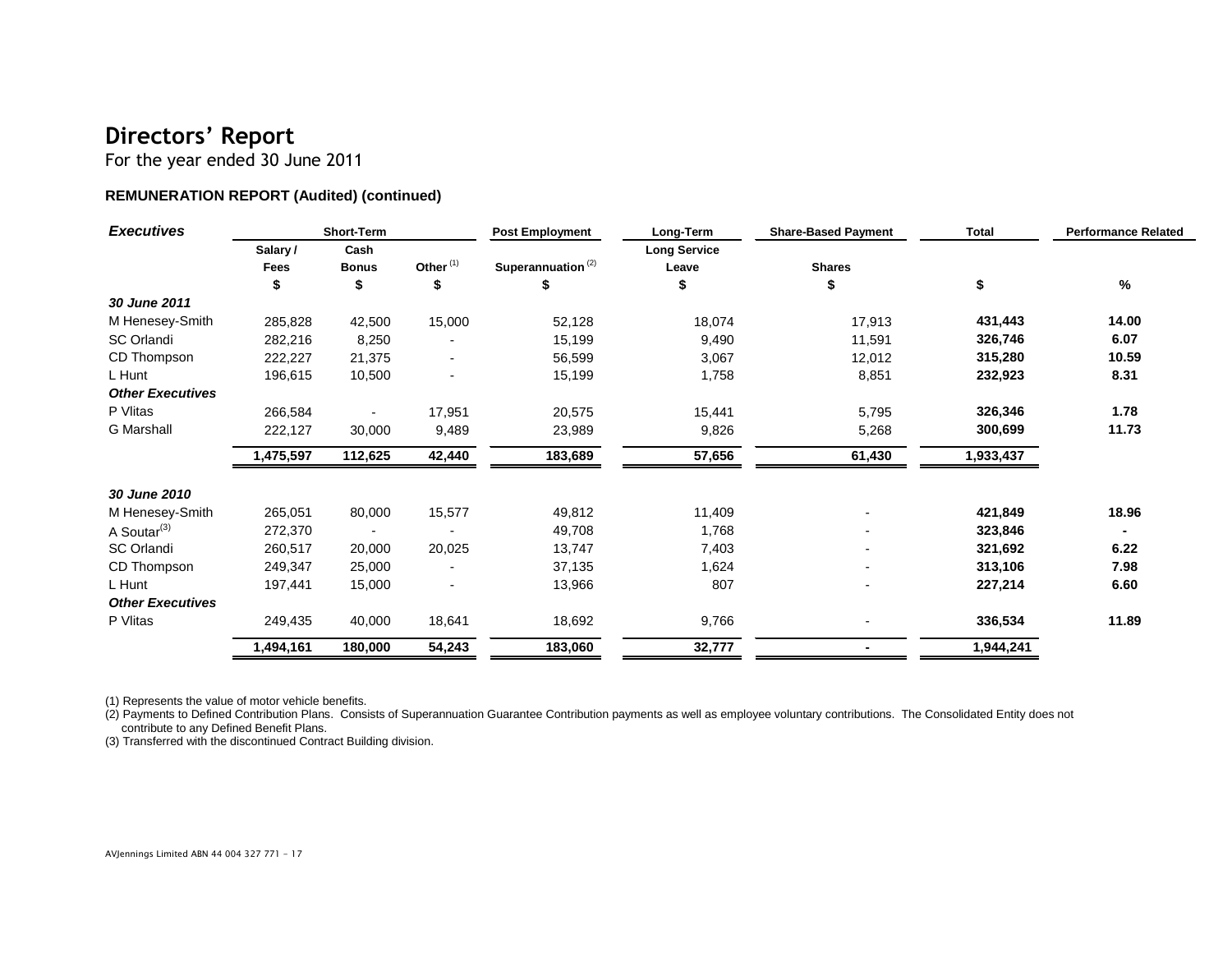For the year ended 30 June 2011

### **MEETINGS OF DIRECTORS AND DIRECTORS' COMMITTEES**

The number of meetings of Directors and Directors' committees held during the year, for the period the Director was a Member of the Board or a Committee, and the number of meetings attended by each Director are detailed below.

|                     |      | <b>Full Meetings</b> | <b>Meetings of Committees</b> |                          |                     |          |                    |          |                        |          |
|---------------------|------|----------------------|-------------------------------|--------------------------|---------------------|----------|--------------------|----------|------------------------|----------|
|                     |      | of Directors         | Audit                         |                          | <b>Remuneration</b> |          | <b>Nominations</b> |          | <b>Risk Management</b> |          |
|                     | Held | Attended             | Held                          | Attended                 | Held                | Attended | Held               | Attended | Held                   | Attended |
| S Cheong            |      |                      | $\overline{\phantom{0}}$      | $\overline{\phantom{0}}$ |                     |          |                    |          |                        |          |
| <b>RJ Rowley</b>    |      |                      | 3                             | 3                        | $\blacksquare$      |          |                    |          |                        |          |
| <b>PK Summers</b>   |      |                      | $\overline{\phantom{0}}$      |                          |                     |          |                    |          |                        |          |
| E Sam               |      |                      | 3                             | 3                        |                     |          |                    |          |                        |          |
| <b>HR Hochstadt</b> |      |                      | $\overline{\phantom{0}}$      | $\overline{\phantom{0}}$ |                     |          |                    |          |                        |          |
| <b>B</b> Chin       |      |                      | 3                             | 3                        |                     |          |                    |          |                        |          |
| <b>BG Hayman</b>    |      |                      |                               | $\overline{\phantom{0}}$ |                     |          |                    |          |                        |          |

Investments Committee

The Investments Committee does not formally meet in person. It conducts physical inspections of certain major development sites and receives detailed briefings from management on all major development sites prior to consideration of formal acquisition proposals which are dealt with by way of circular resolution.

### **DIRECTORS' INTERESTS**

The relevant interests of the Directors in the shares of the Company at the date of this Report are:

| <b>Director</b>   | <b>Number</b> |
|-------------------|---------------|
| S Cheong          | 137,370,023   |
| E Sam             | 149,534       |
| <b>PK Summers</b> | 942.147       |
| <b>RJ Rowley</b>  | 180,000       |

### **INDEMNIFYING OFFICERS**

During the year, the Consolidated Entity paid a premium in respect of a contract insuring its Directors and employees against liabilities that may be incurred in defending civil or criminal proceedings that may be brought against the Officers in their capacity as Officers of entities in the Consolidated Entity. In accordance with common practice, the insurance policy prohibits disclosure of the nature of the liability insured against and the amount of the premium.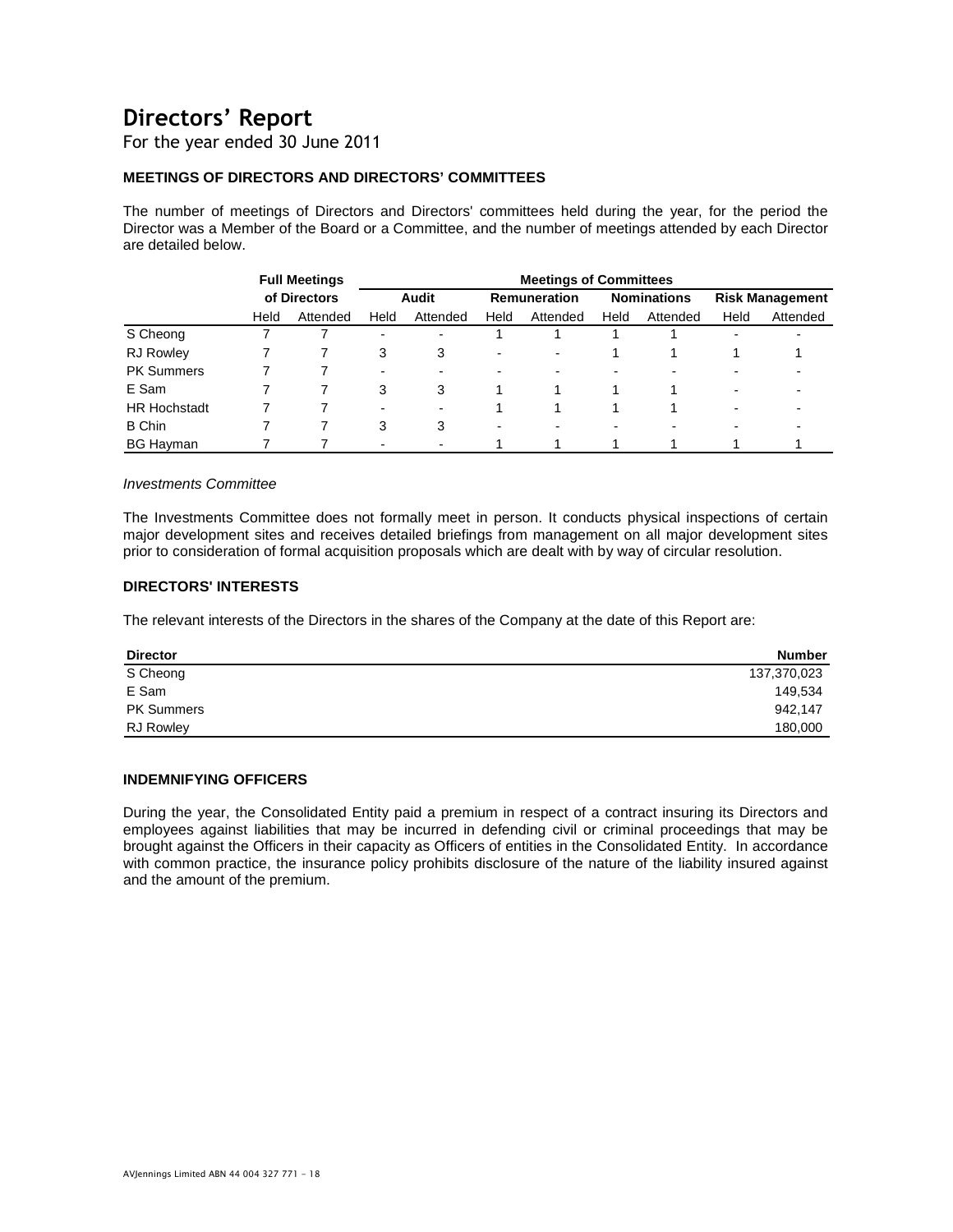For the year ended 30 June 2011

### **ROUNDING OF AMOUNTS**

The amounts contained in this Report and in the Financial Statements have been rounded to the nearest \$1,000 (where rounding is permitted) under the option available to the Company under the Australian Securities and Investments Commission (ASIC) Class Order 98/100. The Company is an entity to which the Class Order applies.

### **AUDITOR'S INDEPENDENCE DECLARATION**

We have obtained the following Independence Declaration from our auditors, Ernst & Young:

ELERNST& YOUNG Ernst & Young Centre Extracted<br>680 George Street<br>Sydney NSW 2000 Australia<br>GPO Box 2646 Sydney NSW 2001 Tel: +61 2 9248 5555 Fax: +61 2 9248 5959 www.ey.com/au In relation to our audit of the financial report of AVJennings Limited for the financial year ended 30 June 2011, to the best of my knowledge and belief, there have been no contraventions of the auditor independence requirements of the Corporations Act 2001 or any applicable code of professional conduct. Frank + Jemy Ernst & Young David Simmonds 28 September 2011 Liability limited by a scheme approved under Professional Standards Legislation

### **NON-AUDIT SERVICES**

A number of non-audit services were provided by the Consolidated Entity's auditor, Ernst & Young. These non-audit services are detailed in note 8 to this Financial Report. The Directors are satisfied that the provision of non-audit services is compatible with the general standard of independence for auditors imposed by the Corporations Act 2001. The nature and scope of each type of non-audit service provided means that auditor independence was not compromised.

This Report is made in accordance with a resolution of the Directors.

Simon Cheong **Peter Summers Peter Summers Peter Summers** Director Director

28 September 2011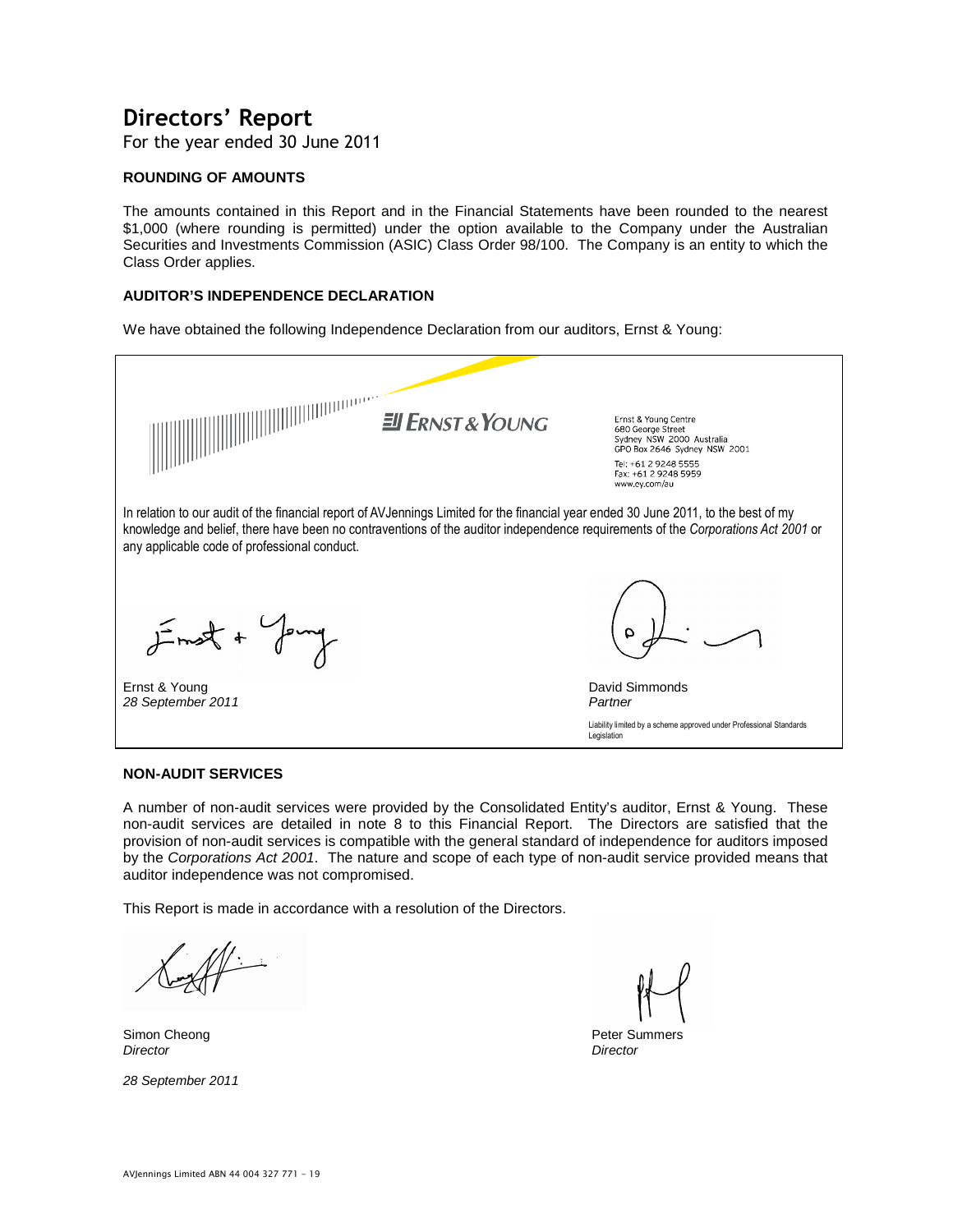# Consolidated Statement of Comprehensive Income

For the year ended 30 June 2011

|                                                                                                    | <b>Note</b> | 2011<br>\$'000      | 2010<br>\$'000     |
|----------------------------------------------------------------------------------------------------|-------------|---------------------|--------------------|
|                                                                                                    |             |                     |                    |
| <b>Continuing operations</b>                                                                       | 5           |                     |                    |
| Revenues                                                                                           |             | 210,246             | 267,639            |
| Share of profits of associates and joint venture entities<br>accounted for using the equity method |             | 1,779               | 2,124              |
| Change in inventories, finished goods and work-in-progress                                         |             | (153, 986)          | (219, 083)         |
| Other operational expenses                                                                         |             |                     | (4,030)            |
|                                                                                                    |             | (5,375)             |                    |
| Advertising expenses                                                                               |             | (3, 437)<br>(1,088) | (3,389)<br>(1,096) |
| Display costs                                                                                      |             |                     |                    |
| Employee expenses                                                                                  |             | (21, 535)           | (21, 869)          |
| Depreciation and amortisation expense                                                              | 5<br>5      | (486)               | (1,639)            |
| Finance costs                                                                                      |             | (914)               | (641)              |
| Fair value gain on interest rate derivatives                                                       |             | 441                 | 2,856              |
| Other expenses                                                                                     |             | (5,702)             | (2,043)            |
| Profit from continuing operations before income tax                                                |             | 19,943              | 18,829             |
| Income tax expense                                                                                 | 9           | (5, 343)            | (4, 584)           |
| Profit from continuing operations after income tax                                                 |             | 14,600              | 14,245             |
| <b>Discontinued operations</b>                                                                     |             |                     |                    |
| Loss from discontinued operations after income tax                                                 | 10          | (1,707)             | (4,629)            |
|                                                                                                    |             |                     |                    |
| Net profit for the year                                                                            |             | 12,893              | 9,616              |
|                                                                                                    |             |                     |                    |
| Other comprehensive income                                                                         |             |                     |                    |
| Foreign currency translation                                                                       |             | (427)               | (1)                |
| Other comprehensive loss for the year net of tax                                                   |             | (427)               | (1)                |
| Total comprehensive income for the year                                                            |             | 12,466              | 9,615              |
|                                                                                                    |             |                     |                    |
| Earnings per share for profit from continuing operations attributable to                           |             | Cents               | <b>Cents</b>       |
| ordinary equity holders of the parent:                                                             |             |                     |                    |
| Basic earnings per share                                                                           | 12          | 5.35                | 5.20               |
| Diluted earnings per share                                                                         | 12          | 5.19                | 5.16               |
| Earnings per share for profit attributable to ordinary equity holders of<br>the parent:            |             |                     |                    |
| Basic earnings per share                                                                           | 12          | 4.72                | 3.51               |
| Diluted earnings per share                                                                         | 12          | 4.57                | 3.48               |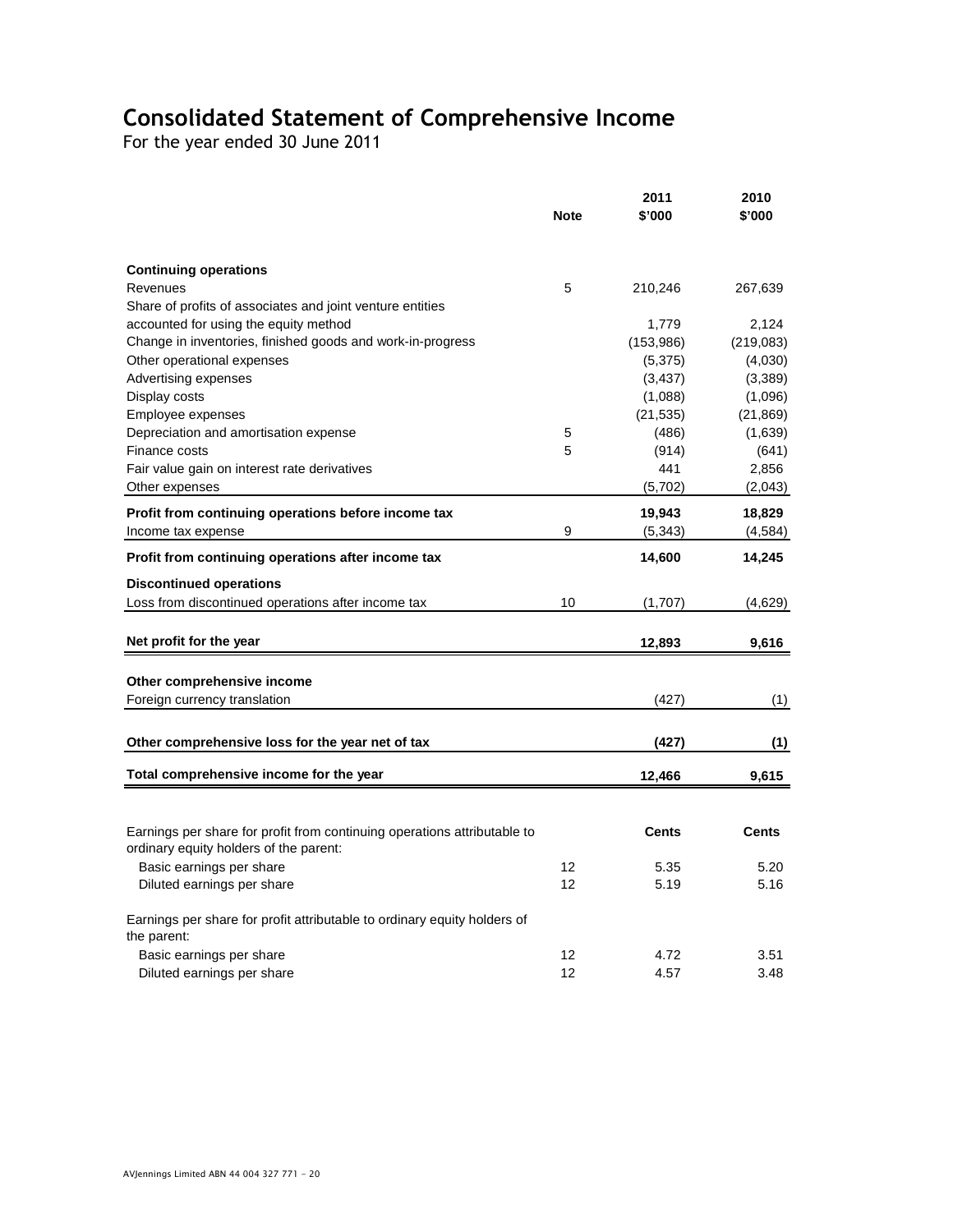# Consolidated Statement of Financial Position

As at 30 June 2011

|                                                                        |             | 2011    | 2010    |
|------------------------------------------------------------------------|-------------|---------|---------|
|                                                                        | <b>Note</b> | \$'000  | \$'000  |
| <b>CURRENT ASSETS</b>                                                  |             |         |         |
|                                                                        | 13          | 12,260  | 24,110  |
| Cash and cash equivalents<br>Trade and other receivables               |             |         | 15,409  |
|                                                                        | 14          | 17,159  |         |
| Inventories                                                            | 15          | 131,231 | 100,571 |
| Other current assets                                                   | 16          | 1,300   | 1,712   |
| Assets of disposal group classified as held for sale                   |             |         | 43,228  |
| <b>Total current assets</b>                                            |             | 161,950 | 185,030 |
| <b>NON-CURRENT ASSETS</b>                                              |             |         |         |
| Inventories                                                            | 15          | 285,630 | 241,591 |
|                                                                        | 17          |         |         |
| Investments accounted for using the equity method                      |             | 41,131  | 41,268  |
| Property, plant and equipment                                          | 21          | 1,087   | 1,866   |
| Intangible assets                                                      | 22          | 2,816   | 2,816   |
| <b>Total non-current assets</b>                                        |             | 330,664 | 287,541 |
| <b>Total assets</b>                                                    |             | 492,614 | 472,571 |
|                                                                        |             |         |         |
| <b>CURRENT LIABILITIES</b>                                             |             |         |         |
| Trade and other payables                                               | 23          | 48,485  | 34,288  |
| Derivative financial instruments                                       |             | 68      | 509     |
| Interest-bearing loans and borrowings                                  | 24          | 62,529  | 67,212  |
| Tax payable                                                            | 25          | 3,540   | 905     |
| Provisions                                                             | 27          | 3,235   | 3,565   |
| Liabilities directly associated with the assets classified as held for |             |         |         |
| sale                                                                   |             |         | 21,966  |
| <b>Total current liabilities</b>                                       |             | 117,857 | 128,445 |
|                                                                        |             |         |         |
| <b>NON-CURRENT LIABILITIES</b>                                         |             |         |         |
| Trade and other payables                                               | 23          | 43,400  | 11,650  |
| Interest-bearing loans and borrowings                                  | 24          | 6,619   | 15,014  |
| Deferred tax liabilities                                               | 26          | 19,516  | 17,398  |
| Provisions                                                             | 27          | 694     | 646     |
| <b>Total non-current liabilities</b>                                   |             | 70,229  | 44,708  |
|                                                                        |             |         |         |
| <b>Total liabilities</b>                                               |             | 188,086 | 173,153 |
| <b>Net assets</b>                                                      |             | 304,528 | 299,418 |
|                                                                        |             |         |         |
| <b>EQUITY</b>                                                          |             |         |         |
| Equity attributable to equity holders of the parent                    |             |         |         |
| Contributed equity                                                     | 28          | 121,835 | 122,578 |
| Reserves                                                               | 29(a)       | (94)    | 81      |
| Retained earnings                                                      | 29(c)       | 182,787 | 176,759 |
|                                                                        |             |         |         |
| <b>Total equity</b>                                                    |             | 304,528 | 299,418 |
|                                                                        |             |         |         |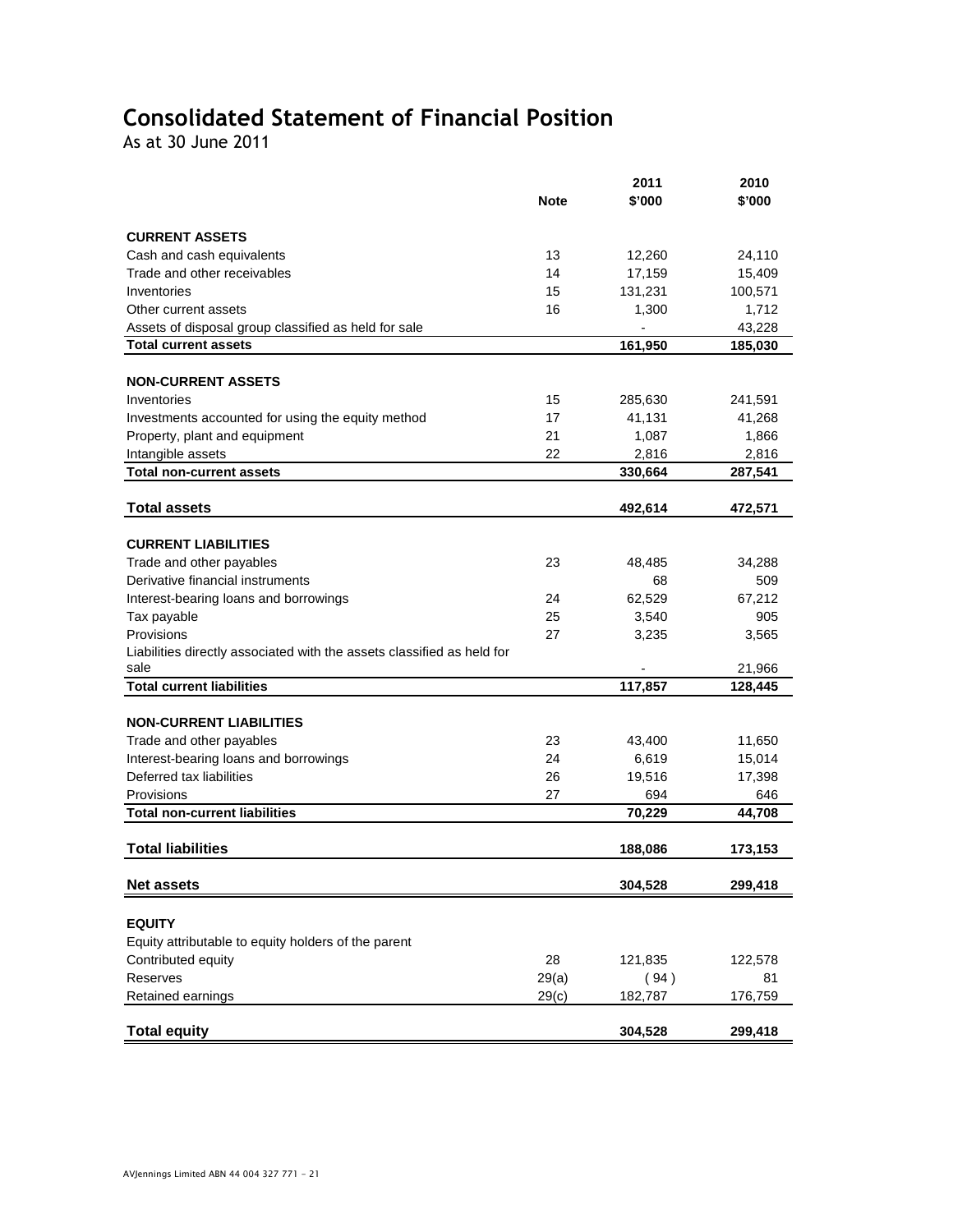# Consolidated Statement of Changes in Equity

For the year ended 30 June 2011

|                                                         |                                 | <b>Attributable to equity</b><br>holders of the Parent                       |                                                        |                                              |         | <b>Total equity</b> |
|---------------------------------------------------------|---------------------------------|------------------------------------------------------------------------------|--------------------------------------------------------|----------------------------------------------|---------|---------------------|
| <b>Note</b>                                             | <b>Issued capital</b><br>\$'000 | Foreign<br><b>Currency</b><br><b>Translation</b><br><b>Reserve</b><br>\$'000 | Share-<br>based<br>Payment<br><b>Reserve</b><br>\$'000 | <b>Retained</b><br><b>Earnings</b><br>\$'000 | \$'000  |                     |
| At 1 July 2009                                          |                                 | 122,578                                                                      | 1                                                      | 21                                           | 167,143 | 289,743             |
| Profit for the year                                     |                                 |                                                                              |                                                        |                                              | 9,616   | 9,616               |
| Other comprehensive loss for the                        |                                 |                                                                              |                                                        |                                              |         |                     |
| year<br>Total comprehensive income for the              |                                 |                                                                              | (1)                                                    |                                              |         | (1)                 |
| year                                                    |                                 |                                                                              | (1)                                                    |                                              | 9,616   | 9,615               |
| Transactions with owners in their                       |                                 |                                                                              |                                                        |                                              |         |                     |
| capacity as owners                                      |                                 |                                                                              |                                                        |                                              |         |                     |
| - Share-based payment reserve                           |                                 |                                                                              |                                                        | 60                                           |         | 60                  |
|                                                         |                                 |                                                                              | (1)                                                    | 60                                           | 9,616   | 9,675               |
| At 30 June 2010                                         |                                 | 122,578                                                                      |                                                        | 81                                           | 176,759 | 299,418             |
| Profit for the year                                     |                                 |                                                                              |                                                        |                                              | 12,893  | 12,893              |
| Other comprehensive loss for the                        |                                 |                                                                              |                                                        |                                              |         |                     |
| year                                                    |                                 |                                                                              | 427)                                                   |                                              |         | 427)                |
| Total comprehensive income for the                      |                                 |                                                                              |                                                        |                                              |         |                     |
| year                                                    |                                 |                                                                              | (427)                                                  |                                              | 12,893  | 12,466              |
| Transactions with owners in their<br>capacity as owners |                                 |                                                                              |                                                        |                                              |         |                     |
| - Treasury shares acquired                              | 28(b)                           | (743)                                                                        |                                                        |                                              |         | (743)               |
| - Foreign currency translation                          |                                 |                                                                              |                                                        |                                              |         |                     |
| reserve                                                 |                                 |                                                                              | 10                                                     |                                              |         | 10                  |
| - Share-based payment reserve                           |                                 |                                                                              |                                                        | 242                                          |         | 242                 |
| - Dividends paid                                        | 11                              | $\blacksquare$                                                               |                                                        |                                              | (6,865) | (6,865)             |
|                                                         |                                 | (743)                                                                        | 417)                                                   | 242                                          | 6,028   | 5,110               |
| At 30 June 2011                                         |                                 | 121,835                                                                      | 417)                                                   | 323                                          | 182,787 | 304,528             |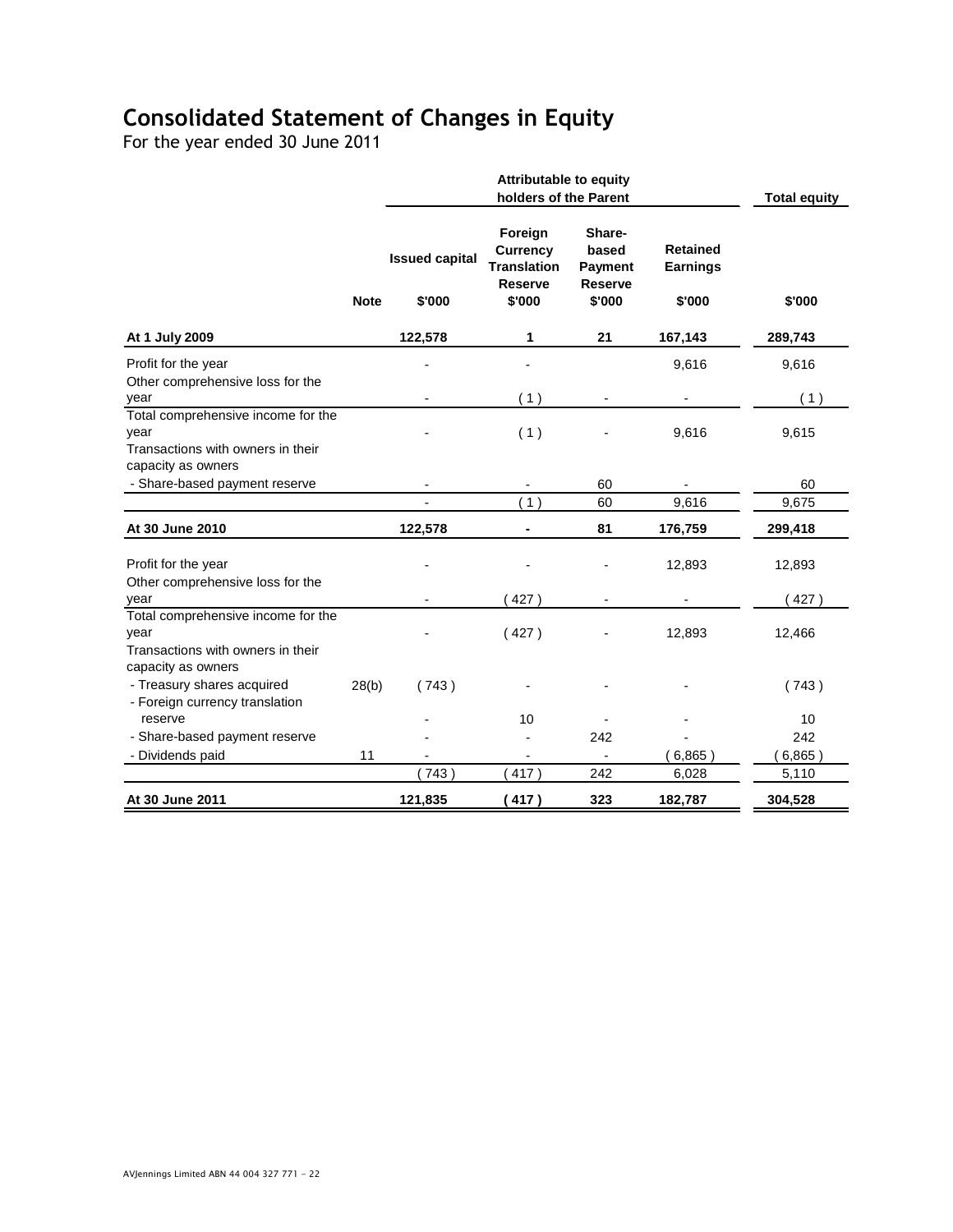# Consolidated Statement of Cash Flows

For the year ended 30 June 2011

|                                                               | <b>Note</b> | 2011<br>\$'000 | 2010<br>\$'000 |
|---------------------------------------------------------------|-------------|----------------|----------------|
| <b>CASH FLOWS FROM OPERATING ACTIVITIES</b>                   |             |                |                |
| Receipts from customers                                       |             | 248,672        | 491,400        |
| Payments to suppliers, land vendors and employees             |             | (254, 104)     | (434,203)      |
| Interest paid                                                 |             | (10, 863)      | (13, 751)      |
| Income tax paid                                               |             | (1, 157)       |                |
| Net cash (used in) / from operating activities                | 30          | 17,452         | 43,446         |
| <b>CASH FLOWS FROM INVESTING ACTIVITIES</b>                   |             |                |                |
| Proceeds from sale of property, plant and equipment           |             | 819            | 629            |
| Purchase of property, plant and equipment                     | 21          | (657)          | (756)          |
| Proceeds from sale of discontinued operations                 |             | 21,304         |                |
| Interest received                                             |             | 907            | 567            |
| Distribution received                                         |             | 4,510          | 1,120          |
| Dividends received                                            |             | 1,000          |                |
| Investments in associates and joint venture entities          |             | (3,594)        | 243)           |
| Net cash from investing activities                            |             | 24,289         | 1,317          |
|                                                               |             |                |                |
| <b>CASH FLOWS FROM FINANCING ACTIVITIES</b>                   |             |                |                |
| Proceeds from borrowings                                      |             | 124,238        | 136,098        |
| Loans from related parties                                    |             | 2,000          |                |
| Repayment of borrowings                                       |             | (137, 120)     | (162, 549)     |
| Payment of finance lease liability                            |             | (207)          | (677)          |
| Payment for treasury shares                                   | 28(b)       | (743)          |                |
| Equity dividends paid                                         |             | (6,865)        |                |
| Net cash used in financing activities                         |             | ( 18,697 )     | (27, 128)      |
| NET INCREASE (DECREASE) IN CASH HELD                          |             | (11,860)       | 17,635         |
| Cash and cash equivalents at beginning of year                |             | 24,110         | 6,475          |
| Effects of exchange rate changes on cash and cash equivalents |             | 10             |                |
| <b>CASH AND CASH EQUIVALENTS AT END OF YEAR</b>               | 13          | 12,260         | 24,110         |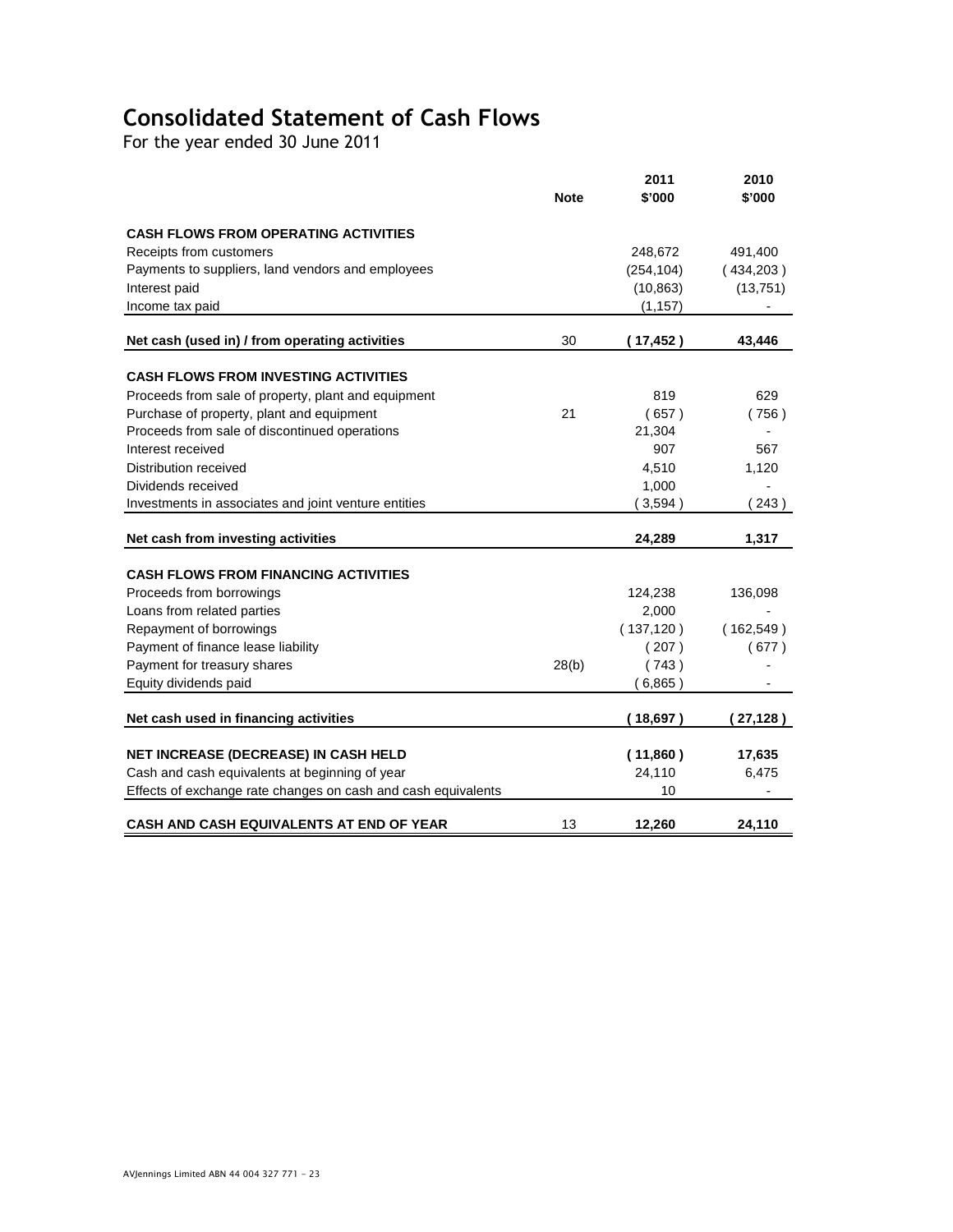For the year ended 30 June 2011

### **1. CORPORATE INFORMATION**

The Consolidated Financial Report of AVJennings Limited for the year ended 30 June 2011 was authorised for issue in accordance with a resolution of the Directors on 28 September 2011.

AVJennings Limited (the Parent) is a Company limited by shares incorporated in Australia whose shares are publicly traded on the Australian Securities Exchange and the Singapore Exchange through the Central Limited Order Book (CLOB). The ultimate parent is SC Global Developments Limited, a company incorporated in Singapore which owns 50.03% of the ordinary shares in AVJennings Limited.

The Consolidated Entity ("AVJennings", "Consolidated Entity" or "Group") consists of AVJennings Limited (the "Company" or the "Parent Entity") and its controlled entities. The nature of the operations and principal activities of the Consolidated Entity are described in the Directors' Report.

### **2. SUMMARY OF SIGNIFICANT ACCOUNTING POLICIES**

### **Basis of preparation**

The Financial Report is a general purpose financial report, which has been prepared in accordance with the requirements of the Corporations Act 2001, Australian Accounting Standards and other authoritative pronouncements of the Australian Accounting Standards Board. The Financial Report has also been prepared on a historical cost basis, except for derivative financial instruments which have been measured at fair value.

The preparation of financial statements requires the use of certain critical accounting estimates. It also requires management to exercise its judgement in the process of applying accounting policies. The areas involving a higher degree of judgement or complexity, or areas where assumptions and estimates are significant to the Financial Statements are disclosed in note 4.

The Financial Report is presented in Australian Dollars and all values are rounded to the nearest thousand dollars (\$'000) unless otherwise stated.

### **a) Compliance with IFRS**

The Financial Report also complies with the International Financial Reporting Standards (IFRS) as issued by the International Accounting Standards Board.

### **b) New accounting standards and interpretations**

The accounting policies adopted are consistent with those of the previous financial year except as follows:

The following new Standards and amendments to Standards are mandatory for the first time for the financial year beginning 1 July 2010. The adoption of these Standards did not have any impact on the current period or any prior period and is not likely to affect future periods:

- AASB 2009-8 Amendments to Australian Accounting Standards Group Cash-settled Share-based Payment Transactions [AASB 2] effective 1 January 2010
- AASB 2009-5 Further Amendments to Australian Accounting Standards arising from the Annual Improvements Project [AASB 5, 8, 101, 107, 117, 118, 136 & 139] effective 1 January 2010
- AASB 2010-3 Amendments to Australian Accounting Standards arising from the Annual Improvements Project effective 1 July 2010

Australian Accounting Standards and Interpretations that have recently been issued or amended but are not yet effective have not been adopted by AVJennings for the annual reporting period ended 30 June 2011. The Directors believe that these new or amended Standards and Interpretations do not have any material effect on the Financial Statements presented.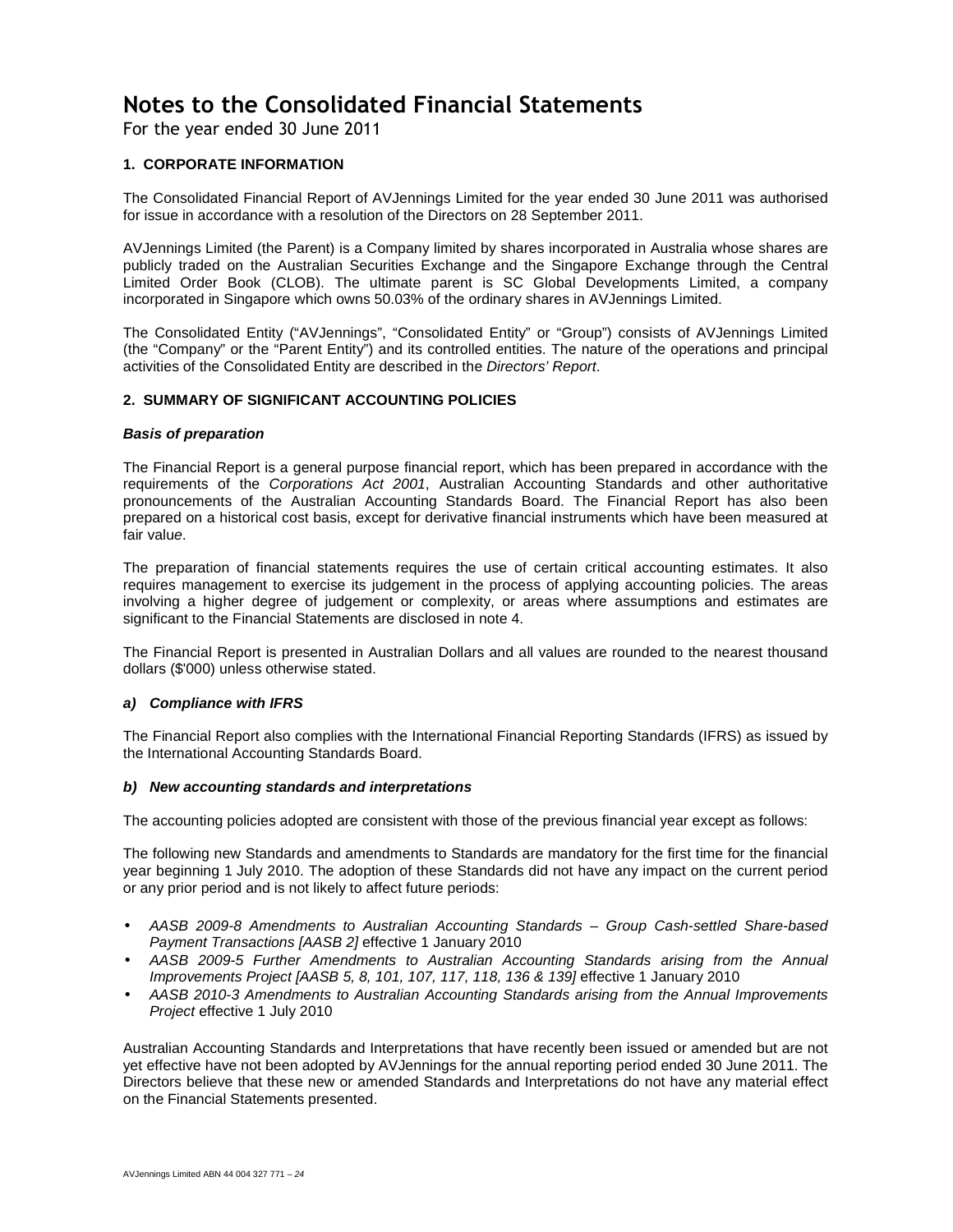For the year ended 30 June 2011

### **2. SUMMARY OF SIGNIFICANT ACCOUNTING POLICIES (continued)**

### **c) Basis of consolidation**

The Consolidated Financial Statements incorporate the assets and liabilities of all subsidiaries of AVJennings Limited as at 30 June 2011 and the results of all subsidiaries for the year then ended.

Subsidiaries are all entities (including special purpose entities) over which the Group has the power to govern the financial and operating policies, generally accompanying a shareholding of more than one-half of the voting rights. The existence and effect of potential voting rights that are currently exercisable or convertible are considered when assessing whether a Group controls another entity.

Subsidiaries are fully consolidated from the date on which control is transferred to the Group. They are deconsolidated from the date that control ceases.

The acquisition method of accounting is used to account for business combinations by the Group (refer to note 2(d)).

Intercompany transactions, balances and unrealised gains on transactions between group companies are eliminated. Unrealised losses are also eliminated unless the transaction provides evidence of the impairment of the asset transferred. Accounting policies of the subsidiaries are consistent with the policies adopted by the Group.

Non-controlling interests are allocated their fair share of the net profit or loss after tax in the Consolidated Statement of Comprehensive Income and are presented within equity in the Consolidated Statement of Financial Position, separately from the equity of the owners of the parent.

The Group has formed the AVJ Deferred Employee Share Plan Trust to administer the Group's employee share scheme. This Trust is consolidated, as substance of the relationship is that the trust is controlled by the Group. Shares held by the Trust are disclosed as treasury shares and deducted from contributed equity.

### **d) Business combinations**

Business combinations are accounted for using the acquisition method. The consideration transferred for the acquisition of a subsidiary comprises the fair values of the assets transferred, the liabilities incurred and the equity interests issued by the Consolidated Entity. The consideration transferred also includes the fair value of any asset or liability resulting from a contingent consideration arrangement and the fair value of any preexisting equity interest in the subsidiary. Acquisition-related costs are expensed as incurred. For each business combination, the Group recognises any non-controlling interest in the acquiree either at fair value or at the non-controlling interest's proportionate share of the acquiree's net identifiable assets.

The excess of the consideration transferred, the amount of any non-controlling interest in the acquiree and the acquisition-date fair value of any previous equity interest in the acquiree over the fair value of the group's share of the net identifiable assets acquired is recorded as goodwill. If those amounts are less than the fair value of the net identifiable assets of the subsidiary acquired and the measurement of all amounts has been reviewed, the difference is recognised directly in profit and loss as a bargain purchase.

Where settlement of any part of the cash consideration is deferred, the amounts payable in the future are discounted to their present value as at the date of exchange. The discount rate used is the entity's incremental borrowing rate, being the rate at which a similar borrowing could be obtained from an independent financier under comparable terms and conditions.

Contingent consideration is classified either as equity or a financial liability. Amounts classified as a financial liability are subsequently remeasured to fair value with changes in fair value recognised in profit and loss.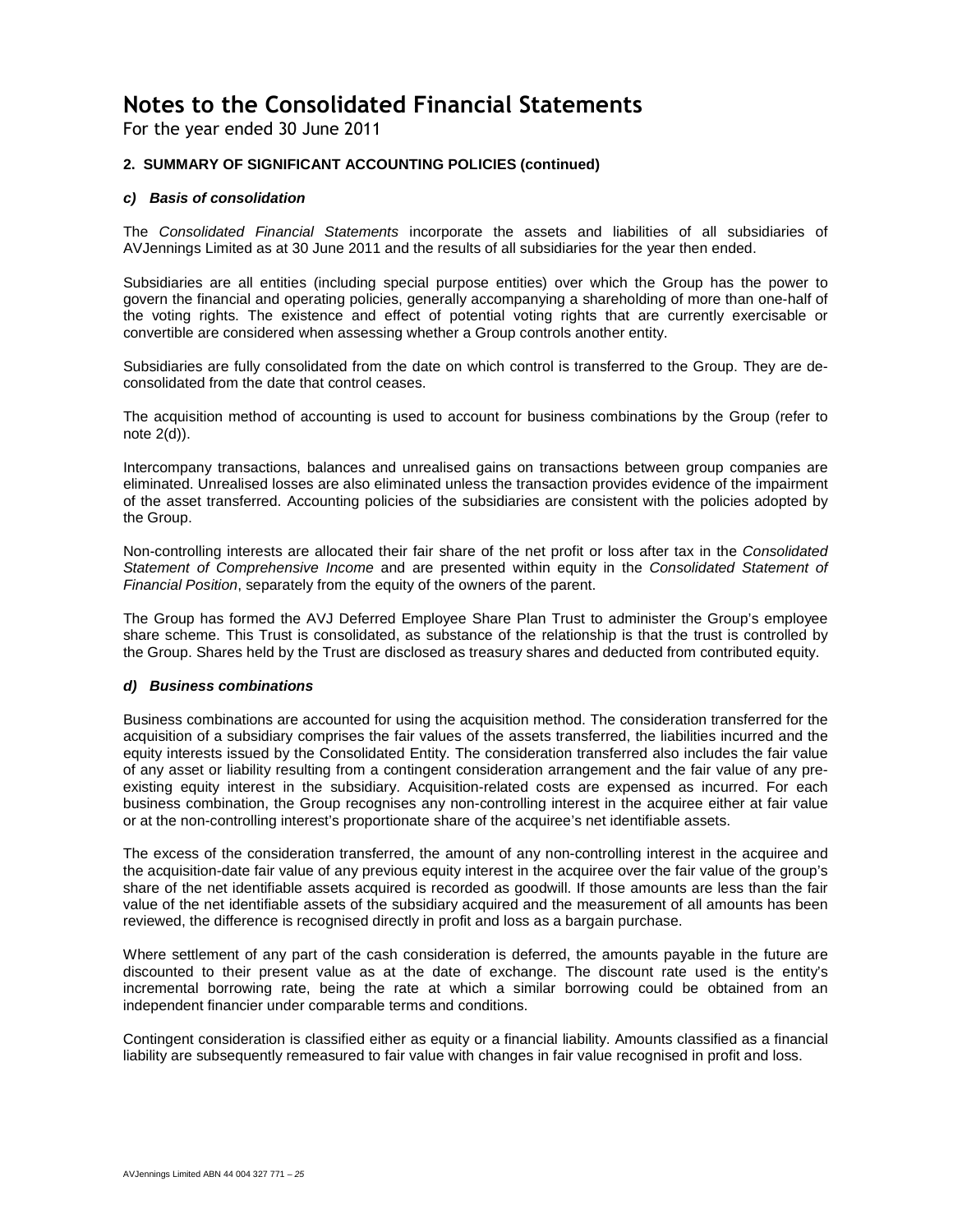For the year ended 30 June 2011

### **2. SUMMARY OF SIGNIFICANT ACCOUNTING POLICIES (continued)**

### **e) Investments in subsidiary companies and controlled entities**

Investments in controlled entities are accounted for in the Consolidated Financial Statements as set out in note 2(c). Joint ventures are accounted for as set out in note 2(f) and investments in associates are accounted for as set out in note 2(g).

### **f) Joint ventures**

### Jointly controlled assets:

Interest in jointly controlled assets is accounted for using proportionate consolidation. AVJennings recognises its interest in the jointly controlled assets by recognising its interest in the assets and liabilities of the joint venture. It also recognises its share of expenses and income from the use and output of the jointly controlled asset. Details of the jointly controlled assets are set out in note 20.

### Joint venture entities:

The interest in a joint venture entity is accounted for using the equity method after initially being recognised at cost. Under the equity method, the share of the profits or losses of the joint venture entity are recognised in the profit and loss, and the share of post-acquisition movements in reserves is recognised in other comprehensive income. Dividends received from joint venture entities are recognised as a reduction in the carrying amount of the investment. Details relating to joint venture entities are set out in note 17(b).

Profits or losses on transactions with joint venture entities are eliminated to the extent of the Consolidated Entity's ownership interest until such time as they are realised by the jointly controlled entity on consumption or sale. However, a loss on the transaction is recognised immediately if the loss provides evidence of a reduction in the net realisable value of current assets, or an impairment loss.

### **g) Investments in associates**

Investments in associates are accounted for using the equity method of accounting. Associates are entities over which the Consolidated Entity has significant influence and that are neither subsidiaries nor joint ventures.

Under the equity method, investments in associates are carried in the Consolidated Statement of Financial Position at cost plus post-acquisition changes in the Consolidated Entity's share of the net assets of the associates, less any impairment with respect to the net investment in the associate.

The Consolidated Entity's share of an associate's profits or losses is recognised in the Consolidated Statement of Comprehensive Income. The cumulative post-acquisition movements are adjusted against the carrying amount of the investment. Dividends receivable from associates are recognised as a reduction in the carrying amount of the investment. Details relating to associates are set out in note 17(a).

When the Consolidated Entity's share of losses in an associate equals or exceeds its interest in the associate, including any unsecured long-term receivables, the Consolidated Entity does not recognise further losses, unless it has incurred obligations or made payments on behalf of the associate.

Profits or losses on transactions with associates are eliminated to the extent of the Consolidated Entity's ownership interest until such time as they are realised by the associate on consumption or sale. However, a loss on the transaction is recognised immediately if the loss provides evidence of a reduction in the net realisable value of current assets, or an impairment loss.

The reporting dates of the associate and the Consolidated Entity are identical and the associate's accounting policies conform to those used by the Consolidated Entity.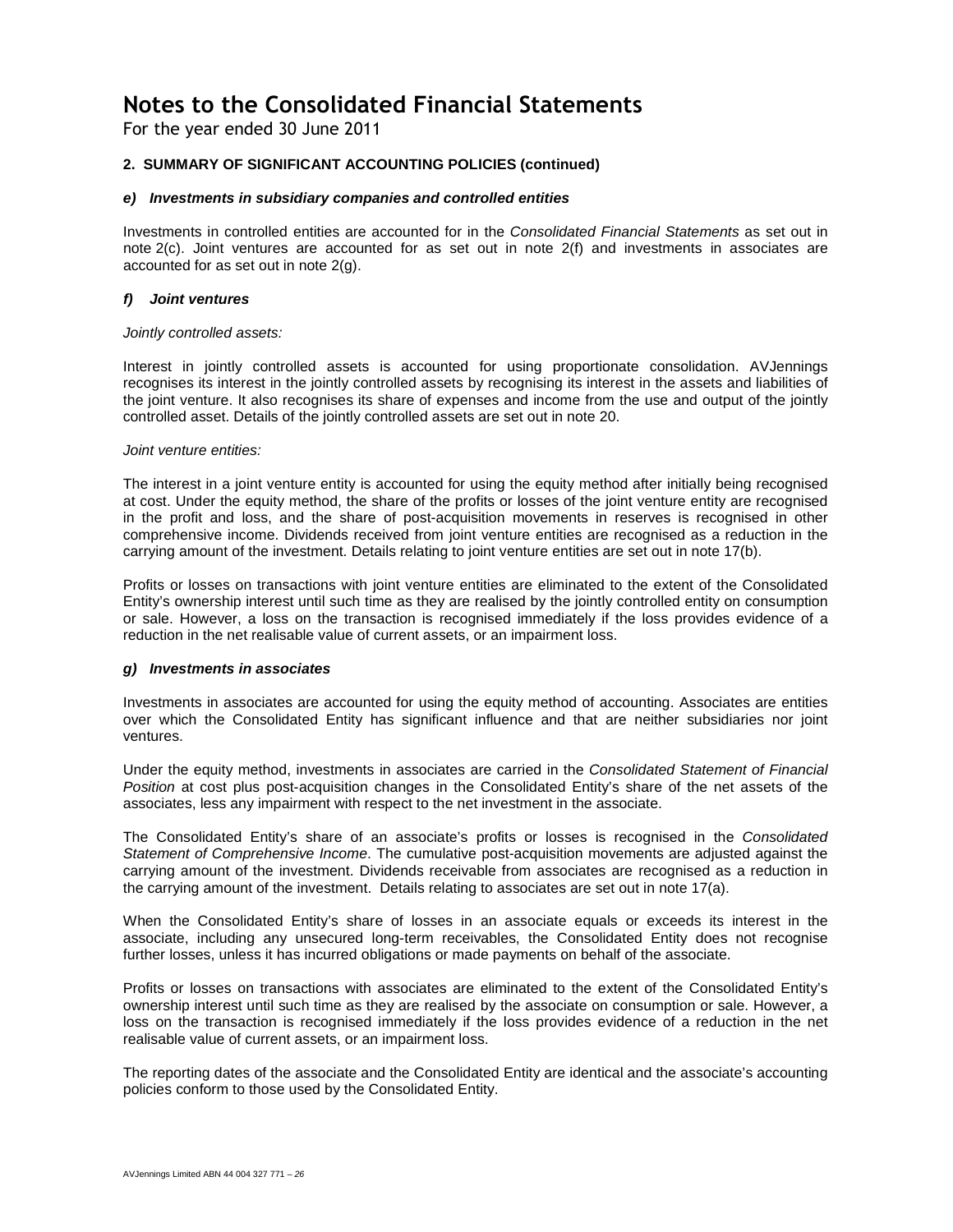For the year ended 30 June 2011

### **2. SUMMARY OF SIGNIFICANT ACCOUNTING POLICIES (continued)**

### **h) Segment reporting**

Operating segments are reported in a manner consistent with the internal reporting provided to the chief operating decision maker. Discreet financial information is available for each segment to assess its performance and enable the chief operating decision maker to make decisions about allocation of resources.

Operating segments that meet the quantitative criteria as prescribed by AASB 8 are reported separately. However, an operating segment that does not meet the quantitative criteria is still reported separately where information about the segment would be useful to users of the Financial Statements.

Information about the business activities and operating segments that are below the quantitative criteria are combined and disclosed in a separate category called "other".

### **i) Property, plant and equipment**

Property, plant and equipment are stated at historical cost less accumulated depreciation and any accumulated impairment losses.

Depreciation is calculated on a straight-line basis over the estimated useful life of the specific assets as follows:

| Plant, equipment, and motor vehicles | 3-7 years  |
|--------------------------------------|------------|
| Motor vehicles                       | 2-3 years  |
| Leasehold improvements               | 3-10 years |

Assets held under finance leases are depreciated over their expected useful lives on the same basis as owned assets.

An asset's carrying amount is written down immediately to its recoverable amount if the asset's carrying amount is greater than its estimated recoverable amount.

Gains and losses on disposals are determined by comparing proceeds with the carrying amount. These are included in the Consolidated Statement of Comprehensive Income.

The assets' useful lives and amortisation methods are reviewed, and adjusted if appropriate, at each financial year-end.

### Derecognition:

An item of property, plant and equipment is derecognised upon disposal or when no further future economic benefits are expected from its use or disposal.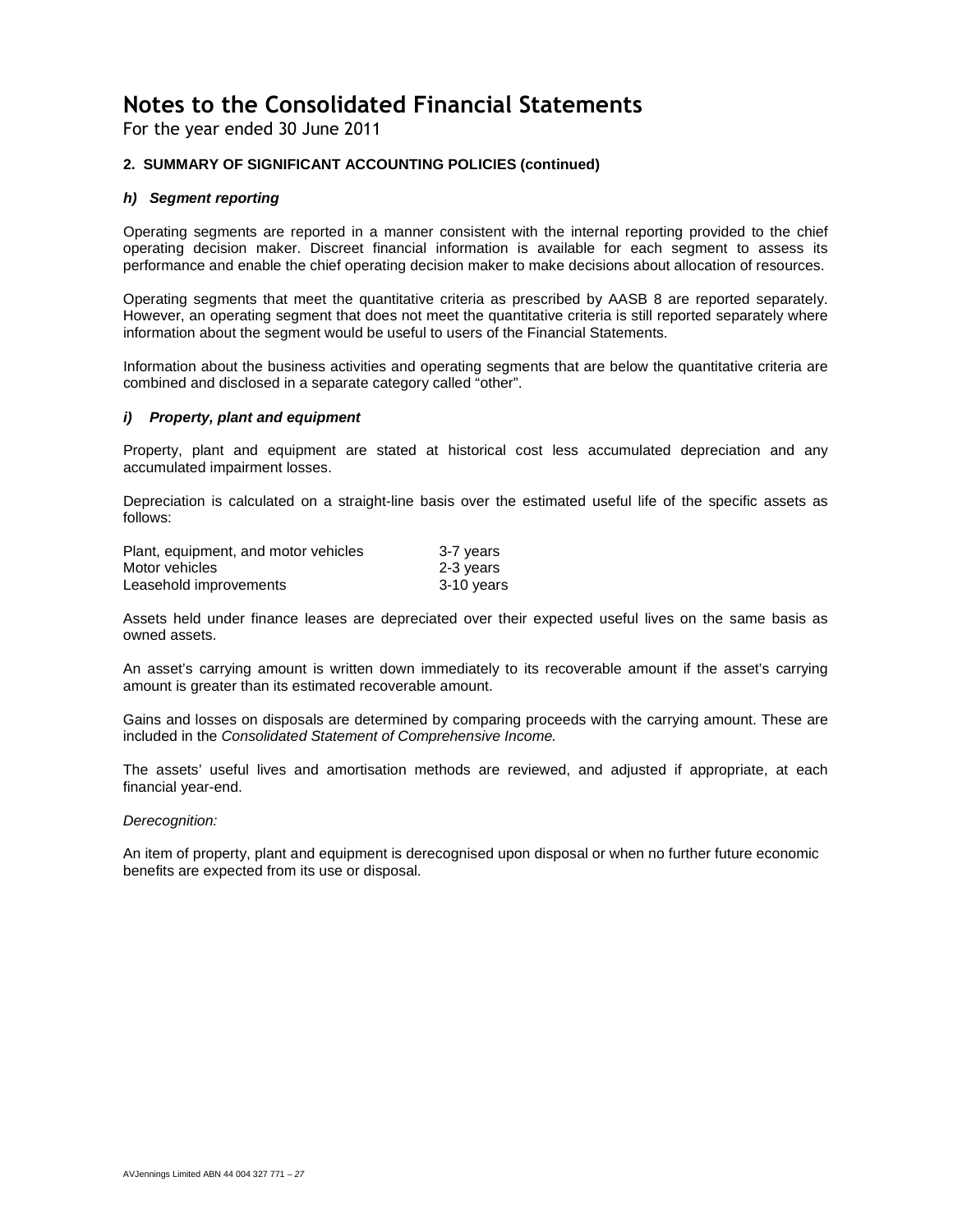For the year ended 30 June 2011

### **2. SUMMARY OF SIGNIFICANT ACCOUNTING POLICIES (continued)**

### **j) Borrowing costs**

Borrowing costs consist of interest and other costs that are incurred in connection with the borrowing of funds.

A condition of the main banking facilities (refer to note 24(a)) is that the Consolidated Entity manages interest rate risk by entering into interest rate derivative contracts. To the extent that borrowings under the main banking facilities relate to qualifying assets, the net amounts payable under these derivative contracts are capitalised to the cost of the underlying assets.

Borrowing costs directly attributable to the acquisition, construction or production of qualifying assets, (i.e. assets that necessarily take a substantial period of time to get ready for their intended use or sale), are capitalised as part of the cost of those assets during the period of time required to complete and prepare the assets for their intended use or sale.

Temporary investment income earned on borrowings pending their expenditure on qualifying assets is deducted from borrowing costs eligible for capitalisation.

All other borrowing costs are expensed.

### **k) Intangible assets**

Intangible assets acquired separately or in a business combination are initially measured at cost. The cost of an intangible asset acquired in a business combination is its fair value as at the date of the acquisition. Following initial recognition, intangible assets are carried at cost less any accumulated amortisation and any accumulated impairment losses. The Consolidated Entity does not capitalise any expenditure resulting in the creation of internally generated intangible assets.

The useful lives of intangible assets are assessed to be either finite or indefinite. Intangible assets with finite lives are amortised over the expected useful life of the asset and tested for impairment whenever there is an indication that the asset may be impaired. The amortisation period and the amortisation method for an intangible asset is reviewed at least at each financial year-end. Changes in the expected useful life or the expected pattern of consumption of future economic benefits embodied in the asset are accounted for prospectively by changing the amortisation period or method, as appropriate, which is a change in accounting estimate. The amortisation expense on intangible assets with finite lives is recognised in profit or loss in the expense category consistent with the function of the intangible asset.

Intangible assets with indefinite useful lives are tested for impairment annually. Such intangibles are not amortised. The useful life of an intangible asset with an indefinite life is reviewed each reporting period to determine whether indefinite life assessment continues to be supportable. If not, the change in the useful life assessment from indefinite to finite is accounted for as a change in accounting estimate and is thus accounted for on a prospective basis.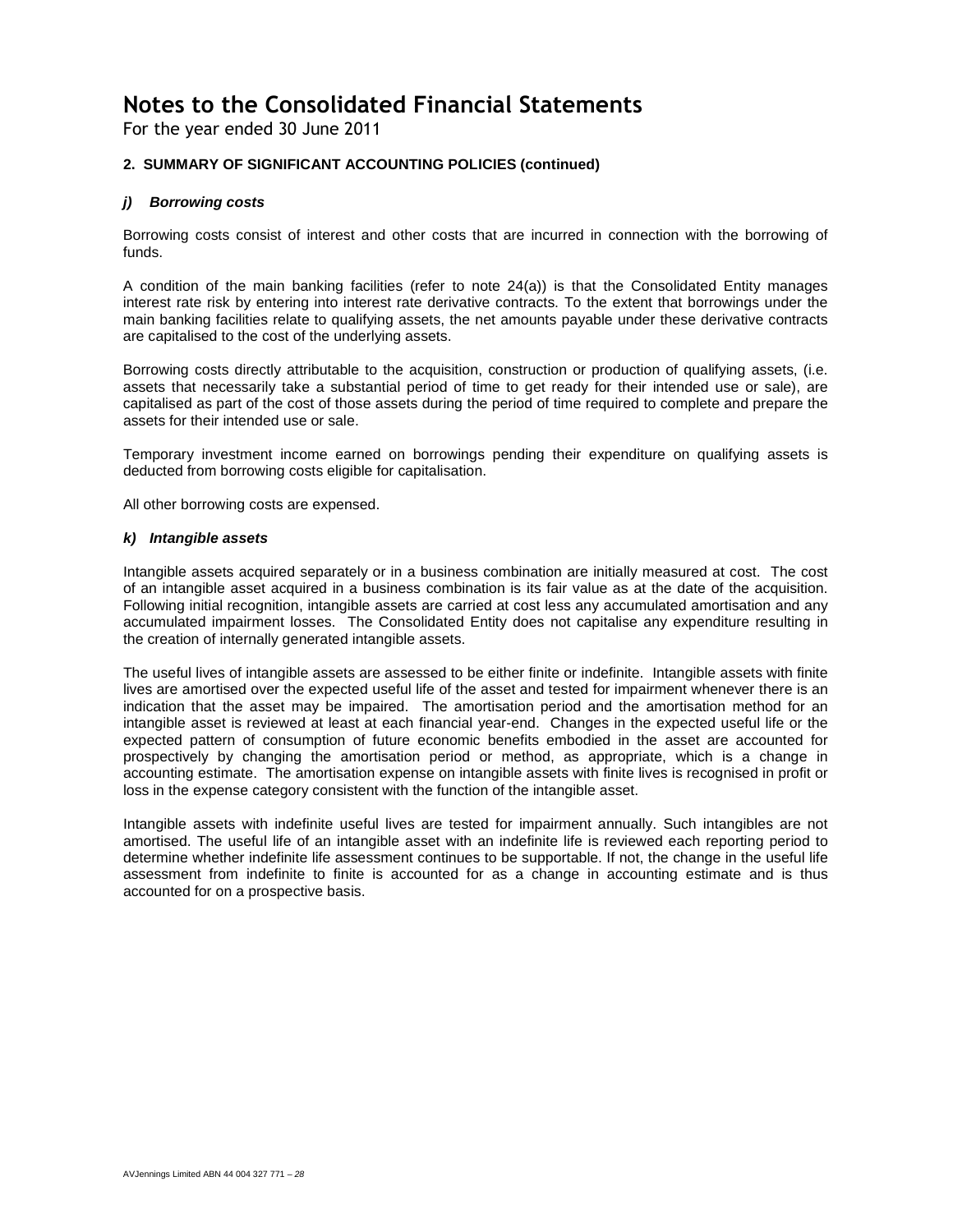For the year ended 30 June 2011

### **2. SUMMARY OF SIGNIFICANT ACCOUNTING POLICIES (continued)**

### **l) Inventories**

Inventories are stated at the lower of cost and net realisable value. Net realisable value is the estimated selling price in the ordinary course of business, less estimated costs of completion and the estimated costs necessary to make the sale. Estimates of net realisable value are based on the most recent evidence available at the time the estimates are made, of the amount the inventories are expected to realise and the estimate of costs to complete.

### Development projects and land:

Cost includes the costs of acquisition, development, borrowings and all other costs directly related to specific projects. Borrowing and holding costs such as rates and taxes incurred after completion of development and construction are expensed. Costs expected to be incurred under penalty clauses and rectification provisions are also included.

### Construction contracts:

Construction work-in-progress is stated at the aggregate of contract costs incurred to date plus recognised profits less recognised losses and progress billings. Contract costs include all costs directly related to specific contracts, and costs that are specifically chargeable to the customer under the terms of the contract. The stage of completion is measured using the percentage of completion method.

### **m) Non-current assets (or disposal groups) held for sale and discontinued operations**

Non-current assets and disposal groups are classified as held for sale and measured at the lower of their carrying amount and fair value less costs to sell if their carrying amount will be recovered principally through a sale transaction instead of use. For an asset or disposal group to be classified as held for sale, it must be available for an immediate sale in its present condition and its sale must be highly probable.

An impairment loss is recognised for any initial or subsequent write-down of the asset (or disposal group) to fair value less costs to sell. A gain is recognised for any subsequent increases in fair value less costs to sell of an asset (or disposal group), but not in excess of any cumulative impairment loss previously recognised. A gain or loss not previously recognised by the date of the sale of the non-current asset (or disposal group) is recognised at the date of derecognition.

A discontinued operation is a component of the entity that has been disposed of or is classified as held for sale and that represents a separate major line of business and is part of a single coordinated plan to dispose of such a line of business. The results of discontinued operations are presented separately on the face of the Consolidated Statement of Comprehensive Income and the assets and liabilities are presented separately on the face of the Consolidated Statement of Financial Position.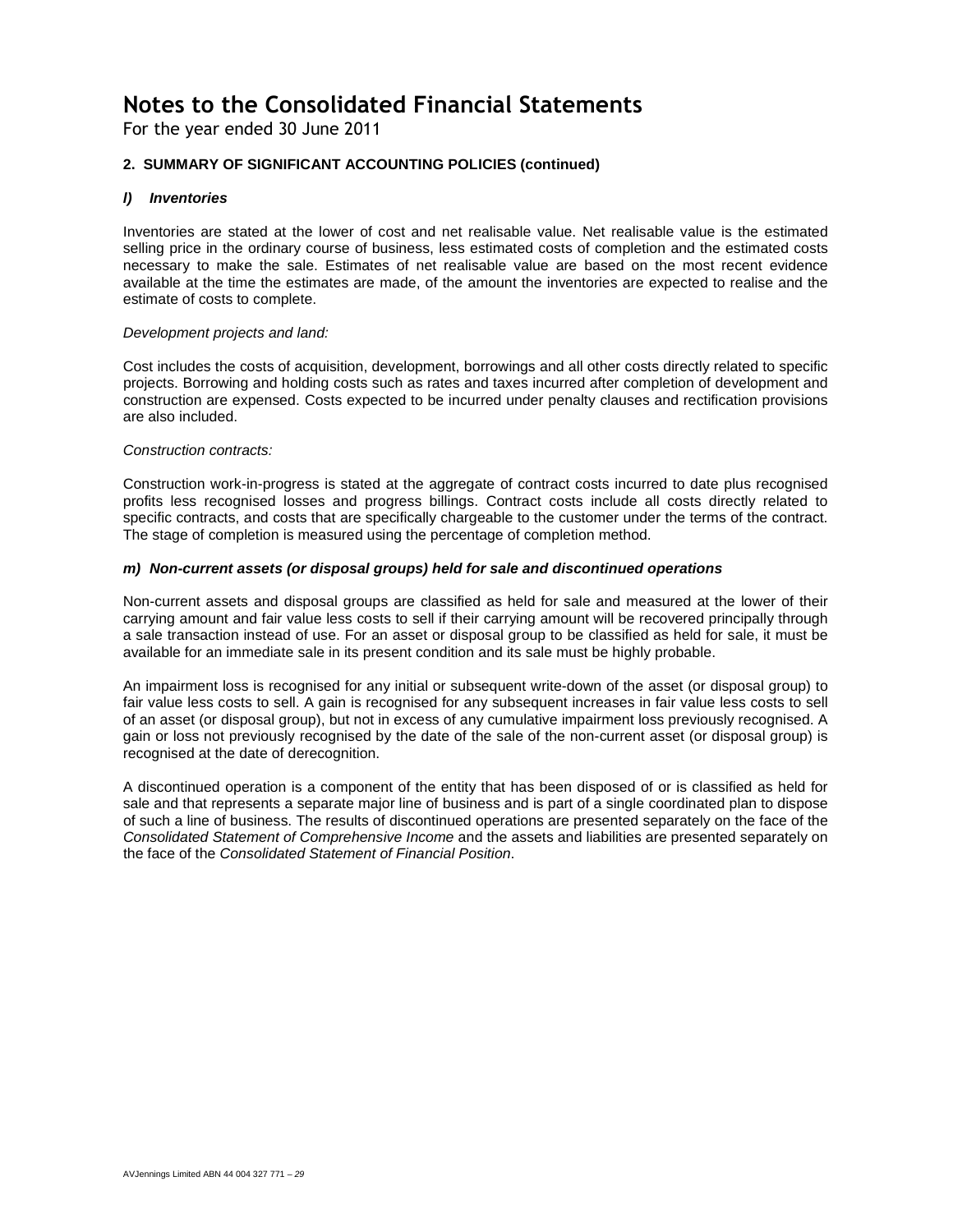For the year ended 30 June 2011

### **2. SUMMARY OF SIGNIFICANT ACCOUNTING POLICIES (continued)**

### **n) Trade and other receivables**

Trade receivables are carried at the amount invoiced less a provision for impairment.

Settlement terms for trade receivables are:

Development housing and land sales – generally between 30 and 180 days Contract building (progress billing) – generally between 7 and 30 days

Collectability of trade receivables is reviewed on an ongoing basis. Individual debts that are known to be uncollectible are written-off when identified. A provision for impairment is recognised when there is objective evidence that the Consolidated Entity will not be able to collect the receivable. The amount of the impairment loss is the difference between the carrying amount of the receivable and the present value of estimated future cash flows, which are not discounted for short-term receivables as the effect of discounting is immaterial.

Where a receivable is expected to be settled more than twelve months after the reporting date, its carrying amount is discounted using the effective interest rate method. The difference between the carrying amount and the present value is recorded in the Statement of Comprehensive Income.

### **o) Cash and cash equivalents**

Cash and cash equivalents in the Consolidated Statement of Financial Position comprise cash at bank and in hand and short-term deposits with a maturity of three months or less, that are readily convertible to known amounts of cash, and which are subject to an insignificant risk of changes in value.

For the purposes of the Consolidated Statement of Cash Flows, cash and cash equivalents consist of cash and cash equivalents as defined above, net of bank overdrafts. Bank overdrafts are included within interestbearing loans and borrowings in current liabilities in the Consolidated Statement of Financial Position.

### **p) Interest-bearing loans and borrowings**

All loans and borrowings are initially recognised at the fair value of the consideration received less directly attributable transaction costs. The difference between the proceeds (net of transaction costs) and the redemption amount is recognised in profit and loss over the period of the borrowings using the effective interest method. Fees paid on establishment of loan facilities are capitalised as a prepayment and amortised over the period of the facility to which it relates.

Borrowings are classified as current liabilities unless there is an unconditional right to defer settlement of the liability for at least 12 months after the reporting date.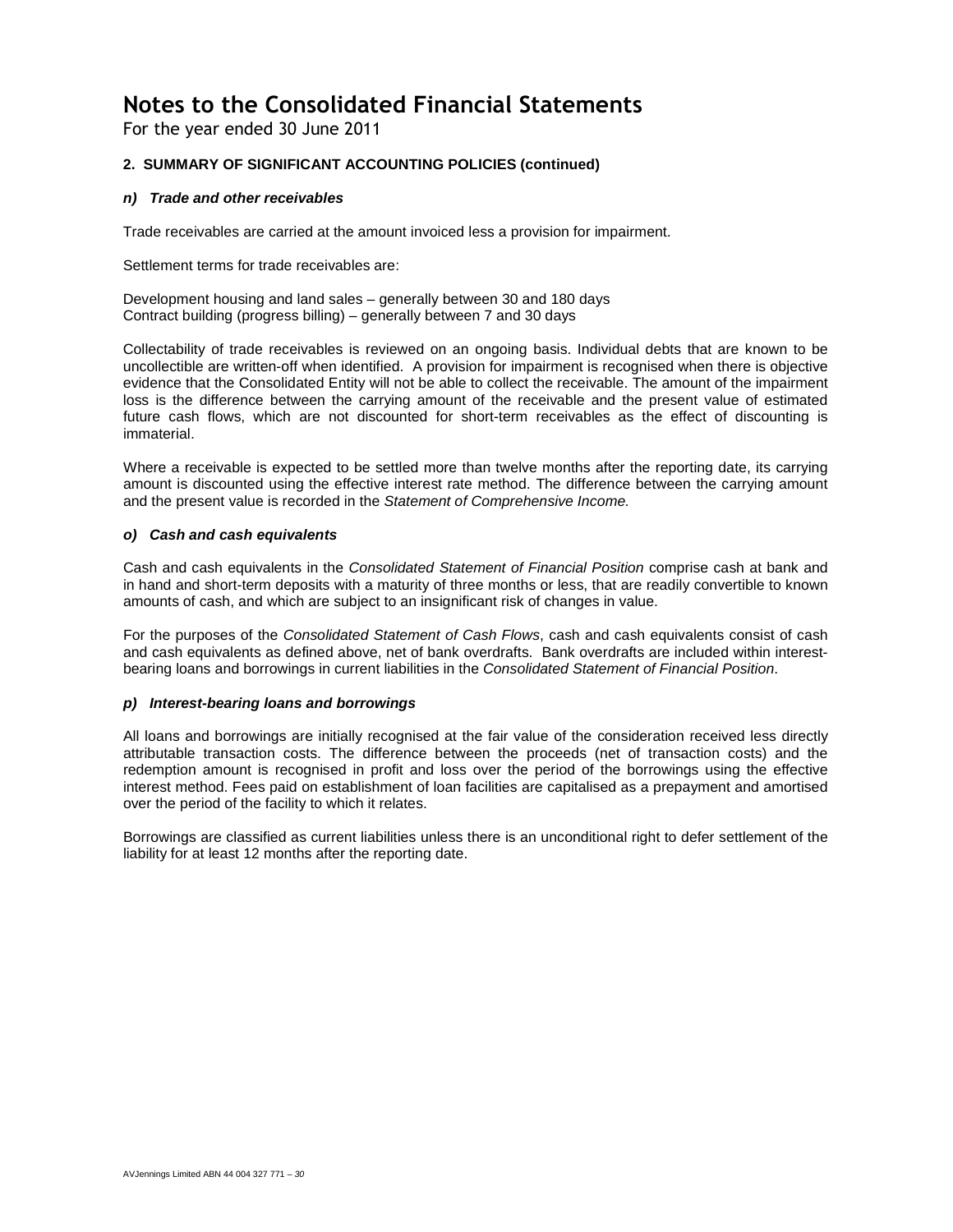For the year ended 30 June 2011

### **2. SUMMARY OF SIGNIFICANT ACCOUNTING POLICIES (continued)**

### **q) Provisions**

Provisions are recognised when the Consolidated Entity has a present legal or constructive obligation as a result of a past event, it is probable that an outflow of resources will be required to settle the obligation and the amount can be reliably estimated.

When the Consolidated Entity expects some or all of a provision to be reimbursed, for example under an insurance contract, the reimbursement is recognised as a separate asset but only when the reimbursement is virtually certain. The expense relating to any provision is presented in the Consolidated Statement of Comprehensive Income net of any reimbursement.

Provisions are measured at the present value of management's best estimate of the expenditure required to settle the present obligation at the reporting date. The discount rate used to determine the present value reflects current market assessments of the time value of money and the risks specific to the liability. The increase in the provision resulting from the passage of time is recognised in finance costs.

### **r) Employee benefits**

### Wages, salaries, annual leave and sick leave:

Liabilities for wages and salaries, including non-monetary benefits and annual leave expected to be settled within 12 months of the reporting date, are recognised in respect of employees' services up to the reporting date. They are measured at the amounts expected to be paid when the liabilities are settled. Expenses for non-accumulating sick leave are recognised when the leave is taken and are measured at the rates paid or payable.

### Long service leave:

The liability for long service leave is recognised and measured as the present value of expected future payments to be made in respect of services provided by employees up to the reporting date using the project unit credit method. Consideration is given to expected future wage and salary levels, experience of employee departures and periods of service. Expected future payments are discounted at a pre-tax rate that reflects the time value of money.

### Superannuation contributions:

Contributions to superannuation plans are recognised as an expense in the Consolidated Statement of Comprehensive Income as they become payable.

### Bonus entitlements:

A liability is recognised for bonus entitlements where contractually obliged or where there is a past practice that has created a constructive obligation.

### **s) Share-based payment transactions**

Share-based compensation benefits are provided to Executives via the AVJ Deferred Employee Share Plan. These equity-settled transactions are measured at fair value at the grant date.

The original cost of equity-settled transactions is treated as a reduction in share capital and the underlying shares identified separately as treasury shares. The fair value determined at the grant date of the equitysettled share-based payments is expensed on a straight-line basis over the vesting period and the credit taken to share-based payment reserve in equity.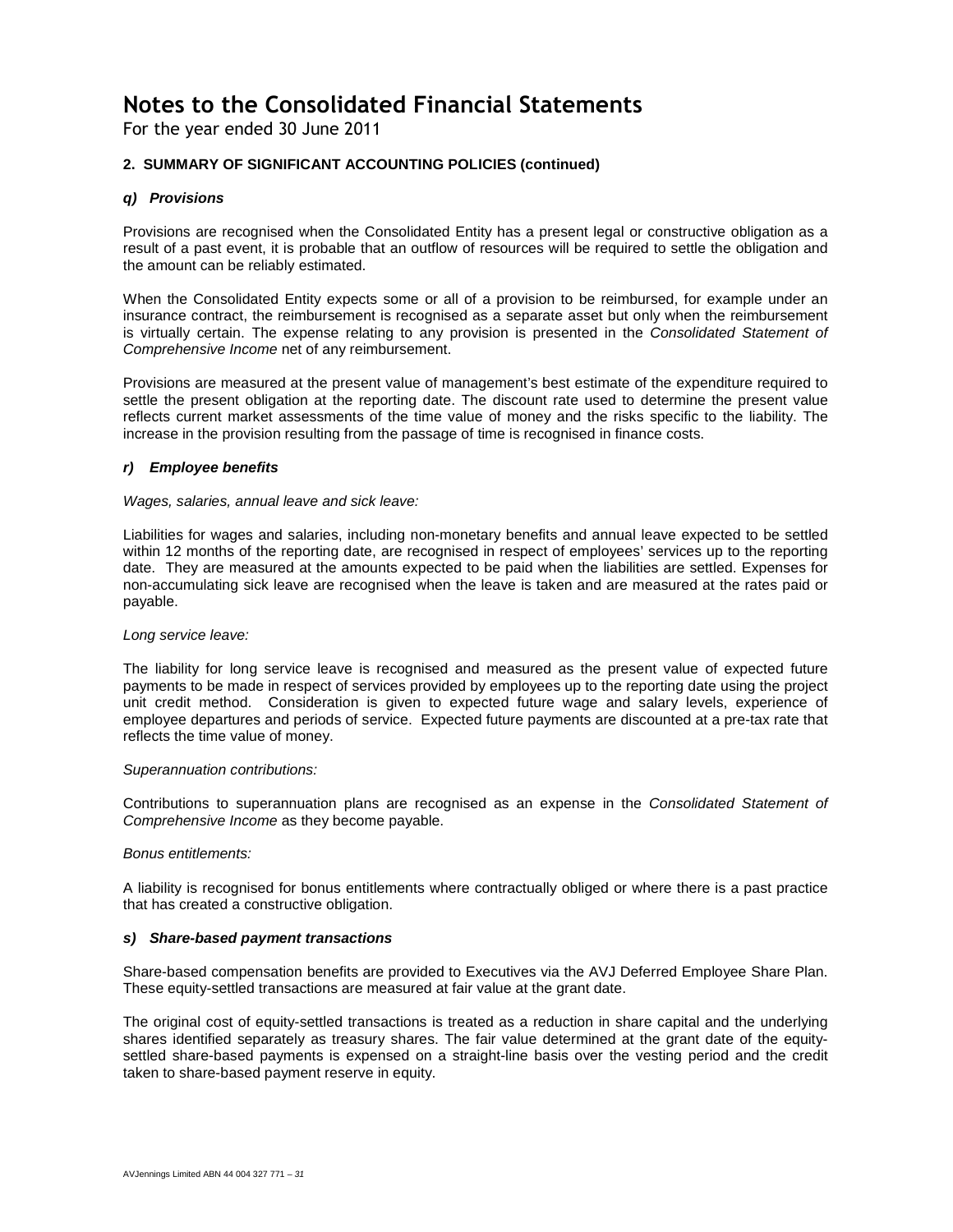For the year ended 30 June 2011

### **2. SUMMARY OF SIGNIFICANT ACCOUNTING POLICIES (continued)**

### **t) Leases**

### Consolidated Entity as lessee:

Finance leases, which transfer to the Consolidated Entity substantially all the risks and benefits incidental to ownership of the leased item, are capitalised at the inception of the lease at the fair value of the leased asset or, if lower, at the present value of the minimum lease payments. Lease payments are apportioned between the finance charges and reduction of the lease liability so as to achieve a constant rate of interest on the remaining balance of the liability. Finance charges are recognised as an expense in profit or loss.

Capitalised leased assets are depreciated over the shorter of the estimated useful life of the asset and the lease term if there is no reasonable certainty that the Consolidated Entity will obtain ownership by the end of the lease term.

Operating lease payments are recognised as an expense in the Consolidated Statement of Comprehensive Income on a straight-line basis over the lease term. Operating lease incentives are recognised as a liability when received and subsequently reduced by allocating lease payments between rental expense and reduction of the liability.

### Consolidated Entity as lessor:

Leases in which the Consolidated Entity retains substantially all the risks and benefits of ownership of the leased asset are classified as operating leases. Initial direct costs incurred in negotiating an operating lease are added to the carrying amount of the leased asset and recognised as an expense over the lease term on the same basis as rental income.

### **u) Revenue recognition**

Revenue is measured at the fair value of the consideration received or receivable. Revenue is recognised for the major business activities as follows:

### Development projects and land sales:

Revenue from the sale of land, houses and apartments is recognised when the risks and rewards have been transferred and the Consolidated Entity retains neither continuing managerial involvement to the degree associated with ownership, nor effective control over the units sold. This is usually considered to occur on settlement. In certain circumstances, land sales are recognised prior to settlement where there is a signed unconditional contract for sale.

### Construction contracts:

Contract building relates to Home Building Agreements and the like, where there is a contract to build a house or provide other residential construction services. Contract revenue and expenses are recognised in accordance with the percentage of completion method unless the outcome of the contract cannot be reliably estimated. Where the outcome of a contract cannot be reliably estimated, contract costs are recognised as an expense as incurred, and where it is probable that the costs will be recovered, revenue is recognised to the extent of costs incurred. Where it is probable that a loss will arise from a construction contract, the excess of total costs over revenue is recognised as an expense immediately.

### Interest revenue:

Revenue is recognised as interest accrues using the effective interest rate method.

### Management fees:

Revenue is recognised upon delivery of the services.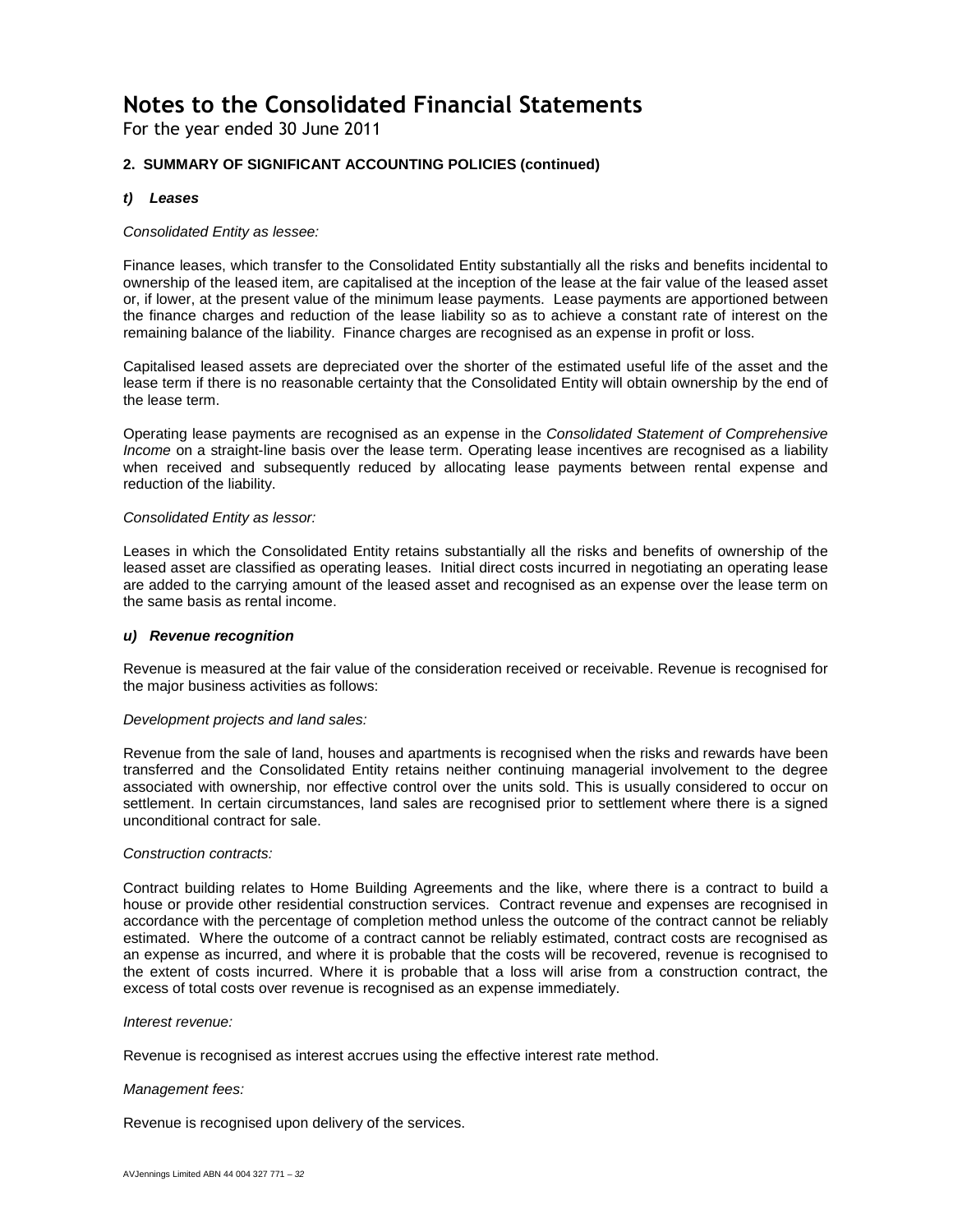For the year ended 30 June 2011

### **2. SUMMARY OF SIGNIFICANT ACCOUNTING POLICIES (continued)**

### **v) Income tax**

Current tax assets and liabilities for the current year are measured at the amount expected to be recovered from, or paid to, the taxation authorities based on current year's taxable income. The tax rates and tax laws used to compute the amount are those that are enacted or substantively enacted at the reporting date.

Current income tax relating to items recognised directly in equity is recognised in equity and not in the Consolidated Statement of Comprehensive Income.

Deferred income tax is provided on all temporary differences at the reporting date between the tax bases of assets and liabilities and their carrying amounts for financial reporting purposes.

Deferred income tax assets are recognised for all deductible temporary differences, carry-forward of unused tax credits and unused tax losses, to the extent that it is probable that taxable profit will be available against which the deductible temporary differences, and the carry-forward of unused tax credits and unused tax losses can be utilised.

The carrying amount of deferred income tax assets is reviewed at each reporting date and reduced to the extent that it is no longer probable that sufficient taxable profit will be available to allow all or part of the deferred income tax asset to be utilised.

Unrecognised deferred income tax assets are reassessed at each reporting date and are recognised to the extent that it has become probable that future taxable profit will allow the deferred tax asset to be recovered.

Deferred income tax assets and liabilities are measured at the tax rates that are expected to be applied in the year when the asset is realised or the liability is settled, based on tax rates (and tax laws) that have been enacted or substantively enacted at the reporting date.

Deferred tax assets and deferred tax liabilities are offset only if a legally enforceable right exists to set-off current tax assets against current tax liabilities and the deferred tax assets and liabilities relate to the same taxable entity and the same taxation authority.

### Tax consolidation:

AVJennings Limited and its wholly-owned controlled entities implemented the Tax Consolidation Legislation as of 1 July 2002.

The Head Entity, AVJennings Limited, has entered into an agreement with its wholly-owned subsidiary, AVJennings Properties Limited, under which AVJennings Properties Limited will account for the current and deferred tax amounts of the controlled entities in the Tax Consolidated Group. The Consolidated Entity has applied the group allocation approach in determining the appropriate amount of current taxes and deferred taxes to allocate to the members of the Tax Consolidated Group.

In addition to its own current and deferred tax amounts, AVJennings Properties Limited also recognises the current tax liabilities (or assets) and the deferred tax assets arising from unused tax losses and unused tax credits assumed from controlled entities in the Tax Consolidated Group.

Assets or liabilities arising under tax funding agreements with the tax consolidated entities are recognised as amounts receivable from, or payable to, other entities in the Group.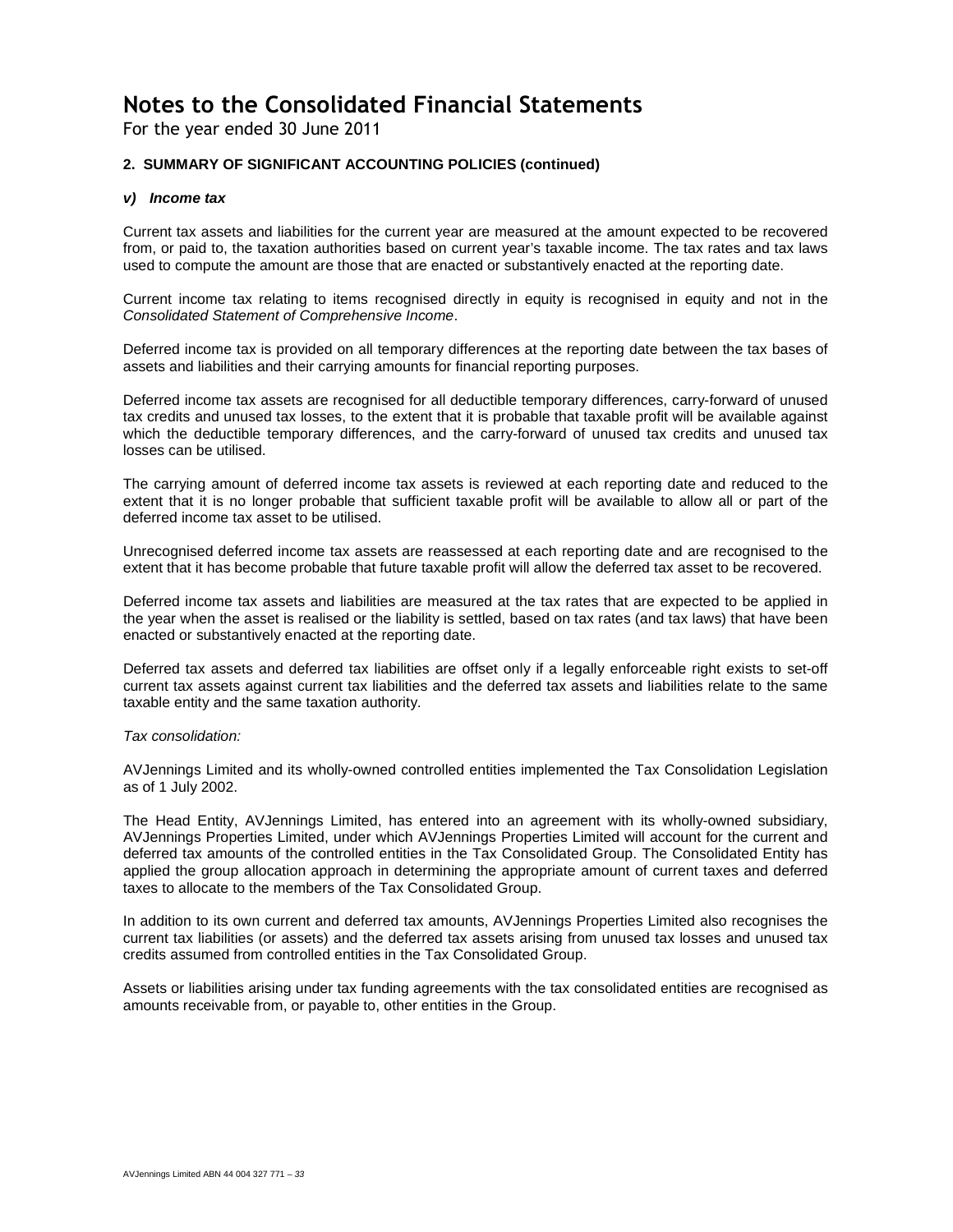For the year ended 30 June 2011

### **2. SUMMARY OF SIGNIFICANT ACCOUNTING POLICIES (continued)**

### **w) Other taxes**

Revenues, expenses and assets are recognised net of the amount of GST except:

- when the GST incurred on purchase of goods and services is not recoverable from the taxation authority, in which case the GST is recognised as part of the cost of acquisition of the asset or as part of the expense item as applicable
- receivables and payables, which are stated with the amount of GST included.

The net amount of GST recoverable from, or payable to, the taxation authority is included as part of receivables or payables in the Consolidated Statement of Financial Position.

Cash flows are included in the Consolidated Statement of Cash Flows on a gross basis and the GST component of cash flows arising from investing and financing activities, which is recoverable from, or payable to, the taxation authority is classified as part of operating cash flows.

Commitments and contingencies are disclosed net of the amount of GST recoverable from, or payable to, the taxation authority.

### **x) Derivative financial instruments**

The Consolidated Entity uses interest rate swaps and caps to hedge its risk associated with interest rate fluctuations. These derivatives do not qualify for hedge accounting and changes in fair value are recognised immediately as income or expenses in profit and loss.

Derivative financial instruments are initially recognised at fair value on the date a derivative contract is entered into and are subsequently remeasured to their fair value at the end of each reporting period. Derivative financial instruments are not held for trading purposes.

### **y) Trade and other payables**

Trade and other payables represent liabilities for goods and services provided to the Consolidated Entity prior to the end of the financial year which are unpaid. The amounts are unsecured and are usually paid within 30 to 60 days of recognition.

### **z) Earnings per share**

Basic earnings per share is calculated as net profit attributable to members of the parent, adjusted to exclude any costs of servicing equity (other than dividends), divided by the weighted average number of ordinary shares, adjusted for any bonus element.

Diluted earnings per share is calculated as net profit attributable to members of the parent, adjusted for:

- costs of servicing equity (other than dividends);
- the after tax effect of dividends and interest associated with dilutive potential ordinary shares that have been recognised as expenses; and
- other non-discretionary changes in revenues or expenses during the period that would result from the dilution of potential ordinary shares, divided by the weighted average number of ordinary shares and dilutive potential ordinary shares, adjusted for any bonus element.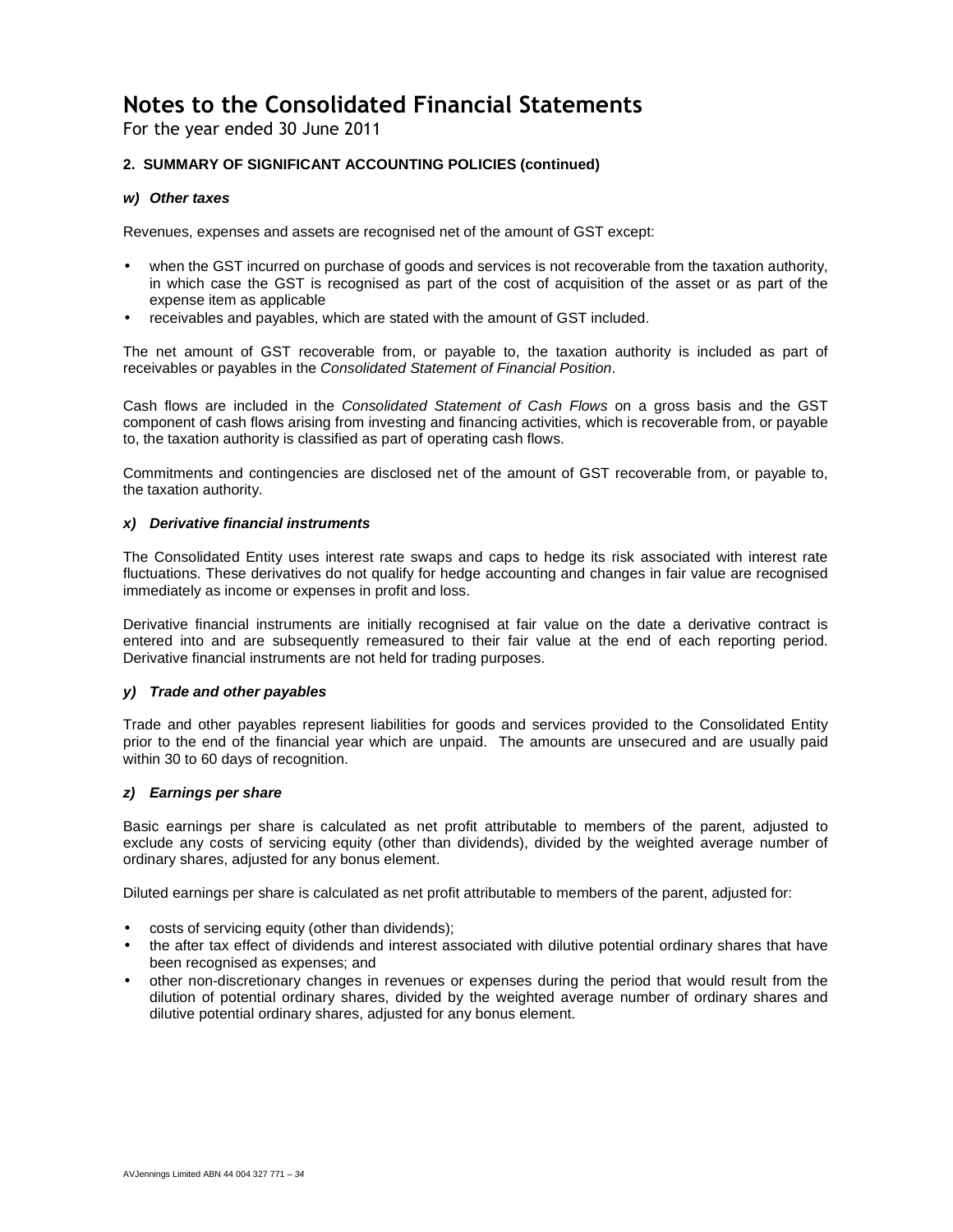For the year ended 30 June 2011

### **2. SUMMARY OF SIGNIFICANT ACCOUNTING POLICIES (continued)**

### **aa) Contributed equity**

Ordinary shares are classified as equity. Incremental costs directly attributable to the issue of new shares or options are shown in equity as a deduction, net of tax, from the proceeds.

### Treasury shares:

The Company's own equity instruments, which are reacquired for later use in employee share-based payment arrangements (treasury shares), are deducted from equity. No gain or loss is recognised in profit or loss for the purchase, sale, issue or cancellation of the Company's own equity instruments.

### **ab) Foreign currency translation**

### (i) Functional and presentation currency:

Both the functional and presentation currency of AVJennings Limited and its Australian subsidiaries is Australian Dollars (\$). A controlled entity, AVJ Hobsonville Pty Limited, has a branch in New Zealand whose functional currency is New Zealand Dollars which is translated to the presentation currency for consolidation reporting.

### (ii) Transactions and balances:

Foreign currency transactions are translated into the Entity's functional currency at the rates of exchange prevailing at the dates of the transactions. Foreign exchange gains and losses resulting from the settlement of such transactions and from the translation at reporting date exchange rates of monetary assets and liabilities denominated in foreign currencies are recognised in profit and loss, except when they are deferred in equity as they are attributable to part of the net investment in a foreign operation.

Non-monetary items that are measured in terms of historical cost in a foreign currency are translated using the exchange rates as at the date of the initial transaction. Non-monetary items measured at fair value in a foreign currency are translated using the exchange rates at the date when the fair value was determined.

(iii) Translation of Group Companies' functional currency to presentation currency:

The results and financial position of foreign operations that have a functional currency different from the presentation currency are translated into the presentation currency as follows:

- assets and liabilities for each balance sheet presented are translated at the closing rate at the date of that balance sheet;
- income and expenses for each statement of comprehensive income are translated at average exchange rates;
- all resulting exchange differences are recognised in other comprehensive income.

On consolidation, exchange differences arising from the translation of any net investment in foreign entities are recognised in other comprehensive income. When a foreign investment is sold, the proportionate share of such exchange difference is reclassified to profit and loss as part of the gain or loss on sale where applicable.

### **ac) Comparative figures**

To enable meaningful comparison, some comparatives have been reclassified to conform with the current year's presentation.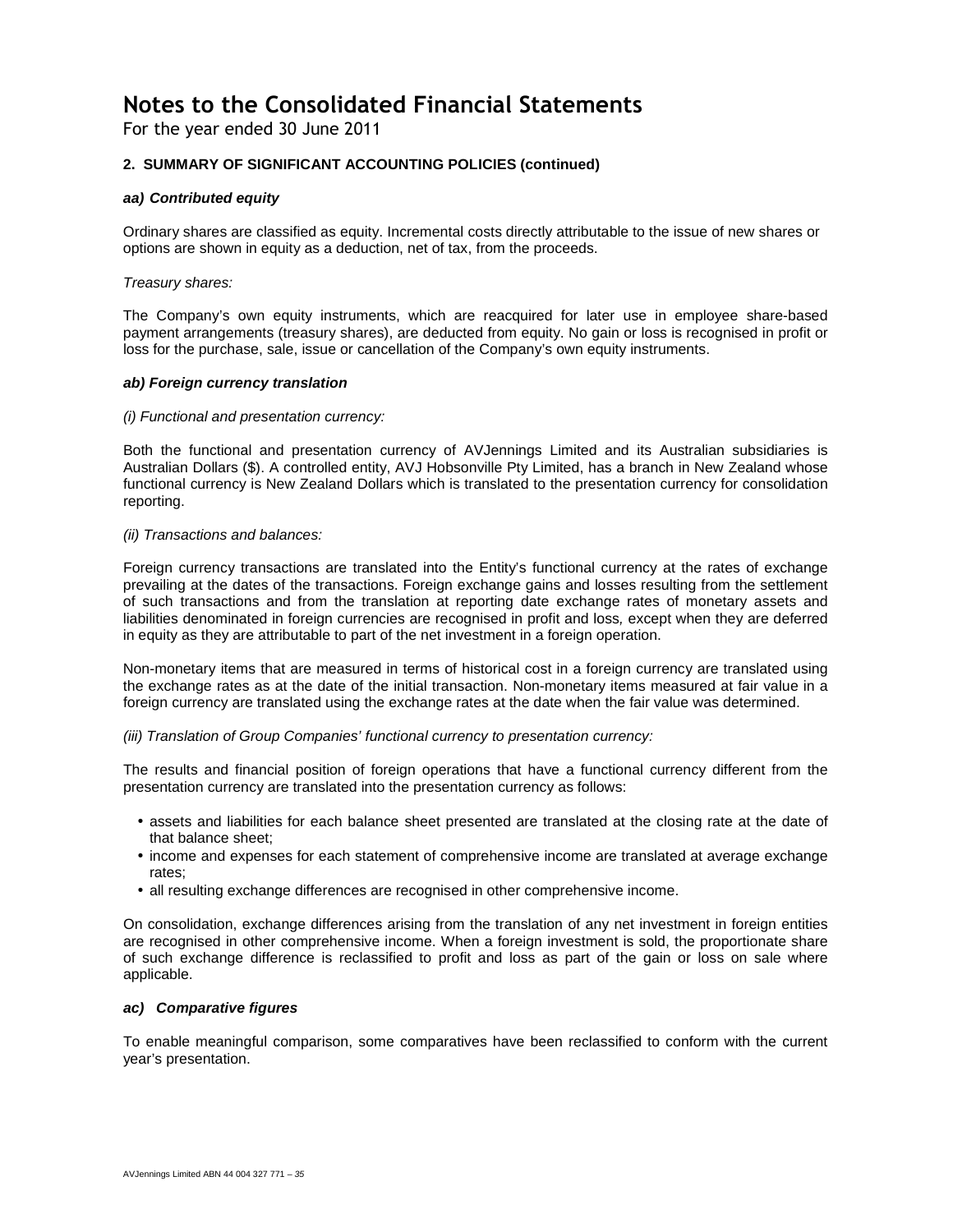For the year ended 30 June 2011

### **3. FINANCIAL RISK MANAGEMENT**

The Consolidated Entity's principal financial instruments comprise receivables, payables, finance leases, derivatives, cash, bank loans and overdrafts.

Risk Management is carried out by a central treasury department under policies approved by the Board of Directors. The objective of the policies is to support the delivery of financial targets and manage key financial risks such as interest rates, foreign currency, credit and liquidity. The overall risk management program focuses on the unpredictability of financial markets and seeks to minimise potential adverse effects on the financial performance of the Consolidated Entity.

AVJennings enters into derivative transactions, principally interest rate cap and interest rate swap contracts, to hedge interest rate risk exposures. Derivatives are exclusively used for hedging purposes, i.e. not as trading or other speculative instruments.

The Consolidated Entity uses different methods to measure and manage different types of risks to which it is exposed. These methods include sensitivity analysis in the case of interest rates and ageing analysis for credit risk. Liquidity risk is managed through the development of future rolling cash flow forecasts and the continuity of funding through the facilities mentioned in notes 24(a) and 24(b).

Primary responsibility for identification and control of financial risks rests with management under the authority of the Board. The Board reviews and agrees on policies for managing each of the risks identified below.

### **(i) Interest rate risk**

The Consolidated Entity's exposure to market interest rates relates to the obligations arising from interestbearing loans and overdraft. The level of debt is disclosed in note 24.

The policy is to manage finance costs using a mix of fixed and variable rate debt with a target to have approximately 50% of forecast average borrowings at fixed or capped rates of interest. Forecast average borrowings are derived from periodic rolling cash flow forecasts which include an allowance for potential acquisitions. Please refer to the table on page 37 for the position at the reporting date.

To manage the mix of fixed and variable debt in a cost efficient manner, the Consolidated Entity enters into interest rate cap and floating-to-fixed interest rate swap contracts. It is acknowledged that fair value exposure on derivatives is a by product of the Consolidated Entity's attempt to manage the cash flow volatility arising from interest rate changes.

Interest rate cap contracts are entered into for a notional principal amount by paying an upfront premium that covers a specific period. The strike rates for these contracts are benchmarked against the BBSY bid rate (Australian Bank Bill Swap Reference Rate - Average Bid Rate) on a quarterly basis. Settlement occurs quarterly, in favour of the Consolidated Entity, should the BBSY bid rate be above the cap strike rate (movements in the variable rate are directly proportional to movements in the BBSY bid rate).

By entering into interest rate swaps, the Consolidated Entity agrees to exchange, at the end of each quarter, the difference between fixed and variable rate interest amounts calculated by reference to an agreed-upon notional principal amount.

The Consolidated Entity's interest rate derivatives do not qualify for hedge accounting treatment. Gains or losses arising from changes in fair value are recognised in profit or loss.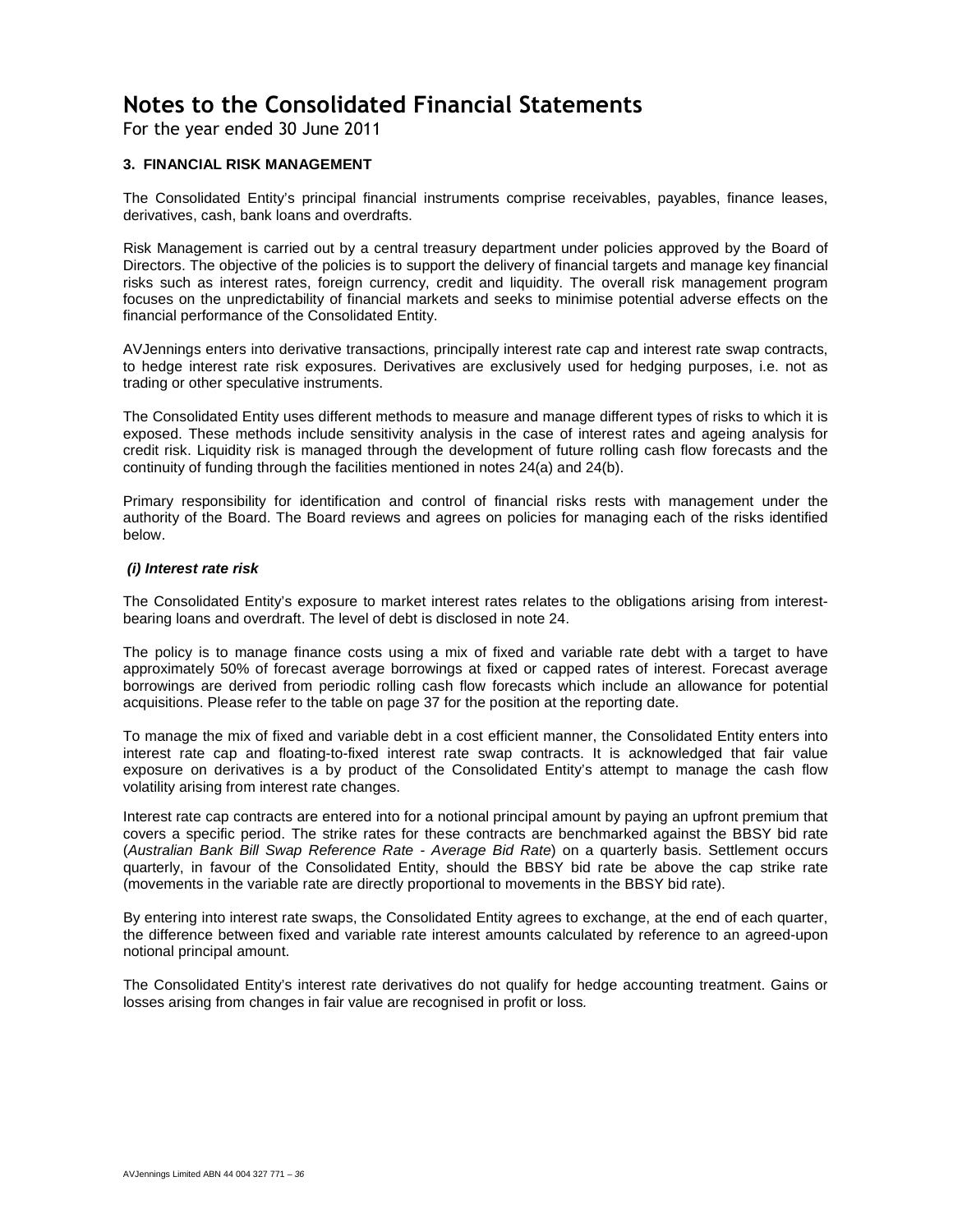For the year ended 30 June 2011

### **3. FINANCIAL RISK MANAGEMENT (continued)**

### **(i) Interest rate risk (continued)**

At the reporting date, the following variable rate borrowings, interest rate swap and interest rate cap contracts were outstanding:

|                                  | 2011                                 | 2010           |                                      |           |  |
|----------------------------------|--------------------------------------|----------------|--------------------------------------|-----------|--|
|                                  | Weighted<br>average<br>interest rate | <b>Balance</b> | Weighted<br>average<br>interest rate |           |  |
|                                  | %                                    | \$'000         | %                                    | \$'000    |  |
| Cash                             | 4.04                                 | (12, 260)      | 4.04                                 | (24, 110) |  |
| Bank loans                       | 6.72                                 | 69,119         | 6.98                                 | 82,000    |  |
| Lease liabilities                | 9.16                                 | 29             | 8.33                                 | 226       |  |
| <b>Net financial liabilities</b> |                                      | 56,888         |                                      | 58,116    |  |
| Interest rate caps               |                                      | (15,000)       |                                      | (65,000)  |  |
| Interest rate swaps              |                                      | (15,000)       |                                      | (65,000)  |  |
| Under/(over)-hedged borrowings   |                                      | 26,888         |                                      | (71,884)  |  |

Interest rate derivative contracts are exposed to fair value movements if interest rates change. Details of these contracts are outlined in note 24(e).

At 30 June 2011, after taking into account the effect of interest rate swaps, approximately 17.3% of available borrowings are at fixed or capped rates of interest (2010: 76.0%).

The Consolidated Entity constantly analyses its interest rate exposure. Within this analysis, consideration is given to potential renewals of existing positions, alternative financing, alternative hedging positions and the mix of fixed and variable interest rates.

The following sensitivity analysis is based on the interest rate exposures in existence at the balance sheet date.

At 30 June 2011, if interest rates had moved, as illustrated in the table below, with all other variables held constant, post tax profit and other comprehensive income would have been affected as follows:

|                              | <b>Post Tax Profit</b><br>Higher/(Lower) |        | <b>Other Comprehensive Income</b><br>Higher/(Lower) |                          |  |
|------------------------------|------------------------------------------|--------|-----------------------------------------------------|--------------------------|--|
|                              | 2011                                     | 2010   | 2011                                                | 2010                     |  |
|                              | \$'000                                   | \$'000 | \$'000                                              | \$'000                   |  |
| $+1.00\%$ (100 basis points) | 203                                      | 48     | $\overline{\phantom{a}}$                            | -                        |  |
| $+0.50\%$ (50 basis points)  | 94                                       | 24     | ٠                                                   | -                        |  |
| $-0.50\%$ (50 basis points)  | (84)                                     |        |                                                     | $\overline{\phantom{0}}$ |  |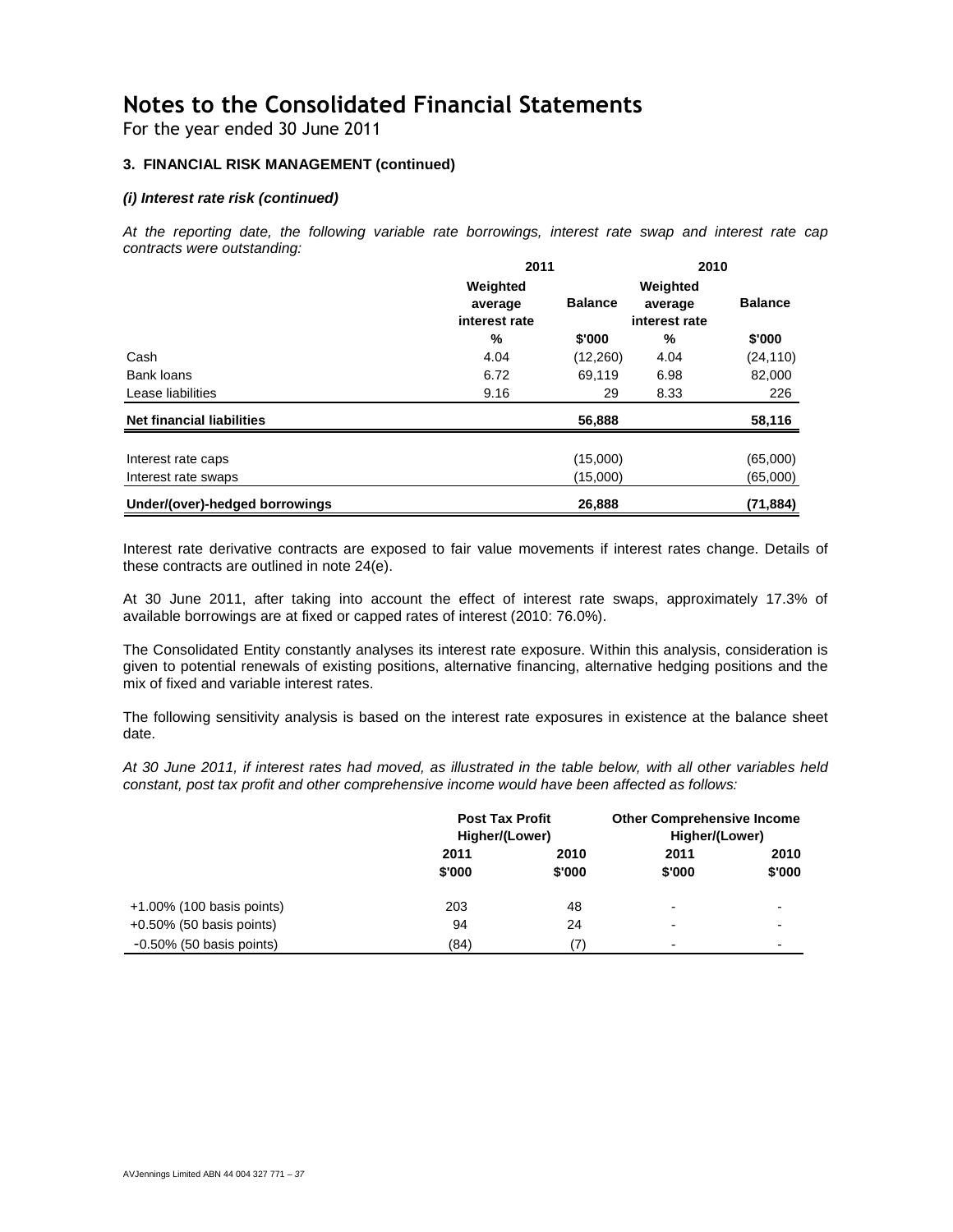For the year ended 30 June 2011

## **3. FINANCIAL RISK MANAGEMENT (continued)**

### **(i) Interest rate risk (continued)**

The above fluctuations in post tax profit and other comprehensive income are net of interest capitalised to inventories. The effect on the basis that no interest is capitalised, would be as follows:

|                              | <b>Post Tax Profit</b><br>Higher/(Lower) |                | <b>Other Comprehensive Income</b><br>Higher/(Lower) |                          |  |
|------------------------------|------------------------------------------|----------------|-----------------------------------------------------|--------------------------|--|
|                              | 2011<br>\$'000                           | 2010<br>\$'000 | 2011<br>\$'000                                      | 2010<br>\$'000           |  |
| $+1.00\%$ (100 basis points) | (54)                                     | 48             | ۰                                                   | $\overline{\phantom{0}}$ |  |
| $+0.50\%$ (50 basis points)  | (34)                                     | 24             |                                                     |                          |  |
| $-0.50\%$ (50 basis points)  | 44                                       | (24)           |                                                     |                          |  |

### **(ii) Foreign currency risk**

AVJ Hobsonville Pty Limited is a subsidiary which has a branch in New Zealand. The entire operations of the branch, including purchases of inventory denominated in New Zealand Dollars, are funded by AVJennings Properties Limited (another subsidiary) through an intragroup account.

The Consolidated Statement of Financial Position can be affected by the exchange rate movements between New Zealand Dollar and Australian Dollar. This exposure is not hedged as the effects are not considered to be material.

The Consolidated Entity also has transactional exposures. Such exposure arises from sales or purchases by an operating entity in currencies other than the functional currency. This exposure is not material in relation to the branch in New Zealand.

At balance date, the Consolidated Entity had the following exposure to New Zealand Dollar foreign currency that is not designated in cash flow hedges:

|                                    | 2011            | 2010            |
|------------------------------------|-----------------|-----------------|
|                                    | <b>NZ\$'000</b> | <b>NZ\$'000</b> |
| <b>Financial Assets</b>            |                 |                 |
| Cash and cash equivalents          | 1,390           | 610             |
| Trade and other receivables        | 4,080           | 481             |
| <b>Total Financial Assets</b>      | 5,470           | 1,091           |
| <b>Financial Liabilities</b>       |                 |                 |
| Trade and other payables           | (12,342)        | (9,611)         |
| <b>Total Financial Liabilities</b> | (12,342)        | (9,611)         |
| Net exposure                       | (6, 872)        | (8,520)         |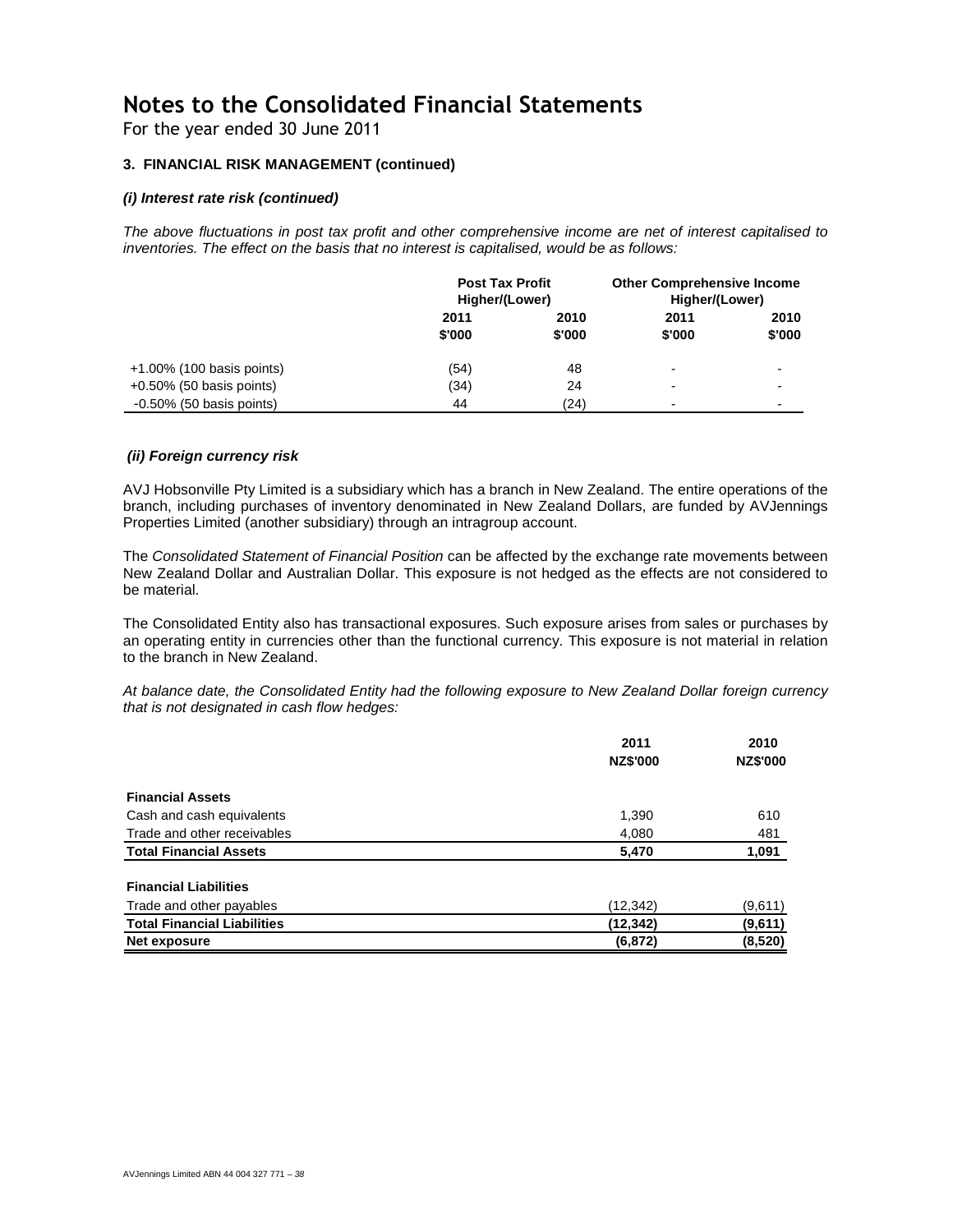For the year ended 30 June 2011

## **3. FINANCIAL RISK MANAGEMENT (continued)**

### **(ii) Foreign currency risk (continued)**

At balance date, had the Australian Dollar moved, the effect of exposure to New Zealand Dollar foreign currency that is not designated in cash flow hedges is illustrated in the following table:

|                     |                                  | <b>Post Tax Profit</b><br>Higher/(Lower) |                | <b>Other Comprehensive Income</b><br>Higher/(Lower) |  |  |
|---------------------|----------------------------------|------------------------------------------|----------------|-----------------------------------------------------|--|--|
|                     | 2011<br>2010<br>\$'000<br>\$'000 |                                          | 2011<br>\$'000 | 2010<br>\$'000                                      |  |  |
| <b>Consolidated</b> |                                  |                                          |                |                                                     |  |  |
| AUD/NZD +10%        | ٠                                | ۰                                        | (834)          | (706)                                               |  |  |
| AUD/NZD - 5%        | ٠                                | ۰                                        | 483            | 409                                                 |  |  |
| AUD/NZD-10%         | ٠                                | ۰                                        | 1.019          | 863                                                 |  |  |

#### **(iii) Price risk**

The Consolidated Entity does not have commodity and equity securities price risk.

#### **(iv) Credit risk**

Credit risk arises from financial assets which comprise cash and cash equivalents, trade and other receivables, derivative instruments and the granting of financial guarantees. Exposure to credit arises from potential default of the counterparty, with a maximum exposure equal to the carrying amount of the financial assets (as outlined in each applicable note) as well as \$15,663,000 (2010: \$871,000) in relation to financial guarantees granted – see note 32 for further information.

Contracts for Land, Integrated Housing and Apartments usually require payment in full prior to passing of title to customers. In the event that title is to pass without full payment being received, appropriate credit verification procedures are performed prior to executing the contract.

Derivative counterparties and cash deposits are limited to financial institutions approved by the Board.

The Consolidated Entity has no significant concentrations of credit risk and does not hold any credit derivatives to offset its credit exposure.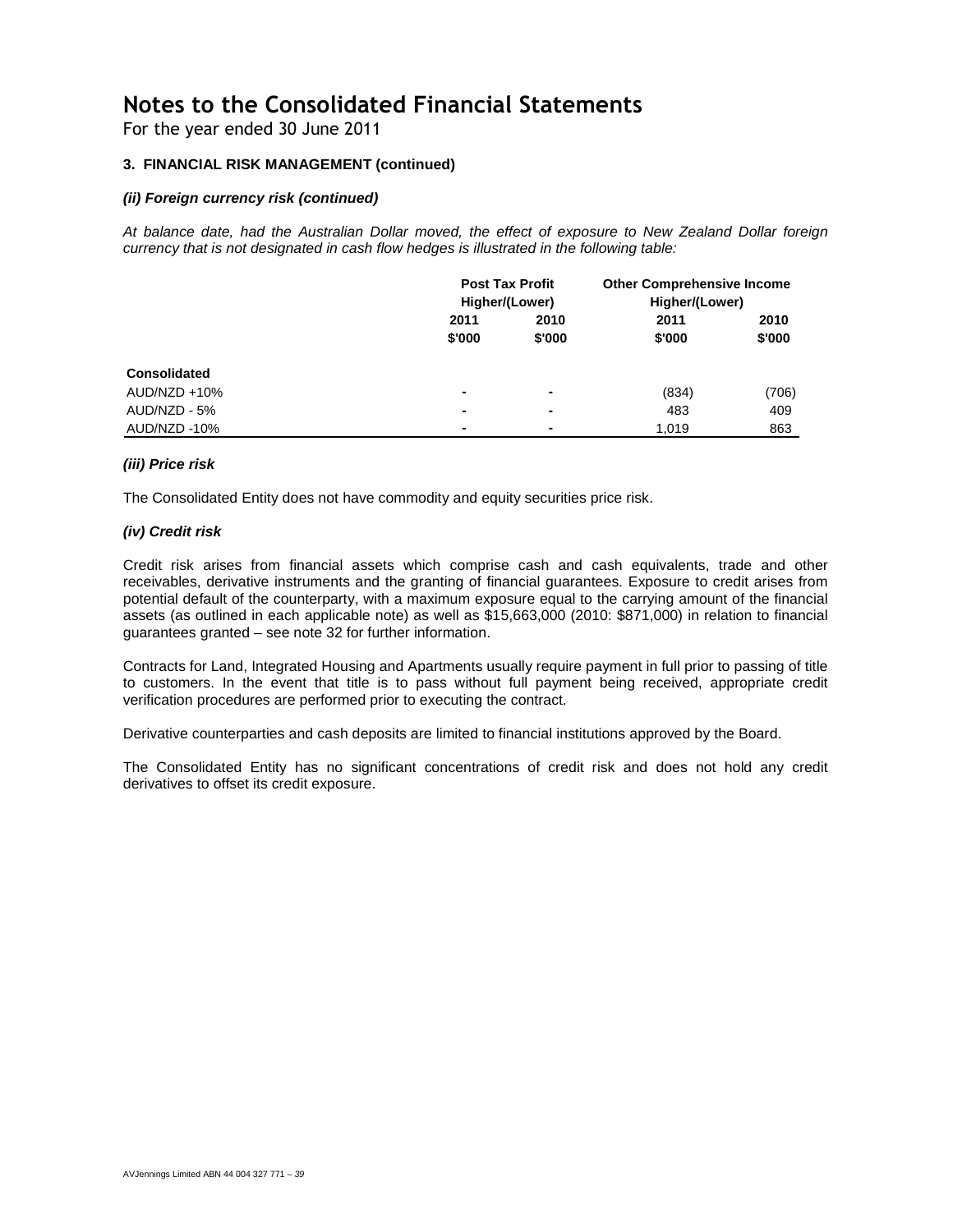For the year ended 30 June 2011

## **3. FINANCIAL RISK MANAGEMENT (continued)**

## **(v) Liquidity risk**

Liquidity arises from the financial liabilities of the Consolidated Entity and its ability to repay them as and when they fall due.

The objective is to maintain a balance between continuity of funding and flexibility through the use of bank overdrafts, bank loans, finance leases and committed available credit facilities. Liquidity risk is managed by monitoring forecast cash flows on a monthly basis and matching the maturity profiles of financial assets and liabilities.

The current main banking facilities were due to mature on 30 September 2011. Subsequent to the year-end, the Consolidated Entity has received approval to extend these for a further 2 years to 30 September 2013. Documentation is in the process of being completed and is expected to be signed by 30 September 2011, as outlined in note 24(a). In addition, the Consolidated Entity operates certain project funding facilities which are discussed in note 24(b).

At 30 June 2011, 90.4% (2010: 81.7%) of the Consolidated Entity's interest bearing loans and borrowings will mature in less than one year. Based upon the approved extension of the Company's main banking facilities to 30 September 2013, 18.1% of the Consolidated Entity's debt at 30 June 2011 will mature in less than one year.

A. Non-derivative financial liabilities:

The liquidity risk disclosures on page 41 reflect all contractually fixed pay-offs, repayments and interest resulting from recognised financial liabilities and financial guarantees as of 30 June 2011. For the other obligations, the respective undiscounted cash flows for the respective upcoming fiscal years are presented. The timing of cash flows is based on the contractual terms of the underlying contract.

However, where the counterparty has a choice of when the amount is paid, the liability is allocated to the earliest period in which it can be required to be paid. For financial guarantee contracts, the maximum amount of the guarantee is allocated to the earliest period in which the guarantee can be called.

The risk implied from the values shown in the table on page 41, reflects a balanced view of cash inflows and outflows of non-derivative financial instruments. The Consolidated Entity ensures that sufficient liquid assets are available to meet all the required short-term cash payments.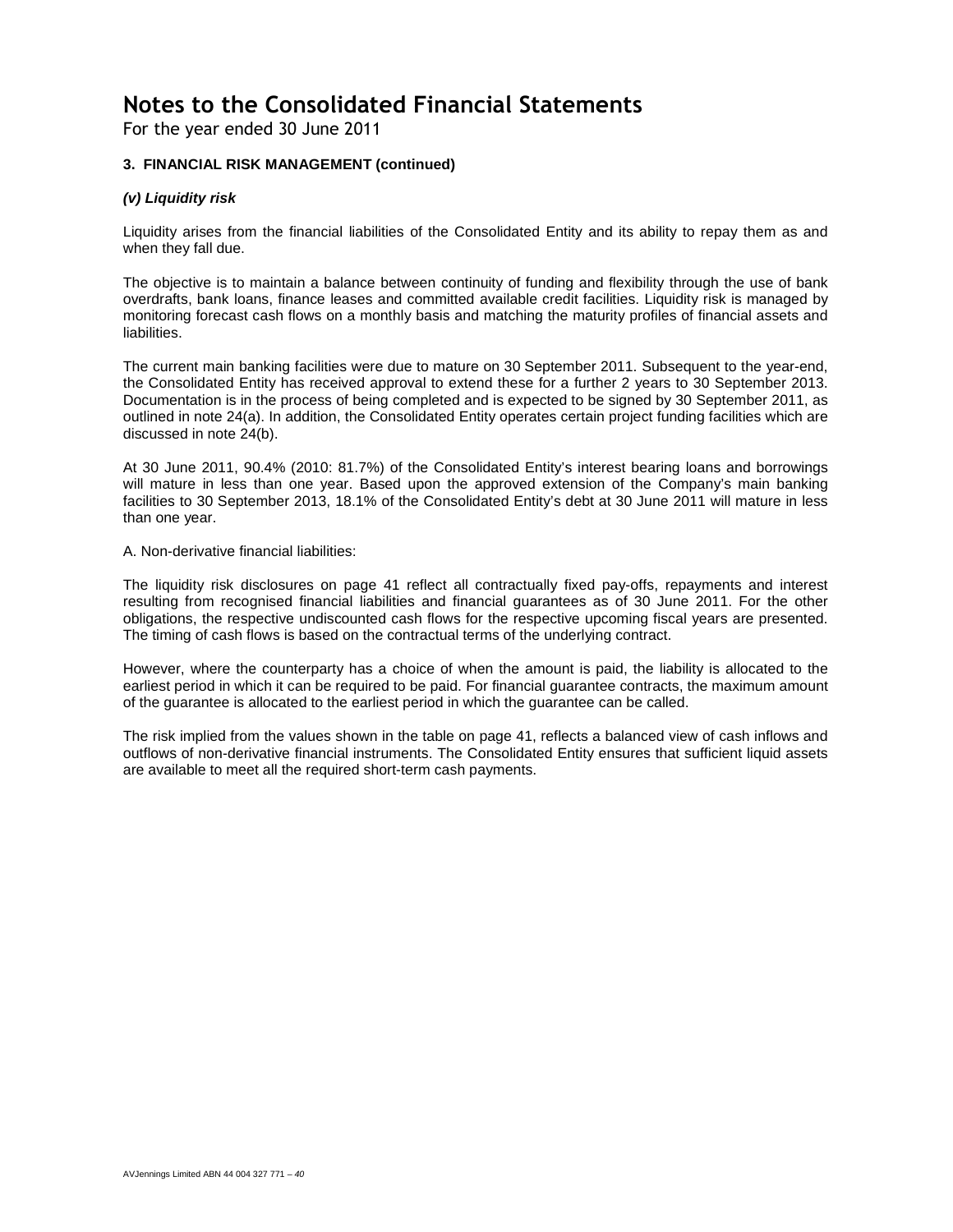For the year ended 30 June 2011

## **3. FINANCIAL RISK MANAGEMENT (continued)**

## **(v) Liquidity risk (continued)**

A. Non-derivative financial liabilities: (continued)

|                                        |                        | $6 - 12$           |                          |                 |
|----------------------------------------|------------------------|--------------------|--------------------------|-----------------|
| Year ended 30 June 2011                | $< 6$ months<br>\$'000 | months<br>\$'000   | $> 1-5$ years<br>\$'000  | Total<br>\$'000 |
| <b>Liquid Financial Assets</b>         |                        |                    |                          |                 |
| Cash and cash equivalents              | 12,260                 |                    |                          | 12,260          |
| Trade and other receivables            | 17,159                 |                    |                          | 17,159          |
|                                        | 29,419                 |                    |                          | 29,419          |
| <b>Financial Liabilities</b>           |                        |                    |                          |                 |
| Trade and other payables               | 27,045                 | 21,440             | 43,400                   | 91,885          |
| Interest-bearing loans and borrowings* | 58,805                 | 5,266              | 7,132                    | 71,203          |
| <b>Financial Guarantees</b>            | 15,663                 |                    |                          | 15,663          |
|                                        | 101,513                | 26,706             | 50,532                   | 178,751         |
| <b>Net maturity</b>                    | (72,094)               | (26, 706)          | (50, 532)                | (149, 332)      |
|                                        | $< 6$ months           | $6 - 12$<br>months | $> 1-5$ years            | <b>Total</b>    |
| Year ended 30 June 2010                | \$'000                 | \$'000             | \$'000                   | \$'000          |
| <b>Liquid Financial Assets</b>         |                        |                    |                          |                 |
| Cash and cash equivalents              | 24,110                 |                    |                          | 24,110          |
| Trade and other receivables            | 15,409                 |                    |                          | 15,409          |
|                                        | 39,519                 |                    |                          | 39,519          |
| <b>Financial Liabilities</b>           |                        |                    |                          |                 |
| Trade and other payables               | 27,233                 | 7,055              | 11,650                   | 45,938          |
| Interest-bearing loans and borrowings* | 66,337                 | 3,052              | 17,505                   | 86,894          |
| <b>Financial Guarantees</b>            | 871                    | -                  | $\overline{\phantom{a}}$ | 871             |
|                                        | 94,441                 | 10,107             | 29,155                   | 133,703         |
| <b>Net maturity</b>                    | (54, 922)              | (10, 107)          | (29, 155)                | (94, 184)       |

**\*** Expected settlement amounts of interest-bearing loans and borrowings include an estimate of the interest payable to the date of expiry of the facilities.

In addition to maintaining sufficient liquid assets to meet short-term payments, at reporting date, the Consolidated Entity has approximately \$135 million (2010: \$106 million) of unused credit facilities available for its immediate use. Please refer to note 24(a).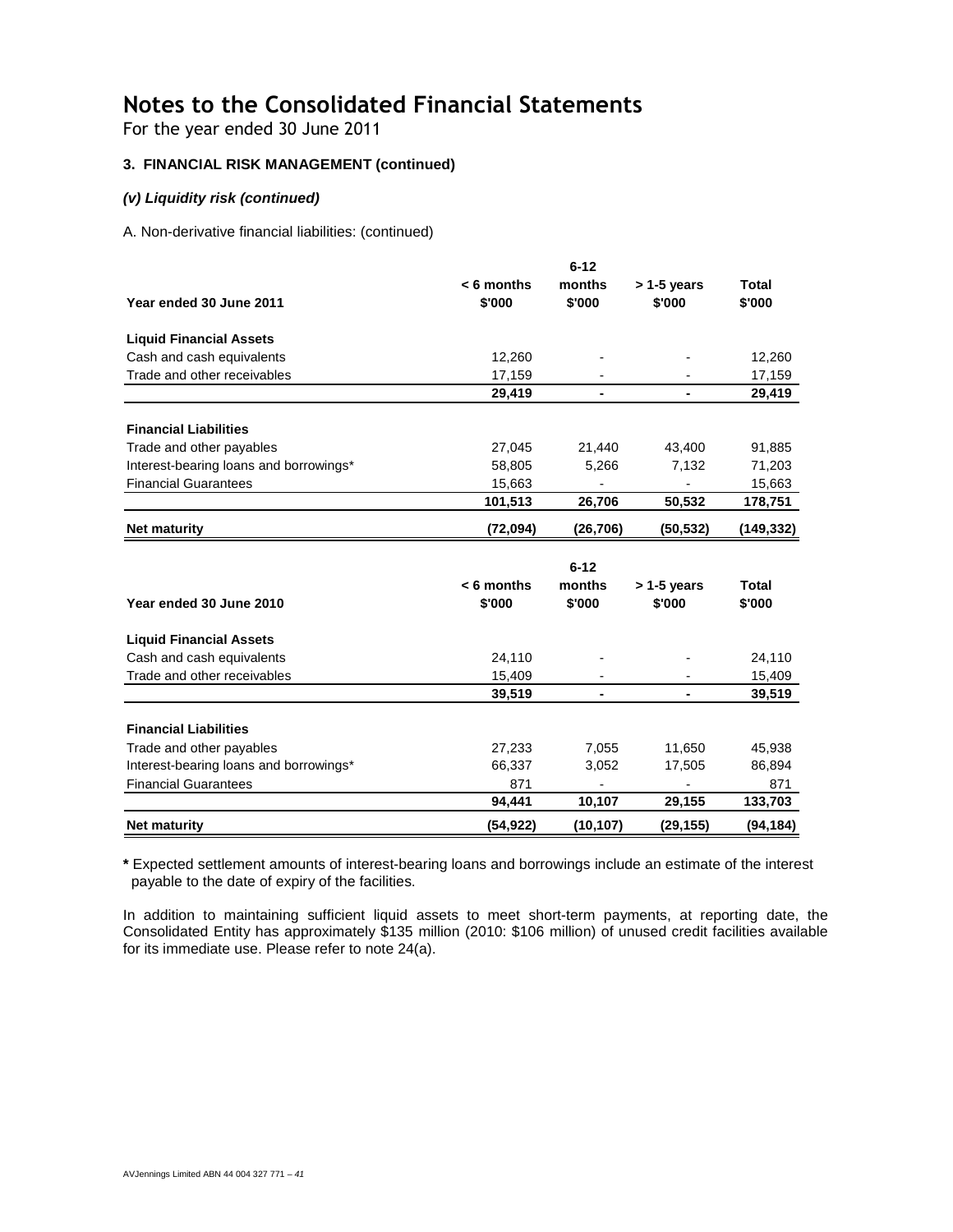For the year ended 30 June 2011

## **3. FINANCIAL RISK MANAGEMENT (continued)**

## **(v) Liquidity risk (continued)**

B. Derivative financial liabilities:

The table below details the liquidity risk arising from the derivative liabilities held by the Consolidated Entity at balance date.

|                                   |                        | $6 - 12$                     |                         |                 |
|-----------------------------------|------------------------|------------------------------|-------------------------|-----------------|
| Year ended 30 June 2011           | $< 6$ months<br>\$'000 | months<br>\$'000             | > 1-5 years<br>\$'000   | Total<br>\$'000 |
| <b>Derivatives</b>                |                        |                              |                         |                 |
| Net settled (interest rate swaps) | 15                     | ٠                            |                         | 15              |
| <b>Net maturity</b>               | 15                     | ۰                            |                         | 15              |
| Year ended 30 June 2010           | $< 6$ months<br>\$'000 | $6 - 12$<br>months<br>\$'000 | $> 1-5$ years<br>\$'000 | Total<br>\$'000 |
| <b>Derivatives</b>                |                        |                              |                         |                 |
| Net settled (interest rate swaps) | 273                    | ٠                            |                         | 273             |
| <b>Net maturity</b>               | 273                    |                              |                         | 273             |

### **(vi) Fair value**

The methods used in estimating the fair value of a financial instrument are:

Level 1 - the fair value is calculated using quoted prices in active markets.

Level 2 - the fair value is estimated using inputs other than quoted prices included in Level 1 that are observable for the asset or the liability, either directly (as prices) or indirectly (derived from prices).

Level 3 - the fair value is estimated using inputs for the asset or liability that are not based on observable market data.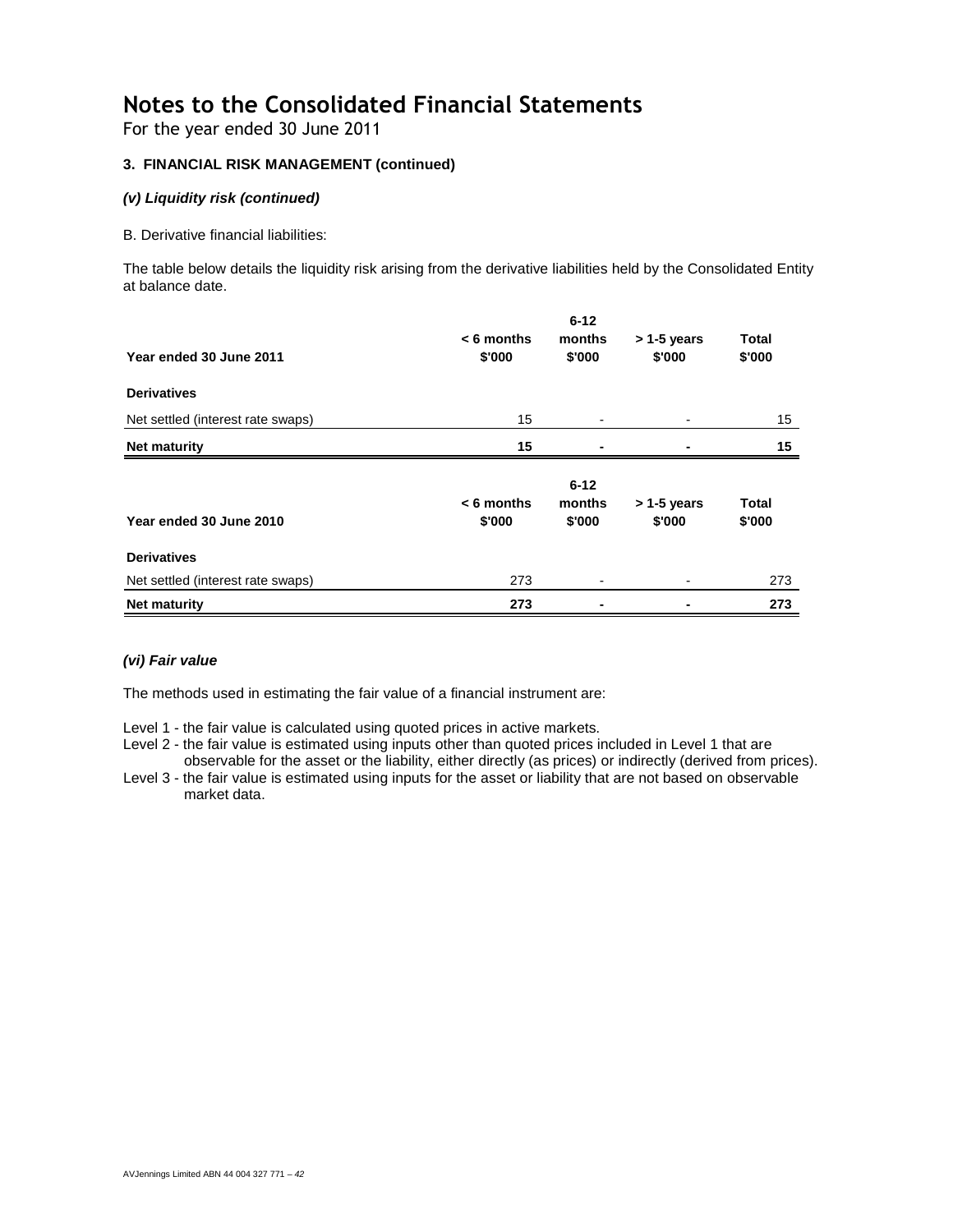For the year ended 30 June 2011

## **3. FINANCIAL RISK MANAGEMENT (continued)**

### **(vi) Fair Value (continued)**

The fair value of the financial instruments as well as the methods used to estimate the fair value are summarised in the table below.

|                                                 |                                        |                                                                                | Year ended 30 June 2011                                                     |        |                                        | Year ended 30 June 2010                                                        |                                                                             |              |  |
|-------------------------------------------------|----------------------------------------|--------------------------------------------------------------------------------|-----------------------------------------------------------------------------|--------|----------------------------------------|--------------------------------------------------------------------------------|-----------------------------------------------------------------------------|--------------|--|
|                                                 | Quoted<br>market<br>price<br>(Level 1) | <b>Valuation</b><br>technique -<br>market<br>observable<br>inputs<br>(Level 2) | Valuation<br>technique -<br>non market<br>observable<br>inputs<br>(Level 3) | Total  | Quoted<br>market<br>price<br>(Level 1) | <b>Valuation</b><br>technique -<br>market<br>observable<br>inputs<br>(Level 2) | Valuation<br>technique -<br>non market<br>observable<br>inputs<br>(Level 3) | <b>Total</b> |  |
|                                                 | \$'000                                 | \$'000                                                                         | \$'000                                                                      | \$'000 | \$'000                                 | \$'000                                                                         | \$'000                                                                      | \$'000       |  |
| <b>Financial liabilities</b>                    |                                        |                                                                                |                                                                             |        |                                        |                                                                                |                                                                             |              |  |
| Derivative instruments<br>- Interest rate swaps |                                        | 68                                                                             | $\overline{\phantom{a}}$                                                    | 68     |                                        | 509                                                                            |                                                                             | 509          |  |
|                                                 |                                        | 68                                                                             |                                                                             | 68     |                                        | 509                                                                            |                                                                             | 509          |  |
|                                                 |                                        |                                                                                |                                                                             |        |                                        |                                                                                |                                                                             |              |  |

Quoted market price represents the fair value determined based on quoted prices in active markets as at the reporting date without any deduction of transaction costs. The fair value of the listed equity investments are based on quoted market prices.

For financial instruments not quoted in active markets, valuation techniques such as present value techniques, comparison to similar instruments for which market observable prices exist and other relevant models used by market participants are used. These valuation techniques use both observable and unobservable market inputs.

Financial instruments that use valuation techniques with only observable market inputs or unobservable inputs that are not significant to the overall valuation include interest rate swaps not traded on a recognised exchange.

The fair value of unlisted debt and equity securities, as well as other instruments that do not have an active market, are based on valuation techniques using market data that is not observable. Where the impact of credit risk on the fair value of a derivative is significant, and the inputs on credit risk (e.g. CDS spreads) are not observable, the derivative would be classified as based on non observable market inputs (Level 3).

There were no transfers between any of the categories during the year.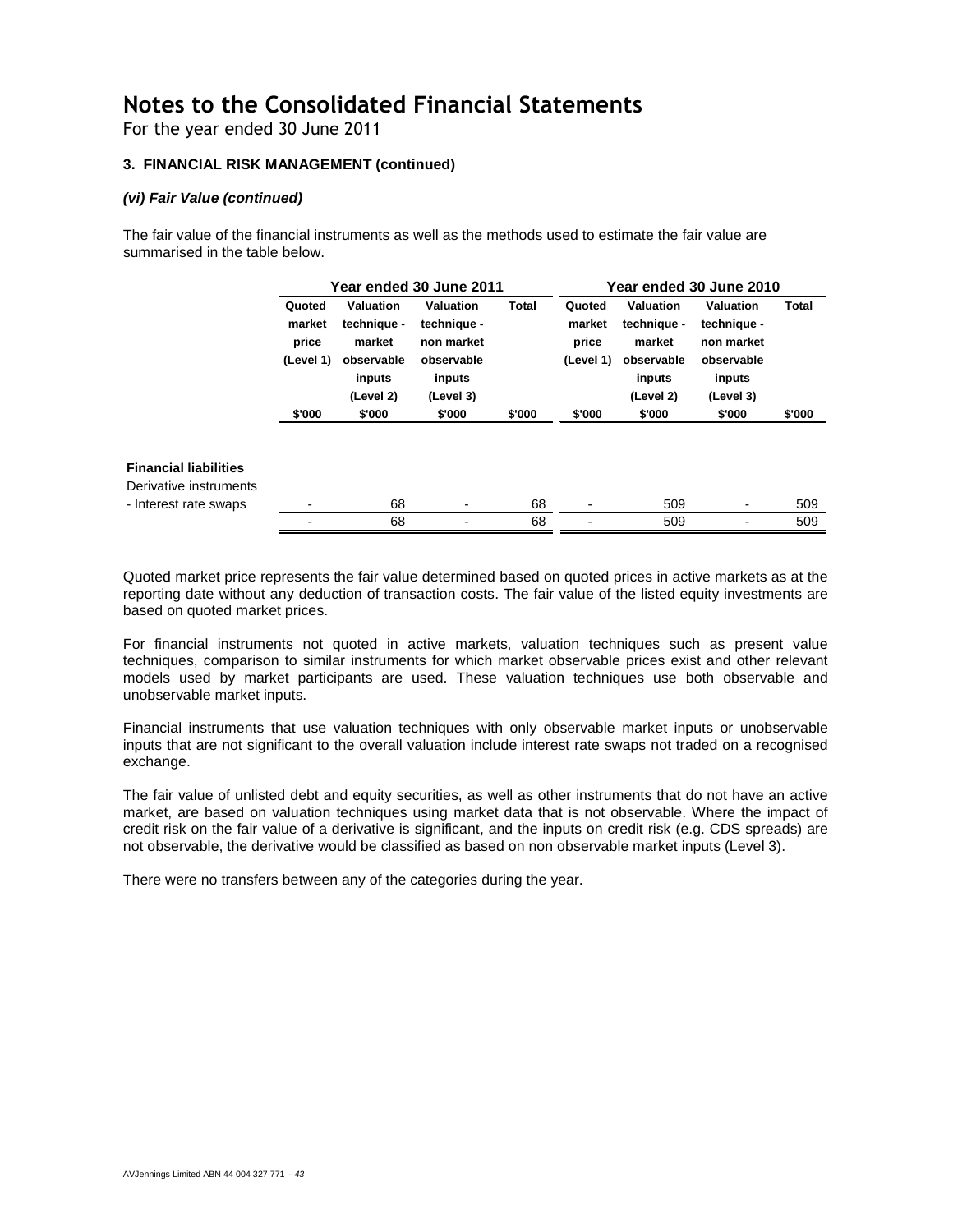For the year ended 30 June 2011

### **4. SIGNIFICANT ACCOUNTING JUDGEMENTS, ESTIMATES AND ASSUMPTIONS**

Judgements, estimates and assumptions affect the amounts reported in the Financial Statements. Management continually evaluates its judgements and estimates in relation to assets, liabilities, contingent liabilities, revenues and expenses. Judgements and estimates are based on historical experience and on other relevant factors which form the basis of the carrying values of assets and liabilities.

Judgements, estimates and assumptions made in the preparation of these Financial Statements are outlined below. Actual results may differ from these estimates and may materially affect financial results or the financial position reported in future periods.

Further details of the nature of these assumptions and conditions may be found in the relevant Notes to the Consolidated Financial Statements.

#### **(i) Critical accounting judgements**

Recovery of deferred tax assets:

Deferred tax assets are recognised for deductible temporary differences and tax losses as management considers that it is probable that future taxable profits will be available to utilise these.

#### Cost of goods sold:

Management uses judgement in determining the method to be used for cost apportionment. Costs may be apportioned based on yield, unit entitlement, percentage of revenue or other equitable methods. Costs include costs incurred to date as well as forecast costs to bring the inventory into a saleable state.

#### **(ii) Critical accounting estimates and assumptions**

#### Estimates of net realisable value of inventories:

The net realisable value is the estimated selling price in the ordinary course of business less the estimated costs of completion and costs of selling. Estimates take into consideration fluctuations in price or cost. The key assumptions used in this exercise require the use of management judgement and are reviewed halfyearly.

#### Profit recognised on developments:

Profit on developments is generally recognised on settlement as discussed in note 2(u). The calculation of profit for projects that are in progress, is based on actual costs to date and estimates of costs to complete.

#### Share-based payment transactions:

The cost of equity settled securities allocated to employees is measured by reference to the fair value of the equity instruments at the date on which they are granted. As explained in note 35(b), the fair value of some equity instruments is determined using the Monte Carlo simulation model which includes a number of judgements and assumptions. These judgements and assumptions have no impact on the carrying value of assets and liabilities in the Consolidated Statement of Financial Position but may impact the share-based payment expense taken to profit and loss.

#### Valuation of derivatives:

Derivatives not quoted in an active market are valued based on certain assumptions and estimates. These valuations can change depending on market volatility.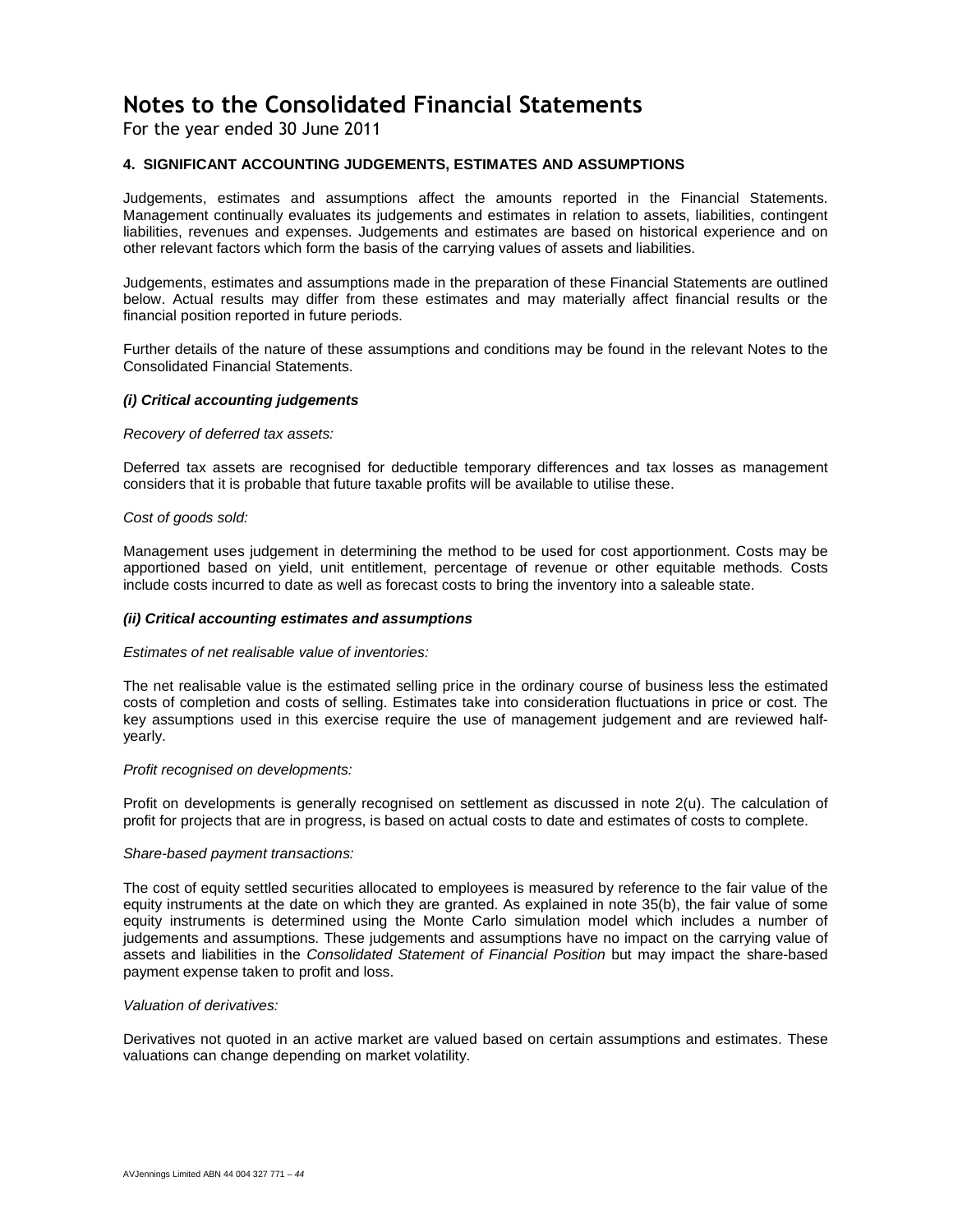For the year ended 30 June 2011

## **5. REVENUES AND EXPENSES**

Profit from ordinary activities before income tax includes the following revenues and expenses:

|                                                             | <b>Note</b> | 2011<br>\$'000 | 2010<br>\$'000 |
|-------------------------------------------------------------|-------------|----------------|----------------|
|                                                             |             |                |                |
| <b>Revenues from continuing operations</b>                  |             | 194,995        | 256,854        |
| Developments                                                |             |                |                |
| Home Improvements                                           |             | 7,993          | 6,380          |
| Interest revenue                                            |             | 958            | 685            |
| Management fees                                             |             | 3,579          | 3,012          |
| Rental revenue                                              |             | 47             | 67             |
| Royalty revenue                                             |             | 1,655          |                |
| Sundry revenue                                              |             | 1,019          | 641            |
| <b>Total revenues</b>                                       |             | 210,246        | 267,639        |
|                                                             |             |                |                |
| Changes in inventories, finished goods and work-in-progress |             |                |                |
| Amortisation of finance costs capitalised to inventories    |             | 6,246          | 14,319         |
| Depreciation and amortisation expense                       |             |                |                |
| Depreciation                                                |             |                |                |
| Leasehold improvements                                      | 21          | 101            | 222            |
| Plant, equipment and motor vehicles                         | 21          | 325            | 895            |
| Amortisation                                                |             |                |                |
| Motor vehicles under lease                                  | 21          | 60             | 276            |
| Brand name                                                  | 22          |                | 246            |
| Total depreciation and amortisation expense                 |             | 486            | 1,639          |
| <b>Other expenses</b>                                       |             |                |                |
| Minimum operating lease payments                            |             | 3,346          | 4,267          |
| <b>Finance costs</b>                                        |             |                |                |
| Bank loans and overdrafts                                   |             | 10,844         | 13,676         |
| Finance charges payable under finance leases                |             | 19             | 75             |
| Total finance costs                                         |             | 10,863         | 13,751         |
| Less: Amount capitalised to inventories                     |             | (9,949)        | (13, 110)      |
| <b>Finance costs expensed</b>                               |             | 914            | 641            |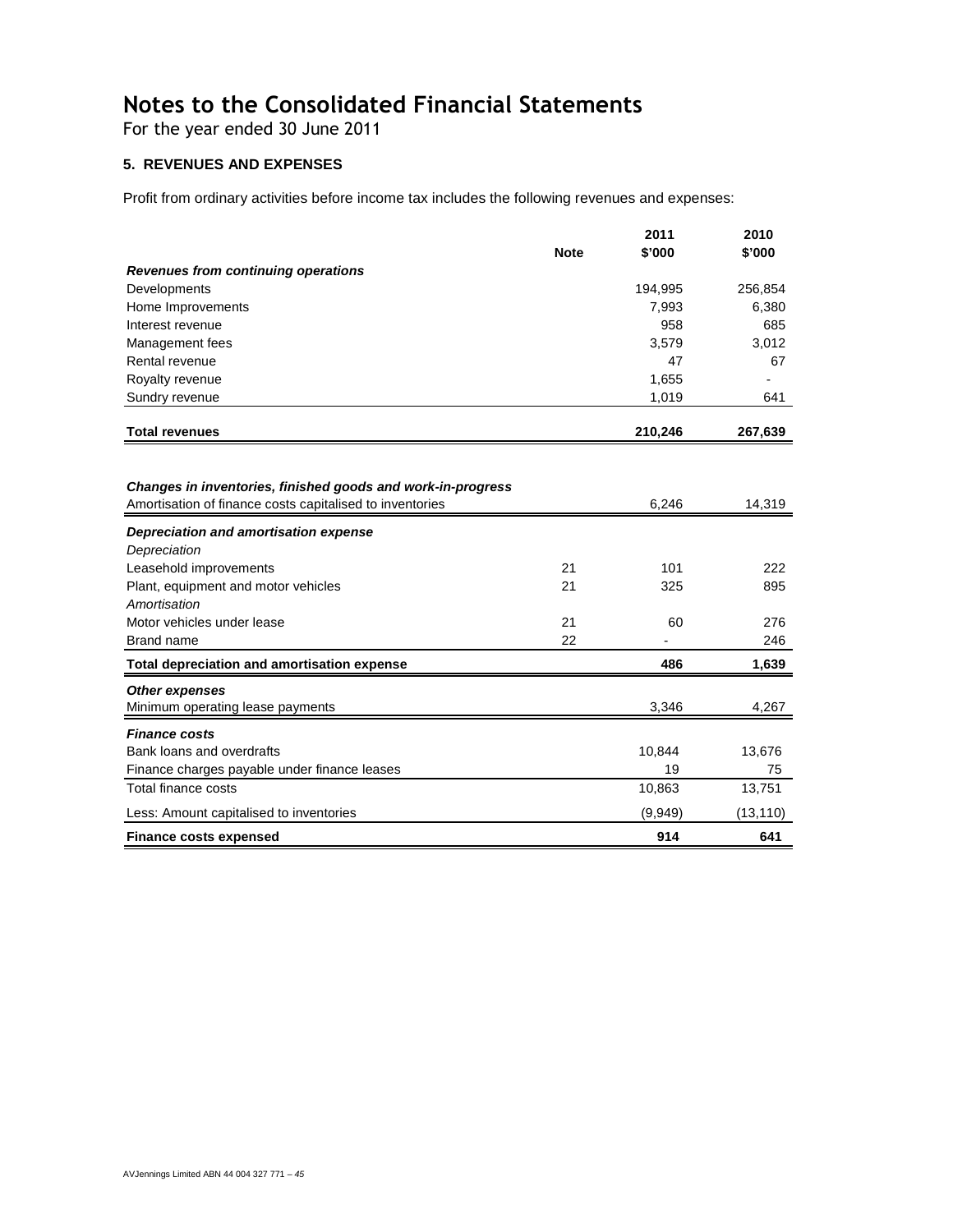For the year ended 30 June 2011

## **6. OPERATING SEGMENTS**

### **Identification of reportable segments**

The Consolidated Entity has identified its operating segments based on the internal reports that are reviewed and used by the chief operating decision makers in assessing performance and in determining the allocation of resources.

The operating segments are identified by management based on the states in which the Consolidated Entity sells its products and services. Discrete financial information about each of these operating businesses is reported on a monthly basis.

#### **Types of products and services**

The Consolidated Entity operates primarily in residential development.

#### **Accounting policies**

The accounting policies used in reporting segments are the same as those contained in note 2 to the Financial Report.

#### **Operating segments**

States:

This includes activities relating to Land Development, Integrated Housing, Apartments Development and Home Improvements.

Other:

This includes corporate transactions entered into by the Head Office which are not state based.

#### Contract Building:

The customer contracts to build a home with AVJennings on land they have sourced themselves. This is a discontinued operation as discussed in note 10.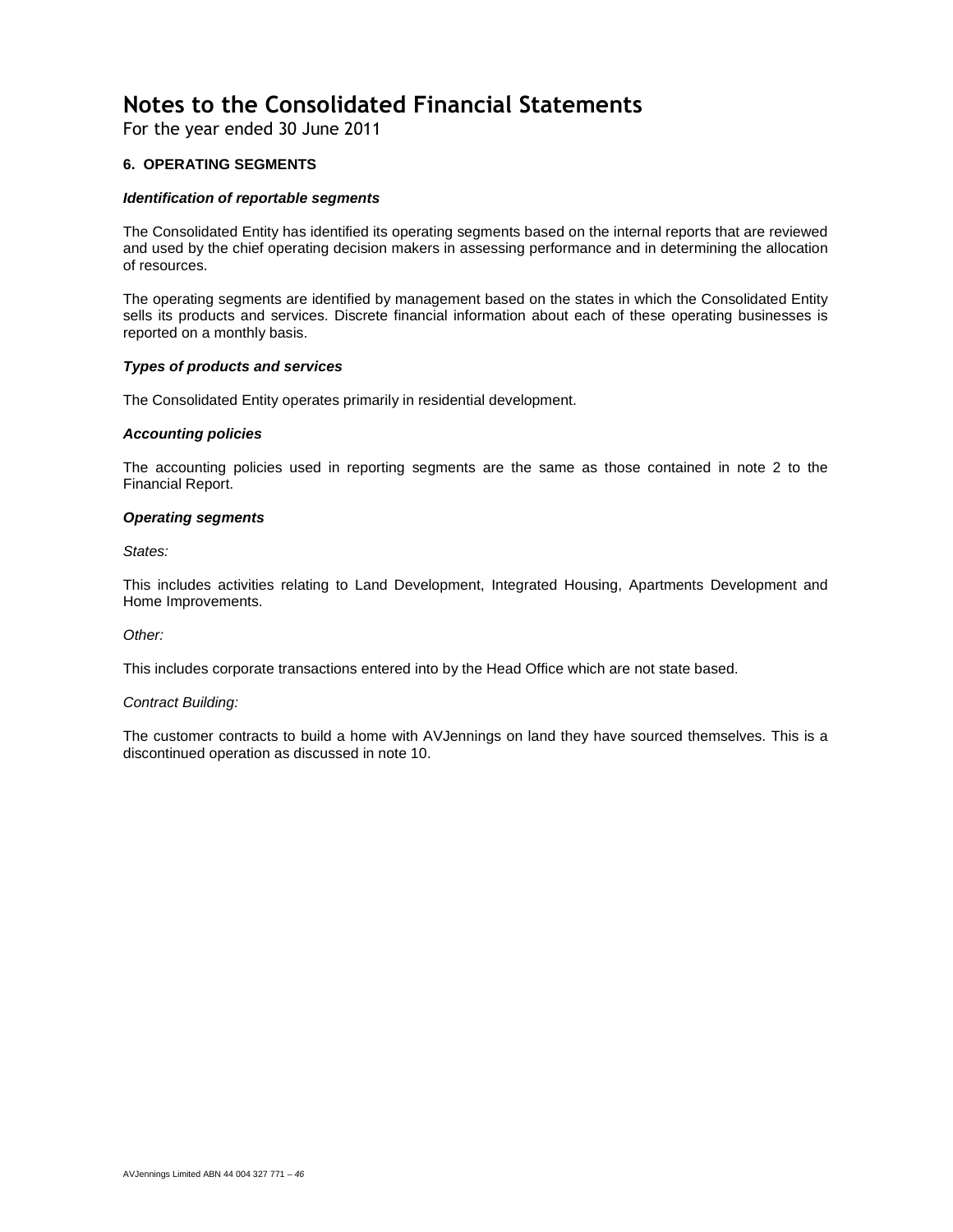For the year ended 30 June 2011

## **6. OPERATING SEGMENTS (continued)**

The following table presents the revenues and results information regarding operating segments for the year ended 30 June 2011:

|                                        | <b>Continuing Operations</b> |                          |                |        |                          |        |                          | <b>Discontinued</b><br><b>Total Operations</b><br><b>Operations</b> |        |                          |                          |                          |                |                          |              |           |
|----------------------------------------|------------------------------|--------------------------|----------------|--------|--------------------------|--------|--------------------------|---------------------------------------------------------------------|--------|--------------------------|--------------------------|--------------------------|----------------|--------------------------|--------------|-----------|
|                                        |                              | <b>NSW</b>               | <b>VIC</b>     |        | QLD                      |        | SA                       |                                                                     | Other  |                          | <b>Total</b>             |                          |                | <b>Contract Building</b> | Consolidated |           |
| <b>Operating segments</b>              | 2011                         | 2010                     | 2011           | 2010   | 2011                     | 2010   | 2011                     | 2010                                                                | 2011   | 2010                     | 2011                     | 2010                     | 2011           | 2010                     | 2011         | 2010      |
|                                        | \$'000                       | \$'000                   | \$'000         | \$'000 | \$'000                   | \$'000 | \$'000                   | \$'000                                                              | \$'000 | \$'000                   | \$'000                   | \$'000                   | \$'000         | \$'000                   | \$'000       | \$'000    |
| <b>Revenues</b>                        |                              |                          |                |        |                          |        |                          |                                                                     |        |                          |                          |                          |                |                          |              |           |
| <b>External sales</b>                  | 53,436                       | 126,775                  | 88,408         | 81,998 | 31,627                   | 25,598 | 29,517                   | 28,863                                                              |        |                          | 202,988                  | 263,234                  | 15,503         | 203,345                  | 218,491      | 466,579   |
| Management fees                        | 2,264                        | 1,263                    | 895            | 1,163  | 420                      | 586    |                          |                                                                     |        |                          | 3,579                    | 3,012                    |                | $\overline{a}$           | 3,579        | 3,012     |
| Other revenue                          | $\overline{\phantom{a}}$     | $\overline{\phantom{a}}$ | $\blacksquare$ |        | $\overline{\phantom{a}}$ | ۰      | $\overline{\phantom{a}}$ | $\sim$                                                              | 3,679  | 1,393                    | 3,679                    | 1,393                    | 13             | 172                      | 3,692        | 1,565     |
|                                        |                              |                          |                |        |                          |        |                          |                                                                     |        |                          |                          |                          |                |                          |              |           |
| <b>Total segment revenues</b>          | 55,700                       | 128,038                  | 89,303         | 83,161 | 32,047                   | 26,184 | 29,517                   | 28,863                                                              | 3,679  | 1,393                    | 210,246                  | 267,639                  | 15,516         | 203,517                  | 225,762      | 471,156   |
|                                        |                              |                          |                |        |                          |        |                          |                                                                     |        |                          |                          |                          |                |                          |              |           |
| <b>Results</b>                         |                              |                          |                |        |                          |        |                          |                                                                     |        |                          |                          |                          |                |                          |              |           |
| Segment results *                      | 2,412                        | 10,079                   | 22,414         | 10,404 | 276                      | 969    | 4,724                    | 4,089                                                               | (160)  | 267                      | 29,666                   | 25,808                   | (251)          | 6,775                    | 29,415       | 32,583    |
| Fair value movement in                 |                              |                          |                |        |                          |        |                          |                                                                     |        |                          |                          |                          |                |                          |              |           |
| interest rate derivatives              |                              | $\overline{\phantom{a}}$ |                |        |                          |        |                          | $\overline{\phantom{a}}$                                            |        | $\overline{\phantom{a}}$ | $\overline{\phantom{a}}$ | $\overline{\phantom{a}}$ | $\blacksquare$ | $\sim$                   | 441          | 2,856     |
| Other income                           |                              | $\overline{\phantom{a}}$ |                |        |                          |        |                          | $\overline{\phantom{a}}$                                            | 3,679  | 1,393                    | 3,679                    | 1,393                    | 13             | 172                      | 3,692        | 1,565     |
| Unallocated depreciation               |                              |                          |                |        |                          |        |                          |                                                                     |        |                          |                          |                          |                |                          |              |           |
| and amortisation                       |                              | $\overline{\phantom{a}}$ |                |        |                          |        |                          |                                                                     |        |                          |                          |                          |                | $\sim$                   | (486)        | (1,639)   |
| Unallocated expenses                   |                              | $\overline{\phantom{a}}$ |                |        |                          |        |                          |                                                                     |        |                          |                          | $\overline{\phantom{a}}$ |                | $\sim$                   | (13,625)     | (22, 508) |
| <b>Unallocated interest</b><br>expense |                              |                          |                |        |                          |        |                          |                                                                     |        |                          |                          |                          |                | $\sim$                   | (914)        | (641)     |
| Profit before tax                      |                              |                          |                |        |                          |        |                          |                                                                     |        |                          |                          |                          |                |                          | 18,523       | 12,216    |
| Income tax                             |                              |                          |                |        |                          |        |                          |                                                                     |        |                          |                          |                          |                |                          | (5,630)      | (2,600)   |
|                                        |                              |                          |                |        |                          |        |                          |                                                                     |        |                          |                          |                          |                |                          |              |           |
| <b>Net profit</b>                      |                              |                          |                |        |                          |        |                          |                                                                     |        |                          |                          |                          |                |                          | 12,893       | 9,616     |

\* Please refer to note 10 for a reconciliation of the segment results of the discontinued operations to the loss after tax.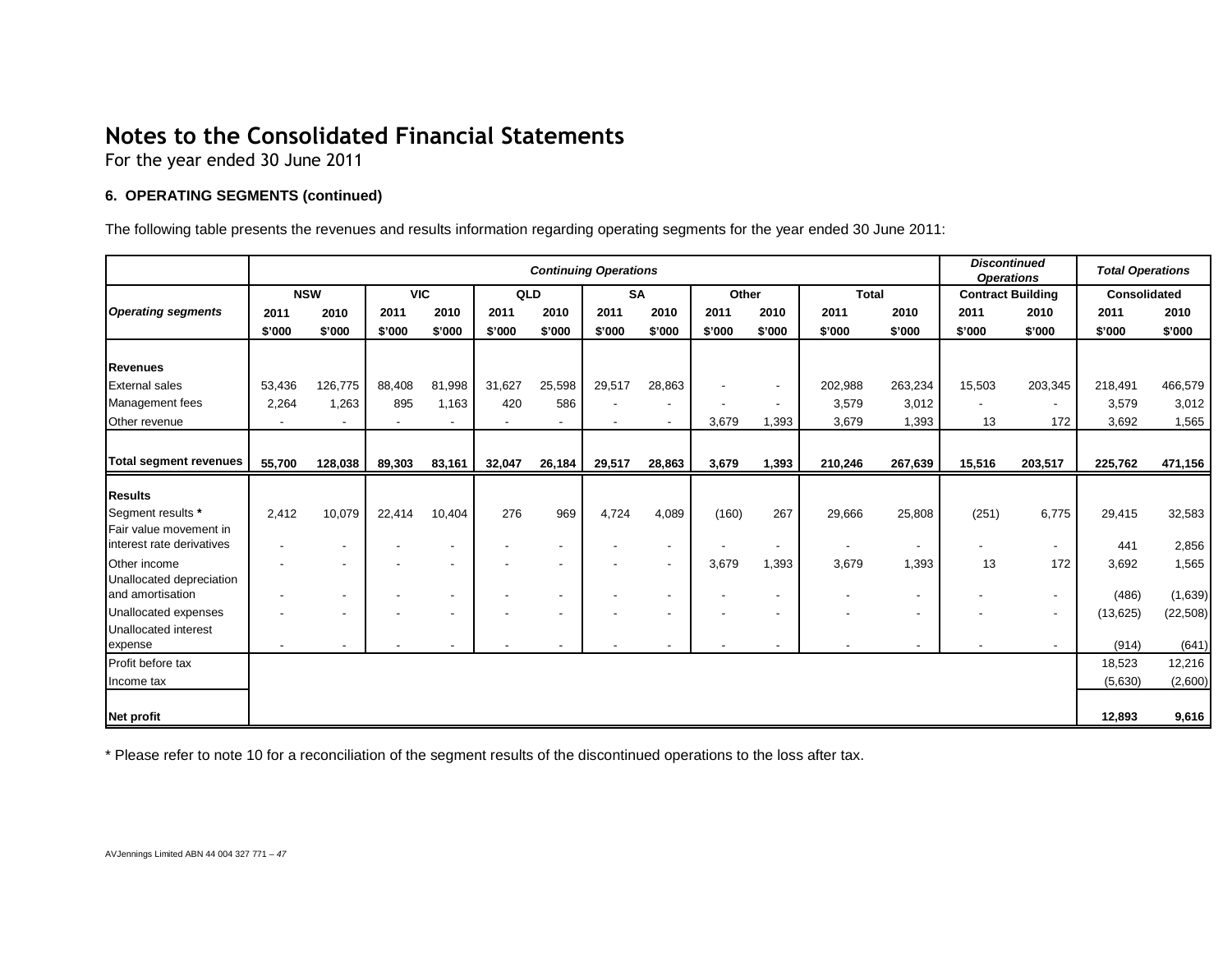For the year ended 30 June 2011

## **6. OPERATING SEGMENTS (continued)**

The following table presents the assets and liabilities information regarding operating segments as at 30 June 2011:

|                                       | <b>Continuing Operations</b> |                |                |                |                |                |                |                |                |                |                             | <b>Discontinued</b><br><b>Operations</b> |                     | <b>Total Operations</b> |
|---------------------------------------|------------------------------|----------------|----------------|----------------|----------------|----------------|----------------|----------------|----------------|----------------|-----------------------------|------------------------------------------|---------------------|-------------------------|
| <b>Operating</b>                      | <b>NSW</b>                   |                | <b>VIC</b>     |                | QLD            |                | <b>SA</b>      |                | <b>Other</b>   |                | Contract<br><b>Building</b> |                                          | <b>Consolidated</b> |                         |
| segments                              | 2011<br>\$'000               | 2010<br>\$'000 | 2011<br>\$'000 | 2010<br>\$'000 | 2011<br>\$'000 | 2010<br>\$'000 | 2011<br>\$'000 | 2010<br>\$'000 | 2011<br>\$'000 | 2010<br>\$'000 | 2011<br>\$'000              | 2010<br>\$'000                           | 2011<br>\$'000      | 2010<br>\$'000          |
| <b>Assets</b><br>Segment<br>assets    | 168,427                      | 149,635        | 92,042         | 106,602        | 144,210        | 80,839         | 64,969         | 60,675         | 22,966         | 31,592         |                             | 43,228                                   | 492,614             | 472,571                 |
| <b>Total assets</b>                   | 168,427                      | 149,635        | 92,042         | 106,602        | 144,210        | 80,839         | 64,969         | 60,675         | 22,966         | 31,592         |                             | 43,228                                   | 492,614             | 472,571                 |
| Liabilities<br>Segment<br>liabilities | 13,898                       | 5,930          | 21,389         | 28,964         | 51,881         | 5,030          | 17,906         | 21,095         | 83,012         | 90,168         |                             | 21,966                                   | 188,086             | 173,153                 |
| <b>Total</b><br>liabilities           | 13,898                       | 5,930          | 21,389         | 28,964         | 51,881         | 5,030          | 17,906         | 21,095         | 83,012         | 90,168         |                             | 21,966                                   | 188,086             | 173,153                 |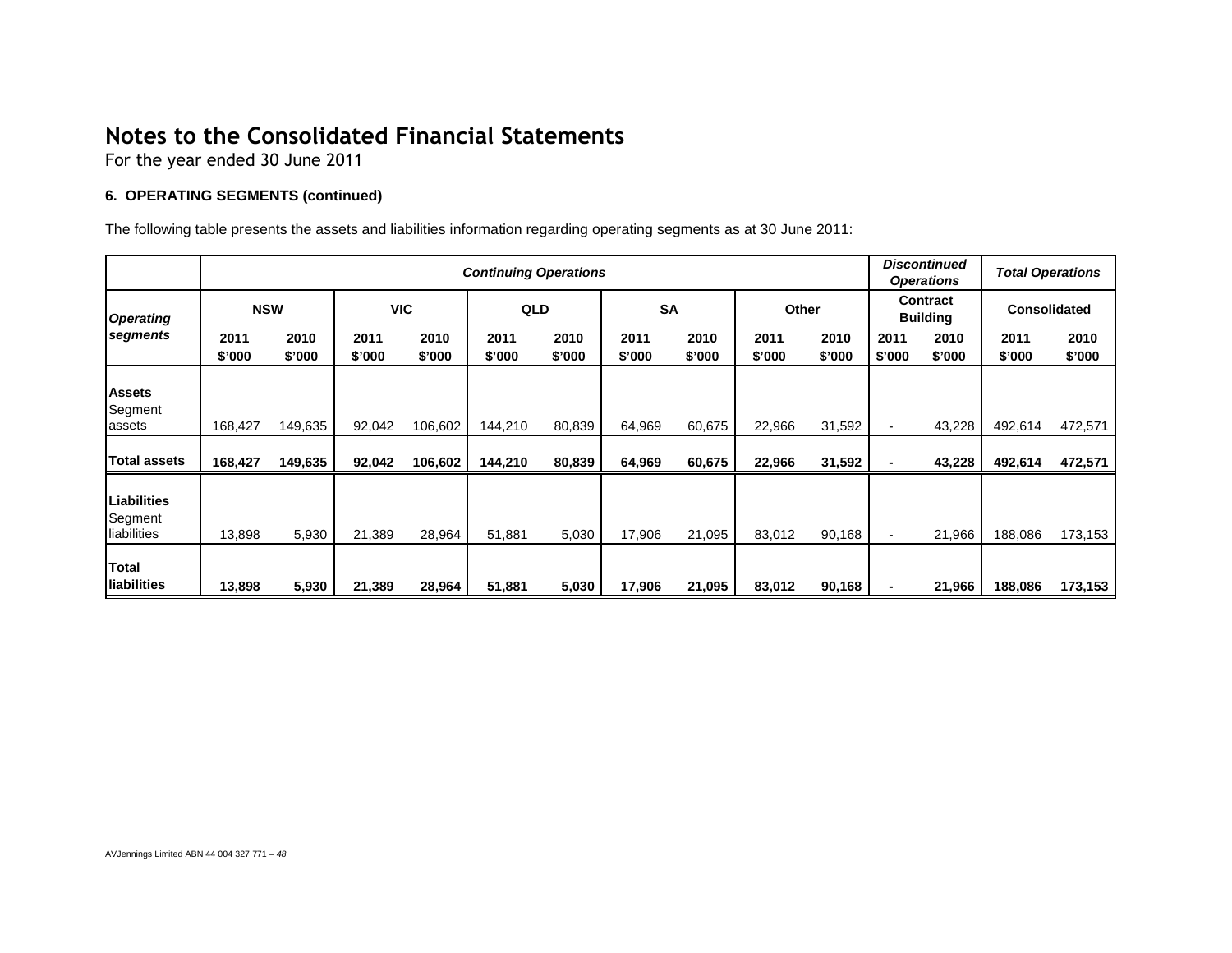For the year ended 30 June 2011

## **7. KEY MANAGEMENT PERSONNEL DISCLOSURES**

### **(a) Compensation of Key Management Personnel and the five highest paid Executives**

|                                 | 2011      | 2010      |  |
|---------------------------------|-----------|-----------|--|
|                                 | \$        | \$        |  |
| Short-term                      |           |           |  |
| - Salary/Fees                   | 2,134,298 | 2,200,769 |  |
| - Cash bonus                    | 236,375   | 267,500   |  |
| - Other $(1)$                   | 105,640   | 316,743   |  |
| Post employment                 |           |           |  |
| - Superannuation <sup>(2)</sup> | 241,378   | 264,123   |  |
| Long-term                       |           |           |  |
| - Long service leave            | 95.848    | 45,285    |  |
| Share-based payment             | 225,419   | 60,000    |  |
|                                 | 3,038,958 | 3,154,420 |  |

(1) 'Other' represents the value of motor vehicle benefits (2010: includes the value of motor vehicle benefits and a non-cash bonus of \$262,500 to the Chief Executive Officer. The post-tax amount of the bonus was allocated to the existing Employee Share Plan to purchase AVJennings shares which vested immediately. The shares cannot be sold or transferred until 8 September 2013).

(2) Payments to Defined Contribution Plans. Consist of Superannuation Guarantee Contribution payments as well as employee voluntary contributions. The Consolidated Entity does not contribute to any Defined Benefit Plans.

Detailed remuneration disclosures are provided in the Remuneration Report on pages 16 and 17.

#### **(b) Shareholdings of Key Management Personnel**

The number of shares in the Company held during the financial year by each Key Management Personnel of the Consolidated Entity, including their personally related parties, are set out on page 50. Details of shares granted as compensation during the reporting period are given in note 7(d).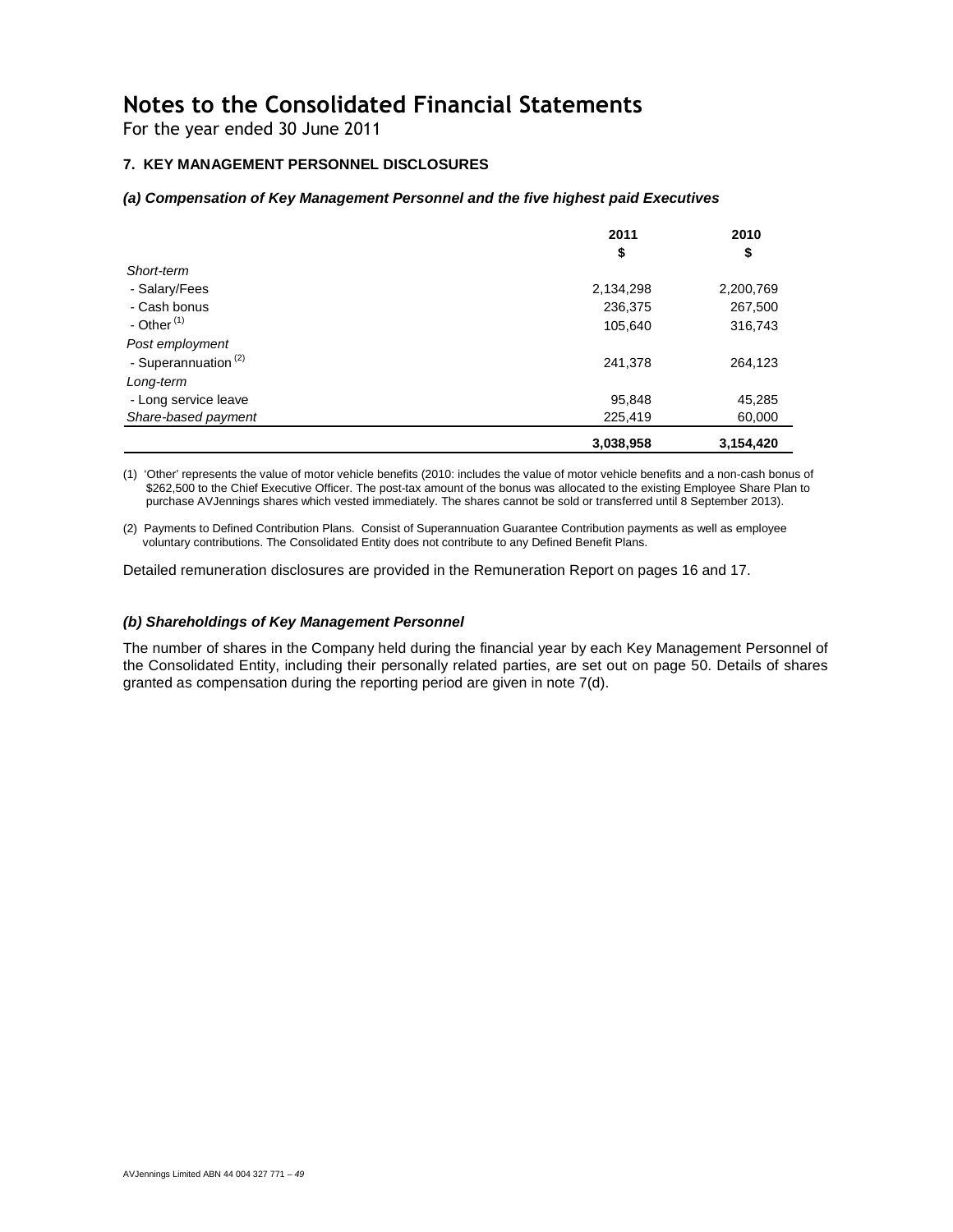For the year ended 30 June 2011

## **7. KEY MANAGEMENT PERSONNEL DISCLOSURES (continued)**

## **(b) Shareholdings of Key Management Personnel (continued)**

#### **Number of shares held in AVJennings Limited**

|                                 | Opening<br><b>Balance</b> | <b>Vested as</b><br>Remuneration | <b>Net Other</b><br>Change $^{(2)}$ | Closing<br><b>Balance</b> |
|---------------------------------|---------------------------|----------------------------------|-------------------------------------|---------------------------|
| For the year ended 30 June 2011 |                           |                                  |                                     |                           |
| <b>Directors</b>                |                           |                                  |                                     |                           |
| S Cheong                        | 137,370,023               |                                  |                                     | 137,370,023               |
| E Sam                           | 149,534                   |                                  |                                     | 149,534                   |
| PK Summers <sup>(1)</sup>       | 333,333                   | 608,814                          |                                     | 942,147                   |
| <b>RJ Rowley</b>                | 180,000                   |                                  |                                     | 180,000                   |
| <b>Executives</b>               |                           |                                  |                                     |                           |
| CD Thompson                     |                           |                                  | 319,500                             | 319,500                   |
| Total                           | 138,032,890               | 608,814                          | 319,500                             | 138,961,204               |
| For the year ended 30 June 2010 |                           |                                  |                                     |                           |
| <b>Directors</b>                |                           |                                  |                                     |                           |
| S Cheong                        | 137,370,023               |                                  |                                     | 137,370,023               |
| E Sam                           | 149,534                   |                                  |                                     | 149,534                   |
| <b>PK Summers</b>               |                           | 333,333                          |                                     | 333,333                   |
| <b>RJ Rowley</b>                | 150,000                   |                                  | 30,000                              | 180,000                   |
| Total                           | 137,669,557               | 333,333                          | 30,000                              | 138,032,890               |

(1) Includes 333,333 shares vested during the year (refer to note 7(d)) and 275,481 shares purchased by the AVJ Deferred Employee Share Plan in lieu of 2010 non-cash bonus, which vested immediately.

(2) The "net other change" relates to shares acquired on market.

No other Key Management Personnel held shares in AVJennings Limited at any time during the year.

All equity transactions with Key Management Personnel have been entered into under terms and conditions no more favourable than those the Company would have adopted if dealing at arm's length.

#### **(c) Compensation options: granted and vested during the year**

No options were granted or exercised during the year. There are currently no unexercised or outstanding options. None of the Key Management Personnel hold any options.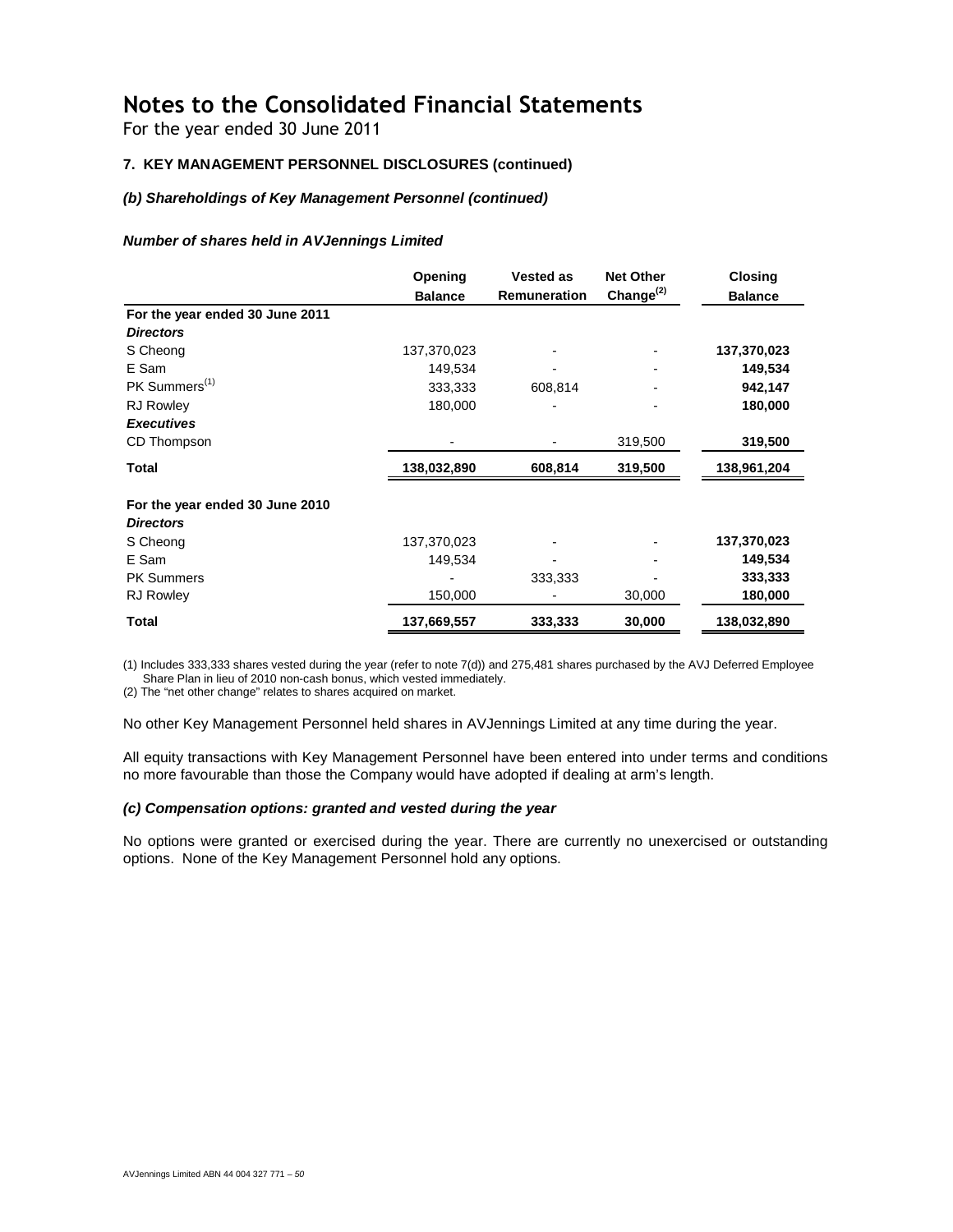For the year ended 30 June 2011

## **7. KEY MANAGEMENT PERSONNEL DISCLOSURES (continued)**

### **(d) Equity instrument disclosures relating to Key Management Personnel**

Share-based compensation benefits based on different vesting conditions are provided to certain Key Management Personnel via the AVJ Deferred Employee Share Plan.

#### Vesting subject to service condition only

The Chief Executive Officer was granted 1,000,000 shares on 7 March 2009 which vest in equal proportions on the first, second and third anniversary of his appointment. The vesting dates are 19 February 2010, 19 February 2011 and 19 February 2012. The market value of the shares at the grant date is taken to be the fair value. The service condition is the continuity of employment over the 3 years. The unvested shares are held by the AVJ Deferred Employee Share Plan Trust.

#### Vesting subject to both service and performance conditions

A total of 1,375,452 shares were granted on 28 September 2010 to certain Executives. As detailed below, these include 1,136,816 shares for KMP and 97,800 shares for executives who are amongst the five highest remunerated. The remaining shares were granted to executives who were neither KMP nor amongst the five highest remunerated.

|                                                           | <b>Shares Granted</b>  |               |    |                   | <b>Number of Shares Vested</b>       |        |                                     |                                       |
|-----------------------------------------------------------|------------------------|---------------|----|-------------------|--------------------------------------|--------|-------------------------------------|---------------------------------------|
| Name                                                      | Year<br><b>Granted</b> | <b>Number</b> |    | <b>Fair Value</b> | <b>Unvested</b><br>at 1 July<br>2010 |        | <b>Vested</b><br>during the<br>year | <b>Unvested</b><br>at 30 June<br>2011 |
| <b>Executive Committee Members</b><br>(KMP)               |                        |               |    |                   |                                      |        |                                     |                                       |
| <b>PK Summers</b>                                         | 2009                   | 1,000,000     |    | \$180,000         | 666,667                              |        | 333,333                             | 333,334                               |
| <b>PK Summers</b>                                         | 2011                   | 691,591       |    | \$ 312,945        | 691,591                              |        |                                     | 691,591                               |
| M Henesey-Smith                                           | 2011                   | 158,344       | \$ | 71.651            | 158,344                              |        |                                     | 158,344                               |
| CD Thompson                                               | 2011                   | 106,183       | S  | 48,048            | 106,183                              |        |                                     | 106,183                               |
| <b>SC Orlandi</b>                                         | 2011                   | 102,458       | \$ | 46,362            | 102,458                              |        |                                     | 102,458                               |
| L Hunt                                                    | 2011                   | 78,240        | \$ | 35,404            |                                      | 78,240 |                                     | 78,240                                |
| Other Executives (not KMP but in<br>top five remunerated) |                        |               |    |                   |                                      |        |                                     |                                       |
| P Vlitas                                                  | 2011                   | 51,229        | \$ | 23,181            |                                      | 51,229 |                                     | 51,229                                |
| G Marshall                                                | 2011                   | 46,571        | S  | 21,074            |                                      | 46.571 |                                     | 46,571                                |
| Total                                                     |                        | 2,234,616     |    | \$738.665         | 1,901,283                            |        | 333.333                             | 1.567.950                             |

These shares are subject to both service and performance conditions and will vest to the extent that each of these conditions is satisfied.

The service vesting condition is the employee must still be employed by AVJennings at 30 September 2013 for the shares to vest, except in the event of death or permanent disablement in which case the shares vest to the estate. In the event that the employee is retrenched, the shares may vest subject to certain conditions.

The performance vesting conditions include the achievement of an Earnings per Share (EPS) hurdle and a Total Shareholder Return (TSR) hurdle. The fair value of the EPS element of the shares is the market value at grant date. The Monte Carlo Model is used to fair value the TSR element. The model simulates AVJennings TSR and compares it against the ASX Small Industrials Retail Index. The model takes into account historic dividends, share price volatilities and the risk-free yield on an Australian Government Bond at the grant date matching the remaining effective life of 3 years.

Please refer to note 2(s), note 28(b) and note 35(b).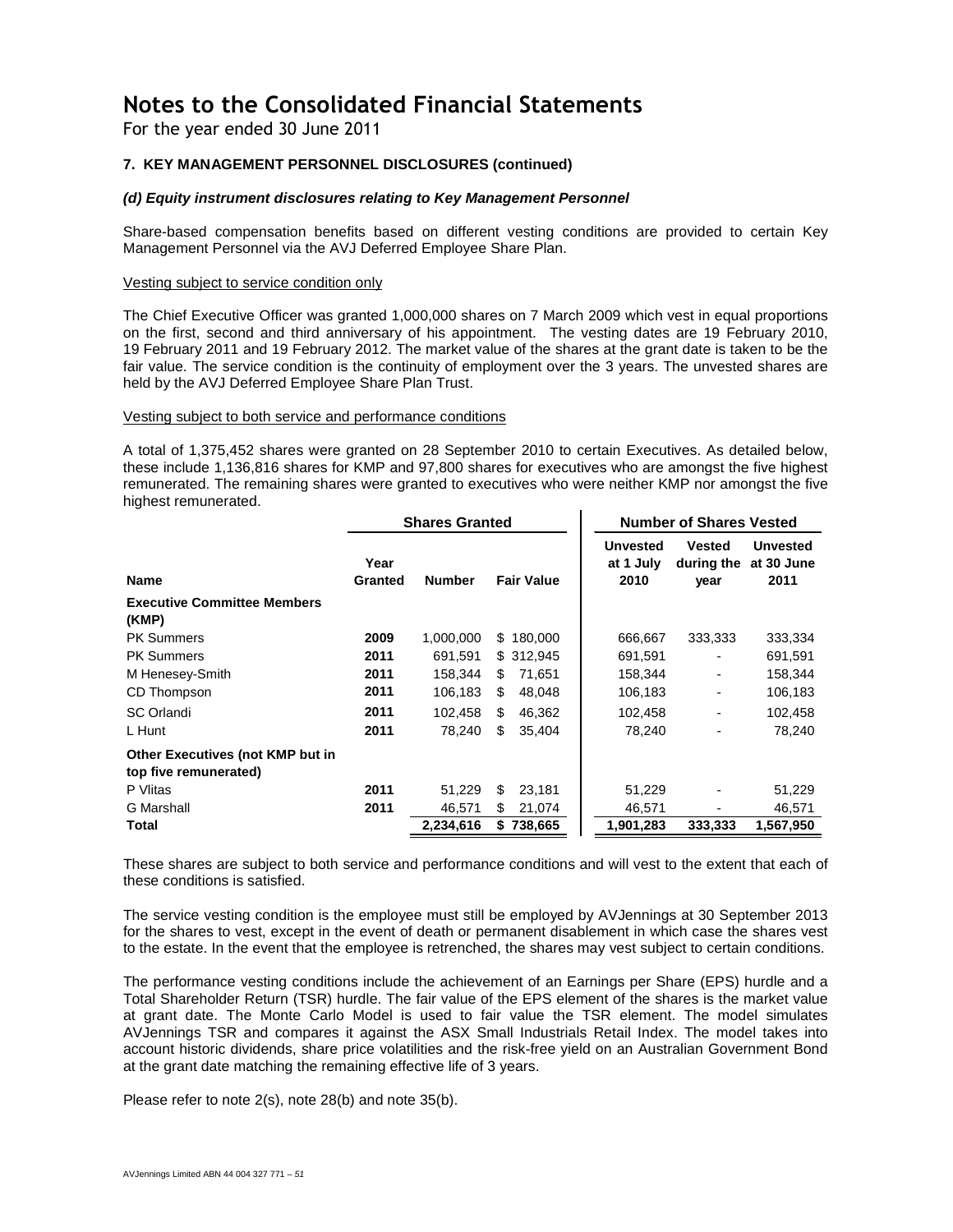For the year ended 30 June 2011

## **7. KEY MANAGEMENT PERSONNEL DISCLOSURES (continued)**

### **(e) Loans to Key Management Personnel**

There are currently no outstanding loans receivable from Key Management Personnel. No loans were made to Key Management Personnel during the year.

### **(f) Other Transactions with Key Management Personnel**

Services:

A Director, Mr. BG Hayman, is the Chairman of Chartwell Management Services Pty Limited. Chartwell Management Services Pty Limited provided consulting services to AVJennings Limited and its controlled entities on normal commercial terms and conditions in the year ended 30 June 2010. No service was provided in the year ended 30 June 2011. The amount recognised as an expense for the year ended 30 June 2011 is \$Nil (2010: \$63,712).

### **8. AUDITOR'S REMUNERATION**

|                                                                                        | 2011<br>\$ | 2010<br>S |
|----------------------------------------------------------------------------------------|------------|-----------|
| Amounts received or due and receivable by Ernst & Young (Australia)<br>for:            |            |           |
| An audit or review of the 30 June full-year and 31 December interim                    |            |           |
| financial reports of the Entity and other entities in the<br><b>Consolidated Group</b> | 225,450    | 312,000   |
| - Share of audit or review costs of the financial reports of the                       |            |           |
| Consolidated Entity's joint ventures                                                   |            | 1.000     |
| - Other services in relation to the Entity and any                                     |            |           |
| other entities in the Consolidated Group                                               |            |           |
| - non-audit related fees                                                               | 15.000     |           |
| Total auditor's remuneration                                                           | 240,450    | 313,000   |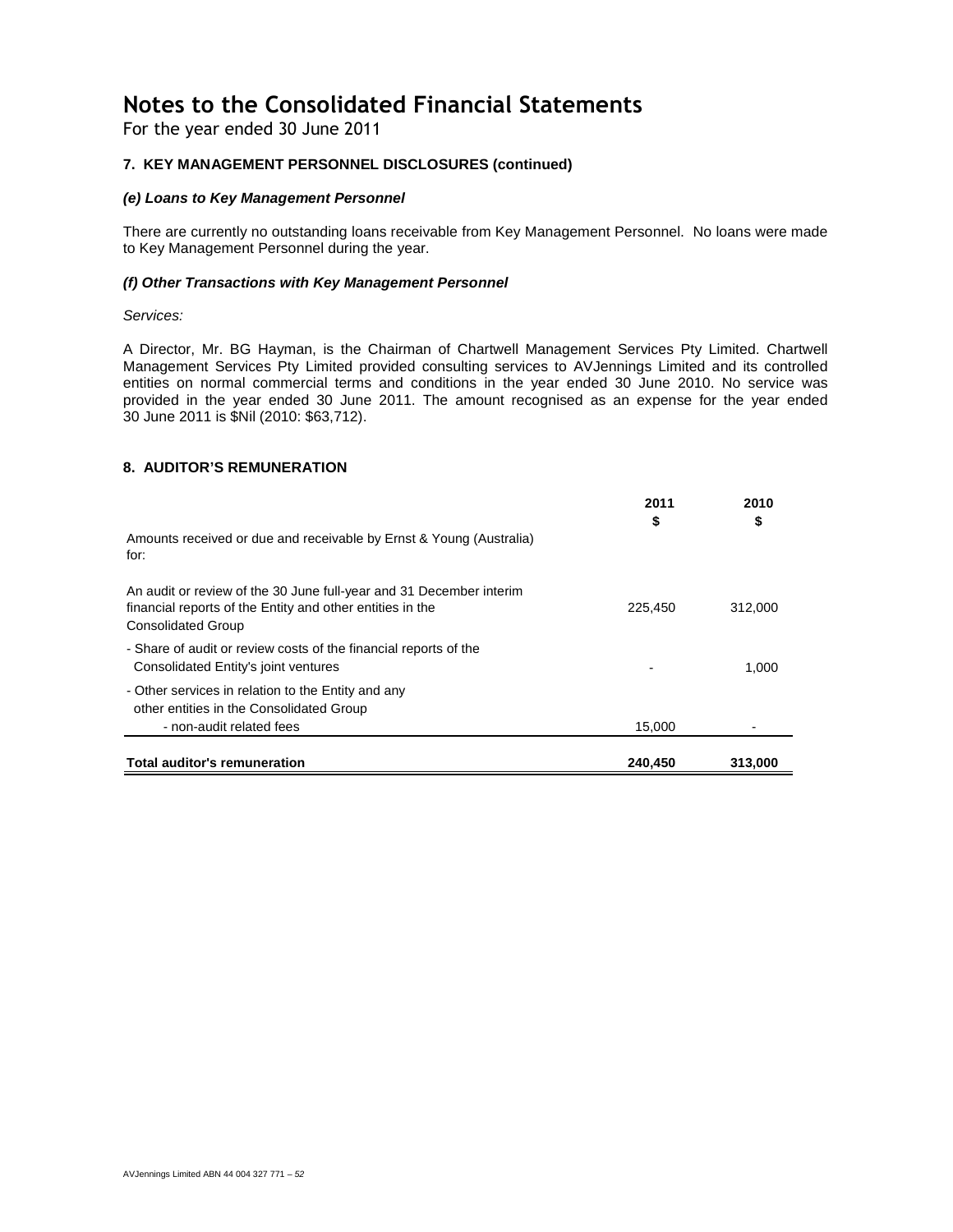For the year ended 30 June 2011

## **9. INCOME TAX**

| Income tax expense                              | <b>Note</b> | 2011<br>\$'000 | 2010<br>\$'000 |
|-------------------------------------------------|-------------|----------------|----------------|
| The major components of income tax expense are: |             |                |                |
| Current income tax                              |             |                |                |
| Current income tax charge                       |             | 3.522          | 771            |
| Adjustment for prior periods                    |             | 117            | 20             |
| Deferred income tax                             |             |                |                |
| Current year temporary differences              |             | 2,000          | 1,766          |
| Adjustment for prior periods                    |             | 9)             | 43             |
| Income tax expense reported in the Consolidated |             |                |                |
| <b>Statement of Comprehensive Income</b>        |             | 5.630          | 2.600          |

Numerical reconciliation between aggregate tax expense recognised in Consolidated Statement of Comprehensive Income and tax expense calculated per the statutory income tax rate:

| Accounting profit before income tax from continuing operations |    | 19,943  | 18,829  |
|----------------------------------------------------------------|----|---------|---------|
| Loss before income tax from discontinued operations            | 10 | (1,420) | (6,613) |
| Total accounting profit before income tax                      |    | 18,523  | 12,216  |
|                                                                |    |         |         |
| Tax at Australian income tax rate of 30% (2010 - 30%)          |    | 5,557   | 3,665   |
| Adjustment for prior periods                                   |    | 108     | 559)    |
| Equity accounted share of Joint Venture profits                |    | 520)    | 544)    |
| Other non-deductible items and variations                      |    | 485     | 38      |
| Aggregate income tax expense                                   |    | 5,630   | 2,600   |
| Aggregate income tax expense is attributable to:               |    |         |         |
|                                                                |    |         |         |
| Continuing operations                                          |    | 5.343   | 4,584   |
| Discontinued operations                                        |    | 287     | 1,984   |
|                                                                |    | 5,630   | 2,600   |

### **Tax losses**

The Consolidated Entity has capital tax losses of \$1,013,526 (2010: \$1,013,526) for which no deferred tax asset has been recognised. These are available indefinitely for offset against future capital gains subject to satisfaction of the relevant statutory tests.

### **Tax consolidation**

AVJennings Limited and its wholly-owned resident entities have formed a tax consolidated group with effect from 1 July 2002 and are therefore taxed as a single entity from that date. The accounting policy in relation to tax consolidation is set out in note 2(v).

The Head Entity, AVJennings Limited, has entered into an agreement with its wholly-owned subsidiary, AVJennings Properties Limited, under which AVJennings Properties Limited will account for the current and deferred tax amounts of the controlled entities in the Tax Consolidated Group. The Group has applied the group allocation approach in determining the appropriate amount of current taxes and deferred taxes to allocate to members of the Tax Consolidated Group.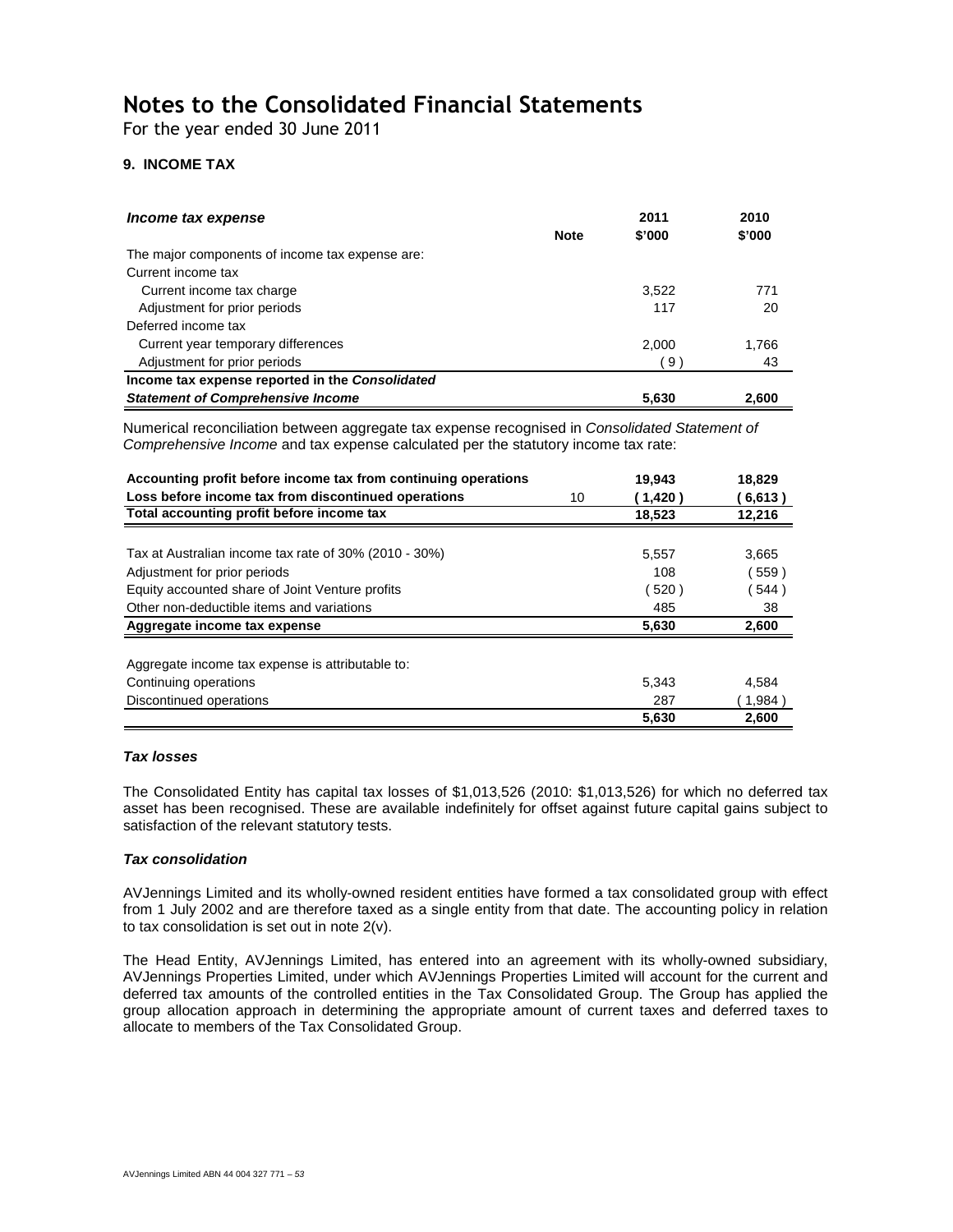For the year ended 30 June 2011

## **9. INCOME TAX (continued)**

### **Nature of tax funding arrangements and tax sharing agreements**

Entities within the Tax Consolidated Group have entered into a tax funding arrangement and a tax sharing agreement with the Head Entity. Under the terms of the Tax Funding Arrangement, each of the entities in the Tax Consolidated Group has agreed to pay or receive a tax equivalent payment to, or from, the Head Entity, based on the current tax liability or current tax asset of the entity. Such amounts are reflected in amounts receivable from, or payable to, other entities in the Tax Consolidated Group.

The Tax Sharing Agreement entered into between members of the Tax Consolidated Group provides for the determination of the allocation of income tax liabilities between the entities should the Head Entity default on its tax payment obligations or if an entity should leave the Tax Consolidated Group. The effect of the Tax Sharing Agreement is that each member's liability for tax payable by the Tax Consolidated Group is limited to the amount payable to the Head Entity under the Tax Funding Arrangement.

#### **Taxation of financial arrangements (TOFA)**

Legislation is in place which changes the tax treatment of financial arrangements including the tax treatment of hedging transactions. The Consolidated Entity has assessed the potential impact of these changes on its tax position. No impact has been recognised and no adjustments have been made to the deferred tax and income tax balances at 30 June 2011 (2010: \$Nil).

### **10. DISCONTINUED OPERATIONS**

During the year, total proceeds amounting to \$21.3 million were received in respect of the sale of the Contract Building Division to Sekisui House Limited.

AVJennings will retain ownership of the "AVJennings" brand and continue to use this brand for its developments operations. It has licensed to Sekisui House the "AVJennings" brand and associated trade marks for use in the contract building business in return for a cash royalty based generally on the revenue and cumulative profit for the business for a three year term effective 1 August 2010.

The results of the discontinued operations for the current year (the month of July 2010 only) and prior year (12 months) are presented below:

|                                                            | 2011      | 2010       |  |
|------------------------------------------------------------|-----------|------------|--|
|                                                            | \$'000    | \$'000     |  |
| External sales                                             | 15.503    | 203,345    |  |
| Other revenue                                              | 13        | 172        |  |
| Change in inventories, finished goods and work-in-progress | (12, 794) | (165, 252) |  |
| Other expenses                                             | (4,142)   | (44,878)   |  |
| Loss from discontinued operations before tax               | (1,420)   | (6,613)    |  |
| Tax (expense)/benefit                                      | (287)     | 1,984      |  |
| Loss from discontinued operations after tax                | (1,707)   | (4,629)    |  |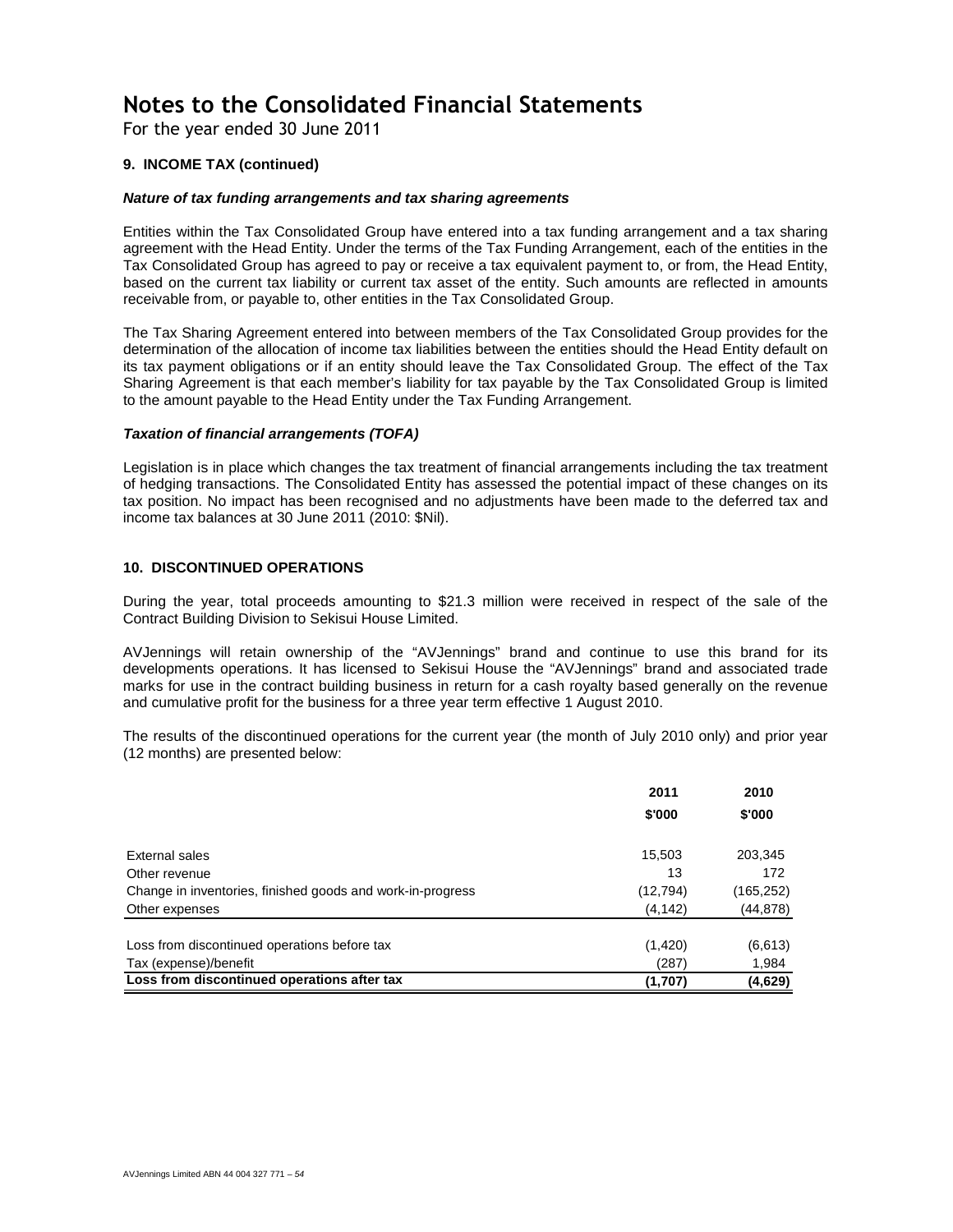For the year ended 30 June 2011

### **10. DISCONTINUED OPERATIONS (continued)**

| <b>Reconciliation to segment results</b>               | <b>Note</b> | 2011<br>\$'000 | 2010<br>\$'000 |
|--------------------------------------------------------|-------------|----------------|----------------|
|                                                        |             |                |                |
| Segment results                                        | 6           | (251)          | 6,775          |
| Other revenue                                          | 6           | 13             | 172            |
| Indirect expenses                                      |             | (1, 119)       | (13, 339)      |
| Interest expense                                       |             | (63)           | (221)          |
|                                                        |             |                |                |
| Loss from discontinued operations before tax           |             | (1,420)        | (6, 613)       |
| Tax (expense)/benefit                                  |             | (287)          | 1,984          |
| Loss from discontinued operations after tax            |             | (1,707)        | (4,629)        |
| <b>11. DIVIDENDS</b>                                   |             |                |                |
| Dividends paid and recognised during the year          |             |                |                |
| 2010 final of 1.5 cents per fully paid share,          |             |                |                |
| paid 30 September 2010. Fully franked @ 30% tax        |             | 4,119          |                |
| 2011 interim of 1.0 cent per fully paid share,         |             |                |                |
| paid 18 April 2011. Fully franked @ 30% tax            |             | 2,746          |                |
| <b>Total dividends paid</b>                            |             | 6,865          |                |
| <b>Dividends proposed</b>                              |             |                |                |
| 2010 final dividend of 1.5 cents per fully paid share, |             |                |                |
| paid 30 September 2010. Fully franked @ 30% tax        |             |                | 4,119          |
| 2011 final dividend of 1.5 cents per fully paid share, |             |                |                |
| to be paid 19 October 2011. Fully franked @ 30% tax    |             | 4,119          |                |
| <b>Total dividends proposed</b>                        |             | 4,119          | 4.119          |

Dividends proposed after the year-end have not been recognised as a liability as at 30 June 2011 but will be brought into account during the 2012 financial year.

The Company's Dividend Reinvestment Plan remains suspended.

#### **Franking credit balance**

| Franking credits available for subsequent  |        |        |
|--------------------------------------------|--------|--------|
| financial years based on a tax rate of 30% | 23,880 | 23.030 |

The above amounts represent the balance of the franking account as at the reporting date, adjusted for franking credits that will arise from the payment of the amount of the provision for income tax.

The impact on the franking account of the dividend recommended by the Directors since the end of the reporting period, but not recognised as a liability at the reporting date, will be a reduction in the franking account of \$1,765,000 to \$22,115,000.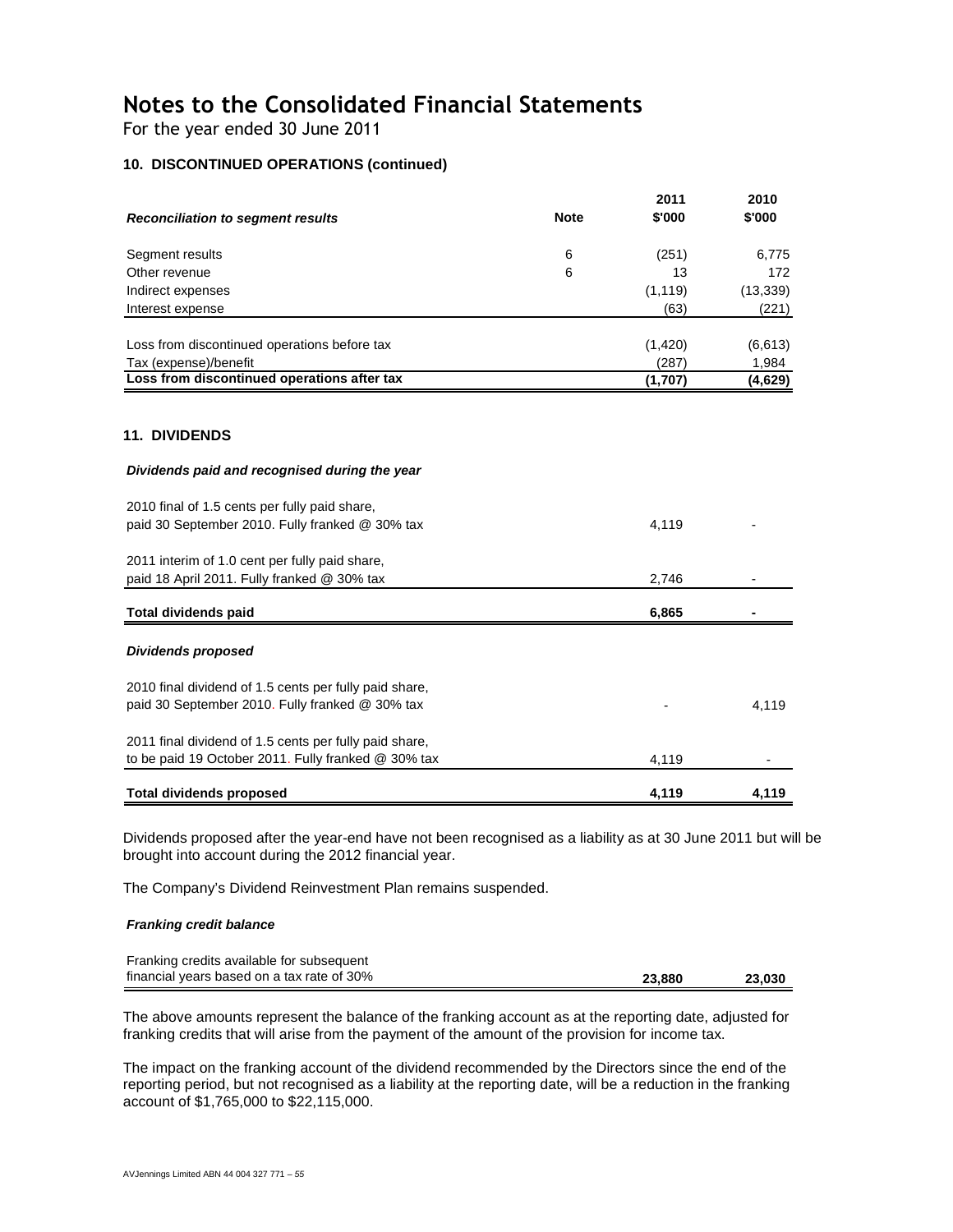For the year ended 30 June 2011

| <b>12. EARNINGS PER SHARE</b>                             |                       |                       |
|-----------------------------------------------------------|-----------------------|-----------------------|
|                                                           | 2011<br>\$'000        | 2010<br>\$'000        |
| (a) Earnings used in calculating earnings per share       |                       |                       |
| For basic earnings per share:                             |                       |                       |
| Net profit from continuing operations attributable to     |                       |                       |
| ordinary equity holders of the parent                     | 14,600                | 14,245                |
| Loss attributable to discontinued operations              | (1,707)               | (4,629)               |
| Net profit attributable to equity holders of the parent   | 12,893                | 9,616                 |
|                                                           |                       |                       |
| For diluted earnings per share:                           |                       |                       |
| Net profit from continuing operations attributable to     |                       |                       |
| ordinary equity holders of the parent (from basic EPS)    | 14,600                | 14,245                |
| Tax effected share-based payment expense                  |                       |                       |
| - liability component                                     | 336                   | 69)                   |
| Net profit from continuing operations attributable to     |                       |                       |
| ordinary equity holders adjusted for the effect of        |                       |                       |
| future share-based payment expense                        | 14,264                | 14,176                |
| Loss attributable to discontinued operations              | (1,707)               | (4,629)               |
| Net profit attributable to equity holders of the parent   | 12,557                | 9,547                 |
|                                                           |                       |                       |
| (b) Weighted average number of shares used as denominator | 2011<br><b>Number</b> | 2010<br><b>Number</b> |
|                                                           |                       |                       |
| Weighted average number of ordinary shares                |                       |                       |
| (excluding treasury shares) for basic earnings per        |                       |                       |
| share                                                     | 272,879,908           | 273,922,027           |
| Effect of dilution:                                       |                       |                       |
| <b>Treasury shares</b>                                    | 1,708,786             | 666,667               |
| Weighted average number of ordinary shares for            |                       |                       |
| diluted earnings per share                                | 274,588,694           | 274,588,694           |

There have been no transactions involving ordinary shares that would significantly change the number of ordinary shares outstanding between the reporting date and the date of completion of these Financial Statements.

## **13. CASH AND CASH EQUIVALENTS**

|                                                              | 2011   | 2010   |
|--------------------------------------------------------------|--------|--------|
|                                                              | \$'000 | \$'000 |
| Reconciliation to Consolidated Statement of Cash Flows       |        |        |
| For the purposes of Consolidated Statement of Cash Flows,    |        |        |
| cash and cash equivalents comprise the following at 30 June: |        |        |
| Cash at bank and in hand                                     | 12.260 | 24.110 |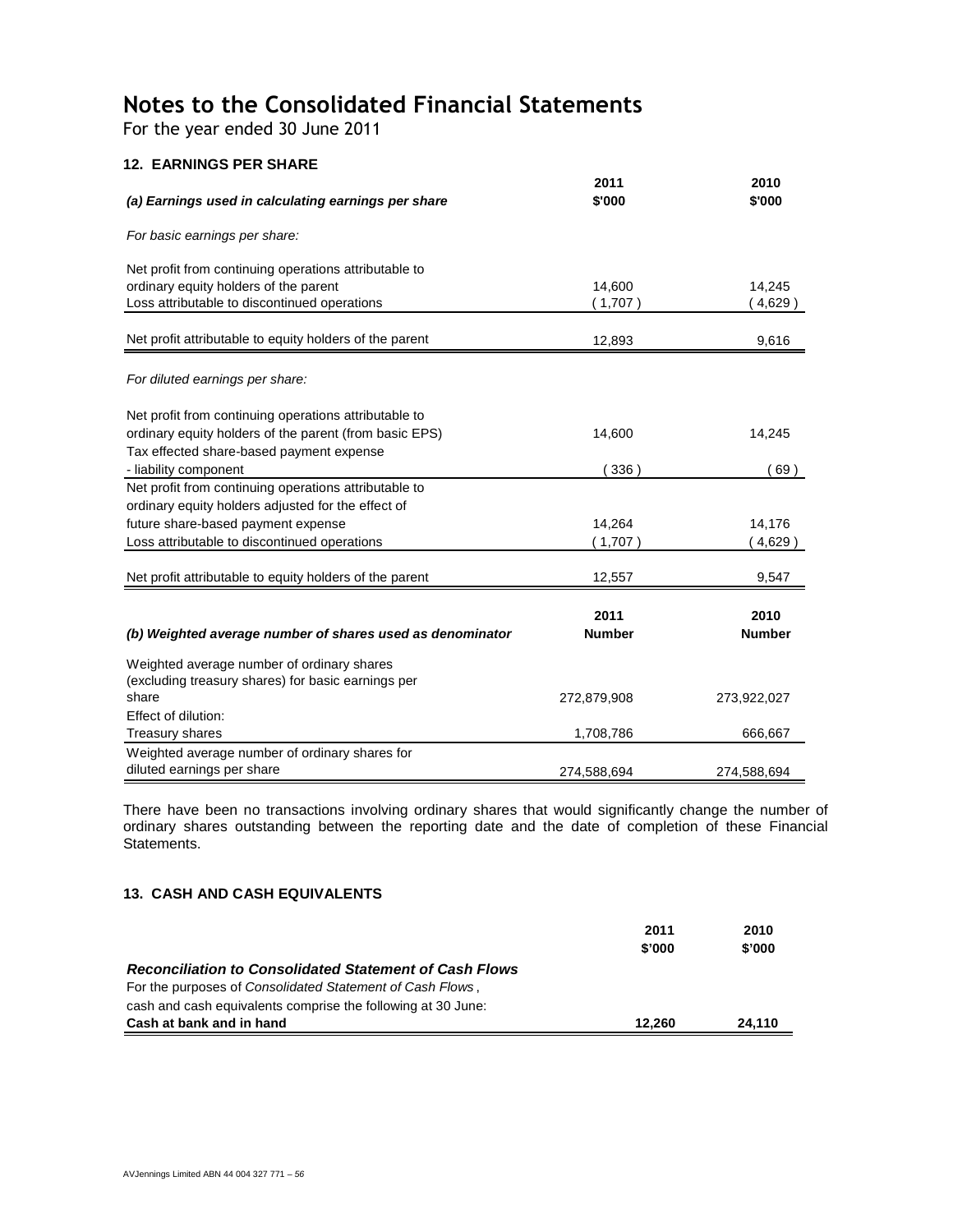For the year ended 30 June 2011

## **14. TRADE AND OTHER RECEIVABLES**

|                                                                | 2011<br>\$'000 | 2010<br>\$'000 |
|----------------------------------------------------------------|----------------|----------------|
| <b>Current</b>                                                 |                |                |
| Amounts due under construction contracts and trade receivables | 5.046          | 9,065          |
| Related parties receivables                                    | 6,014          | 4,208          |
| Other receivables                                              | 6,177          | 2,304          |
| Allowance for impairment of other receivables                  | (78)           | (168)          |
| Total current trade and other receivables                      | 17.159         | 15.409         |

#### **(a) Allowance for impairment loss**

No impairment loss has been recognised by the Consolidated Entity in the current year (2010: \$Nil).

### **At 30 June, the ageing analysis of trade receivables is a follows:**

|      |                        |                    | Number of days outstanding |                                 |                         |                                    |
|------|------------------------|--------------------|----------------------------|---------------------------------|-------------------------|------------------------------------|
|      | <b>Total</b><br>\$'000 | $0 - 30$<br>\$'000 | $31 - 60$<br>\$'000        | 61-90<br><b>PDNI*</b><br>\$'000 | + 91<br>PDNI*<br>\$'000 | $+91$<br>C <sub>1#</sub><br>\$'000 |
| 2011 | 5,046                  | 3,949              | 96                         | 132                             | 869                     | ۰                                  |
| 2010 | 9,065                  | 8,369              | 464                        | 84                              | 148                     | ۰                                  |

\* Past due not impaired (PDNI)

# Considered impaired (CI)

With regards to receivables past due not impaired (PDNI), the relevant debtors have been directly contacted and the Consolidated Entity is satisfied that payment will be received in full.

#### **Movements in provision for impairment of trade and other receivables**

|                                     | 2011<br>\$'000           | 2010<br>\$'000 |
|-------------------------------------|--------------------------|----------------|
| At the beginning of the year        | 168                      | 334            |
| Amounts recovered during the year   | (90                      |                |
| Amounts written-off during the year | $\overline{\phantom{a}}$ | 166            |
| At the end of the year              | 78                       | 168            |

#### **(b) Related party receivables**

For terms and conditions relating to related party receivables, refer to note 34.

#### **(c) Other receivables**

Other receivables generally arise from transactions outside the usual operating activities of the Consolidated Entity. These receivables are not past due or impaired.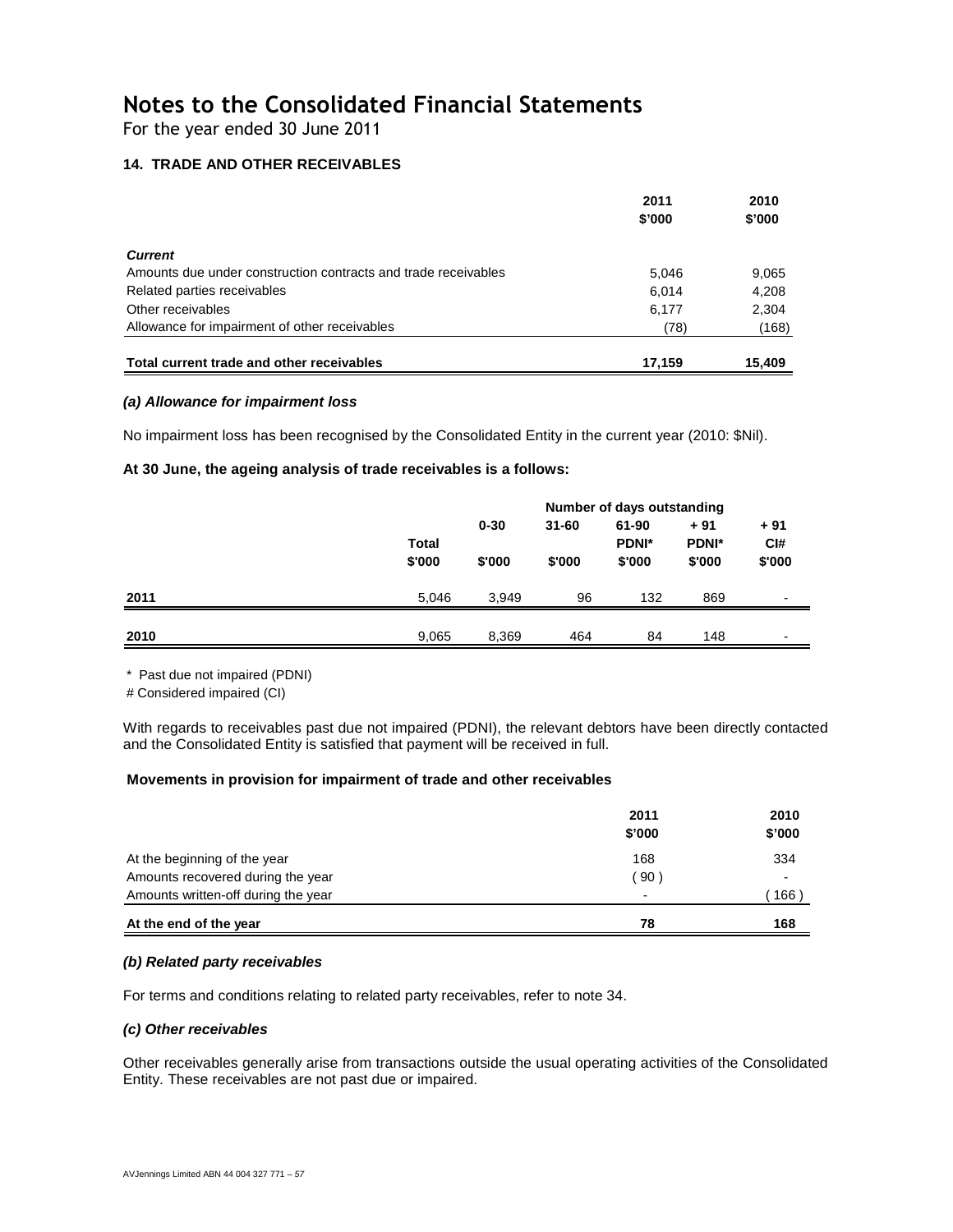For the year ended 30 June 2011

## **14. TRADE AND OTHER RECEIVABLES (continued)**

### **(d) Fair value and credit risk**

Due to the short-term nature of these receivables, their carrying value is assumed to approximate their fair value.

The maximum exposure to credit risk is the fair value of receivables. Collateral is not held as security, nor is it the Consolidated Entity's policy to transfer (on-sell) receivables to special purpose entities.

### **15. INVENTORIES**

|                                                                |             | 2011      | 2010    |
|----------------------------------------------------------------|-------------|-----------|---------|
|                                                                | <b>Note</b> | \$'000    | \$'000  |
| <b>Current</b>                                                 |             |           |         |
| <b>Home Improvements</b>                                       |             |           |         |
| Work-in-progress on contracts                                  |             |           |         |
| Cost plus attributable profits                                 |             | 7,677     | 3,501   |
| Less: progress billings                                        |             | (8,683)   | 3,630)  |
| Excess progress billings on contracts                          |             | $1,006$ ) | 129     |
| <b>Land, Housing and Apartments Developments</b>               |             |           |         |
| <b>Broadacres</b>                                              |             |           |         |
| Land to be subdivided - at cost                                |             | 3,458     | 18,028  |
| Borrowing and holding costs capitalised                        | 15(a)       | 1,347     | 4,777   |
| <b>Total broadacres</b>                                        |             | 4,805     | 22,805  |
|                                                                |             |           |         |
| Work-in-progress                                               |             |           |         |
| Land subdivided or in the course of being subdivided - at cost |             | 34,617    | 17,103  |
| Development costs capitalised                                  |             | 26,688    | 16,680  |
| Houses and apartments under construction - at cost             |             | 18,181    | 11,695  |
| Borrowing and holding costs capitalised                        | 15(a)       | 11,929    | 6,663   |
| Total work-in-progress                                         |             | 91,415    | 52,141  |
| Completed inventory                                            |             |           |         |
| Completed houses and apartments - at cost                      |             | 23,642    | 11,643  |
| Completed residential land lots - at cost                      |             | 10,902    | 12,687  |
| Borrowing and holding costs capitalised                        | 15(a)       | 1,473     | 1,424   |
| Total completed inventory                                      |             | 36,017    | 25,754  |
| <b>Total current inventories</b>                               |             | 131,231   | 100,571 |
|                                                                |             |           |         |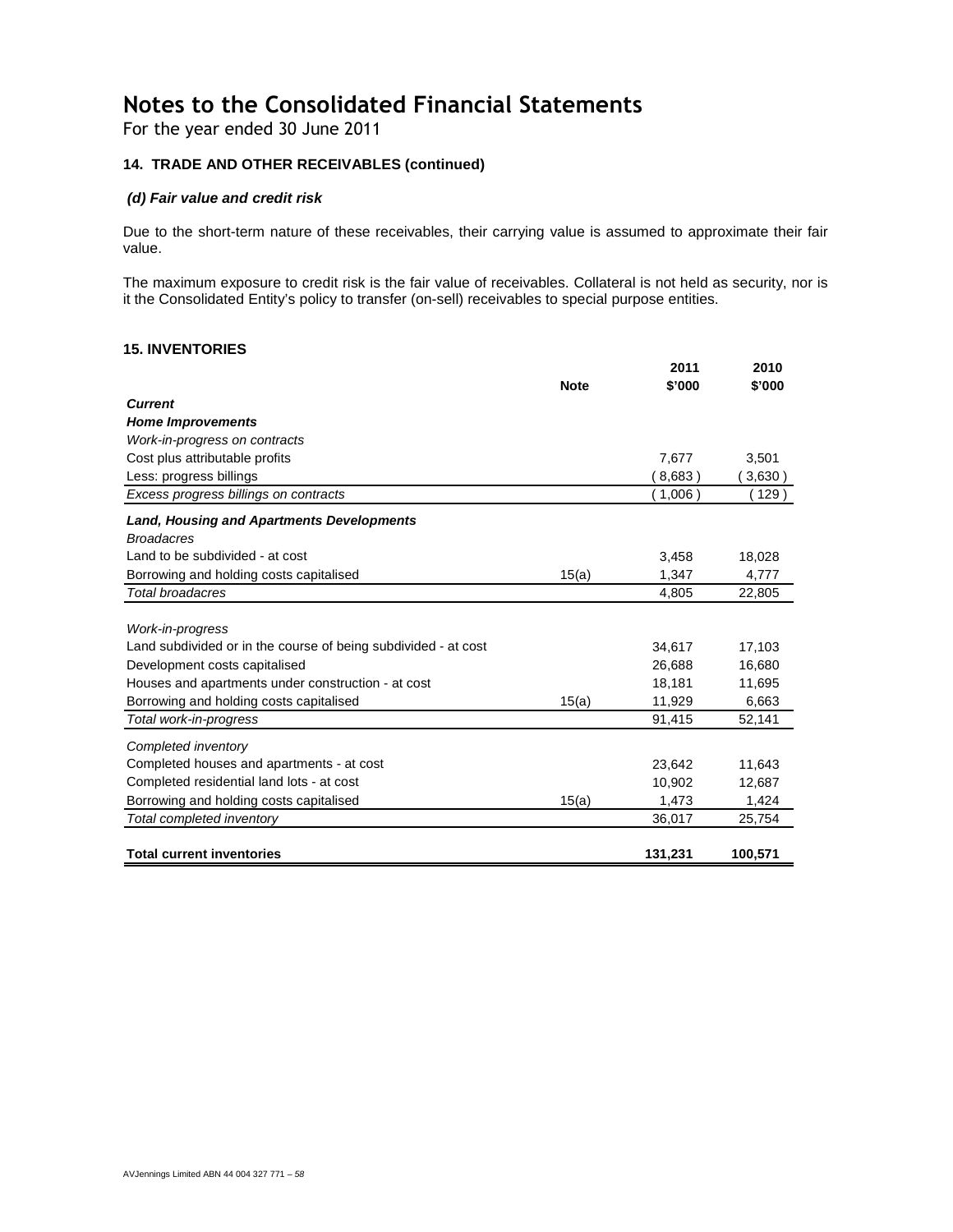For the year ended 30 June 2011

## **15. INVENTORIES (continued)**

|                                                                |             | 2011    | 2010    |
|----------------------------------------------------------------|-------------|---------|---------|
|                                                                | <b>Note</b> | \$'000  | \$'000  |
| <b>Non-current</b>                                             |             |         |         |
| <b>Land, Housing and Apartments Developments</b>               |             |         |         |
| <b>Broadacres</b>                                              |             |         |         |
| Land to be subdivided - at cost                                |             | 117,444 | 86.676  |
| Borrowing and holding costs capitalised                        | 15(a)       | 29,126  | 23,790  |
| <b>Total broadacres</b>                                        |             | 146,570 | 110,466 |
|                                                                |             |         |         |
| Work-in-progress                                               |             |         |         |
| Land subdivided or in the course of being subdivided - at cost |             | 90,797  | 49,707  |
| Development costs capitalised                                  |             | 22,862  | 59,077  |
| Borrowing and holding costs capitalised                        | 15(a)       | 19,922  | 22,341  |
| Total work-in-progress                                         |             | 133,581 | 131,125 |
| Completed inventory                                            |             |         |         |
| Completed houses and apartments - at cost                      |             | 1,483   |         |
| Completed residential land lots - at cost                      |             | 3,608   |         |
| Borrowing and holding costs capitalised                        | 15(a)       | 388     |         |
| Total completed inventory                                      |             | 5,479   |         |
|                                                                |             |         |         |
| <b>Total non-current inventories</b>                           |             | 285,630 | 241,591 |
|                                                                |             |         |         |
| <b>Total inventories</b>                                       |             | 416,861 | 342,162 |

(a) Borrowing costs are recognised as part of the carrying amount of the qualifying asset. Borrowing costs include interest, fees and costs associated with interest rate derivatives. These costs have been capitalised at a weighted average rate of 13.96% (2010: 13.04%).

(b) Inventory with a book value of \$87,772,000 (2010: \$87,687,000) had been pledged as security for project specific borrowings (refer to note 24(b)). The Consolidated Entity's remaining inventory has been pledged as security for the main banking facility (refer to note 24(a)).

(c) No inventory write-downs were recognised during the year (2010: \$Nil).

### **16. OTHER CURRENT ASSETS**

|                            | 2011<br>\$'000 | 2010<br>\$'000 |
|----------------------------|----------------|----------------|
| Prepayments                | 1,182          | 1,570          |
| Deposits                   | 118            | 142            |
| Total other current assets | 1,300          | 1.712          |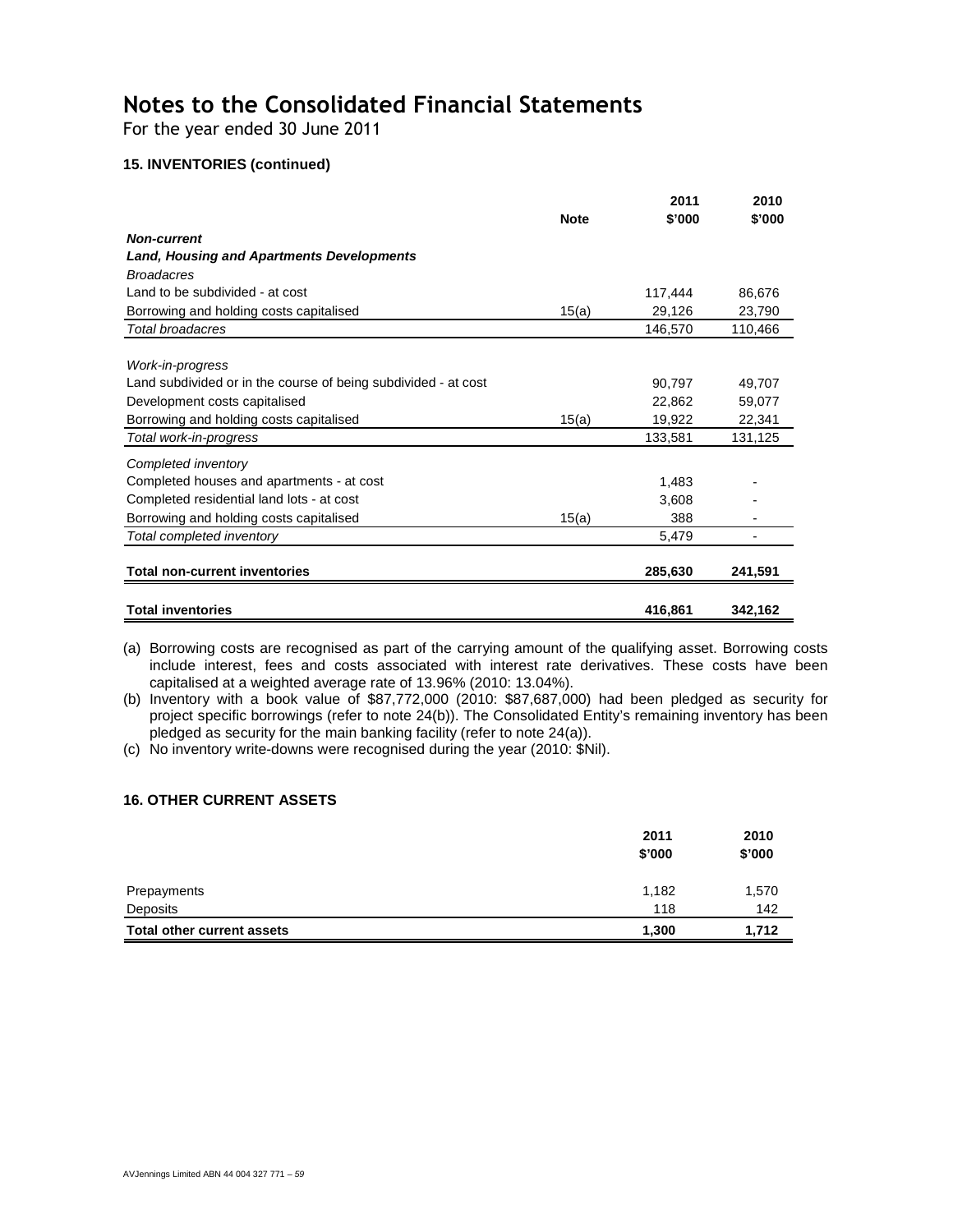For the year ended 30 June 2011

## **17. INVESTMENTS ACCOUNTED FOR USING THE EQUITY METHOD**

|                                               |             | 2011   | 2010   |
|-----------------------------------------------|-------------|--------|--------|
|                                               | <b>Note</b> | \$'000 | \$'000 |
| Investment in Associate - unincorporated      | 17(a)       | 1.484  | 1.614  |
| Interest in Joint Venture Entities - unlisted | 17(b)       | 39.647 | 39.654 |
| Total equity accounted investments            |             | 41.131 | 41.268 |

Investments in Associates are accounted for in accordance with the policy outlined in note 2(g) while Joint Venture Entities are accounted for in accordance with note 2(f).

### **(a) Investment in Associate**

The Consolidated Entity has significant influence over the Associate because it is represented on the project governing body and its employees provide essential technical knowledge to the project. The Associate is an unincorporated partnership which trades in Australia. It has a 30 June year-end and its principal activity is the development and sale of residential lots.

#### **Investment details**

|                                       |        | Interest held |  |  |
|---------------------------------------|--------|---------------|--|--|
|                                       | 2011   | 2010          |  |  |
| Associate name and principal activity |        |               |  |  |
| Epping JV - Land Development          | 10%    | 10%           |  |  |
|                                       | 2011   | 2010          |  |  |
|                                       | \$'000 | \$'000        |  |  |
| Movements in carrying amount          |        |               |  |  |
| At the beginning of year              | 1.614  | 1,423         |  |  |
| Distribution received                 | (370)  | (120)         |  |  |
| Share of net profit                   | 240    | 311           |  |  |
| At the end of year                    | 1,484  | 1,614         |  |  |

#### **Summarised financial information of the Associate**

The Consolidated Entity's share of the results of the Associate and its aggregated assets and liabilities are as follows:

|             | 2011<br>\$'000 | 2010<br>\$'000 |
|-------------|----------------|----------------|
| Assets      | 1,624          | 1,766          |
| Liabilities | 140            | 151            |
| Revenues    | 1,677          | 1,084          |
| Profit      | 240            | 311            |

#### **Impairment**

The Consolidated Entity's investment in the Associate was not impaired at any time during the year.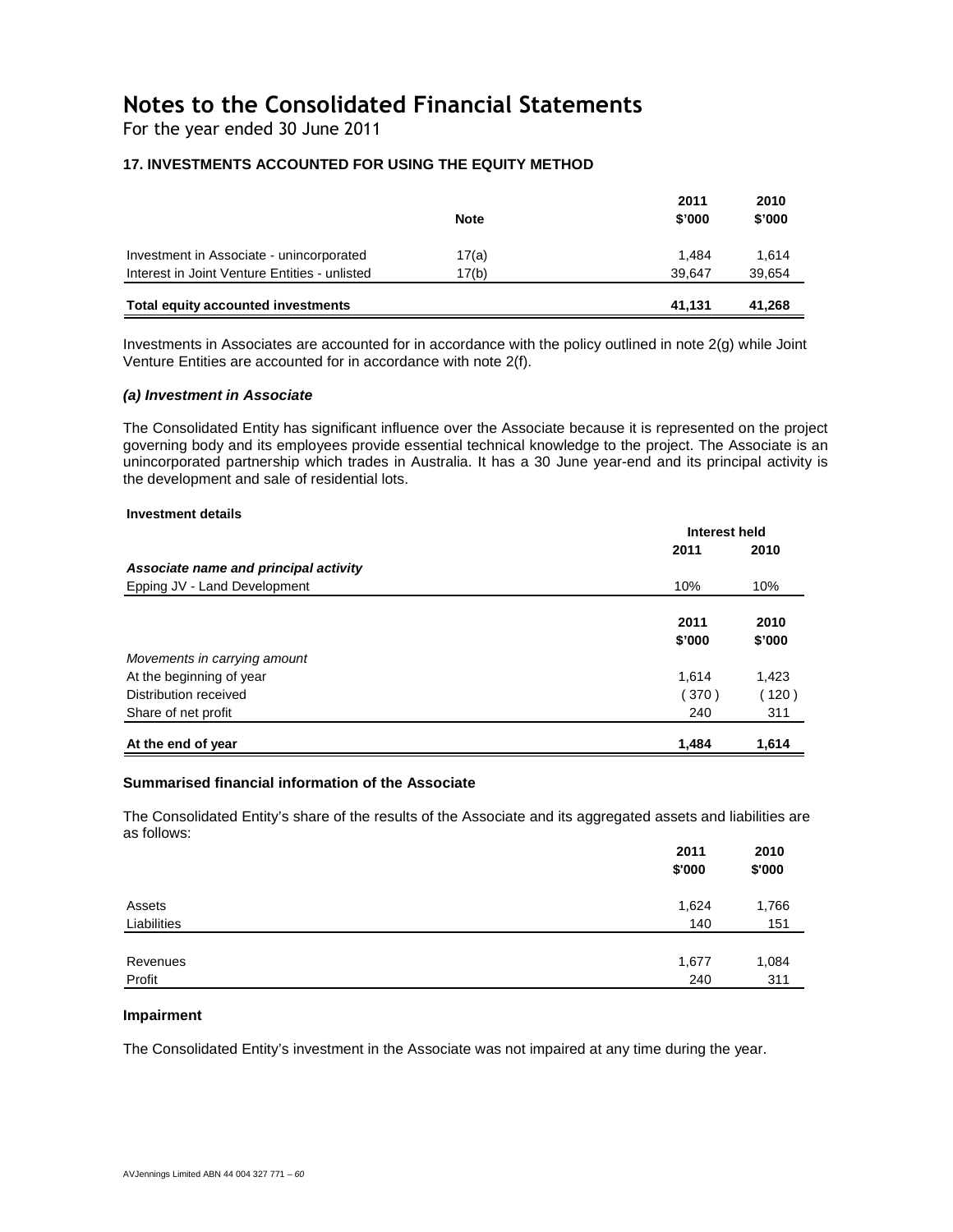For the year ended 30 June 2011

## **17. INVESTMENTS ACCOUNTED FOR USING THE EQUITY METHOD (continued)**

### **(a) Investment in Associate (continued)**

#### **Share of Associate's commitments and contingent liabilities**

The Associate's commitments and contingent liabilities have been entered into on a non-recourse basis and therefore the Consolidated Entity has no exposure to the Associate's commitments and contingent liabilities as at the date of this Report.

The share of contingent liabilities in respect to certain performance guarantees granted by the Associate in the normal course of business to unrelated parties, at 30 June 2011, amounted to \$163,968 (2010: \$98,967).

#### **(b) Interest in Joint Venture Entities**

#### **Investment details**

|                                                               | Interest held |         |
|---------------------------------------------------------------|---------------|---------|
|                                                               | 2011          | 2010    |
| Joint Venture Entity and principal activities                 |               |         |
| Meridan Plains - Land Development and Building Construction   | 50%           | 50%     |
| Eastwood - Land Development and Building Construction         | 50%           | 50%     |
| Sydney Olympic Park - Commercial Development and Construction | 50%           | 50%     |
| Woodville - Land Development and Building Construction        | 50%           | 50%     |
| Arlington Rise - Land Development and Building Construction   | 45%           |         |
|                                                               |               |         |
|                                                               | 2011          | 2010    |
|                                                               | \$'000        | \$'000  |
| Movements in carrying amount                                  |               |         |
| At the beginning of year                                      | 39,654        | 38,598  |
| Contributions to the joint venture entities                   | 3,594         | 243     |
| Distributions received                                        | (4, 140)      | (1,000) |
| Dividends received                                            | (1,000)       |         |
| Share of net profit                                           | 1.539         | 1,813   |
| At the end of year                                            | 39,647        | 39,654  |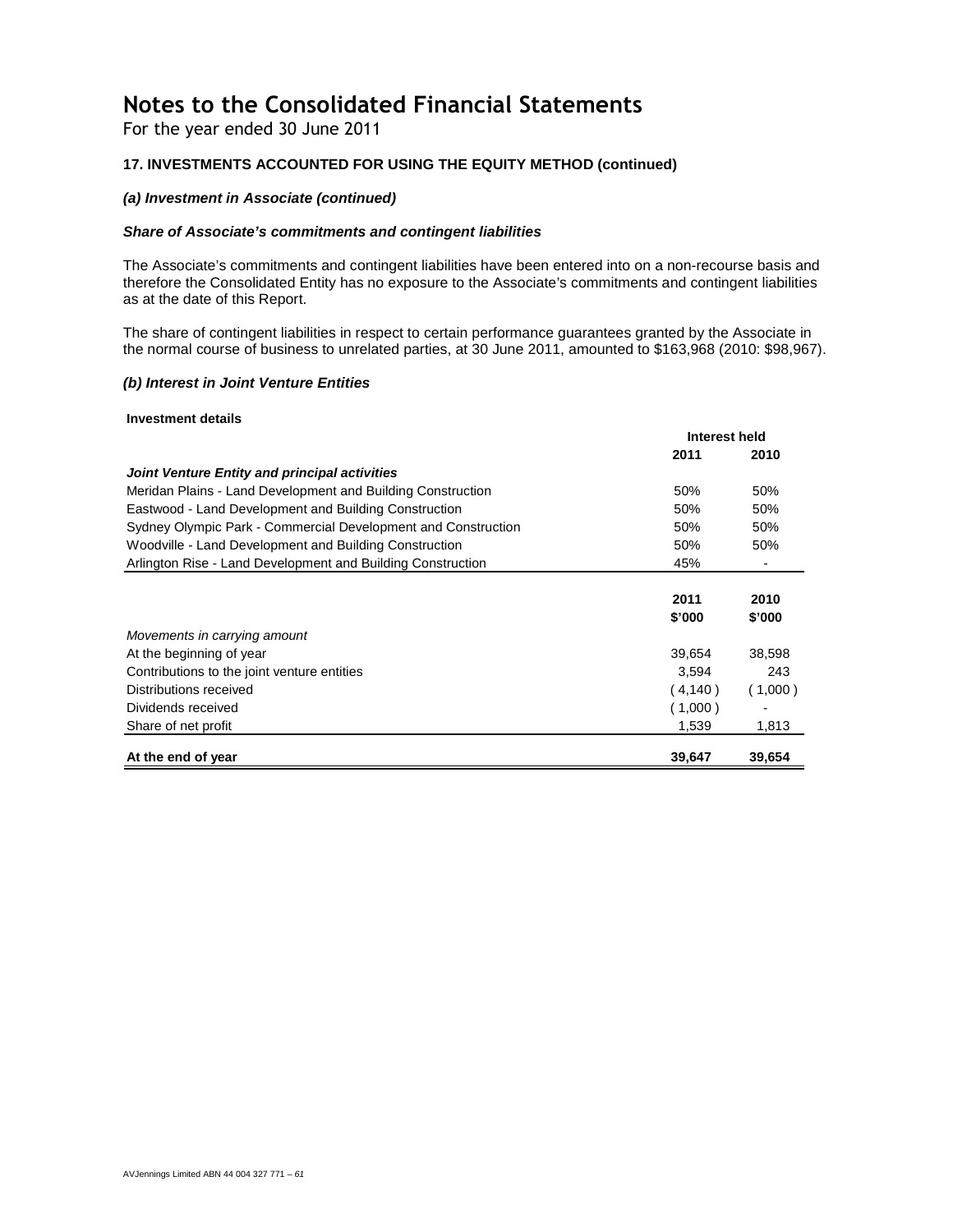For the year ended 30 June 2011

## **17. INVESTMENTS ACCOUNTED FOR USING THE EQUITY METHOD (continued)**

## **(b) Interest in Joint Venture Entities (continued)**

The Consolidated Entity's share of the Joint Venture Entities' assets (including goodwill), liabilities, revenue and expenses are as follows:

|                                        | 2011      | 2010      |
|----------------------------------------|-----------|-----------|
|                                        | \$'000    | \$'000    |
| Share of assets and liabilities        |           |           |
| <b>Current assets</b>                  | 39,511    | 17,404    |
| Non-current assets                     | 31,174    | 50,685    |
| <b>Total assets</b>                    | 70,685    | 68,089    |
|                                        |           |           |
| <b>Current liabilities</b>             | 12,970    | 2,600     |
| Non-current liabilities                | 18,068    | 25,835    |
| <b>Total liabilities</b>               | 31,038    | 28,435    |
| <b>Net assets</b>                      | 39,647    | 39,654    |
| Share of revenue, expenses and results |           |           |
| Revenues                               | 30,014    | 19,893    |
| <b>Expenses</b>                        | (28, 032) | (17, 172) |
| Profit before tax                      | 1,982     | 2,721     |
| Tax                                    | (443)     | (908)     |
| <b>Profit after tax</b>                | 1,539     | 1,813     |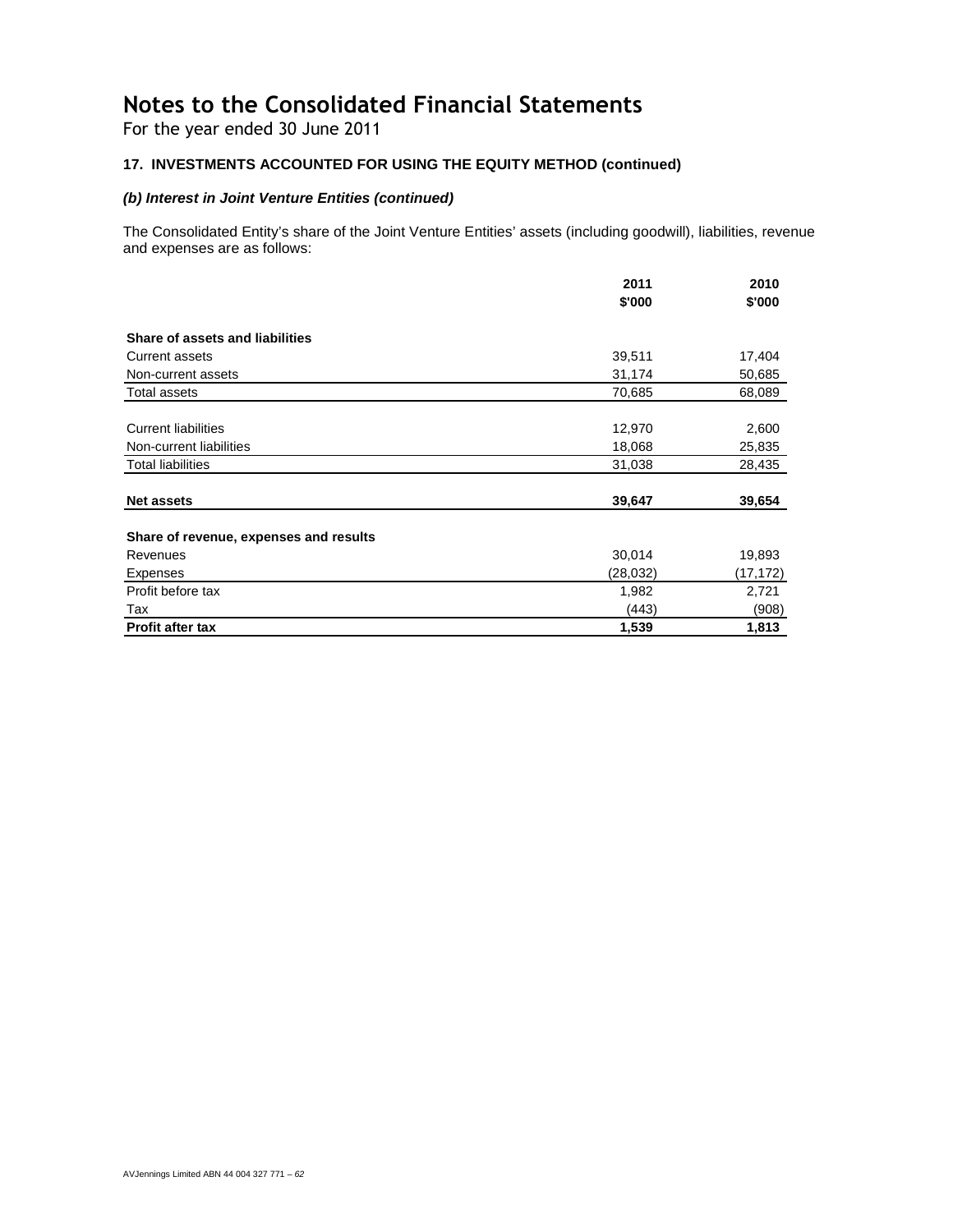For the year ended 30 June 2011

## **18. PARENT ENTITY FINANCIAL INFORMATION**

### **(a) Summary financial information**

The individual financial statements for the parent entity show the following aggregate amounts:

|                                   | 2011    | 2010    |
|-----------------------------------|---------|---------|
|                                   | \$'000  | \$'000  |
| <b>Balance Sheet</b>              |         |         |
| <b>Current assets</b>             | 31,382  | 31,382  |
| <b>Total assets</b>               | 194,668 | 194,668 |
| <b>Current liabilities</b>        | 19,118  | 18,751  |
| <b>Total liabilities</b>          | 19,118  | 18,751  |
| Shareholders' equity              |         |         |
| <b>Issued capital</b>             | 121,835 | 122,578 |
| Reserves                          |         |         |
| Share-based payment reserve       | 323     | 81      |
| Retained earnings                 | 53,392  | 53,258  |
| Contributed equity                | 175,550 | 175,917 |
| Profit for the year               | 135     |         |
| <b>Total comprehensive income</b> | 135     |         |

## **(b) Guarantees entered into by the parent entity**

The parent entity has not provided any financial guarantees.

## **(c) Contingent liabilities of the parent entity**

The parent entity did not have any contingent liabilities as at 30 June 2011 (2010: Nil).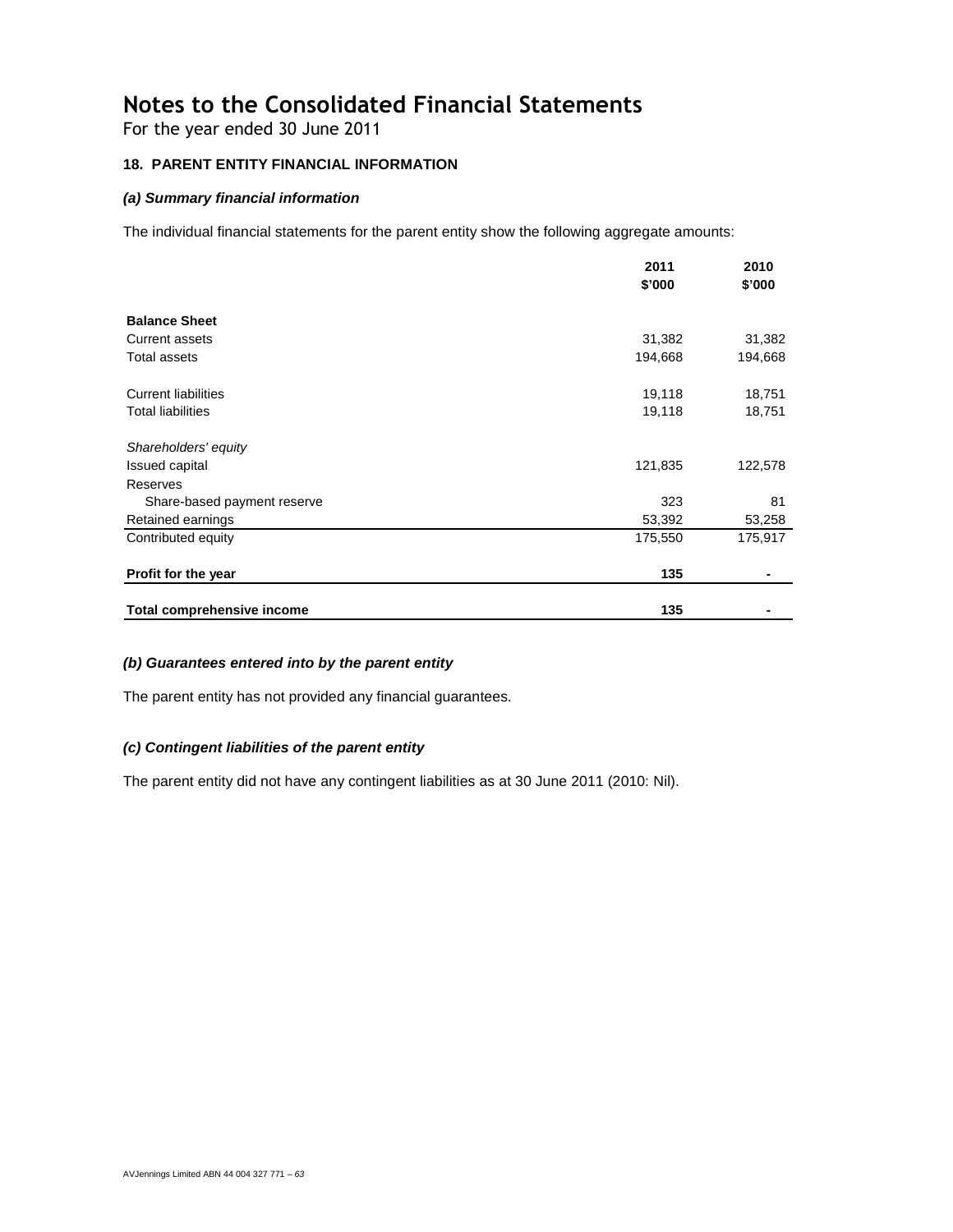For the year ended 30 June 2011

## **19. CONTROLLED ENTITIES**

### **(a) Investment in controlled entities**

The following economic entities are the controlled entities of AVJennings Limited:

|                                                |                          |      |                         | <b>Included in Banking</b><br><b>Cross Deed of</b> |
|------------------------------------------------|--------------------------|------|-------------------------|----------------------------------------------------|
|                                                | % Equity Interest        |      | Covenant <sup>(2)</sup> |                                                    |
| <b>ECONOMIC ENTITY (1)</b>                     | 2011                     | 2010 | 2011                    | 2010                                               |
| <b>Entities included in the Closed Group</b>   |                          |      |                         |                                                    |
| A.V. Jennings Real Estate Pty Limited          | 100                      | 100  | No                      | <b>No</b>                                          |
| AVJennings Real Estate (VIC) Pty Limited       | 100                      | 100  | No                      | <b>No</b>                                          |
| AVJennings Holdings Limited^                   | 100                      | 100  | Yes                     | Yes                                                |
| AVJennings Properties Limited^                 | 100                      | 100  | Yes                     | Yes                                                |
| Jennings Sinnamon Park Pty Limited             | 100                      | 100  | No                      | <b>No</b>                                          |
| Long Corporation Limited <sup>^</sup>          | 100                      | 100  | Yes                     | Yes                                                |
| Orlit Pty Limited <sup>^</sup>                 | 100                      | 100  | Yes                     | Yes                                                |
| Sundell Pty Limited^                           | 100                      | 100  | Yes                     | Yes                                                |
| AVJennings Housing Pty Limited <sup>^</sup>    | 100                      | 100  | Yes                     | Yes                                                |
| AVJennings Housing VIC. Pty Limited*           | $\overline{\phantom{0}}$ | 100  | N/A                     | Yes                                                |
| AVJennings Housing N.S.W. Pty Limited*         | $\overline{\phantom{a}}$ | 100  | N/A                     | Yes                                                |
| AVJennings Housing S.A. Pty Limited*           | $\overline{\phantom{a}}$ | 100  | N/A                     | Yes                                                |
| AVJennings Housing QLD. Pty Limited*           | $\blacksquare$           | 100  | N/A                     | Yes                                                |
| AVJennings Home Improvements S.A. Pty Limited^ | 100                      | 100  | Yes                     | Yes                                                |
| AVJennings Mackay Pty Limited <sup>^</sup>     | 100                      | 100  | Yes                     | Yes                                                |

(1) All entities are incorporated in Australia.

(2) These entities, including AVJennings Limited, are included under the Banking Cross Deed of Covenant referred to in note 24(a).

^ These entities, including AVJennings Limited, are included in the Deed of Indemnity for Surety bond facility referred to in note 24(c).

\* These entities were transferred to Sekisui House Australia on 2 August 2010.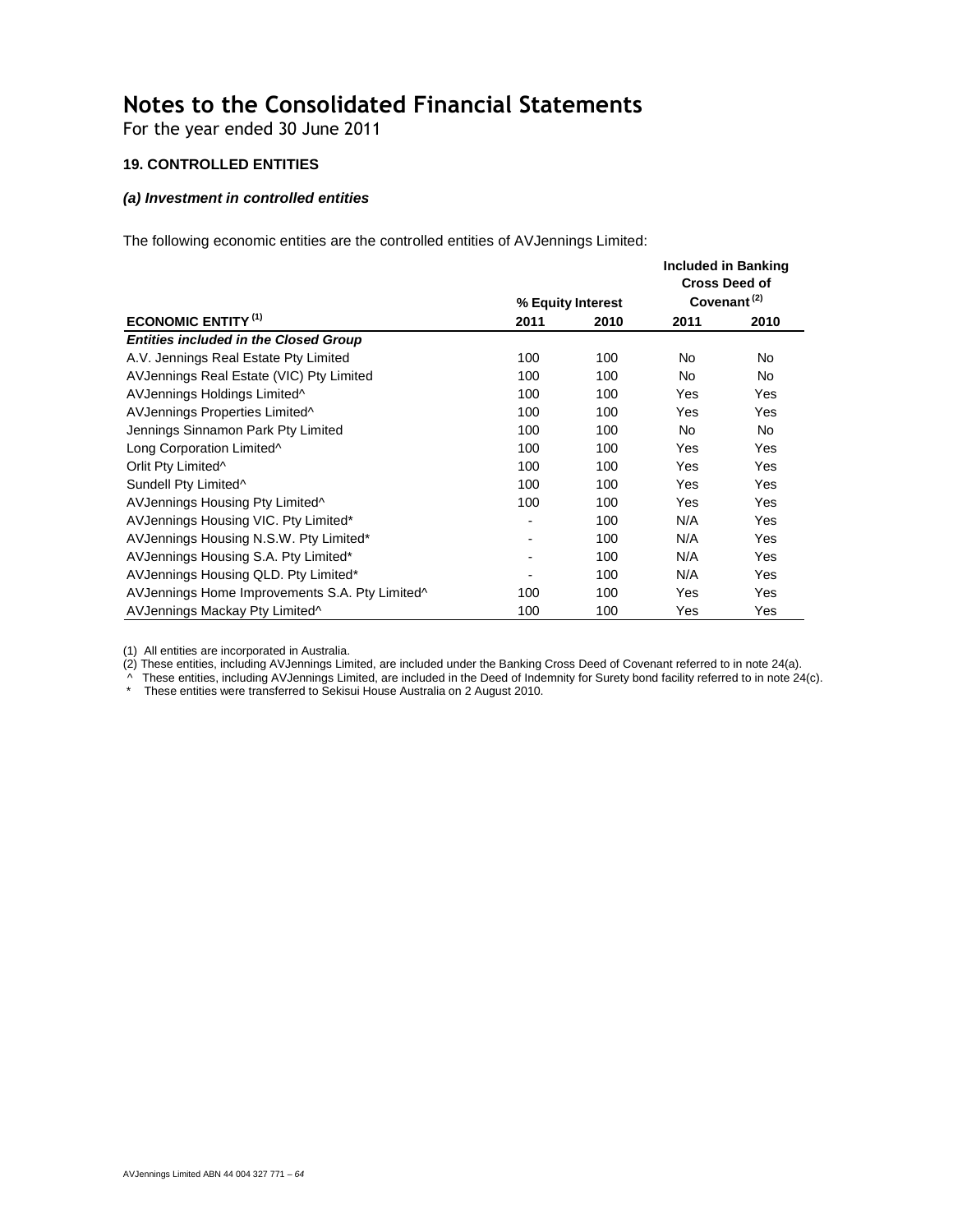For the year ended 30 June 2011

### **19. CONTROLLED ENTITIES (continued)**

#### **(a) Investment in controlled entities (continued)**

|                                                            |                          |                   |           | mciuded in Banking<br><b>Cross Deed of</b> |
|------------------------------------------------------------|--------------------------|-------------------|-----------|--------------------------------------------|
|                                                            |                          | % Equity Interest |           | Covenant <sup>(2)</sup>                    |
| <b>ECONOMIC ENTITY (1)</b>                                 | 2011                     | 2010              | 2011      | 2010                                       |
| <b>Entities excluded from the Closed Group</b>             |                          |                   |           |                                            |
| Crebb No 12 Pty Limited                                    | 100                      | 100               | Yes       | Yes                                        |
| Dunby Pty Limited                                          | 100                      | 100               | Yes       | Yes                                        |
| <b>Epping Developments Limited</b>                         | 100                      | 100               | No        | <b>No</b>                                  |
| Montpellier Gardens Pty Limited                            | 100                      | 100               | Yes       | Yes                                        |
| Sirda Pty Limited                                          | 100                      | 100               | No        | No                                         |
| AVJ ODP Pty Limited                                        | 100                      | 100               | <b>No</b> | <b>No</b>                                  |
| AVJennings (Cammeray) Pty Limited                          | 100                      | 100               | <b>No</b> | <b>No</b>                                  |
| AVJennings Syndicate No 2 Limited                          | 100                      | 100               | <b>No</b> | <b>No</b>                                  |
| AVJennings Syndicate No 3 Limited                          | 100                      | 100               | <b>No</b> | <b>No</b>                                  |
| AVJennings Syndicate No 4 Limited                          | 100                      | 100               | Yes       | Yes                                        |
| AVJennings Syndicate No 5 Limited <sup>(3)</sup>           | $\overline{\phantom{a}}$ | 100               | No        | No                                         |
| AVJennings Syndicate No 6 Limited <sup>(3)</sup>           | $\blacksquare$           | 100               | <b>No</b> | <b>No</b>                                  |
| <b>AVJennings Officer Syndicate Limited</b>                | 100                      | 100               | Yes       | Yes                                        |
| AVJennings Hindmarsh Syndicate Limited <sup>(3)</sup>      | $\overline{a}$           | 100               | <b>No</b> | <b>No</b>                                  |
| AVJennings Properties SPV No 1 Pty Limited                 | 100                      | 100               | <b>No</b> | <b>No</b>                                  |
| AVJennings Properties SPV No 2 Pty Limited                 | 100                      | 100               | <b>No</b> | No                                         |
| AVJennings Properties SPV No 3 Pty Limited                 | 100                      | 100               | <b>No</b> | <b>No</b>                                  |
| AVJennings Properties SPV No 4 Pty Limited                 | 100                      | 100               | <b>No</b> | <b>No</b>                                  |
| AVJennings Wollert Pty Limited                             | 100                      | 100               | <b>No</b> | <b>No</b>                                  |
| AVJ Erskineville Pty Limited                               | 100                      | 100               | <b>No</b> | <b>No</b>                                  |
| AVJ Hobsonville Pty Limited                                | 100                      | 100               | Yes       | Yes                                        |
| AVJ SPV No 8 Pty Limited                                   | 100                      | 100               | <b>No</b> | <b>No</b>                                  |
| AVJennings Properties SPV No 9 Pty Limited                 | 100                      | 100               | <b>No</b> | <b>No</b>                                  |
| AVJennings SPV No 10 Pty Limited                           | 100                      | 100               | <b>No</b> | No                                         |
| AVJennings Properties SPV No 11 Pty Limited                | 100                      | 100               | <b>No</b> | <b>No</b>                                  |
| AVJennings Properties SPV No 12 Pty Limited <sup>(3)</sup> | $\overline{\phantom{0}}$ | 100               | <b>No</b> | <b>No</b>                                  |
| AVJennings Properties SPV No 13 Pty Limited <sup>(3)</sup> | $\overline{\phantom{a}}$ | 100               | <b>No</b> | <b>No</b>                                  |
| AVJennings Properties SPV No 14 Pty Limited <sup>(3)</sup> |                          | 100               | No        | No                                         |
| AVJennings Properties SPV No 15 Pty Limited                | 100                      | 100               | No        | No                                         |
| AVJennings Properties SPV No 16 Pty Limited <sup>(3)</sup> |                          | 100               | <b>No</b> | <b>No</b>                                  |
| AVJennings Properties SPV No 17 Pty Limited <sup>(3)</sup> |                          | 100               | <b>No</b> | <b>No</b>                                  |
| AVJennings Properties SPV No 18 Pty Limited <sup>(3)</sup> | $\frac{1}{2}$            | 100               | <b>No</b> | <b>No</b>                                  |

**Included in Banking** 

(1) All entities are incorporated in Australia. With the exception of AVJ Hobsonville Pty Limited, which has a branch in New Zealand, all entities operate within Australia.

(2) These entities, including AVJennings Limited, are included under the Banking Cross Deed of Covenant referred to in note 24(a).

(3) These entities were deregistered during the year.

#### **(b) Ultimate parent**

AVJennings Limited is the ultimate Australian parent entity. SC Global Developments Limited is the ultimate parent entity.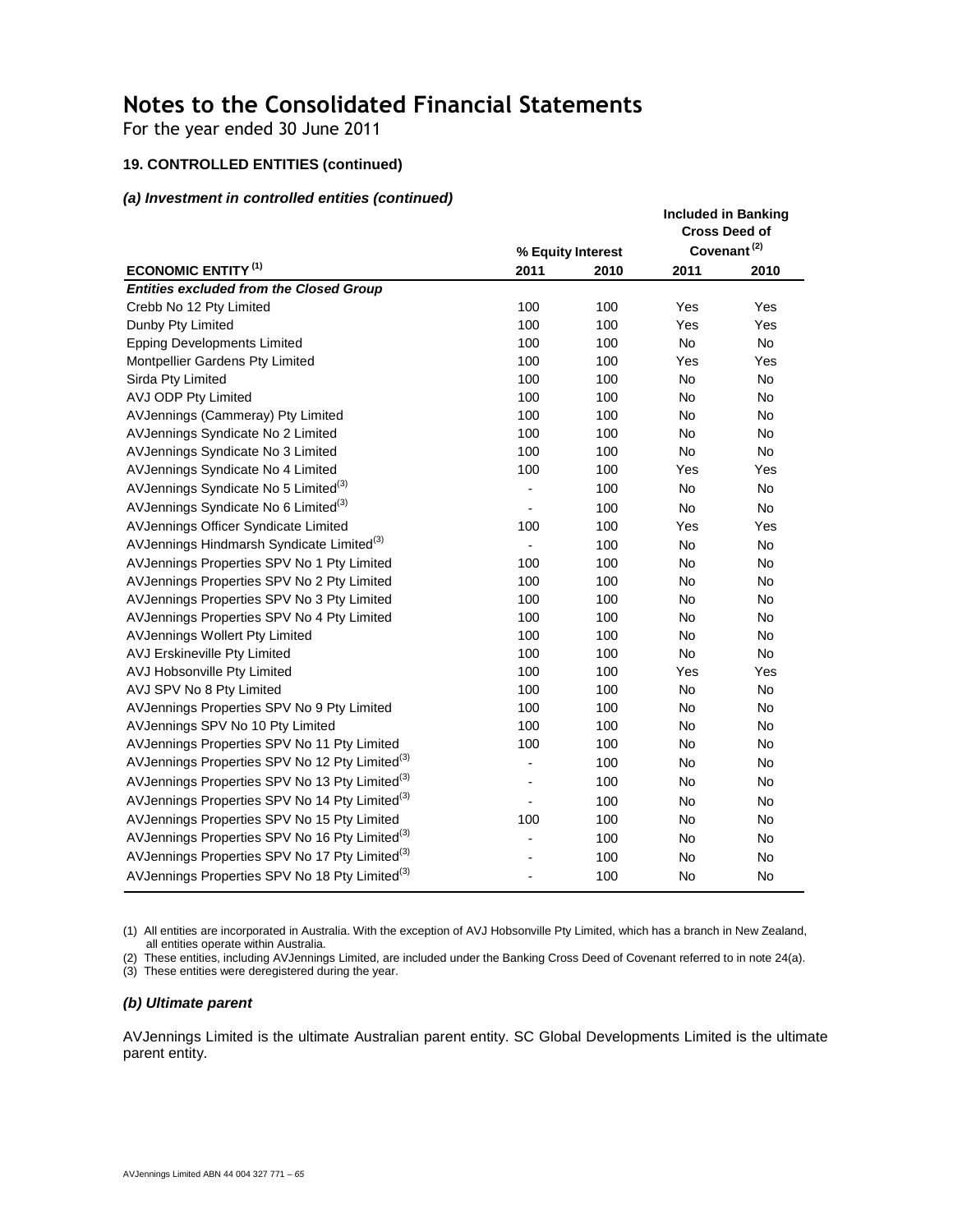For the year ended 30 June 2011

## **19. CONTROLLED ENTITIES (continued)**

### **(c) Deeds of cross guarantee**

Certain entities within the Group are parties to deeds of cross guarantee under which each controlled entity guarantees the debts of the others. By entering into these deeds, the controlled entities are relieved from the requirement to prepare Financial Statements and Directors' Reports under Class Order 98/1418 (as amended by Class Orders 98/2017, 00/321, 01/1087, 02/248, 02/1017, 04/663, 04/682, 04/1624, 05/542, 06/51, 08/11, 08/255, 08/618 and 09/626) issued by the Australian Securities and Investments Commission (ASIC). Those entities included in the Closed Group are listed in note 19(a). These entities represent a "Closed Group" for the purposes of the Class Order, and as there are no other parties to the deeds of cross guarantee that are controlled by AVJennings Limited, they also represent the "Extended Closed Group".

### **(d) Class order closed group**

Certain controlled entities were granted relief by ASIC (under provisions of Class Orders) from the requirement to prepare separate audited financial statements, where deeds of indemnity have been entered into between the Parent Entity and the Controlled Entities to meet their liabilities as required (refer to note 19(c)).

The Extended Closed Group referred to in the *Directors' Declaration* therefore comprises all of the entities within the Class Order. Certain entities falling outside of the Extended Closed Group are listed in note 19(a), and are therefore required to prepare separate annual financial statements.

The Consolidated Statement of Comprehensive Income for those controlled entities which are party to the deed is as follows:

|                                                           | <b>Closed Group</b> |           |
|-----------------------------------------------------------|---------------------|-----------|
|                                                           | 2011                | 2010      |
|                                                           | \$'000              | \$'000    |
| <b>Continuing operations</b>                              |                     |           |
| Revenues                                                  | 97,331              | 196,315   |
| Cost of sales                                             | $56,139$ )          | (164,131) |
| Other expenses                                            | 34,684)             | 28,278)   |
| Profit from continuing operations before income tax       | 6,508               | 3,906     |
| Income tax expense                                        | 5,221)              | 4,415)    |
| Profit/(loss) from continuing operations after income tax | 1,287               | 509)      |
| <b>Discontinued operations</b>                            |                     |           |
| Loss from discontinued operations after income tax        | (1,707)             | $4,629$ ) |
| Loss for the year                                         | 420)                | 5,138)    |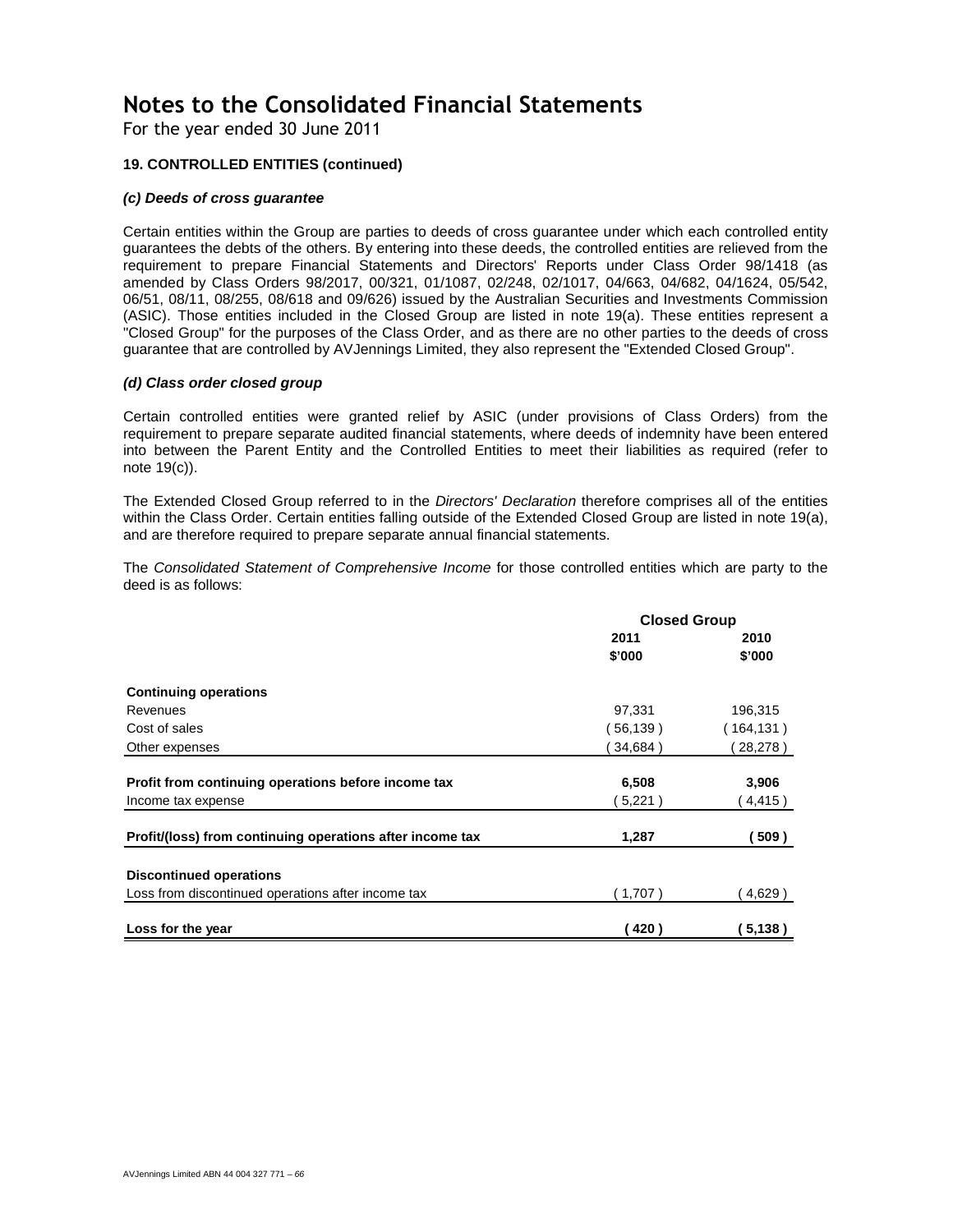For the year ended 30 June 2011

# **19. CONTROLLED ENTITIES (continued)**

## **(d) Class order closed group (continued)**

The Consolidated Statement of Financial Position for those controlled entities which are party to the deed is as follows:

|                                                                             | <b>Closed Group</b> |         |
|-----------------------------------------------------------------------------|---------------------|---------|
|                                                                             | 2011                | 2010    |
|                                                                             | \$'000              | \$'000  |
| <b>CURRENT ASSETS</b>                                                       |                     |         |
| Cash and cash equivalents                                                   | 11,017              | 16,307  |
| Trade and other receivables                                                 | 60,850              | 95,849  |
| Inventories                                                                 | 79,494              | 74,340  |
| Other current assets                                                        | 1,143               | 1,703   |
| Assets of disposal group classified as held for sale                        |                     | 43,228  |
| <b>Total current assets</b>                                                 | 152,504             | 231,427 |
|                                                                             |                     |         |
| <b>NON-CURRENT ASSETS</b>                                                   |                     |         |
| Inventories                                                                 | 236,947             | 167,250 |
| Property, plant and equipment                                               | 1,090               | 1,869   |
| Intangible assets                                                           | 2,816               | 2,816   |
| <b>Total non-current assets</b>                                             | 240,853             | 171,935 |
|                                                                             |                     |         |
| <b>Total assets</b>                                                         | 393,357             | 403,362 |
|                                                                             |                     |         |
| <b>CURRENT LIABILITIES</b>                                                  |                     |         |
| Trade and other payables                                                    |                     | 4,432   |
| Derivative financial instruments                                            | 68                  | 509     |
| Interest-bearing loans and borrowings                                       | 50,029              | 62,212  |
| Tax payable                                                                 | 3,540               | 905     |
| Short-term provisions                                                       | 3,235               | 3,565   |
| Liabilities directly associated with the assets classified as held for sale |                     | 21,966  |
| <b>Total current liabilities</b>                                            | 56,872              | 93,589  |
|                                                                             |                     |         |
| <b>NON-CURRENT LIABILITIES</b>                                              |                     |         |
| Trade and other payables                                                    | 43,401              | 11,650  |
| Interest-bearing loans and borrowings                                       | $\overline{a}$      | 14      |
| Deferred tax liabilities                                                    | 19,341              | 17,273  |
| Provisions                                                                  | 694                 | 646     |
| <b>Total non-current liabilities</b>                                        | 63,436              | 29,583  |
|                                                                             |                     |         |
| <b>Total liabilities</b>                                                    | 120,308             | 123,172 |
| <b>Net assets</b>                                                           | 273,049             | 280,190 |
|                                                                             |                     |         |
| <b>EQUITY</b>                                                               |                     |         |
| Equity attributable to equity holders of the parent                         |                     |         |
| Contributed equity                                                          | 121,835             | 122,578 |
| Reserves                                                                    | 323                 | 81      |
| Retained earnings                                                           | 150,891             | 157,531 |
|                                                                             |                     |         |
| <b>Total equity</b>                                                         | 273,049             | 280,190 |
|                                                                             |                     |         |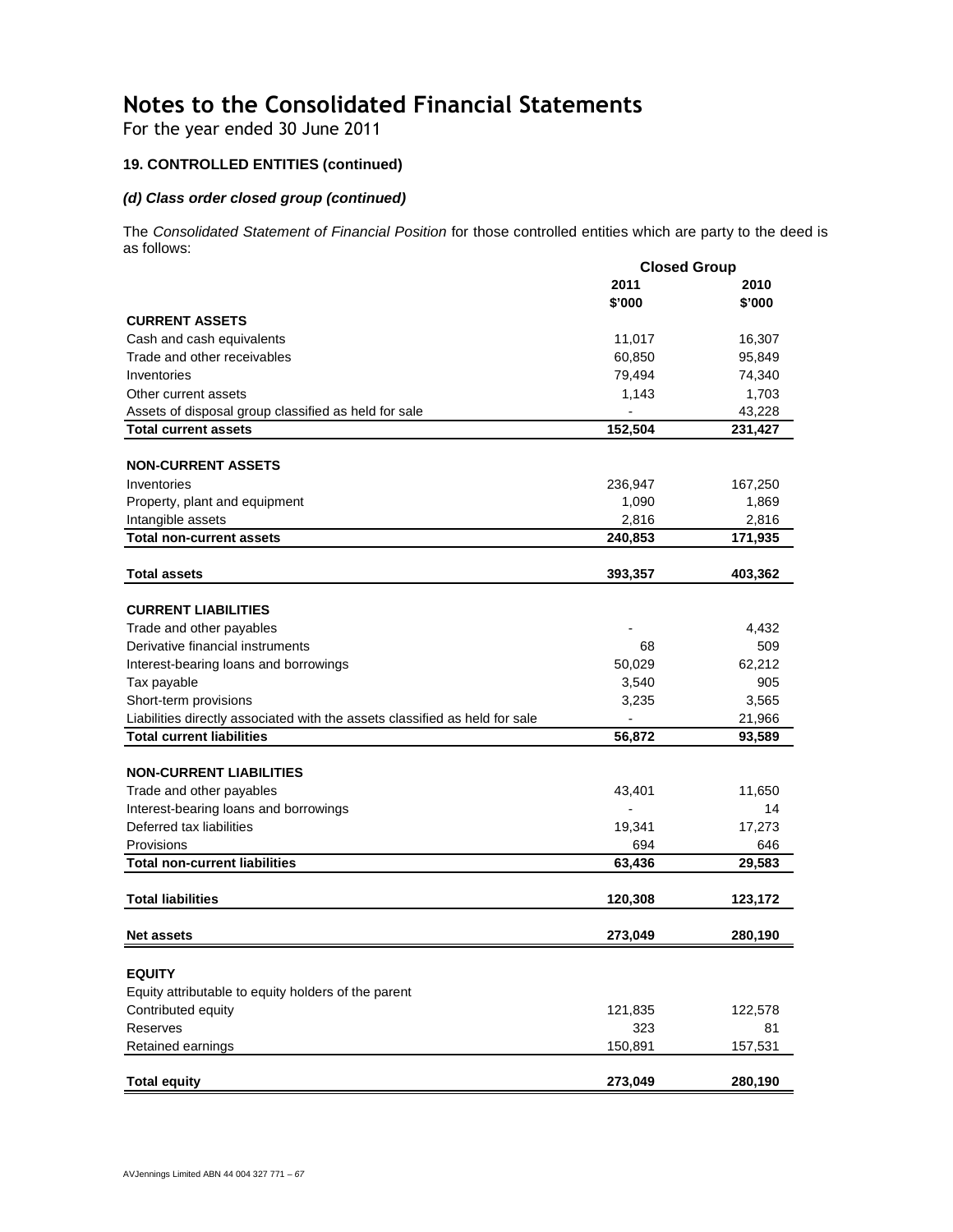For the year ended 30 June 2011

## **19. CONTROLLED ENTITIES (continued)**

## **(d) Class order closed group (continued)**

The Consolidated Statement of Changes in Equity for those controlled entities which are party to the deed is as follows:

|                                                                    | <b>Closed Group</b> |         |  |
|--------------------------------------------------------------------|---------------------|---------|--|
|                                                                    | 2011                | 2010    |  |
|                                                                    | \$'000              | \$'000  |  |
| At beginning of the year                                           | 280,190             | 274,821 |  |
| Changes in equity due to members entering/exiting the closed group | 645                 | 747     |  |
| Loss for the year                                                  | 420                 | 5,138)  |  |
| Total income and expenses for the year                             | 225                 | (4,391) |  |
| <b>Equity transactions</b>                                         |                     |         |  |
| - Treasury shares acquired                                         | 〔743〕               |         |  |
| - Share-based payment reserve                                      | 242                 | 60      |  |
| - Dividends received from non closed group member                  |                     | 9,700   |  |
| - Dividends paid to equity holders of parent                       | 6,865               |         |  |
|                                                                    | (7, 141)            | 5,369   |  |
| At end of the year                                                 | 273,049             | 280,190 |  |

## **20. INTEREST IN JOINT VENTURE OPERATIONS**

A number of controlled entities have entered into joint venture operations. Information relating to the Joint Ventures is set out below:

|                                                                       | <b>INTEREST IN OUTPUT</b> |      |
|-----------------------------------------------------------------------|---------------------------|------|
|                                                                       | 2011                      | 2010 |
| Joint Venture name and principal activities                           |                           |      |
| Cammeray Joint Venture - Apartments Development                       | 50%                       | 50%  |
| Cheltenham Joint Venture - Land Development and Building Construction | 50%                       | 50%  |
| Hobsonville Joint Venture - Land Development                          | 50%                       | 50%  |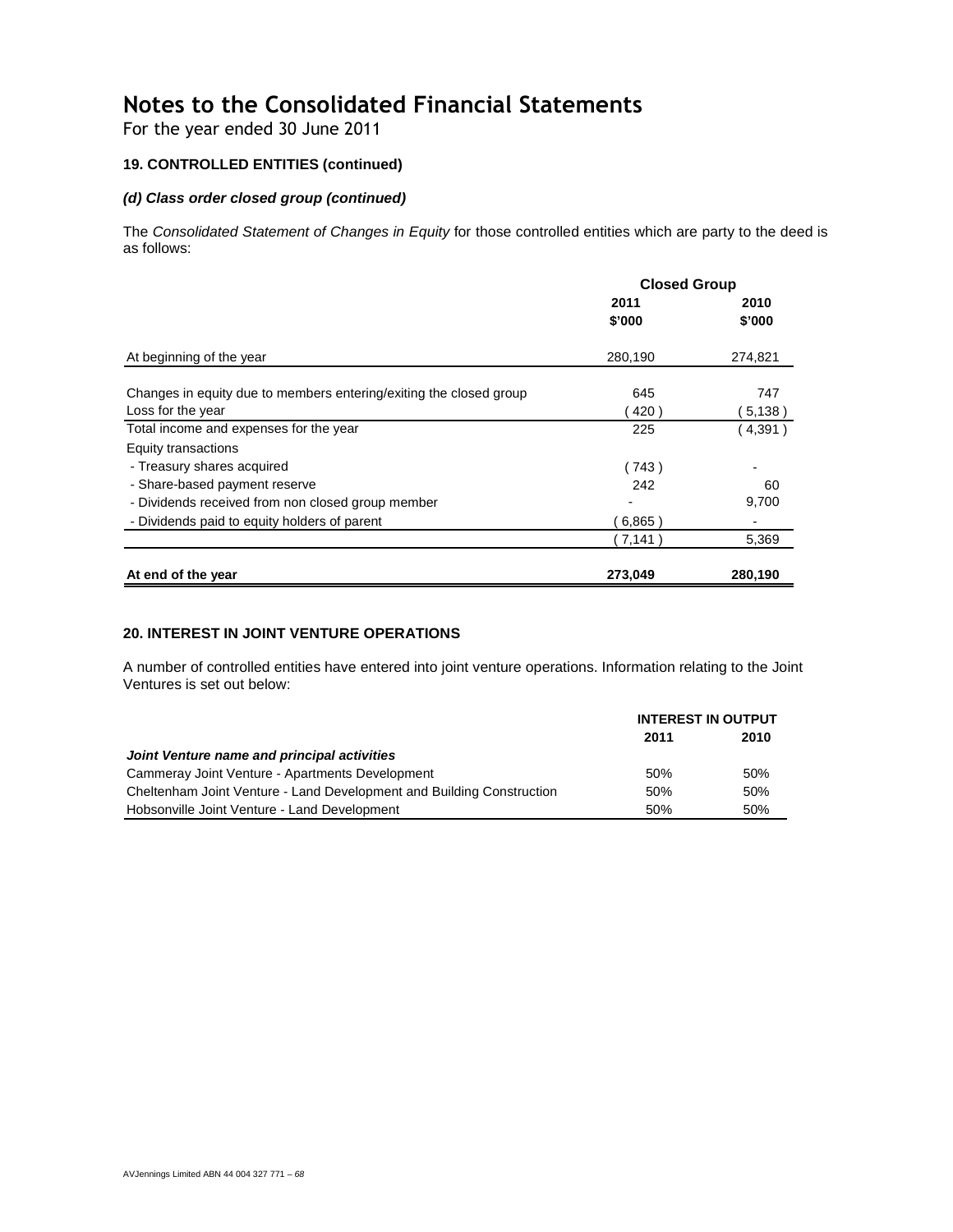For the year ended 30 June 2011

## **20. INTEREST IN JOINT VENTURE OPERATIONS (continued)**

The Consolidated Entity's interest in the profits and losses of the Joint Venture Operations are included in the Consolidated Statement of Comprehensive Income, in accordance with the accounting policy described in note 2(f), under the following classifications:

|                                   | 2011    | 2010   |
|-----------------------------------|---------|--------|
|                                   | \$'000  | \$'000 |
| Revenues                          | 10,364  | 63     |
| Cost of sales                     | (8,783) |        |
| Other expenses                    | 803)    | 312)   |
| Profit / (loss) before income tax | 778     | 249)   |
| Income tax (expense) / credit     | 233)    | 75     |
| Net profit / (loss) for the year  | 545     | 174)   |

The Consolidated Entity's interest in the assets and liabilities of Joint Venture Operations are included in the Consolidated Statement of Financial Position, in accordance with the policy described in note 2(f), under the following classifications:

|                                      | 2011   | 2010   |
|--------------------------------------|--------|--------|
|                                      | \$'000 | \$'000 |
| <b>CURRENT ASSETS</b>                |        |        |
| Cash and cash equivalents            | 129    | 314    |
| Trade and other receivables          | 831    |        |
| Inventories                          | 948    | 11,000 |
| Other current assets                 | 6      | 83     |
| <b>Total current assets</b>          | 1,914  | 11,397 |
| <b>NON-CURRENT ASSETS</b>            |        |        |
| Inventories                          | 39,651 | 29,024 |
| <b>Total non-current assets</b>      | 39,651 | 29,024 |
| <b>Total assets</b>                  | 41,565 | 40,421 |
|                                      |        |        |
| <b>CURRENT LIABILITIES</b>           |        |        |
| Trade and other payables             | 127    | 7,745  |
| <b>Total current liabilities</b>     | 127    | 7,745  |
| <b>NON-CURRENT LIABILITIES</b>       |        |        |
| Trade and other payables             | 12,555 | 11,650 |
| <b>Total non-current liabilities</b> | 12,555 | 11,650 |
| <b>Total liabilities</b>             | 12,682 | 19,395 |
| <b>Net assets</b>                    | 28,883 | 21,026 |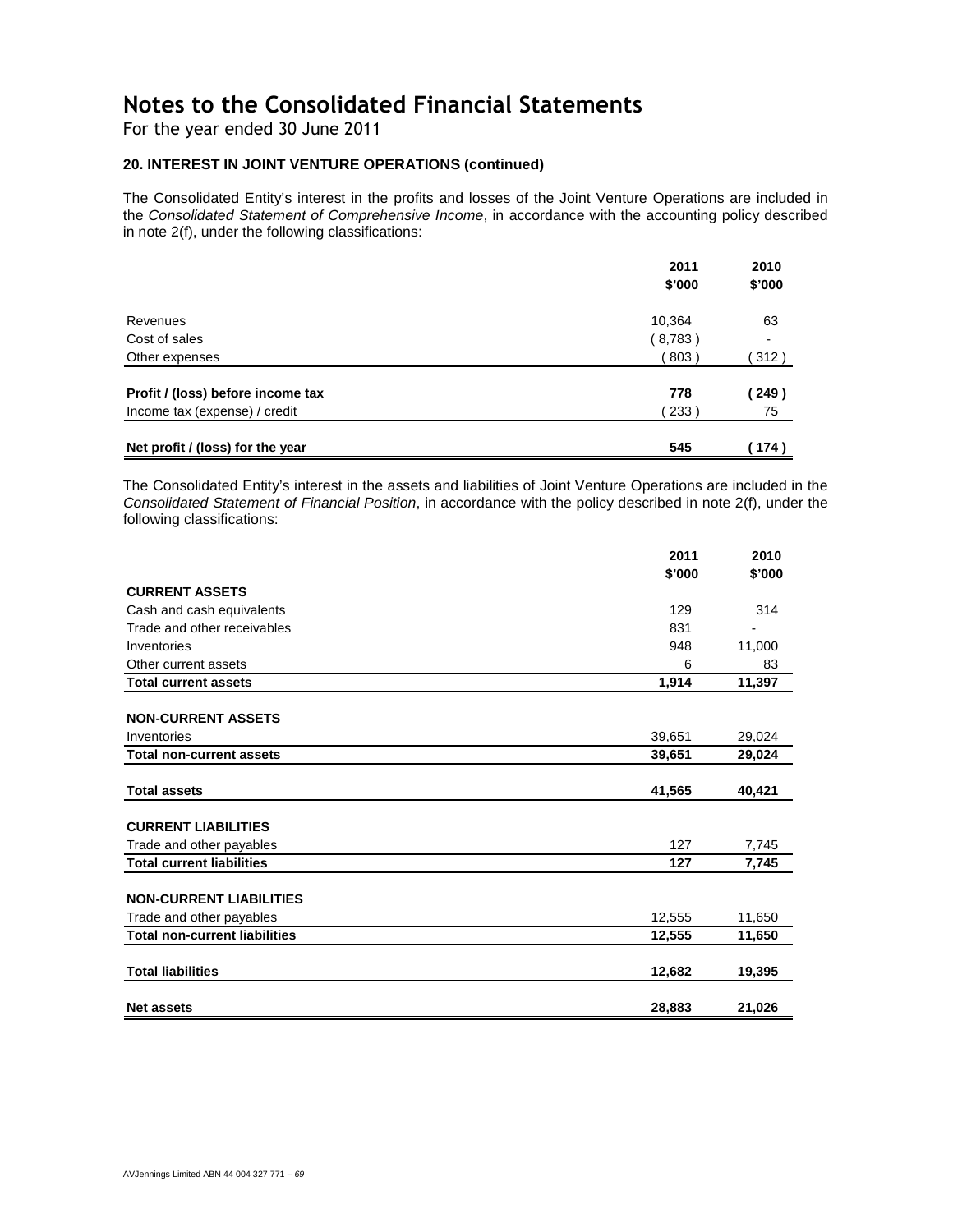For the year ended 30 June 2011

## **21. PROPERTY, PLANT AND EQUIPMENT**

|                                            | 2011      | 2010     |
|--------------------------------------------|-----------|----------|
|                                            | \$'000    | \$'000   |
| Leasehold improvements                     |           |          |
| At cost                                    | 789       | 1,967    |
| Less: accumulated depreciation             | 587       | 〔1,493 〕 |
| <b>Total leasehold improvements</b>        | 202       | 474      |
| <b>Plant, equipment and motor vehicles</b> |           |          |
| At cost                                    | 8,222     | 11,551   |
| Less: accumulated depreciation             | $7,366$ ) | 10,371)  |
| <b>Total plant and equipment</b>           | 856       | 1,180    |
| Motor vehicles under finance lease         |           |          |
| At cost                                    | 45        | 407      |
| Less: accumulated amortisation             | 16)       | 195)     |
| Total motor vehicles under finance lease   | 29        | 212      |
| Total property, plant and equipment        | 1,087     | 1,866    |

## **Reconciliations**

Reconciliations of the carrying amounts of each class of property, plant and equipment at the beginning and end of the year are set out below:

| For the year ended 30 June 2010               | <b>Note</b> | Leasehold<br>improve-<br>ments<br>\$'000 | Plant,<br>equipment<br>and motor<br>vehicles<br>\$'000 | Leased<br>motor<br>vehicles<br>\$'000 | Total<br>\$'000 |
|-----------------------------------------------|-------------|------------------------------------------|--------------------------------------------------------|---------------------------------------|-----------------|
| Carrying amount at 1 July 2009                |             | 921                                      | 3,130                                                  | 1,156                                 | 5,207           |
| Additions                                     |             | 37                                       | 719                                                    |                                       | 756             |
| <b>Disposals</b>                              |             | (86)                                     | (359)                                                  | (411)                                 | (856)           |
| Depreciation/amortisation charge for the year | 5           | 222)                                     | (895)                                                  | (276)                                 | (1,393)         |
| Depreciation on assets held for sale          |             |                                          | (15)                                                   |                                       | (15)            |
| Assets reclassified as assets held for sale   |             | (176)                                    | (1,400)                                                | 〔257〕                                 | (1,833)         |
| Carrying amount at 30 June 2010               |             | 474                                      | 1,180                                                  | 212                                   | 1,866           |
| For the year ended 30 June 2011               |             |                                          |                                                        |                                       |                 |
| Carrying amount at 1 July 2010                |             | 474                                      | 1,180                                                  | 212                                   | 1,866           |
| Additions                                     |             | 21                                       | 636                                                    |                                       | 657             |
| Disposals                                     |             | (192)                                    | (635)                                                  | (123)                                 | 950)            |
| Depreciation/amortisation charge for the year | 5           | 101)                                     | 325)                                                   | 60)                                   | 486)            |
| Carrying amount at 30 June 2011               |             | 202                                      | 856                                                    | 29                                    | 1,087           |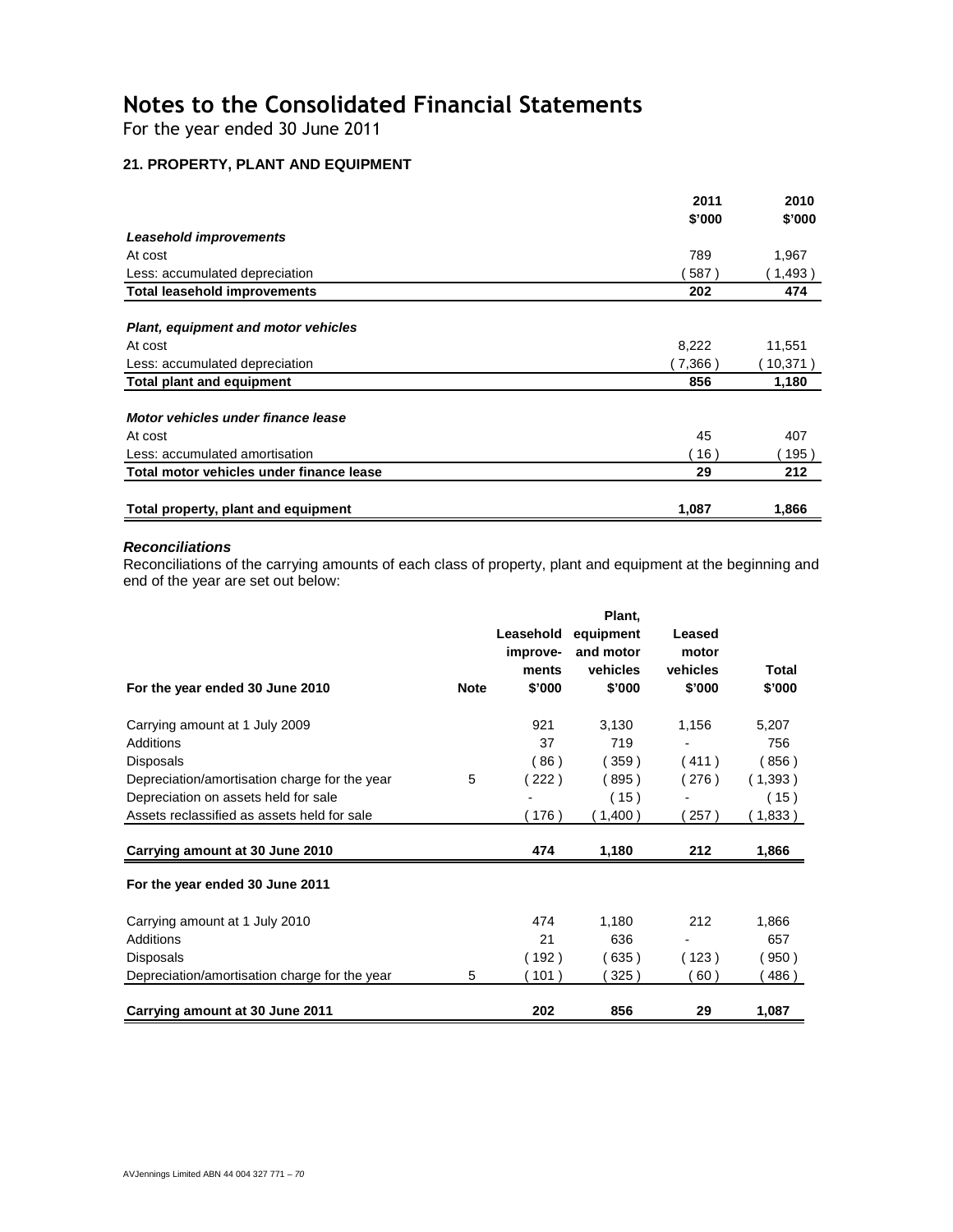For the year ended 30 June 2011

## **22. INTANGIBLE ASSETS**

|                                |             | 2011   | 2010      |
|--------------------------------|-------------|--------|-----------|
|                                | <b>Note</b> | \$'000 | \$'000    |
| Brand name at cost             |             | 9.868  | 9,868     |
| Less: accumulated amortisation |             | 7.052  | $7,052$ ) |
| Total intangible assets        |             | 2.816  | 2.816     |

### **Reconciliation**

Reconciliation of the carrying amount of the intangible asset at the beginning and end of the year is set out below:

| Carrying amount at beginning of year | 2.816                    | 3.062 |
|--------------------------------------|--------------------------|-------|
| Amortisation charge for the year     | $\overline{\phantom{0}}$ | 246   |
| Carrying amount at end of year       | 2.816                    | 2.816 |

The intangible asset relates to the value of the "AVJennings" brand name which was acquired as part of a business combination in 1995. On recognition, the asset was determined to have a finite life of 20 years and has since been amortised over the expected useful life. In accordance with the accounting policy discussed in note 2(k), the amortisation period and the amortisation method for an intangible asset are reviewed at least each financial year-end. A review carried out at 31 December 2009 determined that the brand name has indefinite useful life. This change in accounting estimate has been applied prospectively with amortisation ceasing as of 31 December 2009.

The brand name is tested for impairment annually, or more frequently if there are indicators of impairment. At 30 June 2011, there were no indicators of impairment.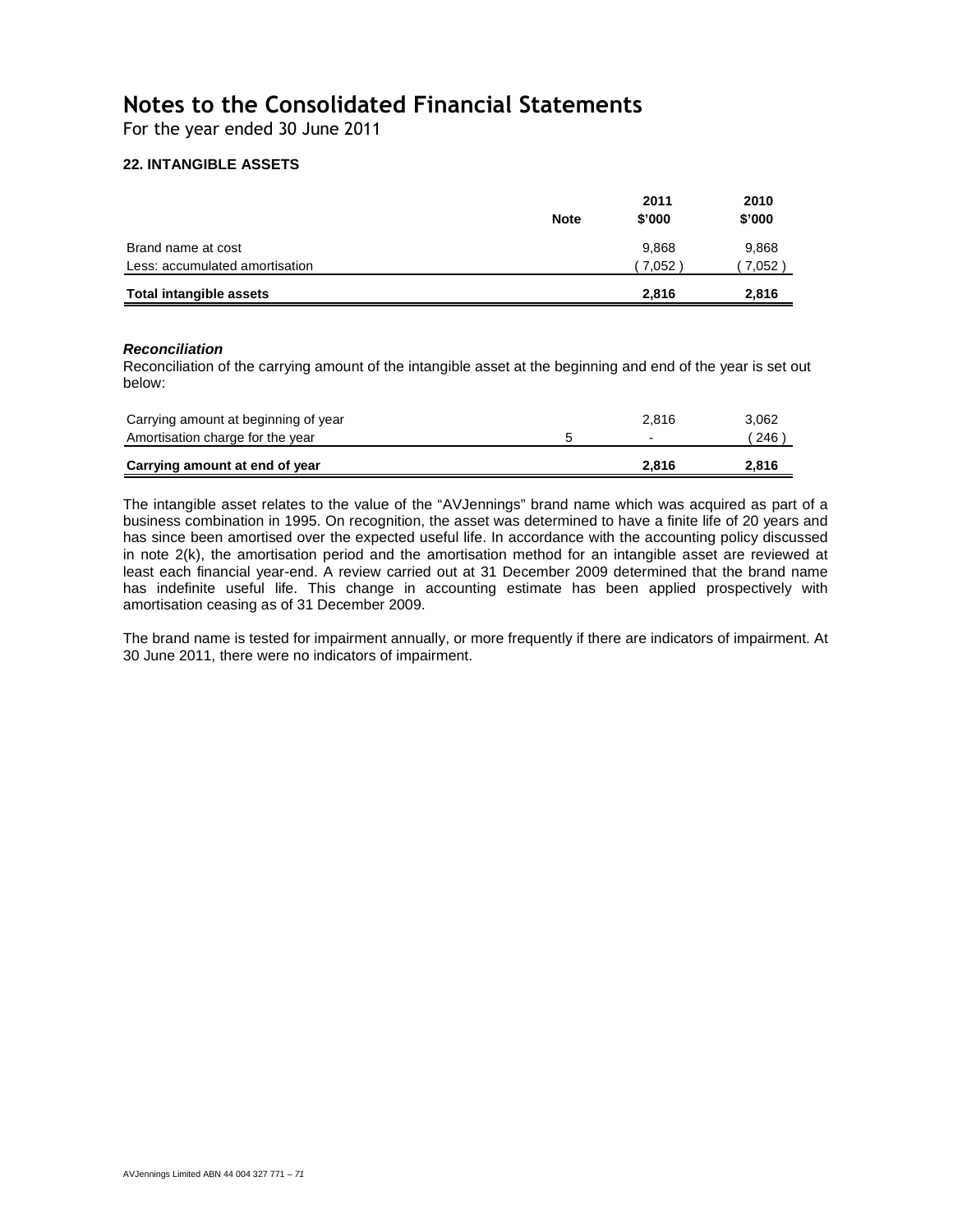For the year ended 30 June 2011

## **23. TRADE AND OTHER PAYABLES**

|                                   | 2011   | 2010   |
|-----------------------------------|--------|--------|
|                                   | \$'000 | \$'000 |
| <b>Current</b>                    |        |        |
| Secured                           |        |        |
| Land creditors                    | 5,300  | -      |
| Unsecured                         |        |        |
| Land creditors                    | 23,235 | 13,959 |
| Trade creditors                   | 10,380 | 8,982  |
| Related party payables            | 2,300  |        |
| Other creditors and accruals      | 7,270  | 11,347 |
|                                   | 43,185 | 34,288 |
| <b>Total current payables</b>     | 48,485 | 34,288 |
| <b>Non-Current</b>                |        |        |
| Secured                           |        |        |
| Land creditors                    | 5,600  |        |
| Unsecured                         |        |        |
| Land creditors                    | 37,800 | 11,650 |
| <b>Total non-current payables</b> | 43,400 | 11,650 |

## **Land creditors**

The amounts due to secured land creditors are secured over the title to properties acquired by way of either mortgage back or bank guarantee in favour of the land vendor. These security arrangements remain in place until final settlement of the amounts due to the land vendor. Titles for the unsecured land creditors only transfer to the Consolidated Entity on full payment of the amount outstanding or upon provision of some other security.

### **Related party payables**

For terms and conditions relating to related party payables, refer to note 34.

### **Fair value**

Due to the short-term nature of these payables, their carrying amount is assumed to approximate their fair value.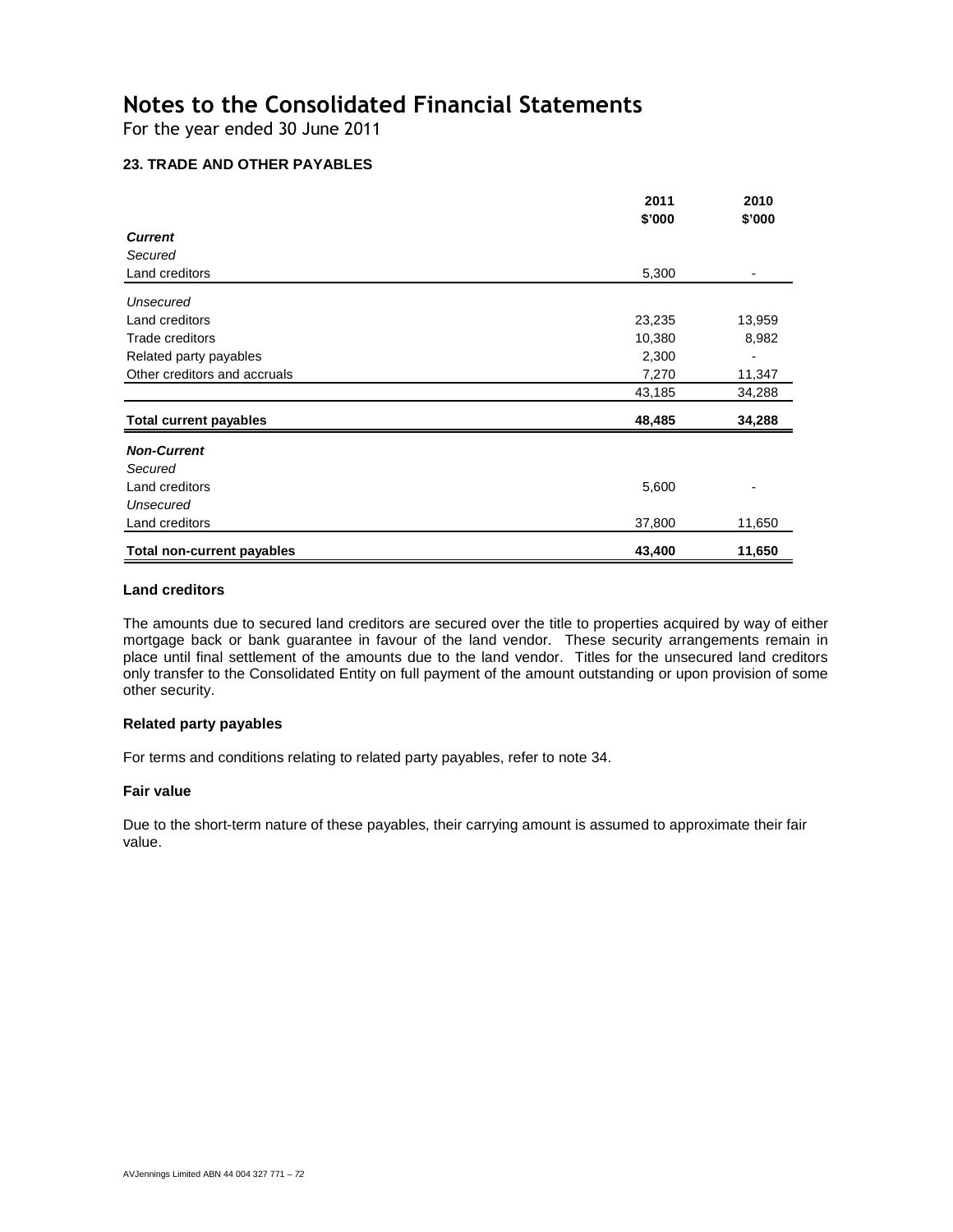For the year ended 30 June 2011

# **24. INTEREST- BEARING LOANS AND BORROWINGS**

|                                                | <b>Note</b> | 2011<br>\$'000 | 2010<br>\$'000 |
|------------------------------------------------|-------------|----------------|----------------|
| <b>Current</b>                                 |             |                |                |
| Secured                                        |             |                |                |
| Bank loans                                     |             | 62,500         | 67,000         |
| Unsecured                                      |             |                |                |
| Lease liabilities                              | 31(b)       | 29             | 212            |
| Total current interest-bearing liabilities     |             | 62,529         | 67,212         |
| <b>Non-current</b>                             |             |                |                |
| Secured                                        |             |                |                |
| Bank loans                                     |             | 6,619          | 15,000         |
| Unsecured                                      |             |                |                |
| Lease liabilities                              | 31(b)       | ٠              | 14             |
| Total non-current interest-bearing liabilities |             | 6,619          | 15,014         |

### **Financing arrangements**

The Consolidated Entity has access to the following lines of credit:

|                                                                  | <b>Note</b> | Available<br>\$'000 | <b>Utilised</b><br>\$'000 | <b>Unutilised</b><br>\$'000 |
|------------------------------------------------------------------|-------------|---------------------|---------------------------|-----------------------------|
| 30 June 2011                                                     |             |                     |                           |                             |
| Main banking facilities                                          | 24(a)       |                     |                           |                             |
| - bank overdraft                                                 |             | 2,200               |                           | 2,200                       |
| - bank loans                                                     |             | 137,800             | 50,000                    | 87,800                      |
| - performance bonds and other non-cash facilities <sup>(1)</sup> |             | 31,000              | 16,298                    | 14,702                      |
|                                                                  |             | 171,000             | 66,298                    | 104,702                     |
| Project funding                                                  | 24(b)       |                     |                           |                             |
| - bank loans                                                     |             | 33,500              | 19,119                    | 14,381                      |
| - performance bonds and other non-cash facilities                |             | 23,500              | 17,669                    | 5,831                       |
|                                                                  |             | 57,000              | 36,788                    | 20,212                      |
| Surety bond facility                                             | 24(c)       |                     |                           |                             |
| - performance bonds                                              |             | 10,000              | 1,139                     | 8,861                       |
| Leasing facilities                                               | 24(d)       | 1,200               | 29                        | 1,171                       |

(1) At 30 June 2011 these facilities are interchangeable up to \$5 million (2010: \$10 million) between the bank loans and performance bonds/other non-cash facilities.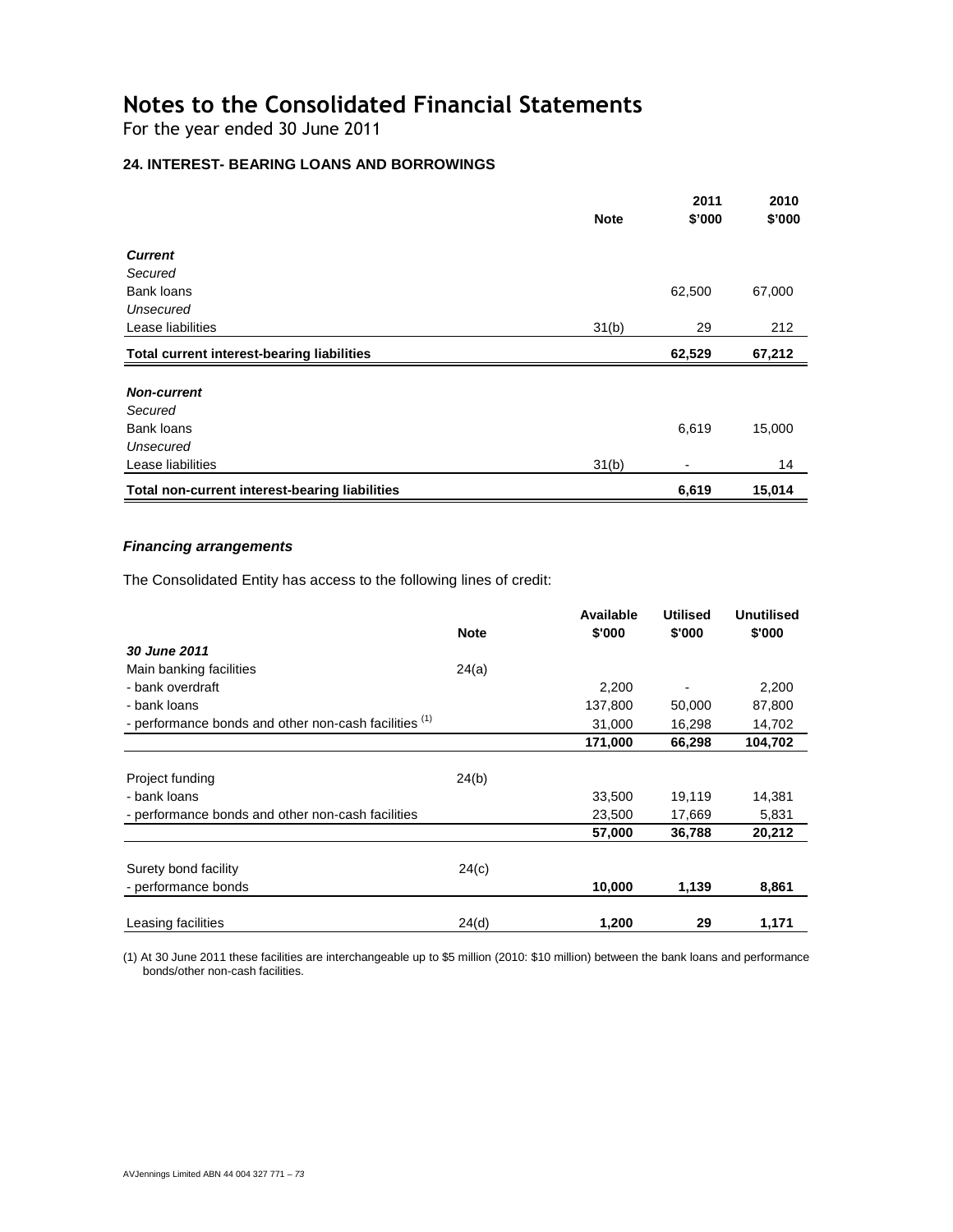For the year ended 30 June 2011

# **24. INTEREST-BEARING LOANS AND BORROWINGS (continued)**

## **Financing arrangements (continued)**

|                                                   |             | Available | <b>Utilised</b> | Unutilised |
|---------------------------------------------------|-------------|-----------|-----------------|------------|
|                                                   | <b>Note</b> | \$'000    | \$'000          | \$'000     |
| 30 June 2010                                      |             |           |                 |            |
| Main banking facilities                           | 24(a)       |           |                 |            |
| - bank overdraft                                  |             | 2,200     |                 | 2,200      |
| - bank loans                                      |             | 137,800   | 62,000          | 75,800     |
| - performance bonds and other non-cash facilities |             | 31,000    | 19,706          | 11,294     |
|                                                   |             | 171,000   | 81,706          | 89,294     |
|                                                   |             |           |                 |            |
| Project funding                                   | 24(b)       |           |                 |            |
| - bank loans                                      |             | 31,000    | 20,000          | 11,000     |
| - performance bonds and other non-cash facilities |             | 5,000     |                 | 5,000      |
|                                                   |             | 36,000    | 20,000          | 16,000     |
| Leasing facilities                                | 24(d)       | 1,200     | 482             | 718        |

#### **Significant terms and conditions**

#### **(a) Main banking facilities**

The main banking facilities are secured by a fixed and floating charge over all the assets and undertakings of the entities within the Consolidated Entity, other than those assets pledged as security for project funding (see note 24(b)), and those assets pledged as security for properties acquired as detailed in note 23 (secured land creditors). The Parent Entity has entered into a cross deed of covenant with various controlled entities to guarantee obligations of those entities in relation to the main banking facilities. Details of entities included in the cross deed of covenant are set out in note 19. There is no overdraft utilisation at year-end and the current interest rates on the bank loans range from 6.88% to 7.07% (2010: 7.28% to 7.30%).

The Consolidated Entity's main banking facilities which were due to mature on 30 September 2011 have been renewed for a further 2 years to 30 September 2013. Documentation is in the process of being completed and is expected to be signed by 30 September 2011. The renewed main banking facilities will be secured by a fixed and floating charge over all the assets and undertakings of the entities within the Consolidated Entity as mentioned above, and by first registered mortgages over various real estate inventories other than those assets pledged as security for project funding (see note 24(b)) and secured land creditors (see note 23).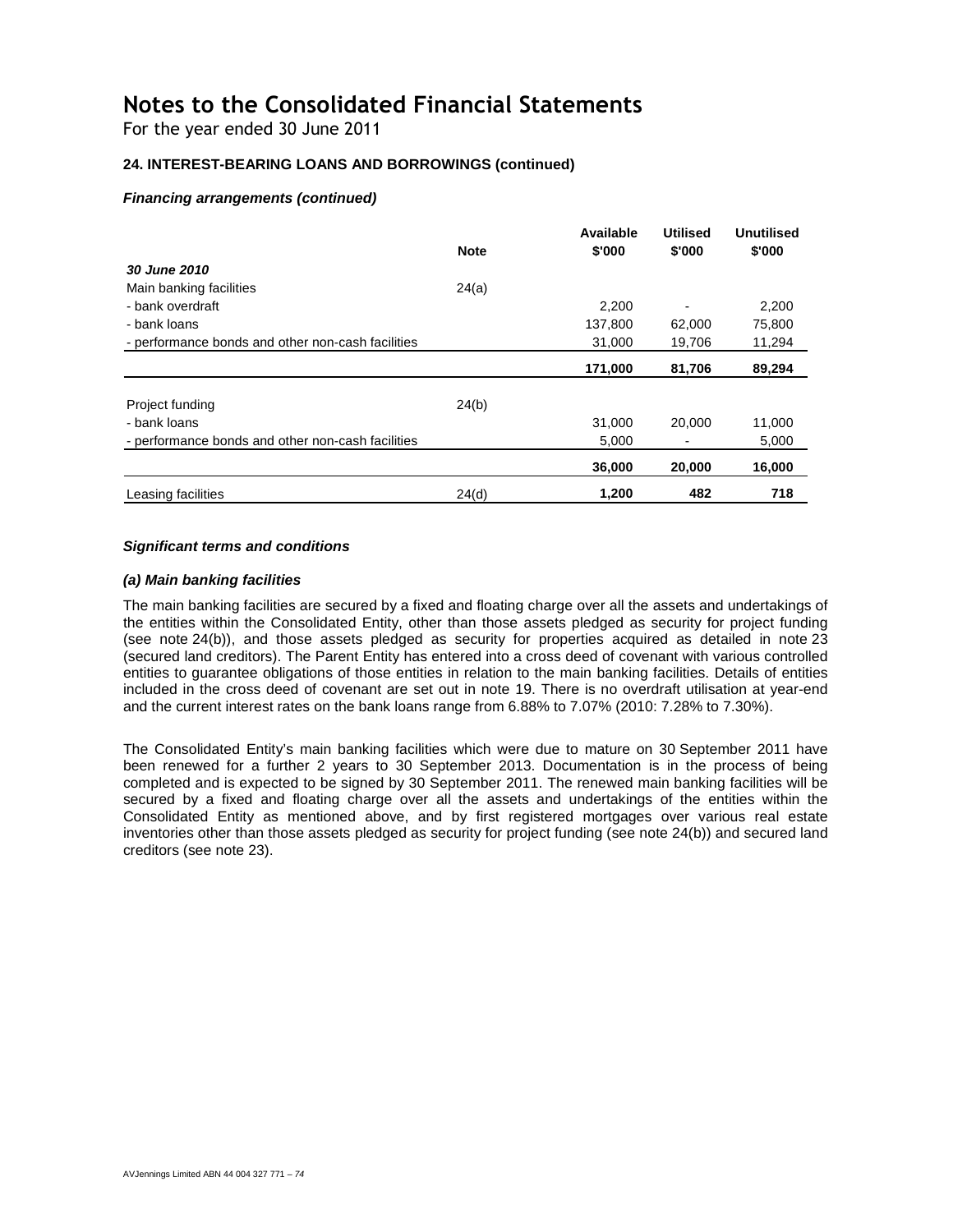For the year ended 30 June 2011

## **24. INTEREST-BEARING LOANS AND BORROWINGS (continued)**

### **(a) Main banking facilities (continued)**

The renewed facilities are expected to be sufficient for the Consolidated Entity's normal ongoing business operations. The renewed main banking facilities currently being documented are:

|                                                   | <b>Facilities as at</b><br>30 June 2011<br>\$'000 | <b>Facilities</b><br>Renewed<br>\$'000 |
|---------------------------------------------------|---------------------------------------------------|----------------------------------------|
| Main banking facilities                           |                                                   |                                        |
| - bank overdrafts                                 | 2.200                                             | 5,000                                  |
| - bank loans                                      | 137,800                                           | 134,000                                |
| - performance bonds and other non-cash facilities | 31,000                                            | 33,600                                 |
| <b>Total facilities</b>                           | 171.000                                           | 172,600                                |

## **(b) Project funding**

Project funding facilities are secured by:

- fixed and floating charge over all assets and undertakings of the entity involved in the relevant project, namely, AVJennings Wollert Pty Limited;
- first registered mortgage over the real estate inventories of the entity involved in the relevant project, namely, AVJennings Wollert Pty Limited;
- fixed and floating charge over the assets and undertakings of a related company involved in the relevant project, namely, St Clair JV Nominee Pty Limited;
- deed of mortgage over the shares held by the relevant entity, namely, AVJennings Properties SPV No 4 Pty Limited, in a related company, namely, St Clair JV Nominee Pty Limited; and
- fixed and floating charge over the assets and undertakings, including project rights, of a relevant entity, namely, AVJennings Properties SPV No 4 Pty Limited.

At 30 June 2011 the facilities shown are interchangeable up to \$5,000,000 (2010: \$5,000,000) between the bank loans and performance bonds/other non-cash facilities. The lines of credit shown are maximum limits which are available progressively as projects are developed. The expiry dates for the facilities are between February 2014 and March 2014. Individual projects are expected to be completed and the outstanding amounts repaid or refinanced prior to expiry of each facility. As at 30 June 2011, the balance outstanding on these facilities was \$19,119,000 (2010: \$20,000,000).

|                                                            | 2011<br>\$'000 | 2010<br>\$'000 |
|------------------------------------------------------------|----------------|----------------|
| The carrying amounts of the pledged assets are as follows: |                |                |
| Wollert. Victoria                                          | 47.211         | 47.663         |
| Cheltenham, South Australia                                | 41.509         | 40.361         |

The weighted average interest rate on the project funding loans at the year-end was 6.07% (2010: 6.03%).

#### **(c) Surety bond facility**

The Consolidated Entity has entered into a Surety bond facility of \$10,000,000 (2010: \$Nil). The Surety bond facility is subject to review annually. The next review is due by 30 April 2012. The Surety bond facility is secured by a Deed of Indemnity between the Parent Entity and various controlled entities. Details of the controlled entities, included in the Deed of Indemnity are set out in note 19.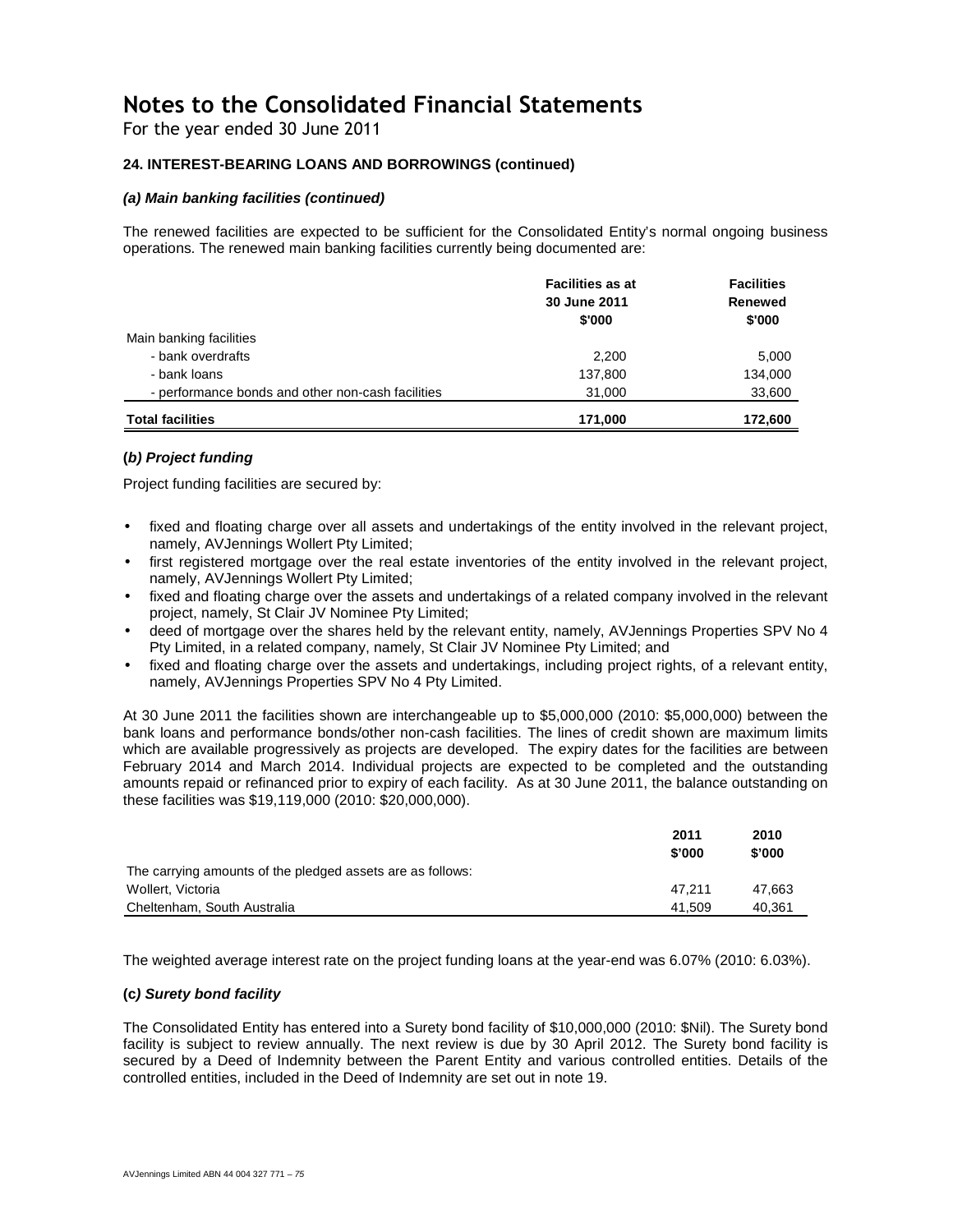For the year ended 30 June 2011

## **24. INTEREST-BEARING LOANS AND BORROWINGS (continued)**

#### **(d) Leasing facilities**

No separate security has been provided by the Consolidated Entity in relation to lease liabilities. The rights to the leased assets revert to the lessor in the event of default. The facility was due to mature on 30 September 2011. A renewed facility of \$1,200,000 has been approved by its bankers for a further 2 years to 30 September 2013. Documentation is in the process of being completed and is expected to be signed by 30 September 2011. The current interest rates on finance leases range from 8.95% to 9.36% (2010: 6.51% to 10.14%). The lease terms are 36 months.

#### **(e) Interest rate hedge instruments**

The Consolidated Entity manages the cash flow effect of interest rate risk by entering into interest rate cap and interest rate swap contracts.

Interest rate cap contracts are entered into for a principal Australian Dollar amount by paying an upfront premium that covers a specific period. The strike rates for these contracts are benchmarked against the BBSY bid rate (Australian Bank Bill Swap Reference Rate - Average Bid Rate) on a quarterly basis. Settlement occurs quarterly, in favour of the Consolidated Entity, should the BBSY bid rate be above the cap strike rate (movements in the variable rate are directly proportional to movements in the BBSY bid rate).

Under the interest rate swaps, at the end of every quarter, the Consolidated Entity and the counterparty agree to exchange the difference between the interest calculated by applying the fixed contract rates and that calculated by applying the BBSY bid rate to the principal Australian Dollar amounts.

Details of interest rate derivative contracts are as follows:

| Type of derivative | <b>Expiry</b>   | <b>Strike</b>            | <b>Fixed</b>             | <b>Principal Amount</b> |                          |
|--------------------|-----------------|--------------------------|--------------------------|-------------------------|--------------------------|
|                    | <b>Date</b>     | Rate                     | Rate                     | 2011                    | 2010                     |
|                    |                 | %                        | %                        | \$'000                  | \$'000                   |
| Interest rate cap  | 14 January 2013 | 5.35                     | $\overline{\phantom{a}}$ | 7.500                   | $\overline{\phantom{a}}$ |
| Interest rate cap  | 14 January 2013 | 5.39                     | $\blacksquare$           | 7,500                   | $\overline{\phantom{a}}$ |
| Interest rate swap | 14 January 2013 | $\overline{\phantom{a}}$ | 5.35                     | 7,500                   | $\blacksquare$           |
| Interest rate swap | 14 January 2013 | $\overline{\phantom{a}}$ | 5.39                     | 7,500                   | $\overline{\phantom{a}}$ |
| Interest rate cap  | 1 July 2010     | 7.75                     | $\overline{\phantom{a}}$ | $\blacksquare$          | 65,000                   |
| Interest rate swap | 1 July 2010     | $\overline{\phantom{a}}$ | 7.60                     | $\blacksquare$          | 35,000                   |
| Interest rate swap | 1 July 2010     | $\blacksquare$           | 7.62                     |                         | 30,000                   |

#### **25. TAX PAYABLE**

|                    | 2011<br>\$'000 | 2010<br>\$'000 |
|--------------------|----------------|----------------|
| Income tax payable | 3,540          | 905            |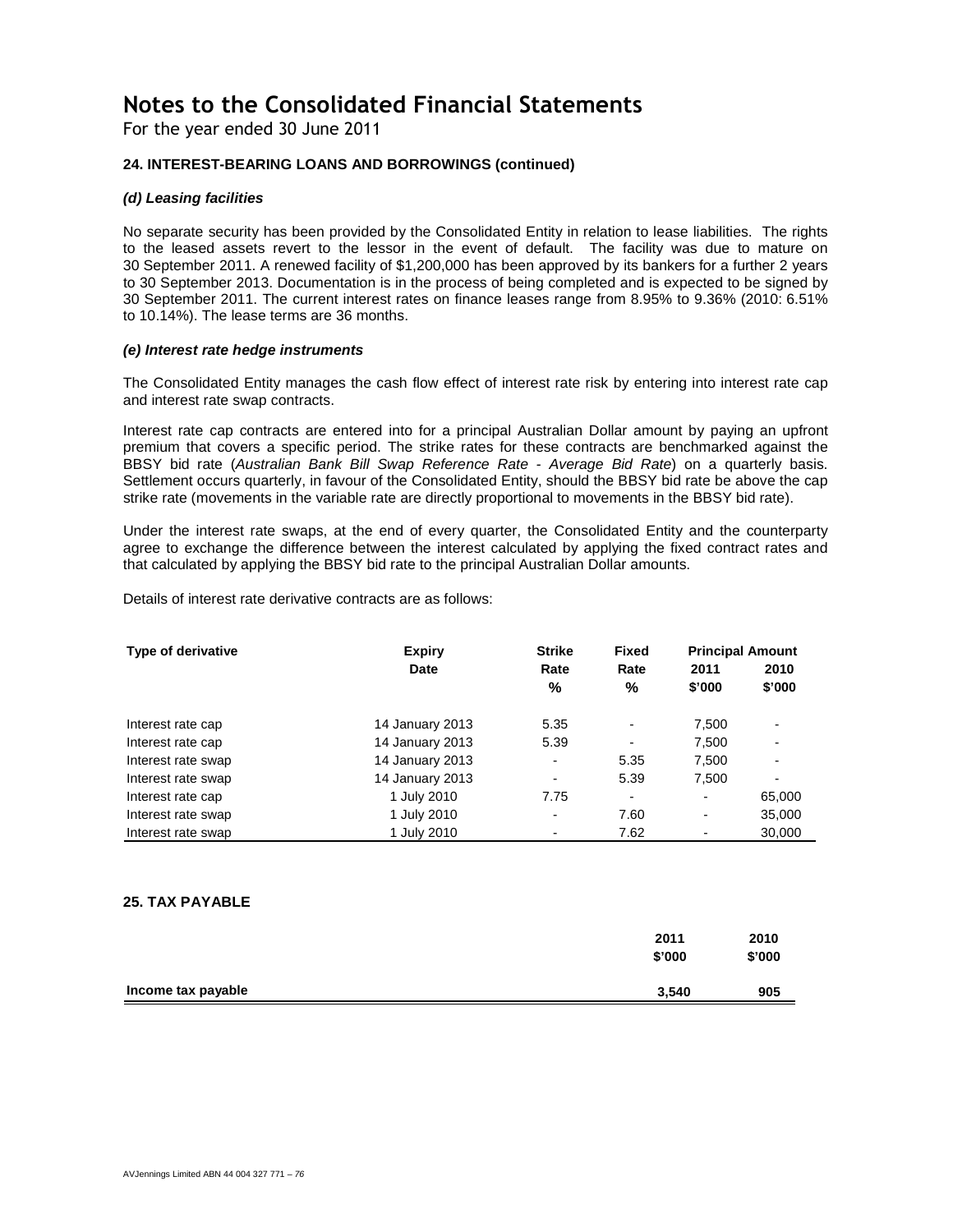For the year ended 30 June 2011

# **26. DEFERRED TAX LIABILITIES**

|                                                              | 2011   | 2010    |
|--------------------------------------------------------------|--------|---------|
|                                                              | \$'000 | \$'000  |
| The provision for deferred income tax is made up as follows: |        |         |
| - capitalisation of development costs                        | 19.542 | 17,951  |
| - accrued income                                             |        | 713     |
| - prepayments, accruals/provisions and investments           | (850)  | (1,958) |
| - brand name                                                 | 845    | 845     |
| - unrealised loss on interest derivatives                    | 21     | 153)    |
| Deferred tax liabilities                                     | 19.516 | 17.398  |

#### **Reconciliations**

Reconciliations of the carrying amount of the deferred tax liability at the beginning and end of the year are set out below:

|                                      | 2011<br>\$'000 | 2010<br>\$'000 |
|--------------------------------------|----------------|----------------|
| Carrying amount at beginning of year | 17,398         | 15,651         |
| Arising temporary differences        | 2.118          | 1,747          |
| Carrying amount at end of year       | 19.516         | 17,398         |

### **Tax losses**

The Consolidated Entity has capital tax losses of \$1,013,526 (2010: \$1,013,526) which are available indefinitely for offset against future capital gains subject to satisfaction of the relevant statutory tests.

#### **27. PROVISIONS**

|                                     | 2011   | 2010   |
|-------------------------------------|--------|--------|
|                                     | \$'000 | \$'000 |
| <b>Current</b>                      |        |        |
| Employee benefits                   | 2,739  | 2,915  |
| Other                               | 496    | 650    |
|                                     |        |        |
| <b>Total current provisions</b>     | 3,235  | 3,565  |
| <b>Non-current</b>                  |        |        |
| Employee benefits                   | 694    | 646    |
|                                     |        |        |
| <b>Total non-current provisions</b> | 694    | 646    |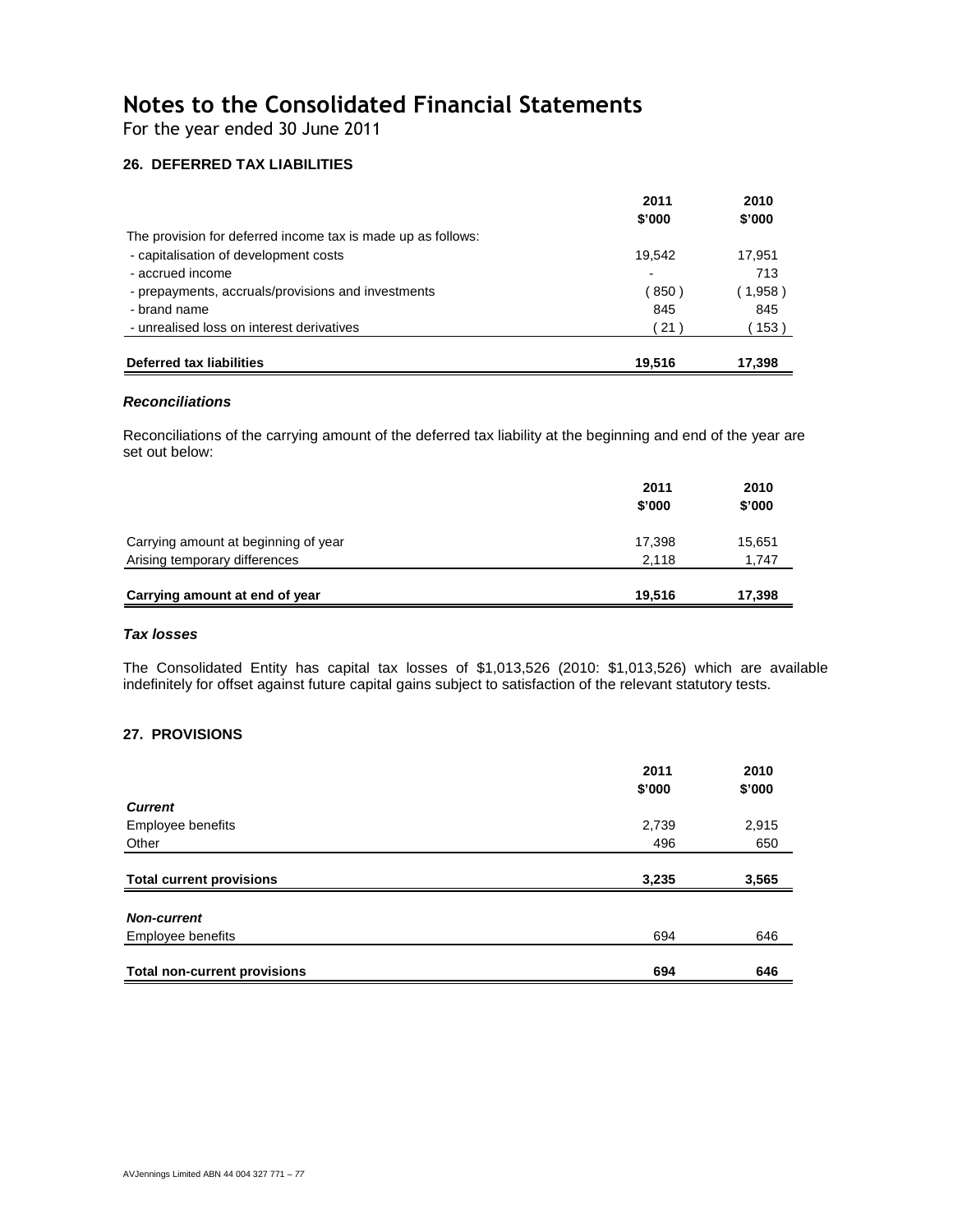For the year ended 30 June 2011

# **28. CONTRIBUTED EQUITY**

|                                        | <b>Note</b> | 2011<br><b>Number</b> | 2010<br><b>Number</b> | 2011<br>\$'000 | 2010<br>\$'000 |
|----------------------------------------|-------------|-----------------------|-----------------------|----------------|----------------|
| Ordinary shares                        | 28(a)       | 274.588.694           | 274.588.694           | 122.837        | 122.837        |
| Treasury shares                        | 28(b)       | (1,708,786)           | (666, 667)            | (1,002)        | 259)           |
| Share capital                          |             |                       |                       | 121,835        | 122,578        |
| (a) Movement in ordinary share capital |             | <b>Number</b>         | <b>Number</b>         | \$'000         | \$'000         |
| As at the beginning of the year        |             | 274,588,694           | 274,588,694           | 122,837        | 122,837        |
| As at the end of the year              |             | 274,588,694           | 274,588,694           | 122.837        | 122,837        |

Fully paid ordinary shares carry one vote per share and carry the right to dividends. There are currently no unexercised or outstanding options. No options were exercised during the year.

| (b) Movement in treasury shares                                           | 2011<br><b>Number</b> | 2010<br><b>Number</b> | 2011<br>\$'000 | 2010<br>\$'000 |
|---------------------------------------------------------------------------|-----------------------|-----------------------|----------------|----------------|
| As at the beginning of the year                                           | (666,667)             | (1,000,000)           | (259)          | (259)          |
| Acquisition of shares by AVJ Deferred<br><b>Employee Share Plan Trust</b> | (1,375,452)           | ۰                     | (743)          |                |
| Employee share scheme issue                                               | 333,333               | 333,333               |                |                |
|                                                                           | (1,042,119)           | 333,333               | (743)          |                |
| As at the end of the year                                                 | (1,708,786)           | (666,667)             | (1,002)        | (259)          |

Treasury shares are shares in AVJennings Limited that are held by the AVJ Deferred Employee Share Plan Trust for the purpose of issuing shares to Executives via the AVJ Deferred Employee Share Plan.

The original cost of the shares is treated as a reduction in share capital and the underlying shares identified separately as treasury shares.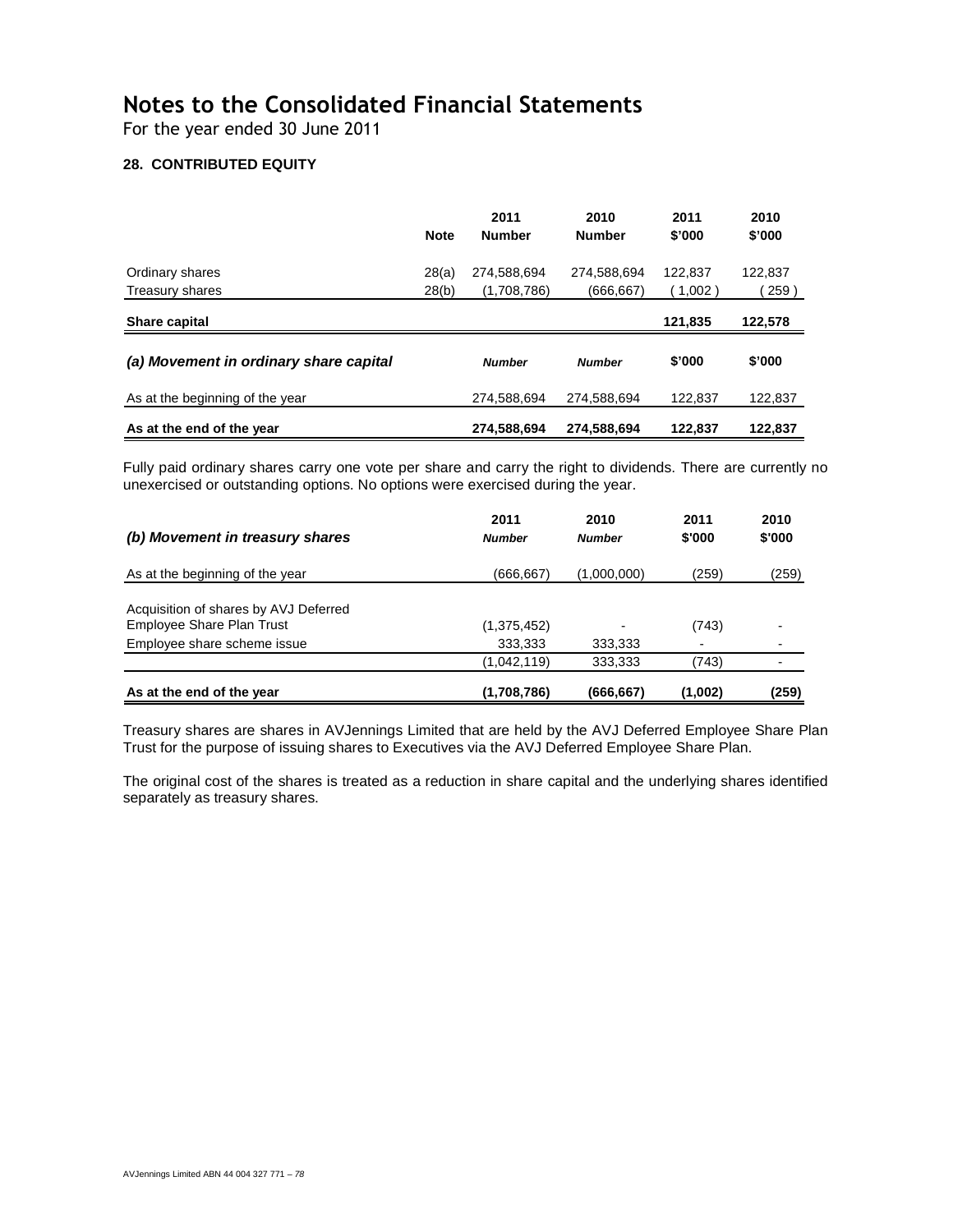For the year ended 30 June 2011

## **28. CONTRIBUTED EQUITY (continued)**

### **(c) Capital Risk Management**

When managing capital, management's objective is to ensure that the Consolidated Entity continues as a going concern. Management also aims to maintain an optimal capital structure that reduces the cost of capital.

In order to maintain or adjust the capital structure, management may change the amount of dividends paid to shareholders, offer a dividend reinvestment plan, return capital to shareholders, issue new shares or sell assets to reduce debt.

During the year ended 30 June 2011, a total dividend of \$6,865,000 was paid (2010: \$Nil).

Management monitors the capital mix through the debt to equity ratio (net debt/total equity) and the debt to total assets ratio (net debt/total assets). Based on continuing operations of the Consolidated Entity, these ratios are as follows:

|                                         | 2011<br>\$'000 | 2010<br>\$'000 |
|-----------------------------------------|----------------|----------------|
| Interest-bearing loans and borrowings * | 69,119         | 82,000         |
| Less: cash and cash equivalents         | (12, 260)      | (24, 110)      |
| Net debt                                | 56,859         | 57,890         |
| Total equity                            | 304,528        | 299,418        |
| <b>Total assets</b>                     | 492,614        | 472,571        |
|                                         |                |                |
| Net debt to equity ratio                | 18.7%          | 19.3%          |
| Net debt to total assets ratio          | 11.5%          | 12.3%          |

\* Excludes leased liabilities amounting to \$29,000 (2010: \$226,000).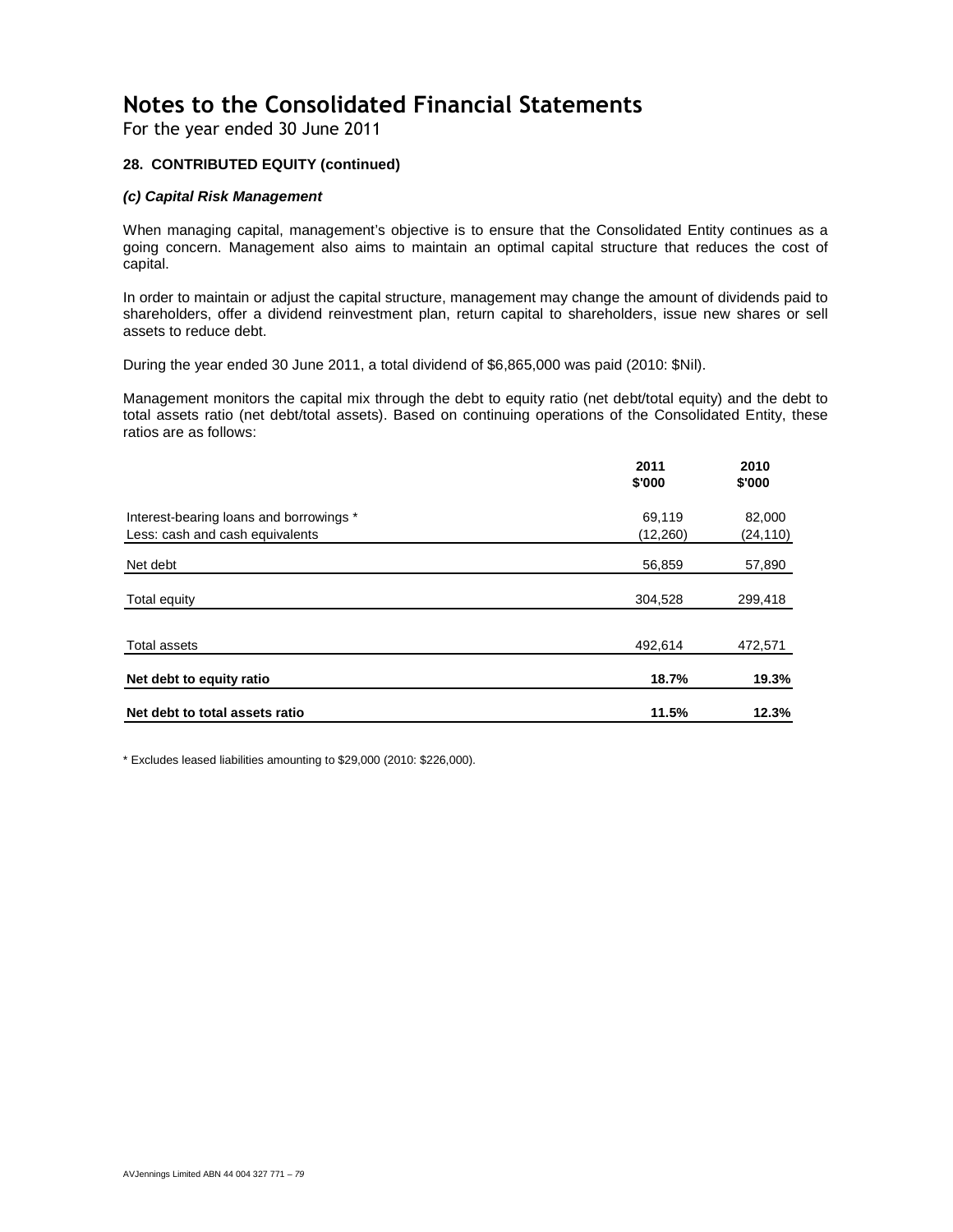For the year ended 30 June 2011

# **29. RESERVES AND RETAINED EARNINGS**

## **(a) Reserves**

|                              | Foreign<br><b>Currency</b><br><b>Translation</b><br><b>Reserve</b><br>\$'000 | Share-based<br>Payment<br><b>Reserve</b><br>\$'000 | Total<br>\$'000 |
|------------------------------|------------------------------------------------------------------------------|----------------------------------------------------|-----------------|
| At 1 July 2009               |                                                                              | 21                                                 | 22              |
| Foreign currency translation | (1                                                                           |                                                    | (1)             |
| Share-based payment          |                                                                              | 60                                                 | 60              |
| At 30 June 2010              |                                                                              | 81                                                 | 81              |
| Foreign currency translation | (417)                                                                        |                                                    | 417)            |
| Share-based payment          |                                                                              | 242                                                | 242             |
| At 30 June 2011              | 417)                                                                         | 323                                                | 94 <sup>°</sup> |

#### **(b) Nature and purpose of reserves**

#### Foreign currency translation reserve

The foreign currency translation reserve is used to record exchange differences arising from the translation of the Financial Statements of subsidiaries which have functional currency different to the Australian dollar. Refer to note 2(ab).

#### Share-based payment reserve

The share-based payment reserve is used to recognise the grant date fair value of shares issued to employees. Refer to notes 2(s) and 7(d) for further details of the plan.

#### **(c) Retained earnings**

|                                                 | 2011    | 2010           |
|-------------------------------------------------|---------|----------------|
|                                                 | \$'000  | \$'000         |
| Movements in retained earnings were as follows: |         |                |
| At the beginning of the year                    | 176.759 | 167.143        |
| Net profit for the year                         | 12,893  | 9.616          |
| <b>Dividends</b>                                | 6,865   | $\blacksquare$ |
| At the end of the year                          | 182.787 | 176,759        |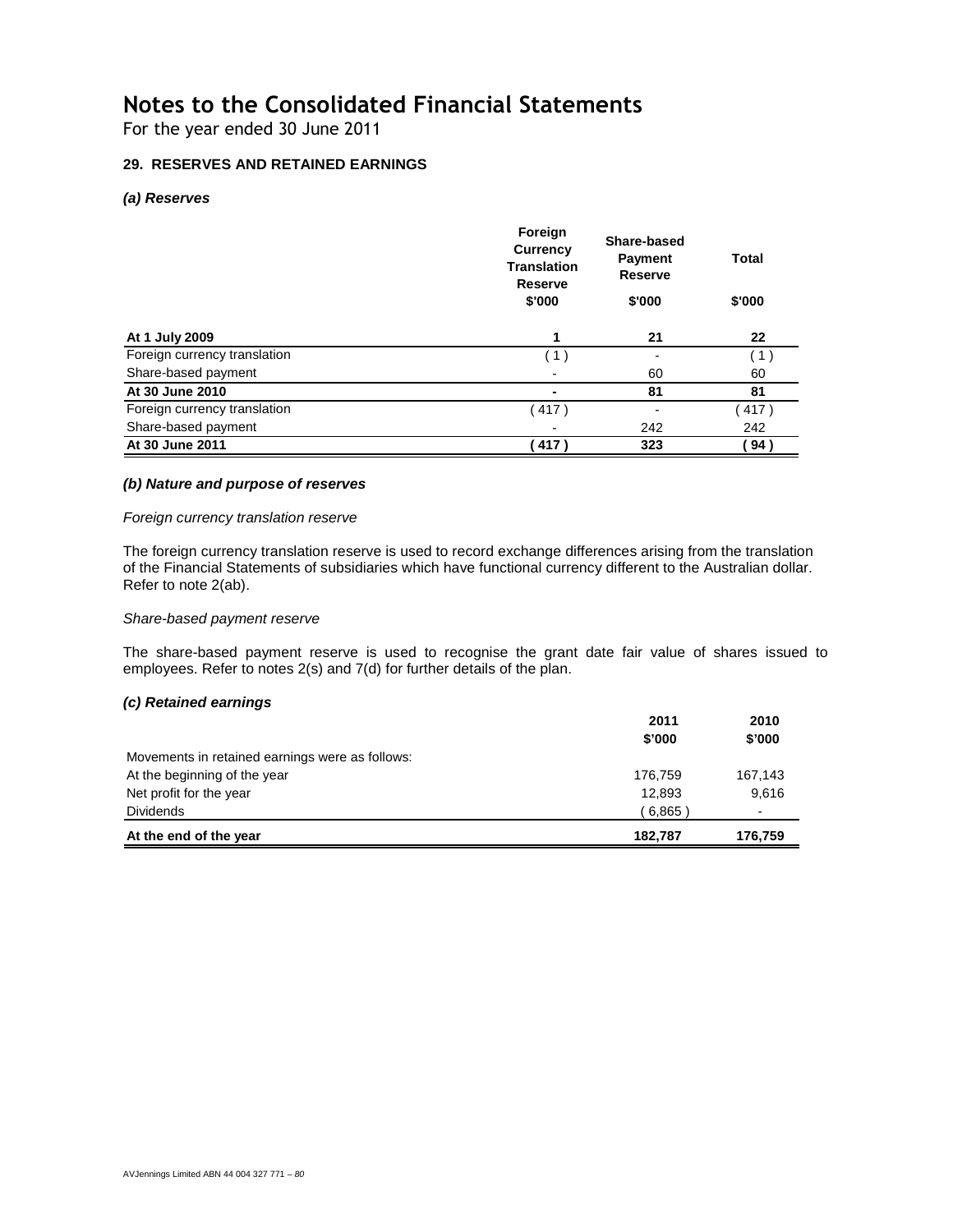For the year ended 30 June 2011

# **30. CASH FLOW STATEMENT RECONCILIATION**

|                                                               | 2011     | 2010      |
|---------------------------------------------------------------|----------|-----------|
|                                                               | \$'000   | \$'000    |
| Reconciliation of net profit after tax to net cash flows from |          |           |
| operations                                                    |          |           |
| Net profit after tax                                          | 12,893   | 9,616     |
| Adjustments for:                                              |          |           |
| Depreciation                                                  | 426      | 1,117     |
| Depreciation - Discontinued operations                        |          | 15        |
| Amortisation                                                  | 60       | 522       |
| Net loss on disposal of property, plant                       |          |           |
| and equipment                                                 | 15       | 224       |
| Interest income classified as investing cash flow             | (907)    | (567)     |
| Share of profits of associates and joint venture entities     | (1,779)  | (2, 124)  |
| Share-based payments expense                                  | 242      | 60        |
| Fair value adjustment to derivatives                          | (441)    | (2,856)   |
| Change in operating assets and liabilities:                   |          |           |
| (Increase)/decrease in inventories                            | (70,948) | 63,811    |
| (Increase)/decrease in trade and other receivables            | 3.288    | (180)     |
| Decrease in prepayments and deposits                          | 352      | 2,655     |
| Increase in deferred tax liability                            | 1,990    | 1,747     |
| Increase in current tax liability                             | 2,635    | 905       |
| Increase/(decrease) in trade and other payables               | 35,004   | (10, 347) |
| Decrease in provisions                                        | (282)    | (1,467)   |
| Increase in net operating assets held for sale                |          | 19,685)   |
|                                                               |          |           |
| Net cash flows from (used in) operating activities            | (17,452) | 43,446    |
| Non-cash financing and investing activities                   |          |           |
| Property, plant and equipment held for sale                   |          | (1,833)   |
| Lease liability associated with assets held for sale          |          | 256       |
|                                                               |          |           |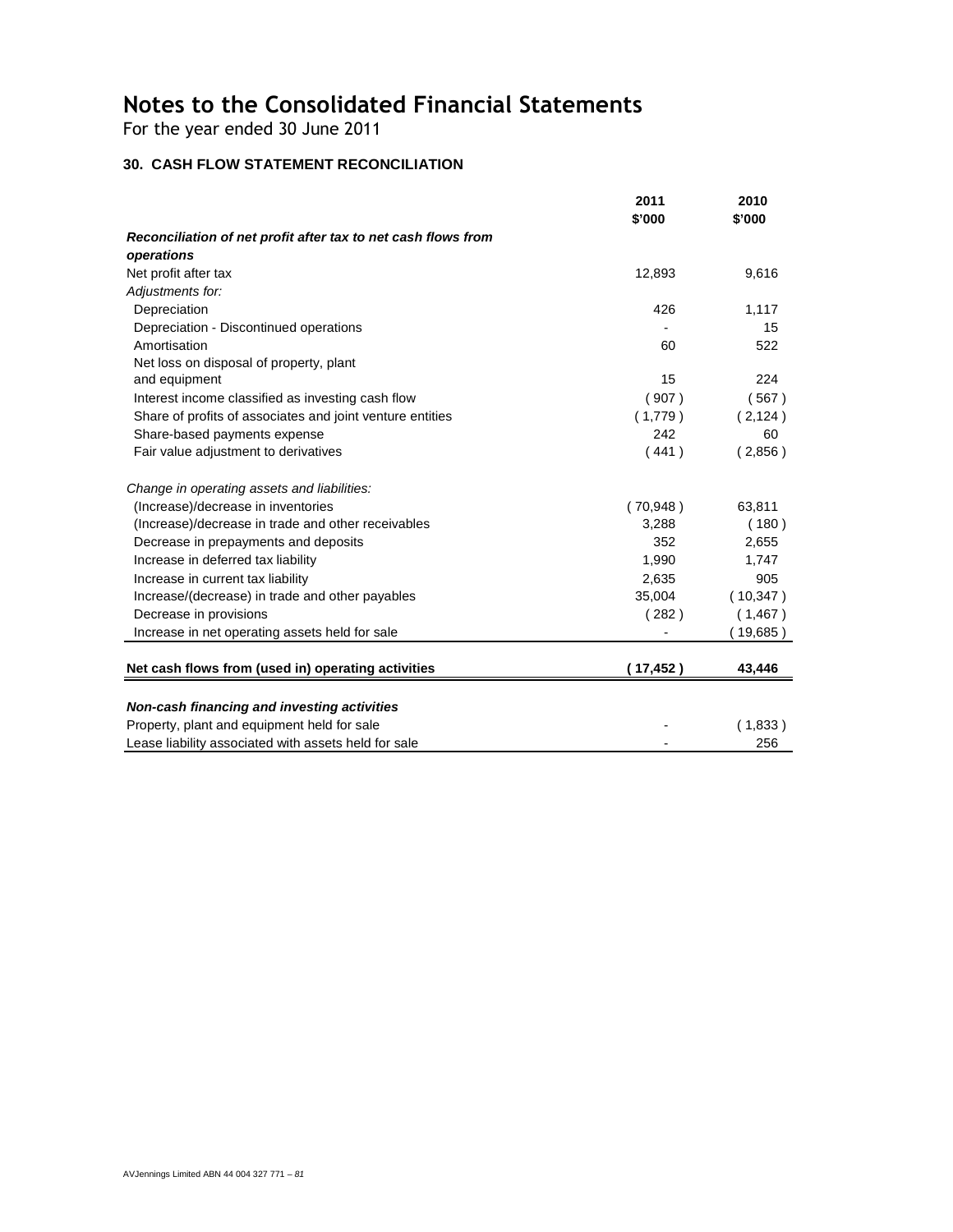For the year ended 30 June 2011

## **31. COMMITMENTS**

## **(a) Capital commitments**

Conditional contracts for the acquisition of land which have not yet been recognised in the Financial Statements are as follows:

|                                      | 2011<br>\$'000 | 2010<br>\$'000 |
|--------------------------------------|----------------|----------------|
| Within one year                      | ٠h             | 5              |
| <b>Total expenditure commitments</b> |                |                |

#### **(b) Finance lease commitments – Consolidated Entity as lessee**

Finance leases are employed as a means of funding the acquisition of employer provided motor vehicles. Lease payments are generally fixed. Where leases have renewal or purchase options, they are exercisable at market prices. No finance lease arrangements create restrictions on other financing transactions.

Future minimum lease payments under finance leases and hire purchase contracts together with the present value of the net minimum lease payments are as follows:

|                                               |             | 2011                     | 2010   |
|-----------------------------------------------|-------------|--------------------------|--------|
|                                               | <b>Note</b> | \$'000                   | \$'000 |
| <b>Finance leases</b>                         |             |                          |        |
| Analysis of finance lease commitments         |             |                          |        |
| Minimum lease payments                        |             |                          |        |
| Within one year                               |             | 30                       | 224    |
| After one year, but not more than five years  |             |                          | 15     |
| <b>Total minimum lease payments</b>           |             | 30                       | 239    |
| Less amounts representing finance charges     |             |                          |        |
| Within one year                               |             | (1)                      | (12)   |
| After one year, but not more than five years  |             |                          | (1)    |
| <b>Total finance charges</b>                  |             | (1)                      | 〔13〕   |
| Present value of minimum lease payments       |             | 29                       | 226    |
| Present value of lease payments               |             |                          |        |
| Within one year                               | 24          | 29                       | 212    |
| After one year, but not more than five years  | 24          | $\overline{\phantom{0}}$ | 14     |
| Total present value of minimum lease payments |             | 29                       | 226    |

The Consolidated Entity has no finance lease arrangements where the Consolidated Entity is the lessor.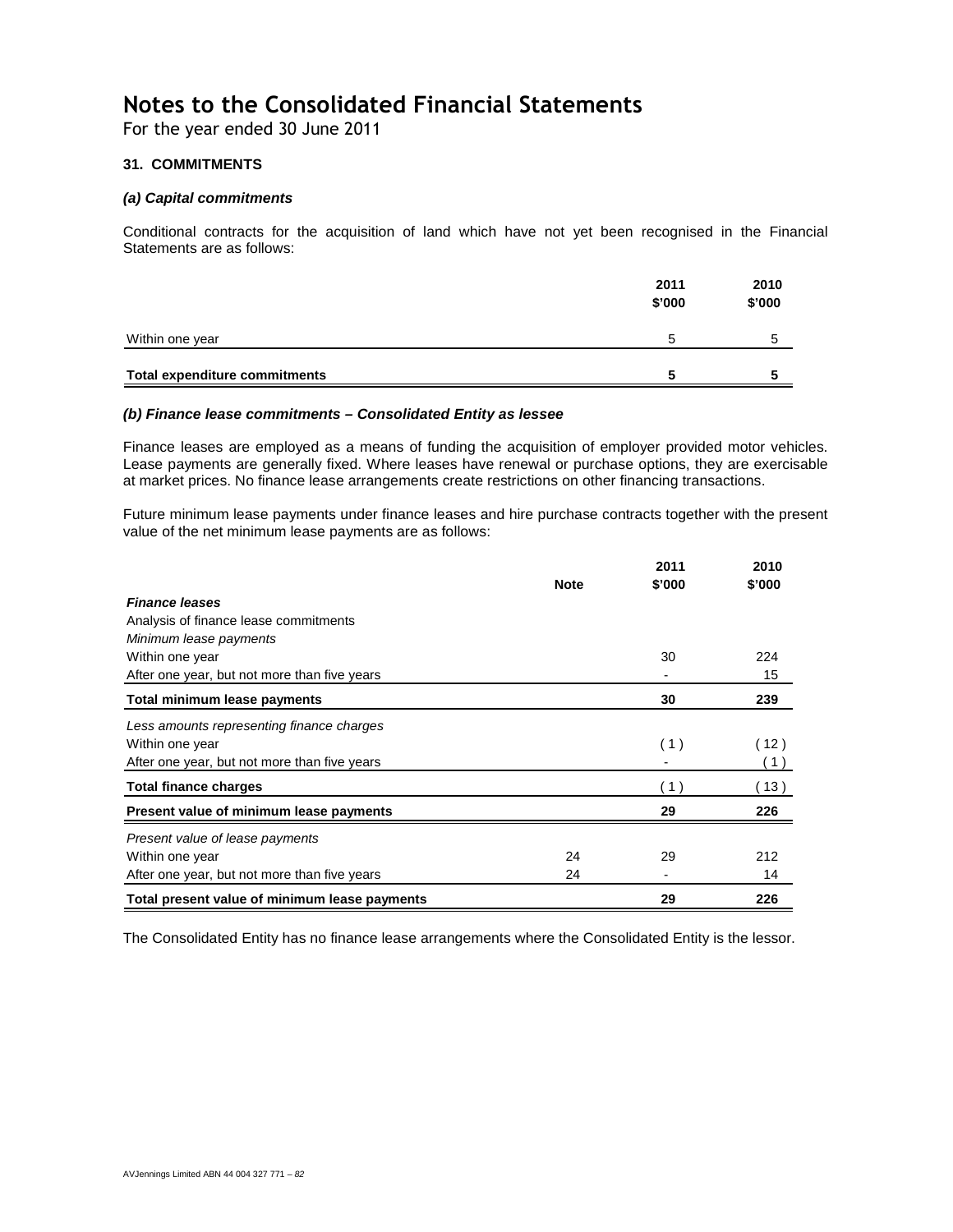For the year ended 30 June 2011

## **31. COMMITMENTS (continued)**

### **(c) Operating lease commitments – Consolidated Entity as lessee**

Operating leases include property, display homes, computer equipment leases and leases for motor vehicles provided under novated leases. Certain property leases include inflation escalation and market review clauses. No renewal or purchase options exist in relation to operating leases, and no operating leases contain restrictions on financing or other leasing activities.

Future minimum rentals payable under non-cancellable operating leases as at 30 June 2011 are as follows:

|                                                                      | 2011<br>\$'000 | 2010<br>\$'000 |
|----------------------------------------------------------------------|----------------|----------------|
| <b>Operating leases</b>                                              |                | 3,126          |
| Commitments in relation to leases contracted for at the              |                |                |
| reporting date but not recognised as liabilities:<br>Within one year |                |                |
|                                                                      | 844            |                |
| After one year, but not more than five years                         | 1,082          | 1,558          |
| <b>Total operating leases</b>                                        | 1,926          | 4,684          |
| Represented by:                                                      |                |                |
| Non-cancellable operating leases                                     | 1.926          | 3,818          |
| Cancellable operating leases                                         |                | 866            |
| <b>Total operating leases</b>                                        | 1.926          | 4.684          |

#### **(d) Operating lease commitments – Consolidated Entity as lessor**

Operating leases include property leases.

Future minimum rentals receivable under non-cancellable operating leases as at 30 June 2011 are as follows:

|                                                         | 2011<br>\$'000           | 2010<br>\$'000 |
|---------------------------------------------------------|--------------------------|----------------|
| Commitments in relation to leases contracted for at the |                          |                |
| reporting date but not recognised as assets:            |                          |                |
| Within one year                                         | $\overline{\phantom{0}}$ | 17             |
| <b>Total operating leases</b>                           |                          | 17             |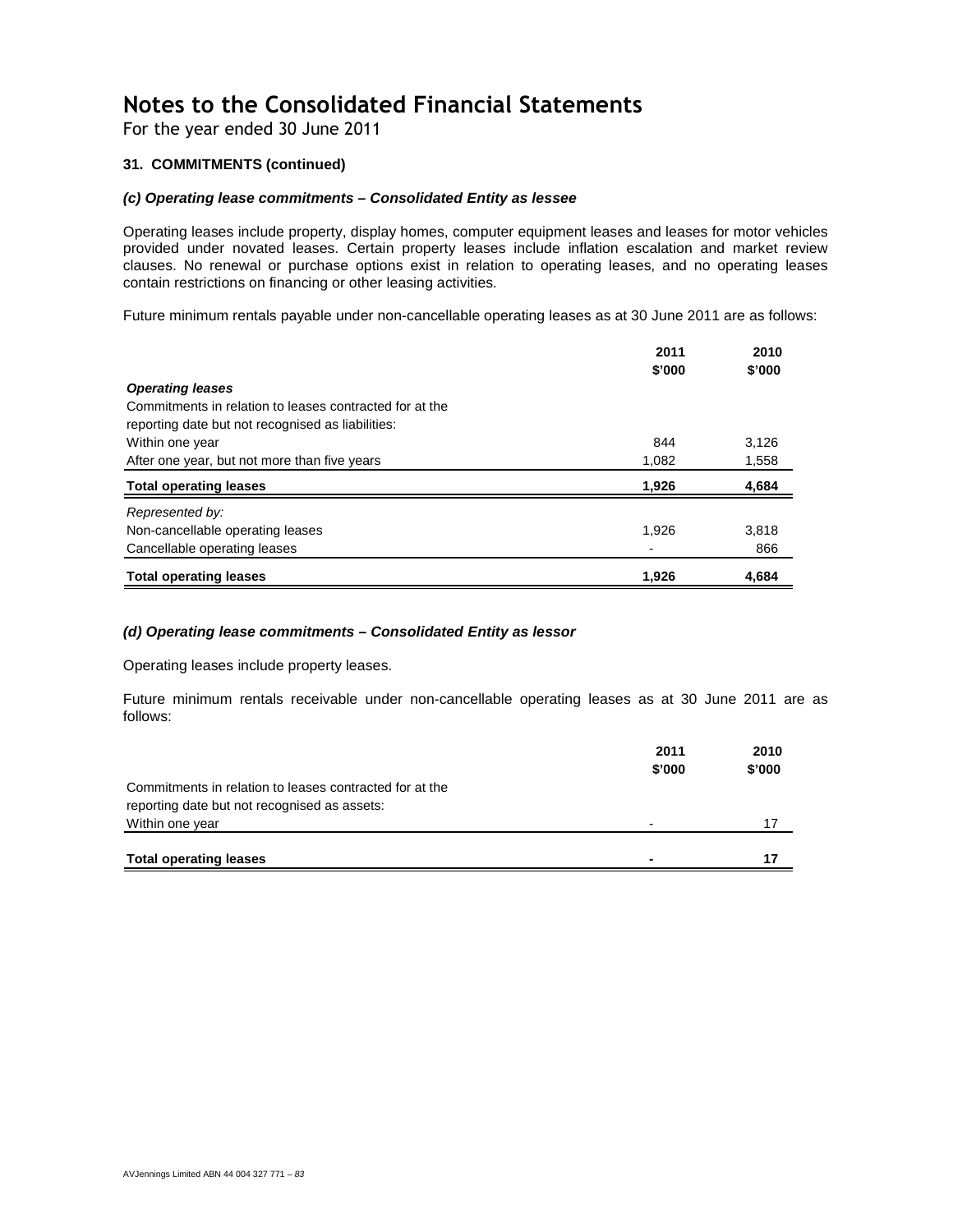For the year ended 30 June 2011

## **32. CONTINGENCIES**

#### **Unsecured**

#### Cross guarantees

The Parent Entity has entered into deeds of cross guarantee in respect of the debts of certain of its controlled entities as described in note 19.

#### Banking facilities

The Parent Entity has entered into a cross deed of covenant with various controlled entities to guarantee the obligations of those entities in relation to the banking facilities. Details of these entities are set out in note 19.

#### Surety bond facility

The Parent Entity has entered into a Deed of Indemnity with various controlled entities to indemnify the obligation of those entities in relation to the Surety bond facility. Details of these entities are set out in note 19. Contingent liabilities in respect of certain performance bonds, granted by the Consolidated Entity's financiers, in the normal course of business as at 30 June 2011, amounted to \$1,139,000 (2010: \$Nil). No liability is expected to arise.

#### Legal issues

From time to time a controlled entity defends actions served on it in respect of rectification of building faults and other issues. It is not practicable to estimate the amount, if any, which the entity could be liable for in this respect. The Directors anticipate that the resolution of any such matters currently outstanding will not have a material effect on the Consolidated Entity's results.

#### **Secured**

#### Performance guarantees

Contingent liabilities in respect of certain performance guarantees, granted by the Consolidated Entity bankers in the normal course of business to unrelated parties, at 30 June 2011, amounted to \$18,304,000 (2010: \$18,836,000). No liability is expected to arise.

#### Financial guarantees

Financial guarantees granted by the Consolidated Entity's bankers to unrelated parties in the normal course of business at 30 June 2011, amounted to \$15,663,000 (2010: \$871,000). No liability is expected to arise.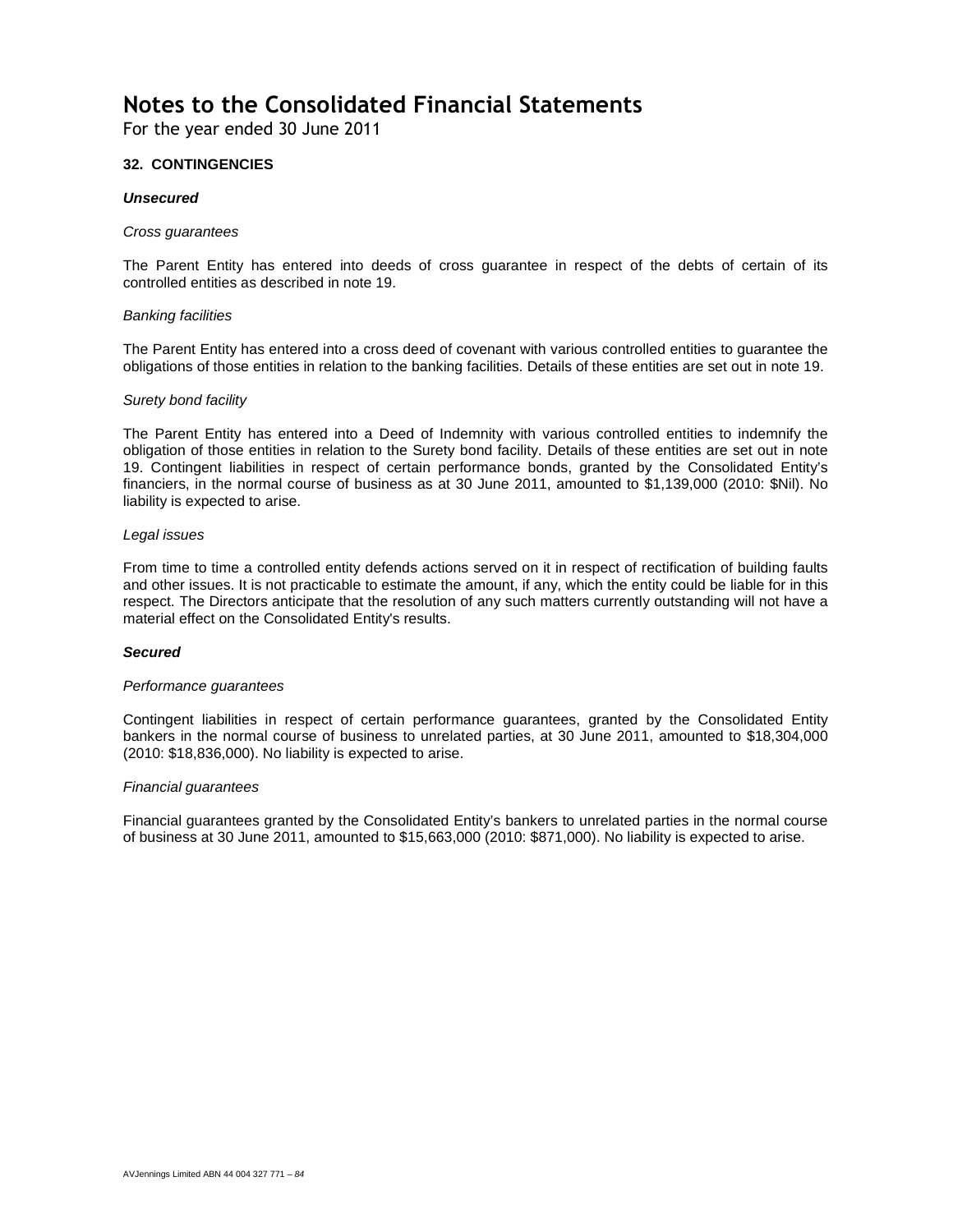For the year ended 30 June 2011

## **33. SIGNIFICANT EVENTS AFTER THE BALANCE SHEET DATE**

Other than matters relating to the renewal of main banking facilities detailed in note 24(a), no matter or circumstance has arisen since 30 June 2011 that has significantly affected, or may significantly affect:

- a) the Consolidated Entity's operations in future financial years; or
- b) the results of those operations in future financial years; or
- c) the Consolidated Entity's state of affairs in future financial years.

## **34. RELATED PARTY DISCLOSURES**

#### **(a) Ultimate parent**

AVJennings Limited is the ultimate Australian parent entity. SC Global Developments Limited (incorporated in Singapore) is the ultimate parent entity.

#### **(b) Share and share option transactions with Directors and Director-related entities**

The aggregate number of shares and options held at the reporting date either directly or indirectly or beneficially by the Directors or by an entity related to those Directors of AVJennings Limited are as follows:

|                            |                       | <b>Owned by Directors directly,</b><br>or indirectly or beneficially |  |  |
|----------------------------|-----------------------|----------------------------------------------------------------------|--|--|
|                            | 2011<br><b>Number</b> | 2010<br><b>Number</b>                                                |  |  |
| Fully paid ordinary shares | 138,641,704           | 138,308,371                                                          |  |  |

Directors and Director-related entities received normal dividends on these ordinary shares.

#### **(c) Entity with significant influence over AVJennings Limited**

137,370,023 ordinary shares equating to 50.03% of the total ordinary shares on issue (2010: 137,370,023 & 50.03% respectively) were held by SC Global Developments Limited and its associates in the Parent Entity at 30 June 2011. Certain Directors of SC Global Developments Limited are also Directors of AVJennings Limited. Details of Directors' interests in the shares of the Parent Entity are set out in the Directors' Report.

#### **(d) Parent Entity amounts receivable from and payable to controlled entities**

At 30 June 2011, the Parent Entity has not set up any provisions against debts owed by related parties as recoverability is considered probable (2010: \$Nil). An impairment assessment is undertaken each financial year-end to determine whether there is objective evidence that a related party receivable is impaired. If evidence of impairment exists, the impairment loss is recognised immediately.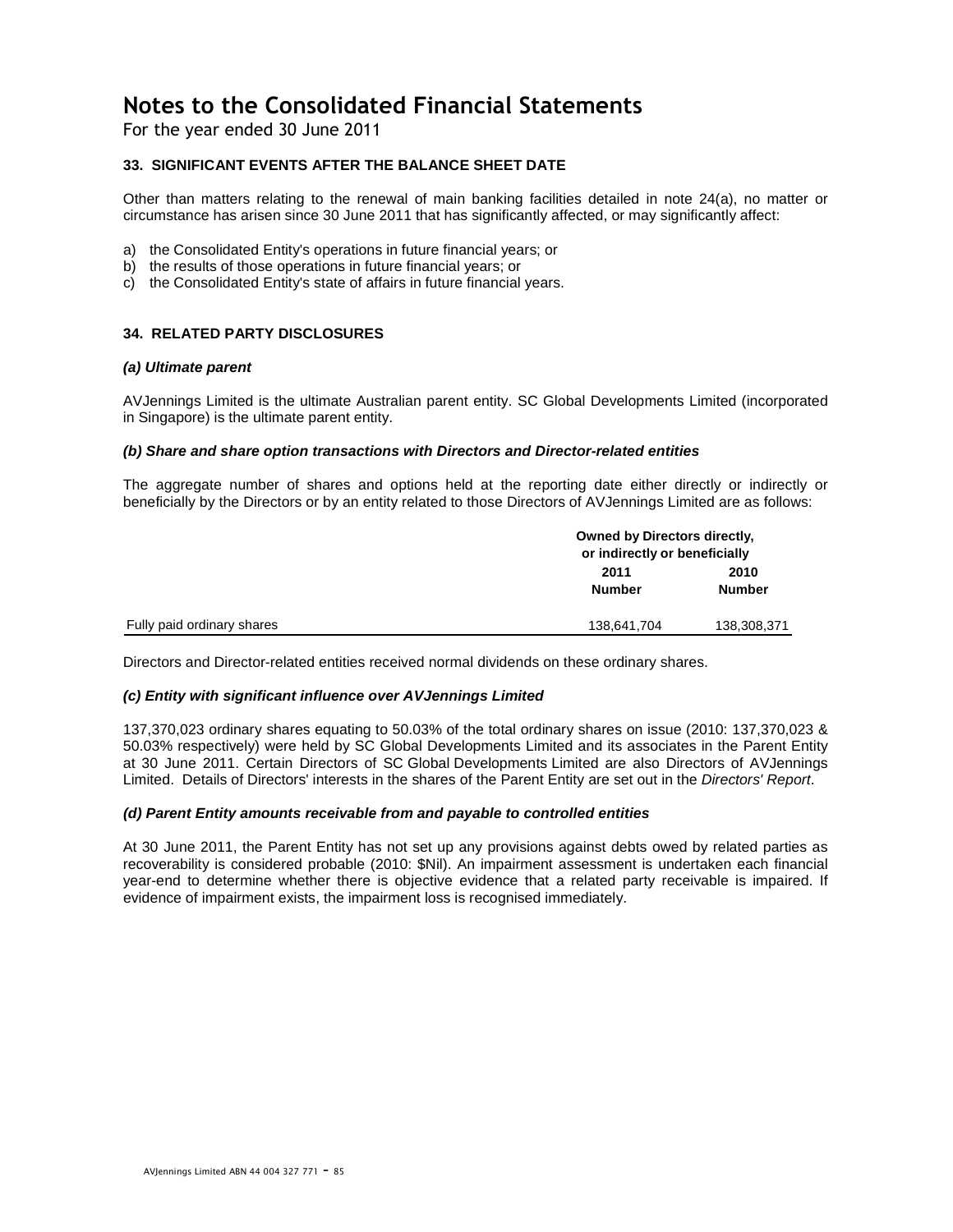For the year ended 30 June 2011

# **34. RELATED PARTY DISCLOSURES (continued)**

#### **(e) Transactions with related parties**

|                                                                        |             | 2011      | 2010      |
|------------------------------------------------------------------------|-------------|-----------|-----------|
|                                                                        | <b>Note</b> | \$        | \$        |
| <b>Entity with significant influence over the Consolidated Entity:</b> |             |           |           |
| <b>SC</b> Global Developments Limited                                  |             |           |           |
| Consultancy fee paid/payable                                           | (i)         | 600,000   | 663,712   |
| Reimbursement of sundry expenses                                       | (ii)        | 9,552     | 7,612     |
| Associate:                                                             |             |           |           |
| Epping JV                                                              |             |           |           |
| Management fee received/receivable                                     |             | 527,386   | 1,162,833 |
| <b>Joint Ventures:</b>                                                 |             |           |           |
| <b>Meridan Plains</b>                                                  |             |           |           |
| Management fee received/receivable                                     |             | 419,736   | 586,253   |
| Accounting services fee received/receivable                            |             | 50,000    | 50,000    |
| Eastwood                                                               |             |           |           |
| Management fee received/receivable                                     |             | 1,768,632 | 1,262,976 |
| Accounting services fee received/receivable                            |             | 50,000    | 50,000    |
| <b>Arlington Rise</b>                                                  |             |           |           |
| Management fee received/receivable                                     |             | 367,440   |           |
| Woodville                                                              |             |           |           |
| Licence fees paid to access land                                       |             | 2,274,162 |           |
| Dividends received                                                     |             | 1,000,000 |           |

(i) Consultancy fees paid to SC Global Developments Limited of \$600,000 (2010: \$600,000 consultancy fees paid to SC Global Developments Limited and \$63,712 consulting fees paid to Chartwell Management Services Pty Limited of which a Director, BG Hayman is the Chairman).

(ii) Overseas airfares reimbursed for HR Hochstadt and B Chin to attend meetings in Australia.

#### **(f) Joint ventures in which related entities in the Consolidated Entity are venturers**

Joint ventures in which the Consolidated Entity has an interest are set out in note 17 and note 20.

#### **(g) Outstanding balances arising from provision of services**

The following balances are outstanding at the end of the reporting period in relation to transactions with related parties.

|                     | 2011   | 2010   |
|---------------------|--------|--------|
|                     | \$'000 | \$'000 |
| Current receivables |        |        |
| Joint Ventures      | 6,014  | 4,208  |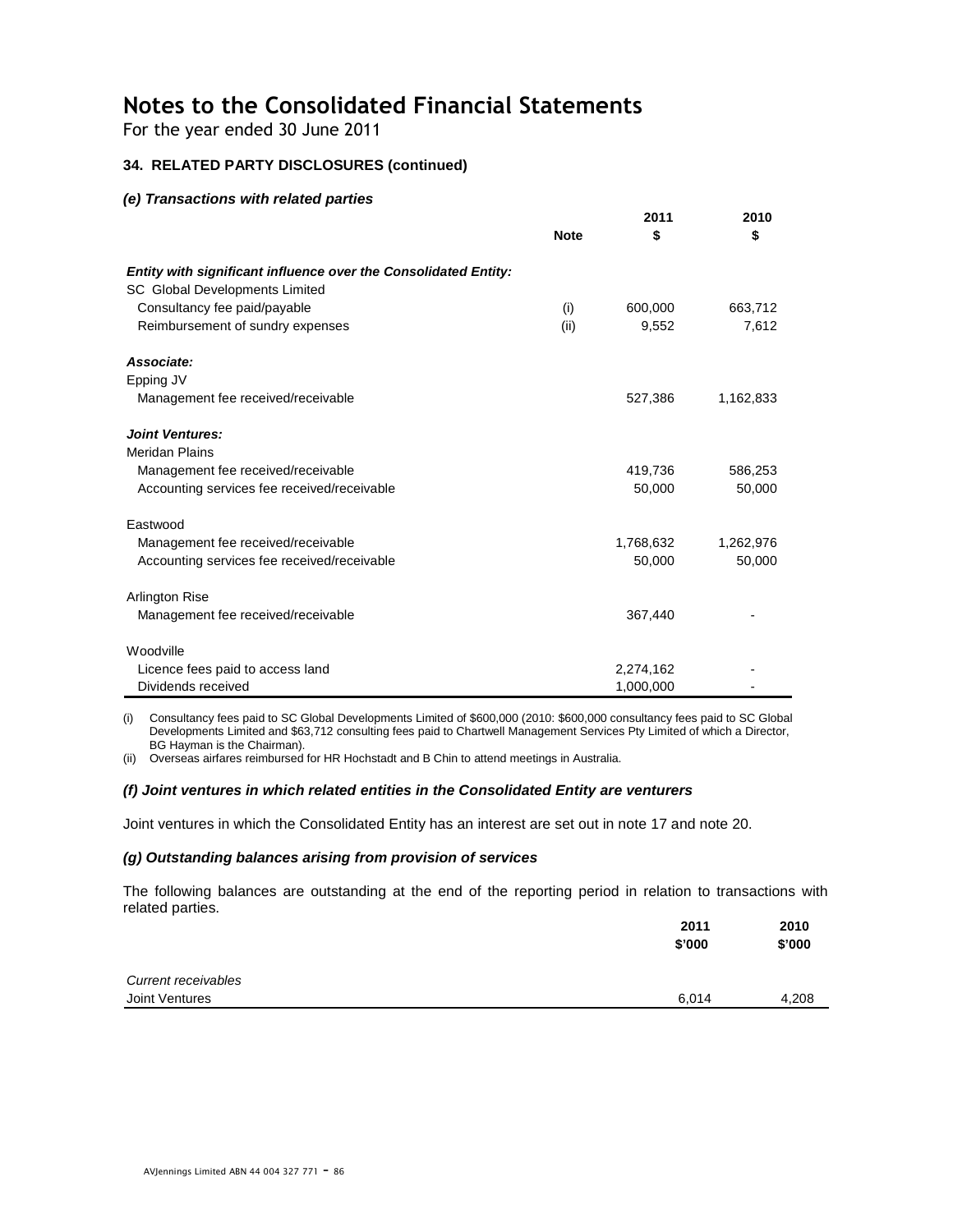For the year ended 30 June 2011

## **34. RELATED PARTY DISCLOSURES (continued)**

#### **(h) Loans from related party**

|               | 2011<br>\$'000 | 2010<br>\$'000           |
|---------------|----------------|--------------------------|
| Loan received |                |                          |
| Joint Venture | 2,000          | $\overline{\phantom{a}}$ |

#### **(i) Terms and conditions of transactions with related parties**

Transactions with related parties are made at arm's length both at normal market prices and on normal commercial terms.

Outstanding balances at year-end are unsecured, interest free, at call and settlement occurs in cash.

## **35. SHARE-BASED PAYMENT PLANS**

#### **(a) Recognised share-based payment expenses**

Total expenses arising from share-based payment transactions were recognised by AVJennings Properties Limited. The amount recognised as part of employee benefit expenses is shown in the table below:

|                                                                      | 2011<br>\$'000 | 2010<br>\$'000 |
|----------------------------------------------------------------------|----------------|----------------|
| Expense arising from equity-settled share-based payment transactions | 242            | 60             |
| Total expense arising from share-based payment transactions          | 242            | 60             |

The share-based payment plan is described in note 35(b). There have been no cancellations or modifications to the plan during 2011.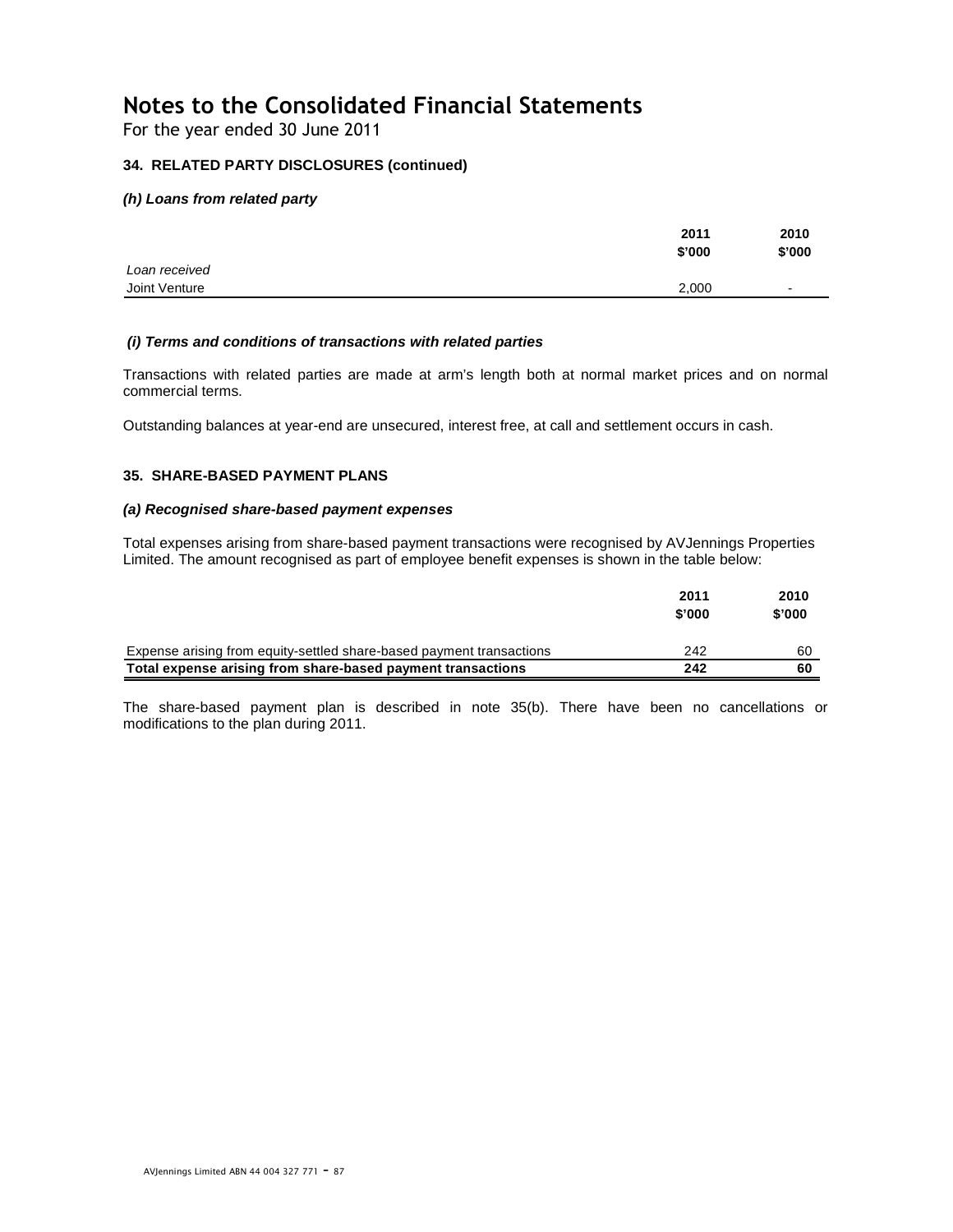For the year ended 30 June 2011

## **35. SHARE-BASED PAYMENT PLANS (continued)**

#### **(b) Type of share-based payment plan**

#### AVJ Deferred Employee Share Plan

The AVJ Deferred Employee Share Plan (the Plan) was formed to administer the employee share scheme. The Plan operates schemes under which shares may be acquired by the Plan Trustee on behalf of employees for no cash consideration subject to certain vesting conditions being satisfied. Shares acquired under the Plan for employees are acquired on-market. Employees may elect not to participate in the scheme. Shares held by the Plan's trust and not yet allocated to employees at the end of the reporting period are shown as treasury shares in the financial statements.

Share-based compensation benefits are provided to Executives via the Plan. These equity-settled transactions are measured at fair value at the grant date. The original cost of the shares is treated as a reduction in share capital and the underlying shares identified separately as treasury shares. The fair value determined at the grant date of the equity-settled share-based payments is expensed on a straight-line basis over the vesting period and the credit taken to share-based payment reserve in equity.

#### Vesting subject to service condition only

The Chief Executive Officer was granted 1,000,000 shares on 7 March 2009 which vest in equal proportions on the first, second and third anniversary of his appointment. The vesting dates are 19 February 2010, 19 February 2011 and 19 February 2012. The market value of the shares at the grant date is taken to be the fair value. The service condition is the continuity of employment over the 3 years. The unvested shares are held by the AVJ Deferred Employee Share Plan Trust.

#### Vesting subject to both service and performance conditions

A total of 1,375,452 shares were granted on 28 September 2010 to certain executives. These shares are subject to both service and performance conditions and will vest to the extent that each of these conditions is satisfied.

The service vesting condition is that the employee must still be employed by AVJennings at 30 September 2013, except in the event of death or permanent disablement in which case the shares will vest to the estate. In the event that the employee is retrenched, the shares may vest subject to certain conditions.

The performance vesting conditions include the achievement of an Earnings Per Share (EPS) hurdle and a Total Shareholder Return (TSR) hurdle. The fair value of the EPS element of the shares is the market value at grant date. The Monte Carlo Model is used to fair value the TSR element. The Model simulates AVJennings TSR and compares it against the ASX Small Industrials Retail Index. The Model takes into account historic dividends, share price volatilities and the risk-free yield on an Australian Government Bond at the grant date matching the remaining effective life of 3 years.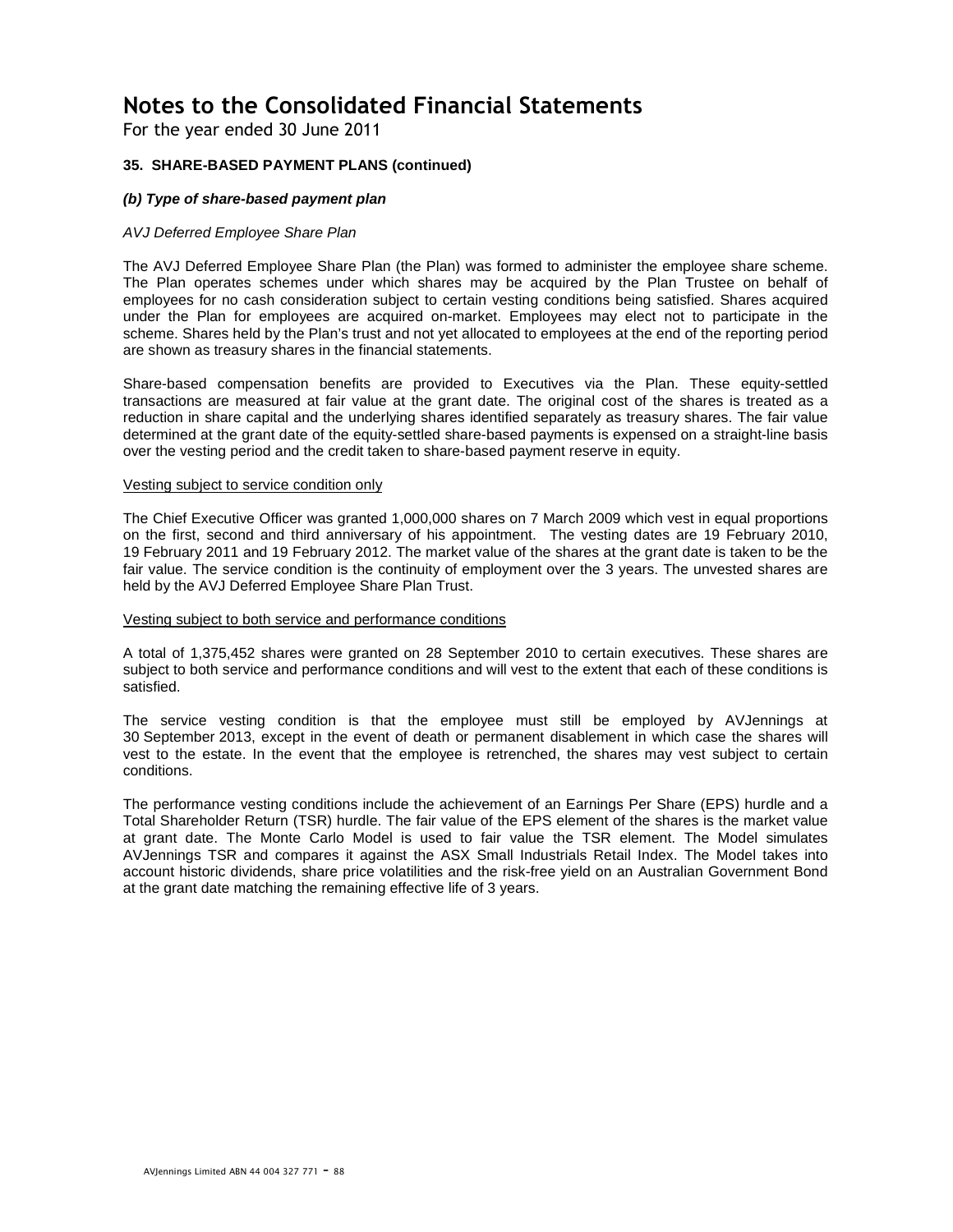# Directors' Declaration

In accordance with a resolution of the Directors of AVJennings Limited, we state that:

- 1) In the opinion of the Directors:
	- i) the Financial Statements and Notes of the Consolidated Entity are in accordance with the Corporations Act 2001, including;
		- a) giving a true and fair view of the Consolidated Entity's financial position as at 30 June 2011 and of their performance for the year ended on that date; and
		- b) complying with Australian Accounting Standards (including the Australian Accounting Interpretations) and Corporations Regulations 2001;
	- ii) the Financial Statements and Notes also comply with International Financial Reporting Standards as disclosed in note 2; and
	- iii) there are reasonable grounds to believe that the Company will be able to pay its debts as and when they become due and payable.
- 2) This declaration has been made after receiving the declarations required to be made to the Directors in accordance with section 295A of the Corporations Act 2001 for the financial year ended 30 June 2011.
- 3) In the opinion of the Directors, as at the date of this declaration, there are reasonable grounds to believe that the members of the Closed Consolidated Entity identified in note 19 will be able to meet any obligations or liabilities to which they are or may become subject, by virtue of the Deed of Cross Guarantee.

On behalf of the Board

 $\mathcal{M}$ 

Simon Cheong **Peter Summers Peter Summers Director** Director **Director** Director **Director Director Director Director Director Director Director** 28 September 2011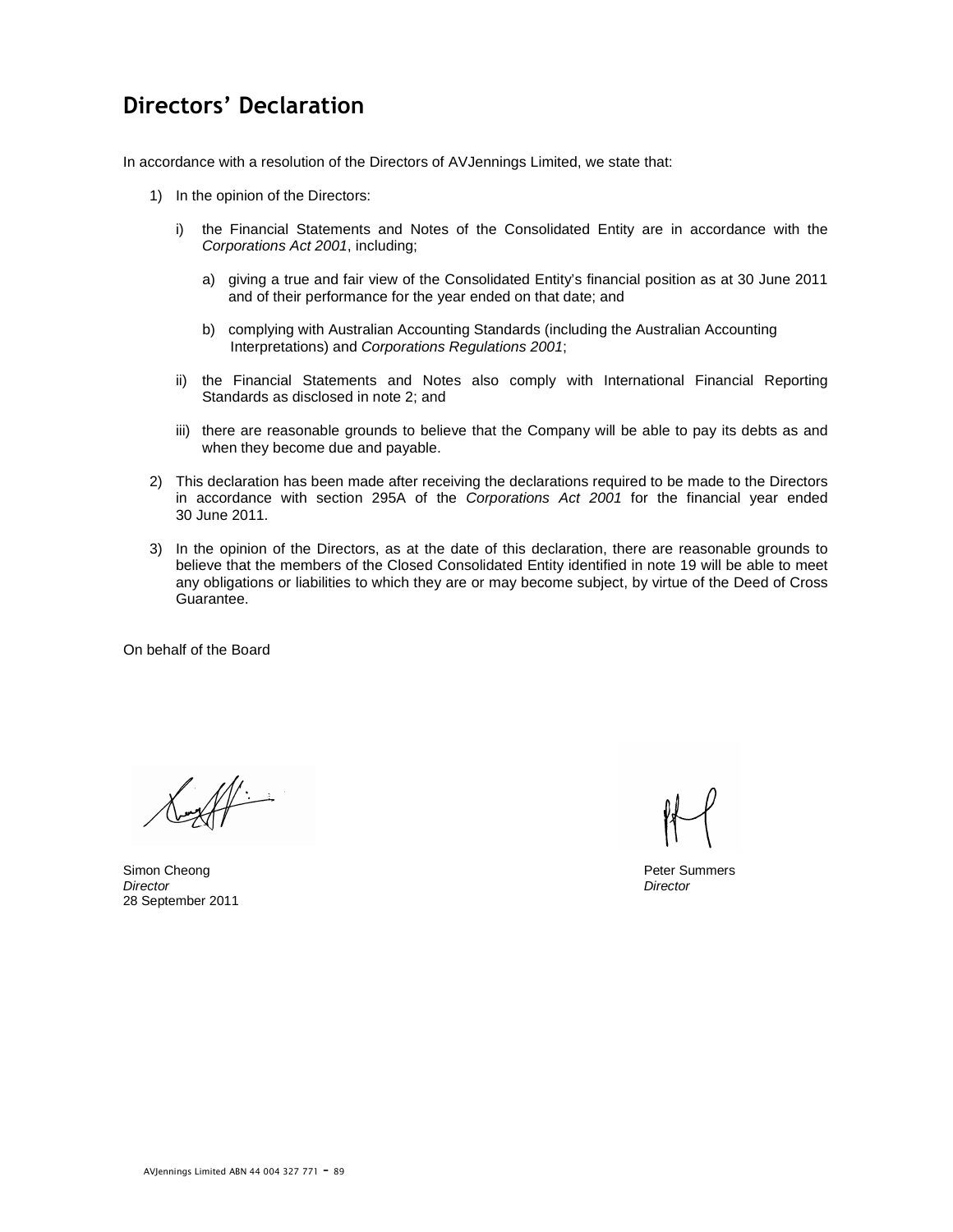

Ernst & Young Centre 680 George Street Sydney NSW 2000 Australia GPO Box 2646 Sydney NSW 2001

Tel: +61 2 9248 5555 Fax: +61 2 9248 5959 www.ey.com/au

# Independent auditor's report to the members of AVJennings Limited

# Report on the financial report

We have audited the accompanying financial report of AVJennings Limited, which comprises the consolidated statement of financial position as at 30 June 2011, the consolidated statement of comprehensive income, the consolidated statement of changes in equity and the consolidated statement of cash flows for the year then ended, notes comprising a summary of significant accounting policies and other explanatory information, and the directors' declaration of the consolidated entity comprising the company and the entities it controlled at the year's end or from time to time during the financial year.

# Directors' responsibility for the financial report

The directors of the company are responsible for the preparation of the financial report that gives a true and fair view in accordance with Australian Accounting Standards and the Corporations Act 2001 and for such internal controls as the directors determine are necessary to enable the preparation of the financial report that is free from material misstatement, whether due to fraud or error. In Note 2, the directors also state, in accordance with Accounting Standard AASB 101 Presentation of Financial Statements, that the financial statements comply with International Financial Reporting Standards.

# Auditor's responsibility

Our responsibility is to express an opinion on the financial report based on our audit. We conducted our audit in accordance with Australian Auditing Standards. Those standards require that we comply with relevant ethical requirements relating to audit engagements and plan and perform the audit to obtain reasonable assurance about whether the financial report is free from material misstatement.

An audit involves performing procedures to obtain audit evidence about the amounts and disclosures in the financial report. The procedures selected depend on the auditor's judgment, including the assessment of the risks of material misstatement of the financial report, whether due to fraud or error. In making those risk assessments, the auditor considers internal controls relevant to the entity's preparation and fair presentation of the financial report in order to design audit procedures that are appropriate in the circumstances, but not for the purpose of expressing an opinion on the effectiveness of the entity's internal controls. An audit also includes evaluating the appropriateness of accounting policies used and the reasonableness of accounting estimates made by the directors, as well as evaluating the overall presentation of the financial report.

We believe that the audit evidence we have obtained is sufficient and appropriate to provide a basis for our audit opinion.

# Independence

In conducting our audit we have complied with the independence requirements of the Corporations Act 2001. We have given to the directors of the company a written Auditor's Independence Declaration, a copy of which is included in the directors' report.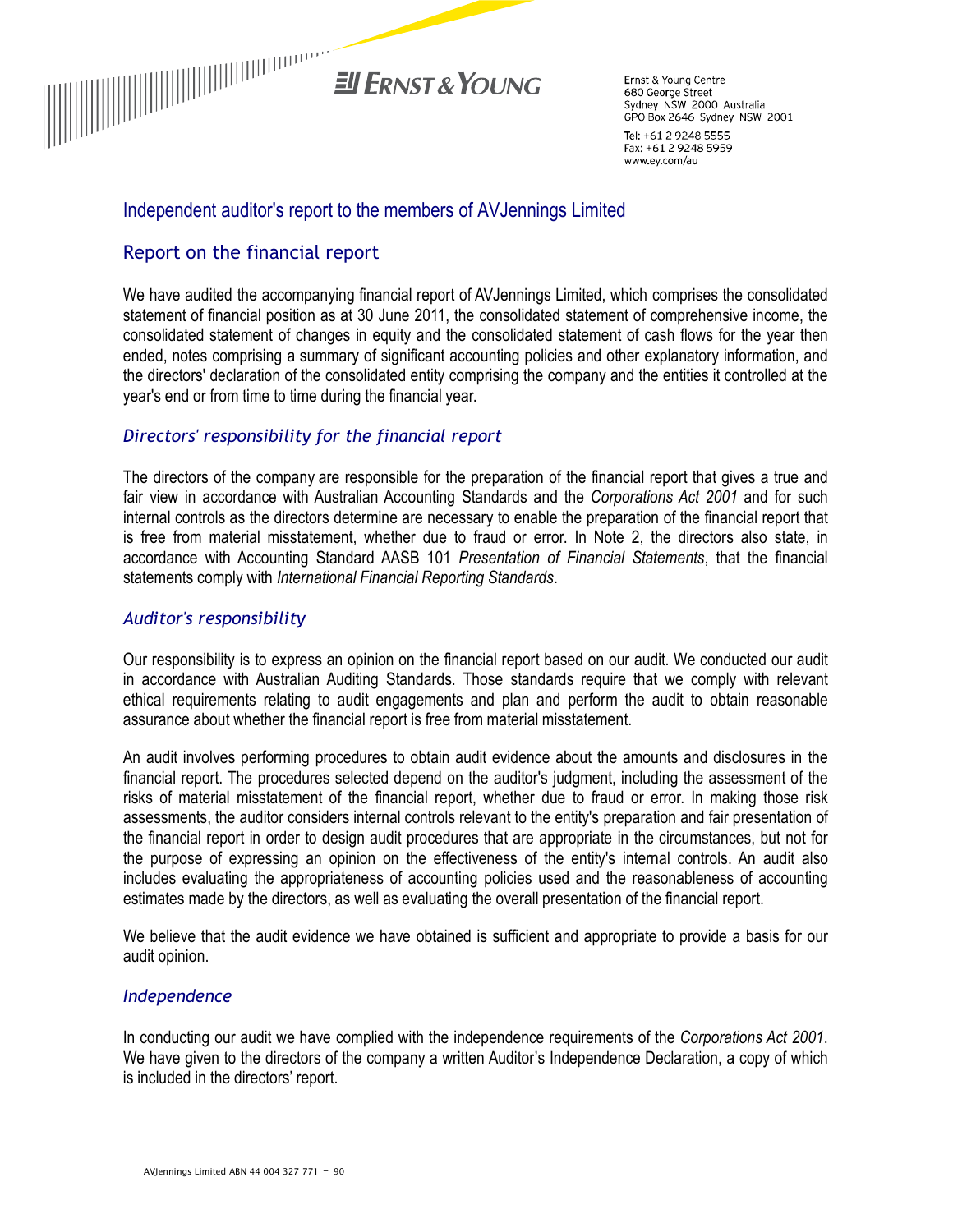

**El ERNST & YOUNG** 

Ernst & Young Centre 680 George Street<br>Sydney NSW 2000 Australia GPO Box 2646 Sydney NSW 2001

Tel: +61 2 9248 5555 Fax: +61 2 9248 5959 www.ey.com/au

# Opinion

In our opinion:

- a. the financial report of AVJennings Limited is in accordance with the Corporations Act 2001, including:
	- i giving a true and fair view of the consolidated entity's financial position as at 30 June 2011 and of its performance for the year ended on that date; and
	- ii complying with Australian Accounting Standards and the Corporations Regulations 2001; and
- b. the financial report also complies with International Financial Reporting Standards as disclosed in Note 2.

# Report on the remuneration report

We have audited the Remuneration Report included in pages 10 to 17 of the directors' report for the year ended 30 June 2011. The directors of the company are responsible for the preparation and presentation of the Remuneration Report in accordance with section 300A of the Corporations Act 2001. Our responsibility is to express an opinion on the Remuneration Report, based on our audit conducted in accordance with Australian Auditing Standards.

# **Opinion**

In our opinion, the Remuneration Report of AVJennings Limited for the year ended 30 June 2011, complies with section 300A of the Corporations Act 2001.

Frank + Yeary

Ernst & Young

David Simmonds **Partner** Sydney 28 September 2011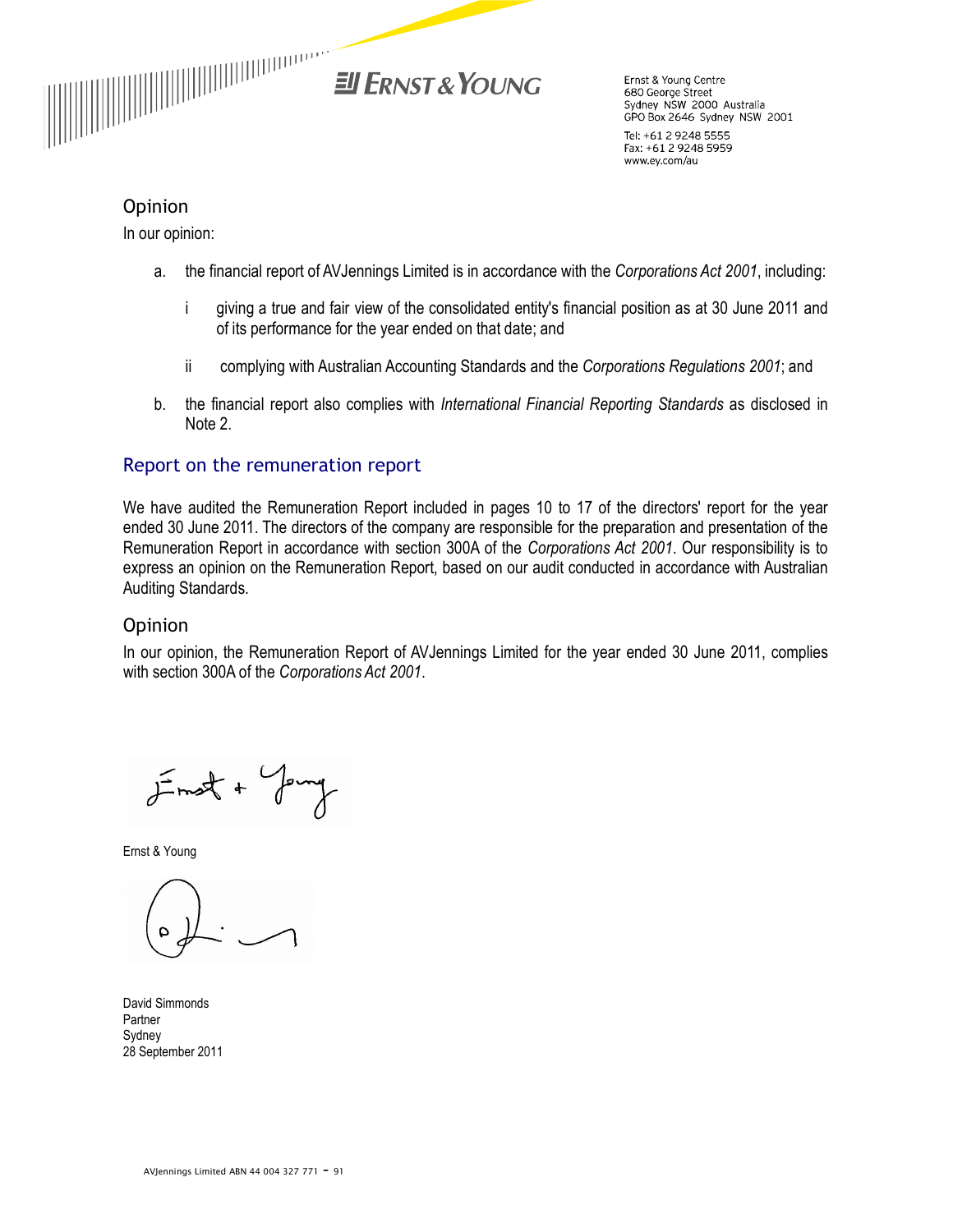

## **Corporate Governance Statement For the year ended 30 June 2011**

This Corporate Governance Statement indicates the Company's conformance with the Australian Securities Exchange's ("ASX") Corporate Governance Council's, "Corporate Governance Principles and Recommendations"  $(2^{nd}$  Edition), as required by the ASX Listing Rules.

The AVJennings Corporate Governance Statement is structured with reference to the ASX recommendations. Areas of non compliance will be disclosed under the relevant principle. All corporate practices within this Report were in place for the entire year unless otherwise indicated. This Statement refers to documents that support the Company's Corporate Governance framework and it is posted in the Corporate Governance section on the Company's website: **www.avjennings.com.au**.

#### **Principle 1:**

## **Lay solid foundations for management and oversight by the Board**

Recommendation 1.1 of the ASX Corporate Governance Principles requires the Company to establish and disclose the functions reserved for the Board and those delegated to management. The roles and responsibilities of the Company's Board, Board Committees and senior management have been established through Board approved Charters, which have been operational throughout the period and are disclosed on the Company's website at **www.avjennings.com.au**.

All persons who are invited and agree to act as a Director of the Company do so by a formal letter of consent.

To assist it in carrying out its responsibilities, the Board has established several standing Board Committees of its members. Director appointments to Board Committees are by formal resolutions of the Board. The Chairman of each Committee reports on any matters of substance at the next full Board Meeting. Membership of Board Committees and attendance at Board and Committee meetings is tabulated in the Director's Report.

The Board Committees are:

- Audit Committee
- Nominations Committee
- Remuneration Committee
- **Investments Committee**
- Risk Management Committee (incorporating the Occupational Health, Safety and Environment sub-committee)

The roles and responsibilities of the Chief Executive Officer and senior management are established through key performance objectives. They are assessed against those objectives on an annual basis, or more frequently if that is indicated. During the period, the Nominations Committee has reviewed the performance of Board members.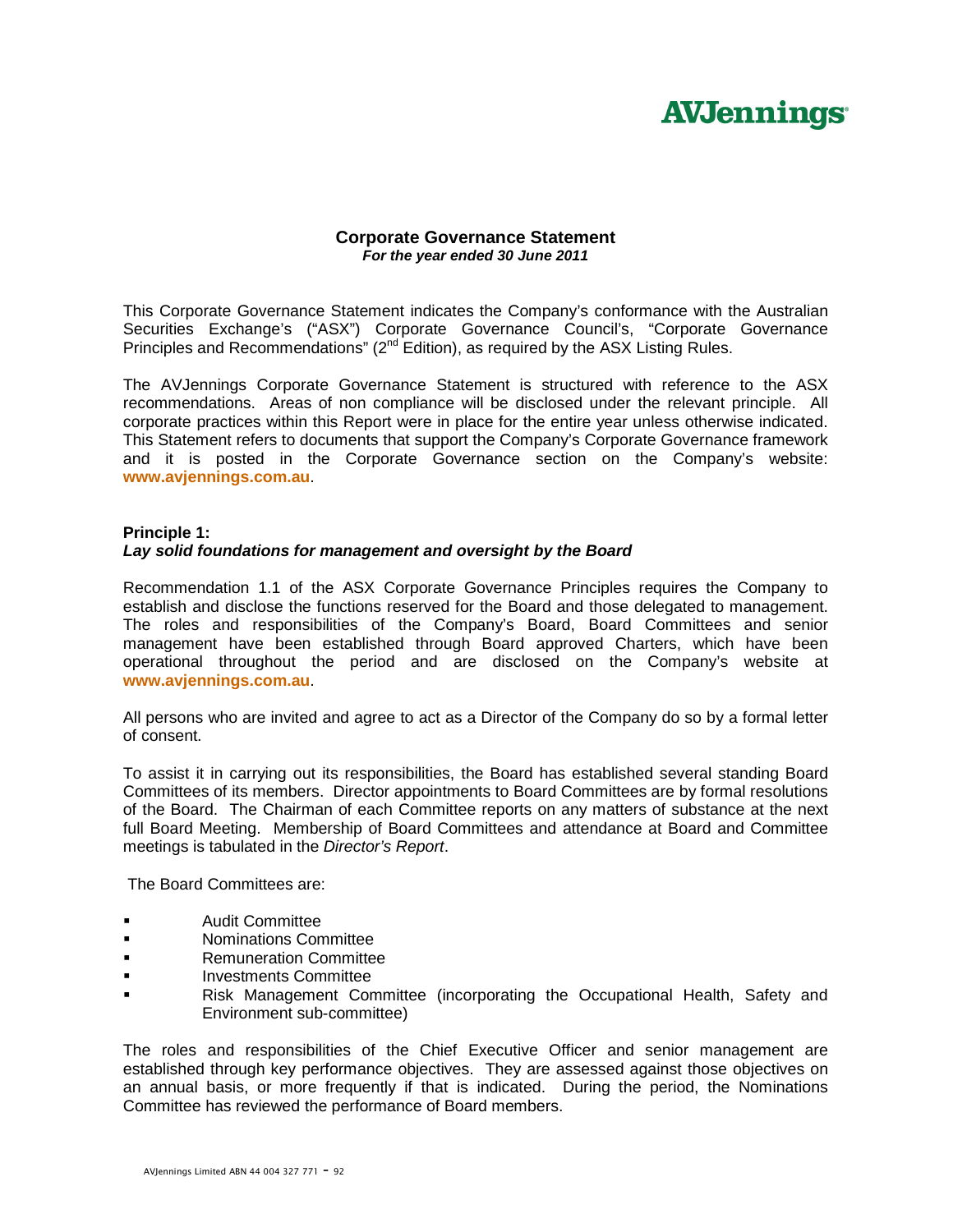The Remuneration Committee monitors the performance of the Chief Executive Officer. It also monitors the performance of the Chief Financial Officer and the Company Secretary in consultation with the Chief Executive Officer. The Chief Executive Officer assesses the performance of senior management and these assessments are reviewed by the Remuneration Committee. The process for evaluating the performance of senior executives is set out in the Remuneration Report.

The Board has also approved financial delegations and personnel delegations which cover specific areas of delegated responsibility to the Managing Director and senior management.

During the period, the Board has considered broad Corporate Governance matters, including the continuing relevance of existing committees and its own performance and reaffirmed its belief that the Committee structures provided sound oversight of Management, by the Board.

### **Principle 2: Structure the Board to add value**

#### **Directors**

The Company's Constitution and Section 201A of the Corporations Act 2001 stipulate that a public company must have at least three Directors.

The Board has adopted guidelines concerning its composition. For the time being, the Board has determined that there shall be at least five Directors, increasing where additional expertise is required. The current Directors of the Company are listed in the Directors' Report with a brief description of their qualifications, experience, special responsibilities and status as Executive, Non-Executive or Independent Director.

The Board includes both Executive and Non-Executive Directors with a majority of Non-Executive Directors. The Non-Executive Directors include both independent and non-independent Directors. There is a strong element of independence on the Board, with four of the six Non-Executive Directors being independent, determined in accordance with the ASX guidelines on independence. The other two Non-Executive Directors, who represent SC Global Developments Limited, a substantial shareholder, have no involvement in the operational management of the Company. The Managing Director is an Executive Director.

The Chairman of the Board is selected by the full Board. The current Chairman of the Board, Mr Simon Cheong, is also Chairman of the Board of a substantial shareholder, SC Global Developments Limited. Although there is no lead Independent Director as recommended by the ASX Principles, the Deputy Chairman, Mr Jerome Rowley, is an Independent Director. The roles of the Chairperson and Chief Executive Officer are exercised by different individuals.

The Board meets around seven times a year either in person or by teleconference. Meeting venues are planned to enable Directors to familiarise themselves with major development projects. A formal agenda is in place for each meeting.

New Directors are inducted individually on the Company's financial, strategic, operational and risk management positions. Directors have access to Company records and information through the Company Secretary and other relevant senior officers. They receive regular detailed reports on financial and operational aspects of the Company's business and may request elaboration or explanation of those reports at any time.

Each Director has the right to seek independent professional advice at the Company's expense. Prior approval of the Chairman is required but this may not be unreasonably withheld. Any advice obtained is made available to the Chairman.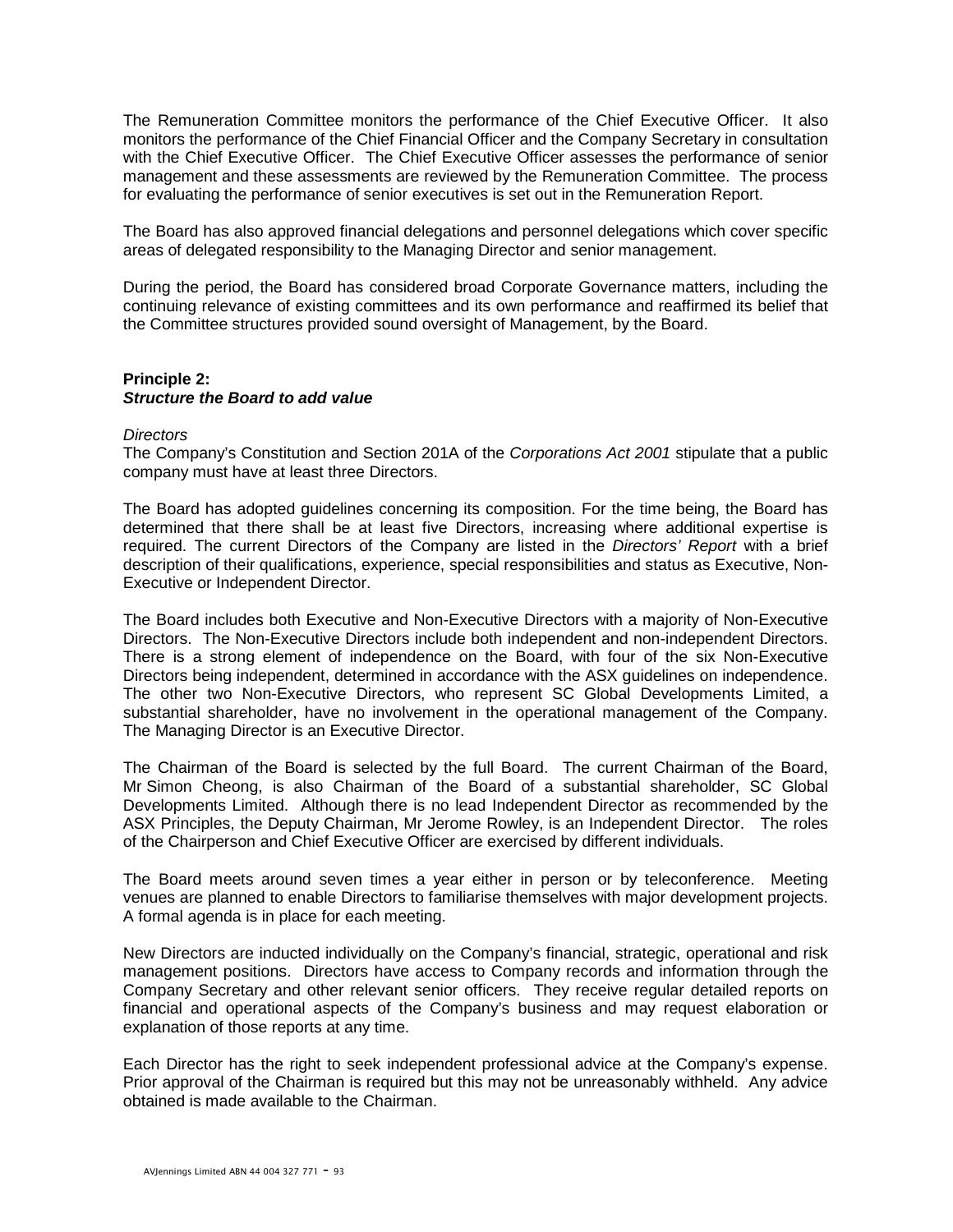### Nominations Committee

The Board has a Nominations Committee, comprising three Independent Directors, Mr RJ Rowley, Mr HR Hochstadt, and Mr BG Hayman and two Non-Executive Directors, Mr S Cheong and Mrs E Sam, who is also Chairperson of the Committee.

The Nominations Committee Charter sets out its role, responsibilities, composition, structure, membership requirements and guidelines and is posted on the Corporate Governance section of the Company's website. The purpose of the Committee is to consider the performance of Directors and the appointment of new Directors. The Committee may make use of external consultants if that is deemed appropriate. The Committee meets at least annually.

#### Company Secretary

The Board appoints the Company Secretary and all Directors have access to the Company Secretary. Details of the Company Secretary's experience and qualifications are set out in this Report.

The role of the Company Secretary is to support the effectiveness of the Board by monitoring and advising the Board on its Corporate Governance responsibilities by means of its charters, procedures and updates on legislation and regulation. The Company Secretary is also responsible for lodgements with relevant regulators, management of dividend payments and/or Dividend Reinvestment Plan allotments and management of the relationship between shareholders and the share registry.

# **Principle 3:**

#### **Promote ethical and responsible decision making**

### Code of Conduct

The Company has a Code of Conduct which sets out the behaviour required of all Board members, senior management, employees and contractors throughout the period. The content of the Code is integrated into management practices and forms part of the terms of employment of all Company employees. The Code, which is disclosed on the Company's website, provides a mechanism to employees to report breaches of the Code without fear of retribution. Senior management deals with breaches of the Code and monitors compliance. The Company Secretary and the Chief Executive Officer report to the Board and the Audit Committee on various aspects of Code Compliance.

## Dealing in AVJennings' shares

The Company's Securities Trading Policy places restrictions on the ability of Directors, officers and employees to trade in the Company's shares during specified restricted "black out" periods. The restrictions are designed to minimise the risk of actual or perceived insider trading.

#### **Principle 4: Safeguard integrity in financial reporting**

#### Audit Committee

The Company has an Audit Committee comprising of two Independent Directors, Mr B Chin (who is a Chartered Accountant and is also the Chairman of the Committee), Mr RJ Rowley and one Non-Executive Director, Mrs E Sam. The Chairman of the Committee is a different individual to the Chairman of the Board. The Audit Committee Charter sets out its role, responsibilities, composition, structure and membership requirements and is posted on the Corporate Governance section of Company's website.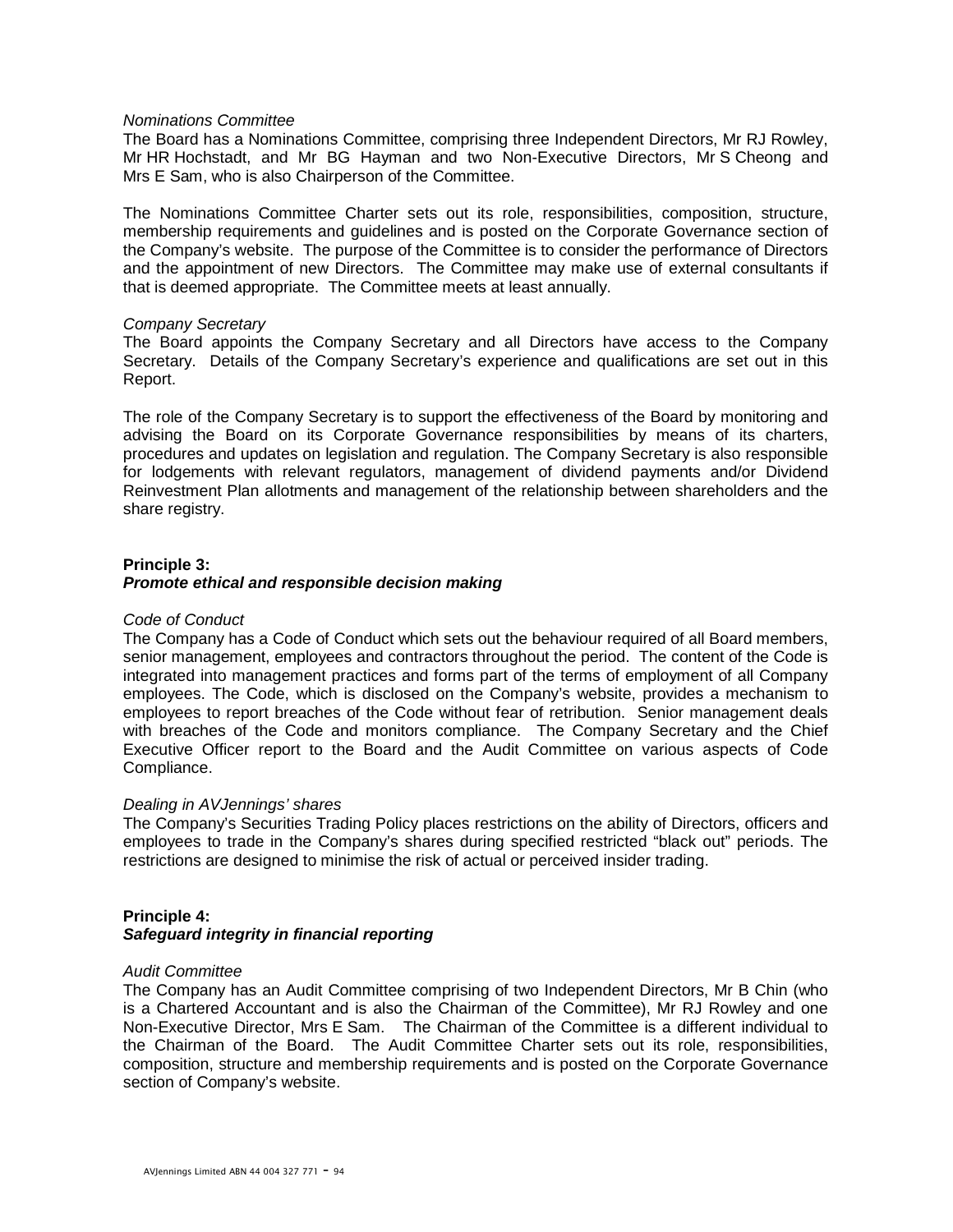All other members of the Board are invited to attend Audit Committee meetings as observers and in a non voting capacity. Usually, all Board members attend all Audit Committee meetings either as members or observers. The Audit Committee papers, including the minutes of the previous Committee Meetings, are sent to all Board members.

The Chief Executive Officer, Chief Financial Officer, Company Secretary, Internal Auditor and the External Auditor attend Audit Committee meetings at the discretion of the Committee. The Committee also meets privately with the External Auditor at least once a year and usually twice per year, without management being present. In addition, the Internal Auditor reports directly to the Audit Committee and the Committee meets privately with the Internal Auditor at least once per year.

The Minutes of each Committee meeting are circulated after the meeting and the signed minutes tabled at the subsequent meeting of the Committee. The Chairman of the Committee is available to report on or answer questions about the Committee's conclusions and recommendations to the Board. The Committee meets at least three times during the year.

## Audit Governance

The Company has a policy on the provision of auditing and related services. The Committee is satisfied with the independence of the External Auditor.

During the reporting period, the Company had its 2010 Annual Report and Audit Committee Charter posted on its website. The Annual Report has details of the Audit Committee's membership and the number of meetings held and attended.

#### Financial Reporting

The Board receives regular reports about the financial condition and operational results of the Company throughout the year. In relation to the half year and annual Financial Statements, senior management is required to sign off on the systems and processes within their area of responsibility. This procedure supports the Managing Director and Chief Financial Officer in their certification to the Board in effect stating that the Company's accounts present a true and fair view, in all material aspects, of the Company's financial condition and operational results and accord with the relevant accounting standards.

## **Principle 5:**

## **Make timely and balanced disclosure**

A continuous disclosure regime operates throughout the Group. Policies and Procedures are in place to ensure matters that a person could reasonably expect to have a material effect on the share price are announced to the ASX and Singapore Exchange (SGX) in a timely manner. These policies and procedures have been formally communicated to all relevant staff. The Company Secretary is the nominated Continuous Disclosure Officer. The Board is advised of any notifiable events. The Board approves, or is advised of, all releases that are made to the ASX and the SGX. All announcements made by the Company are posted on the Company's website in the "Shareholder" section.

# **Principle 6: Respect the rights of Shareholders**

The Company endeavours to keep its Shareholders fully informed of matters likely to be of interest to them. It does this through:

Reports to the ASX, SGX and the press;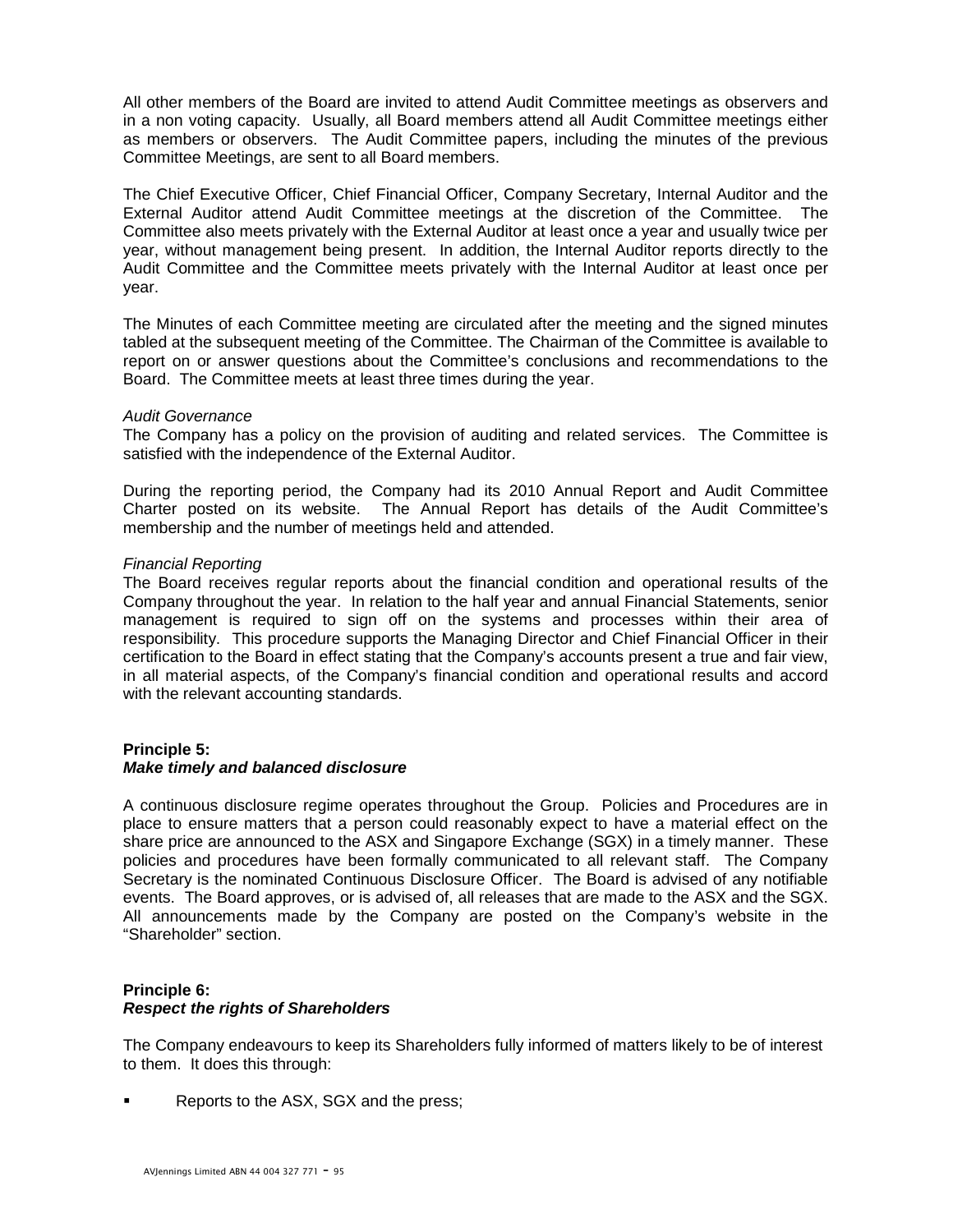- **Half and full year profit announcements;**
- **Annual Reports;**
- Investor briefings and information provided to analysts, (which are released to the ASX and SGX prior to being provided to the analysts);
- Continuous disclosure to the ASX pursuant to the ASX Listing Rules and notification of the same information to the SGX; and
- Posting all the above and any other notifications made by the Company to Shareholders, on its website.

The Company's website – **www.avjennings.com.au** has a section titled "Shareholders" with sub sections on:

- The Company's previous Annual Financial Reports and Half Yearly Reports;
- The Company's share price on the ASX- provided by a link to the ASX web site;
- Announcements made to the ASX and SGX;
- Copies of investor presentations;
- Corporate Governance Charters and Policies including a Shareholder Communication Policy;
- Terms and conditions of the Company's Dividend Reinvestment Plan; and
- Media releases.

At the Annual General Meeting, the Chairman encourages questions and comments from Shareholders and seeks to ensure the Meeting is managed to give the maximum number of Shareholders an opportunity to participate. In the interests of clarity, questions on operational matters may be answered by the Chief Executive Officer or another appropriate member of senior management.

The External Auditor attends the Company's Annual General Meeting and is available to respond to questions about the conduct of the audit and the preparation and content of the Independent Audit Report.

# **Principle 7: Recognise and manage risk**

The Board has ultimate responsibility for risk management, compliance and control functions across the Group. These functions are aligned with the Company's strategy and business objectives.

The Company has in place internal controls intended to identify and manage significant business risks. These include the review of development proposals and the management of their ongoing performance. Management prepares the Risk Management Plan and the Board is responsible for reviewing and approving it.

The Board has established a Risk Management Committee, which incorporates a sub-committee responsible for occupational health, safety and environmental matters. The Committee comprises two Independent Directors Mr RJ Rowley (Chairman) and Mr BG Hayman and generally meets quarterly. The Committee is supported by the Chief Executive Officer, Chief Financial Officer and the Company Secretary. The Risk Management Committee is responsible for identifying and considering new risks and for monitoring management's implementation of the Risk Management Plan, taking the Internal Auditor's review into account.

The Company's assets are insured under a comprehensive insurance program which is reviewed annually.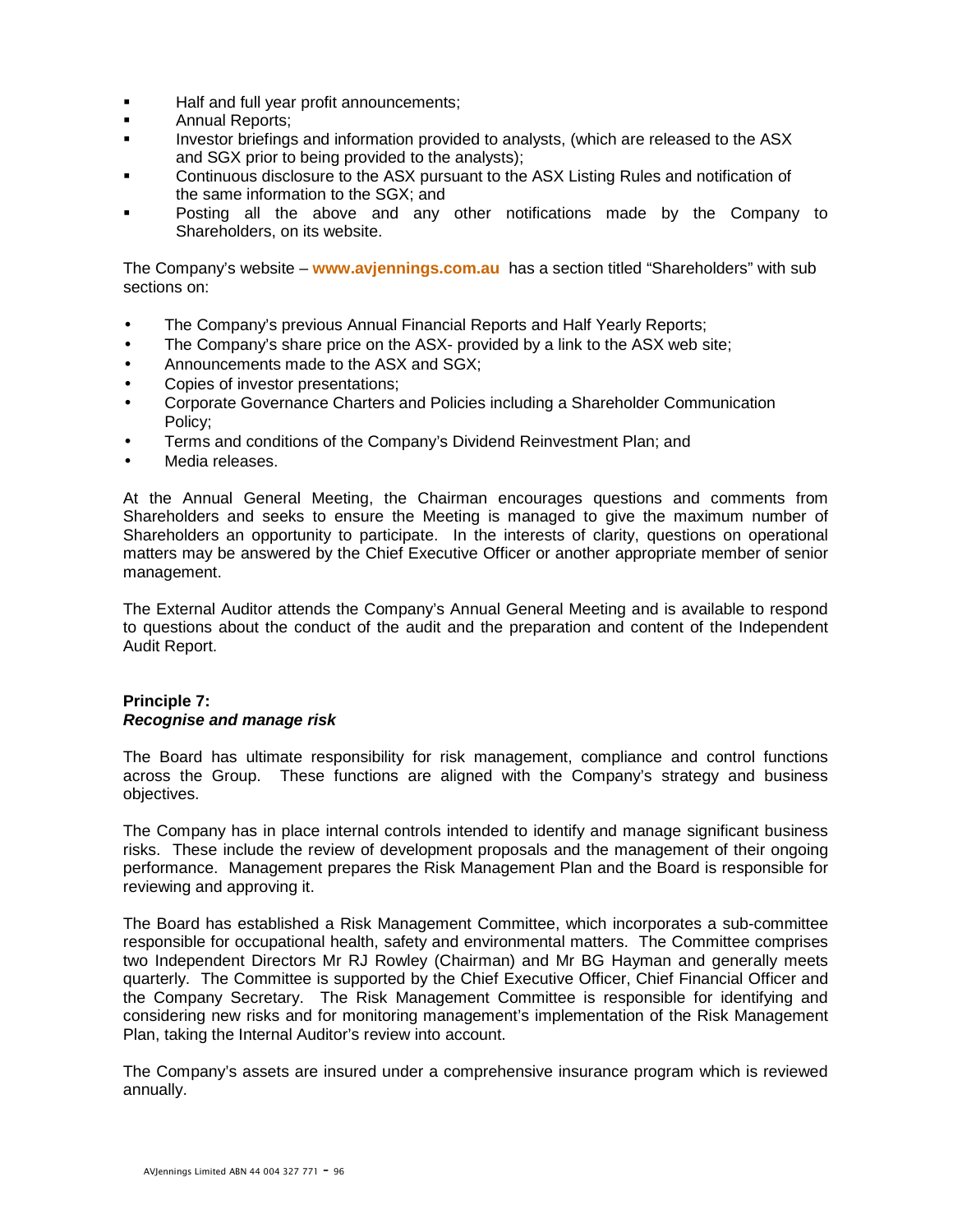The Company also has an Investments Committee comprising one Non-Executive Director, Mr S Cheong, two Independent Directors, Mr BG Hayman and Mr RJ Rowley and one Non-Director member, Mr David Tsang. The Committee considers all major land development acquisition and disposal proposals that are over monetary limits delegated to management. It also conducts a pre-commencement review and ongoing project reviews during the life of all development projects.

The Chief Executive Officer and the Chief Financial Officer are required to provide the Board with a written statement in accordance with section 295A of the Corporations Act to the effect that:

- The integrity of the Financial Statements is founded on a sound system of risk management and internal compliance and control which implements the policies adopted by the Board; and
- The Company's risk management and internal compliance and control system, in so far as it relates to financial risk, is operating efficiently and effectively in all material respects.

#### **Principle 8: Remunerate fairly and responsibly**

The Board has established a Remuneration Committee to review and determine, among other things, remuneration policies and packages applicable to any Executive Directors, the Company Secretary and direct reports to the CEO. It also reviews remuneration to senior managers of the Company and the remuneration policies of the Company. The Committee meets at least annually and usually twice per year and its Charter is available on the Company's web site under the Corporate Governance Section.

The Committee consists of two Non-Executive Directors, Mrs E Sam (Chairperson) and Mr S Cheong, and two Independent Directors, Mr HR Hochstadt and Mr BG Hayman. The Board is of the view that the Committee, which consists entirely of Non Executive Directors, albeit without an independent majority or Chairperson, is structured appropriately to perform its functions in reviewing the remuneration of Company executives and staff.

The Committee reviews and reports to the Board on:

- Conditions of service and remuneration of the Chief Executive Officer and his direct reports;
- Performance of the Chief Executive Officer;
- Remuneration of the Chief Financial Officer and the Company Secretary;
- Remuneration policies for the Company, which include the performance review of all employees, senior management and Board members;
- Proposals for reward initiatives;
- Succession plans for senior management; and
- Other related matters as directed by the Board.

The Chief Executive Officer attends meetings of the Remuneration Committee by invitation when required to report on, and discuss, senior management performance and remuneration matters. He is excluded from Committee deliberations relating to his position.

The Committee is empowered to seek external professional advice on any matter within its terms of reference.

Senior managers of the Company receive a balance of fixed and variable (at risk) remuneration. The proportions vary at different levels within the Company, reflecting the capacity of the senior